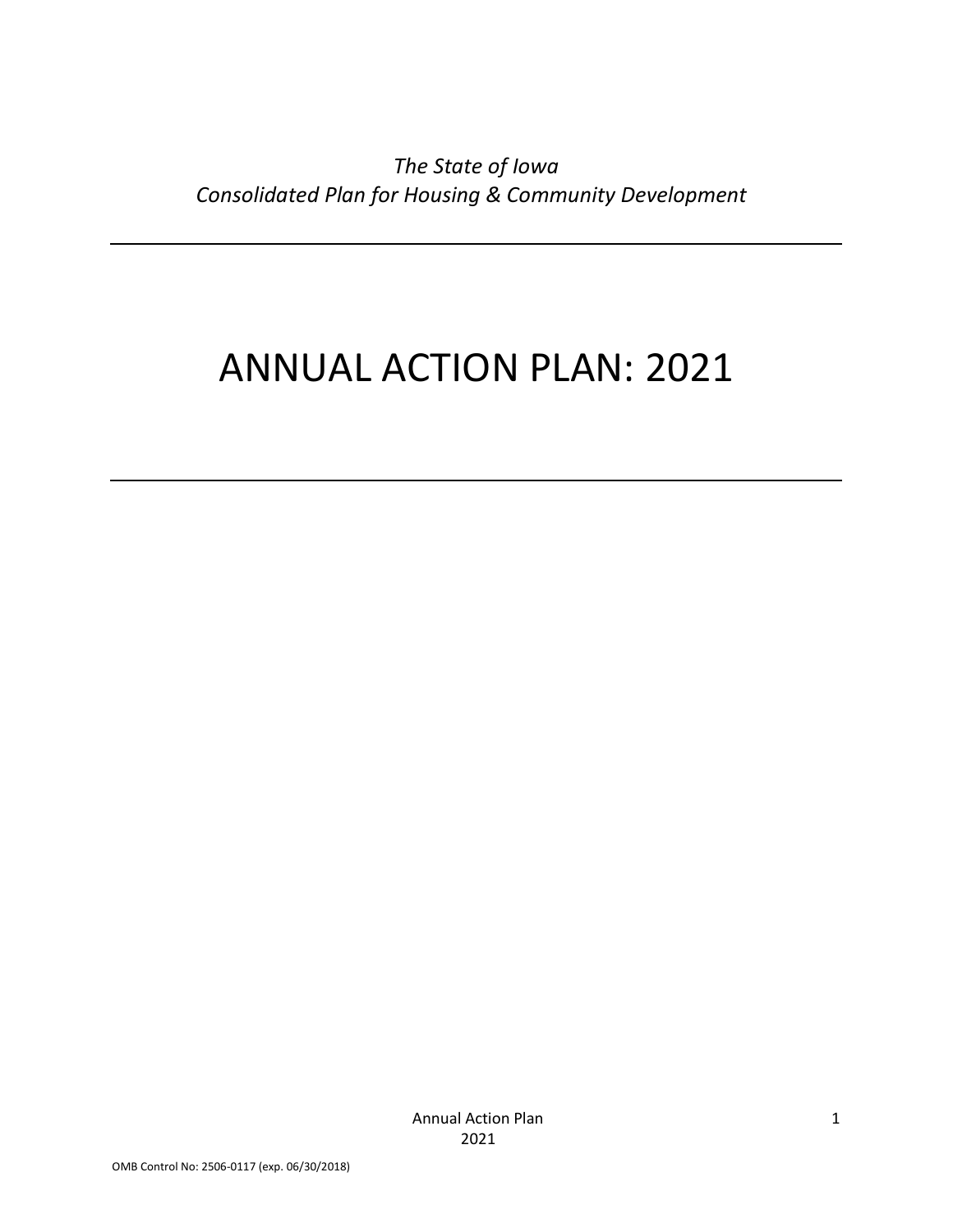# **Executive Summary**

## **AP-05 Executive Summary - 24 CFR 91.200(c), 91.220(b)**

### **1. Introduction**

The State of Iowa is a HUD Participating Jurisdiction. The Annual Action Plan updates the State of Iowa's Consolidated Plan for Housing and Community Development. The Consolidated Plan is a 5-year plan to address housing and community development needs. It was submitted in 2019 and addresses the goals from 2020 to 2024. The State submits the Plan to the U.S. Department of Housing and Urban Development (HUD) to apply for funds under the Community Development Block Grant (CDBG), HOME Investment Partnerships (HOME), Housing Trust Fund (HTF), Emergency Solutions Grant (ESG), and Housing Opportunities for Persons with AIDS (HOPWA) programs. This Annual Action Plan is for the program year beginning January 1, 2021.

### **2. Summarize the objectives and outcomes identified in the Plan**

This could be a restatement of items or a table listed elsewhere in the plan or a reference to another location. It may also contain any essential items from the housing and homeless needs assessment, the housing market analysis or the strategic plan.

This year for CDBG, HOME, HTF, ESG, and HOPWA our objectives and outcomes are to create decent housing, suitable living environments, and economic opportunities that address availability, accessibility, affordability, and sustainability for the following specific performance indicators:

- Homeless 6,700 persons served (ESG & HOPWA)
- Owner-Occupied houses 72 houses rehabilitated (CDBG)
- Housing 5 homebuyers assisted to purchase (HOME) & 30 homebuyers with CDBG
- Rental 6 units developed or rehabilitated (HOME Rental) 12 units developed or rehabilitated (HTF) & 4 units rehabilitated (CDBG)
- Rental 300 households given rental assistance (HOME)
- Rental 578 households given rental assistance (ESG & HOPWA)
- Community Facilities 4 facilities improved or constructed (CDBG)
- Infrastructure 26 water, sewer, or storm water upgrade projects (CDBG)
- Business 65 jobs retained or created (CDBG)
- Downtown Business Façade Improvement 30business (CDBG)
- Job training and supportive services 20households served (CDBG)

#### Annual Action Plan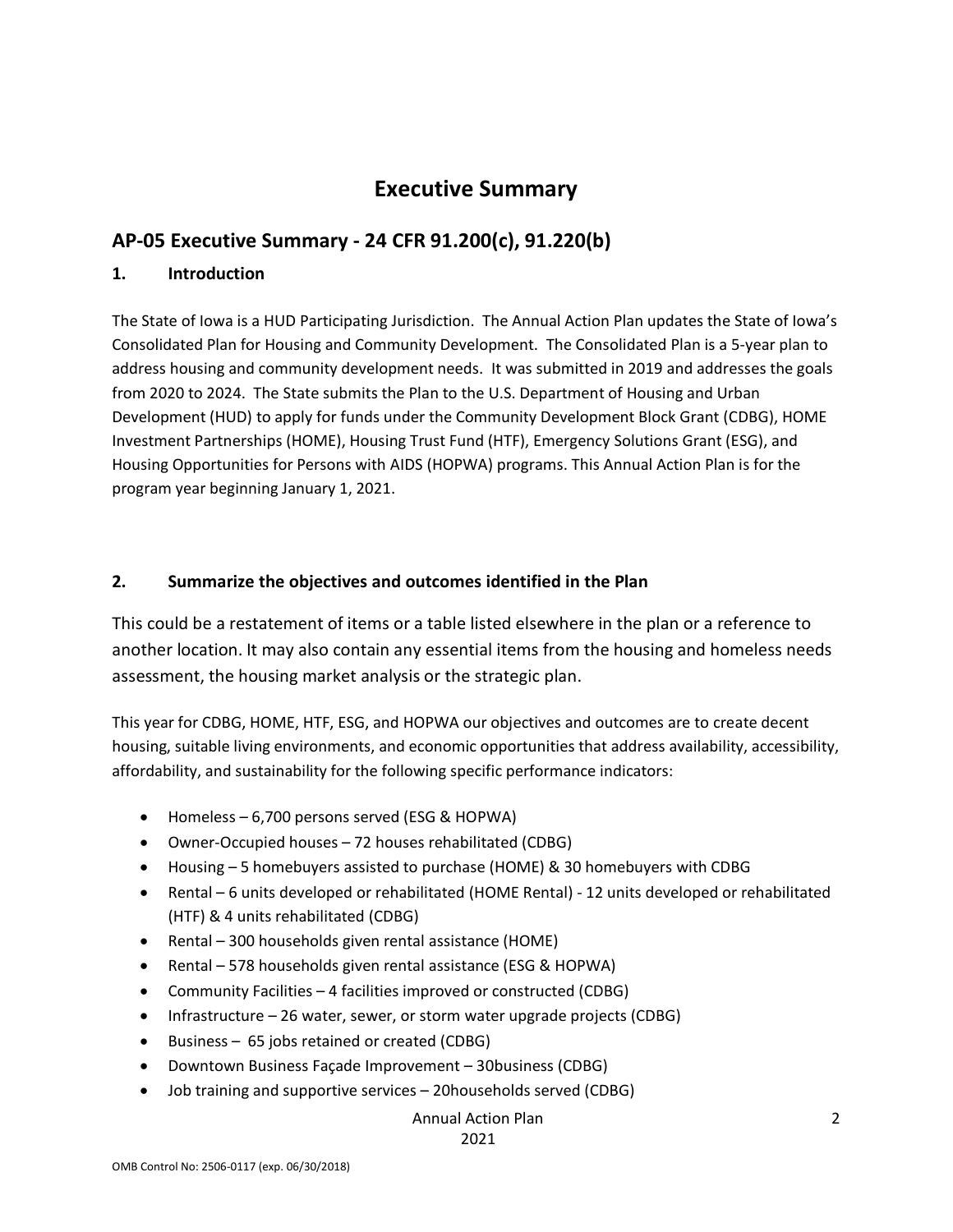### **3. Evaluation of past performance**

This is an evaluation of past performance that helped lead the grantee to choose its goals or projects.

Over the years the State of Iowa's CDBG, HOME, HTF and ESG programs have all experienced great demand. The number of applications for funding far exceeds the allocation received by HUD. The 5 year consolidated planning efforts in 2019 helped the State fine tune the allocation for funding programs. The state feels confident that our targets are in line with the State needs for HUD programming.

The State also recieved new funding associated with COVID-19. In April, HUD began to allocate additional resources to CDBG, ESG, and HOPWA as part of the CARES Act. The state amended its 2019 Action Plan to include these resources distributed in several allocations over the spring, summer, and fall of 2020. To review those substantial amendments, please visit IEDA's Plans page found here: https://www.iowaeconomicdevelopment.com/our-agency-detail-resources/6501

|    | <b>STA NAME</b>             |                                      | 04/02/2020 05/22/2020 09/11/2020 05/22/2020<br>CDBG-CV1 CDBG-CV2 CDBG-CV3 CDBG-CV3 | Part A | Part B          | 04/02/2020<br>ESG-CV1 |              | 06/09/2020 04/02/2020<br><b>ESG-CV2 HOPWA-CV</b> |  |
|----|-----------------------------|--------------------------------------|------------------------------------------------------------------------------------|--------|-----------------|-----------------------|--------------|--------------------------------------------------|--|
| IA | lowa<br>Nonentitlement      | \$14,617,483 \$9,529,120 \$7,221,303 |                                                                                    |        | SO <sub>2</sub> | \$9,574,948           | \$11,318,794 | \$104.064                                        |  |
|    | <b>COVID-19 Allocations</b> |                                      |                                                                                    |        |                 |                       |              |                                                  |  |

### **4. Summary of Citizen Participation Process and consultation process**

Summary from citizen participation section of plan.

IFA and IEDA solicited public input in developing the Action Plan. The Department is committed to citizen participation both because it is a HUD requirement and because it is a valuable means for program evaluation and improvement.

Citizen participation was also solicited, and comment opportunity was available on the website, https://www.iowaeconomicdevelopment.com/ as well as the IFA website, https://www.iowafinance.com/ .

The Department solicited input during a 30-day draft review and comment period, accepting comments by mail, facsimile, electronic mail and telephone. IFA and IEDA also invited citizen participation on the Action Plan through a public hearing on November 4, 2020 from 2:00 p.m. to 4:00 p.m. at the IEDA offices located at 1963 Bell Avenue, Suite #200, Des Moines, Iowa.

IFA announced the start of the comment period on Twitter and Facebook with a link to the website.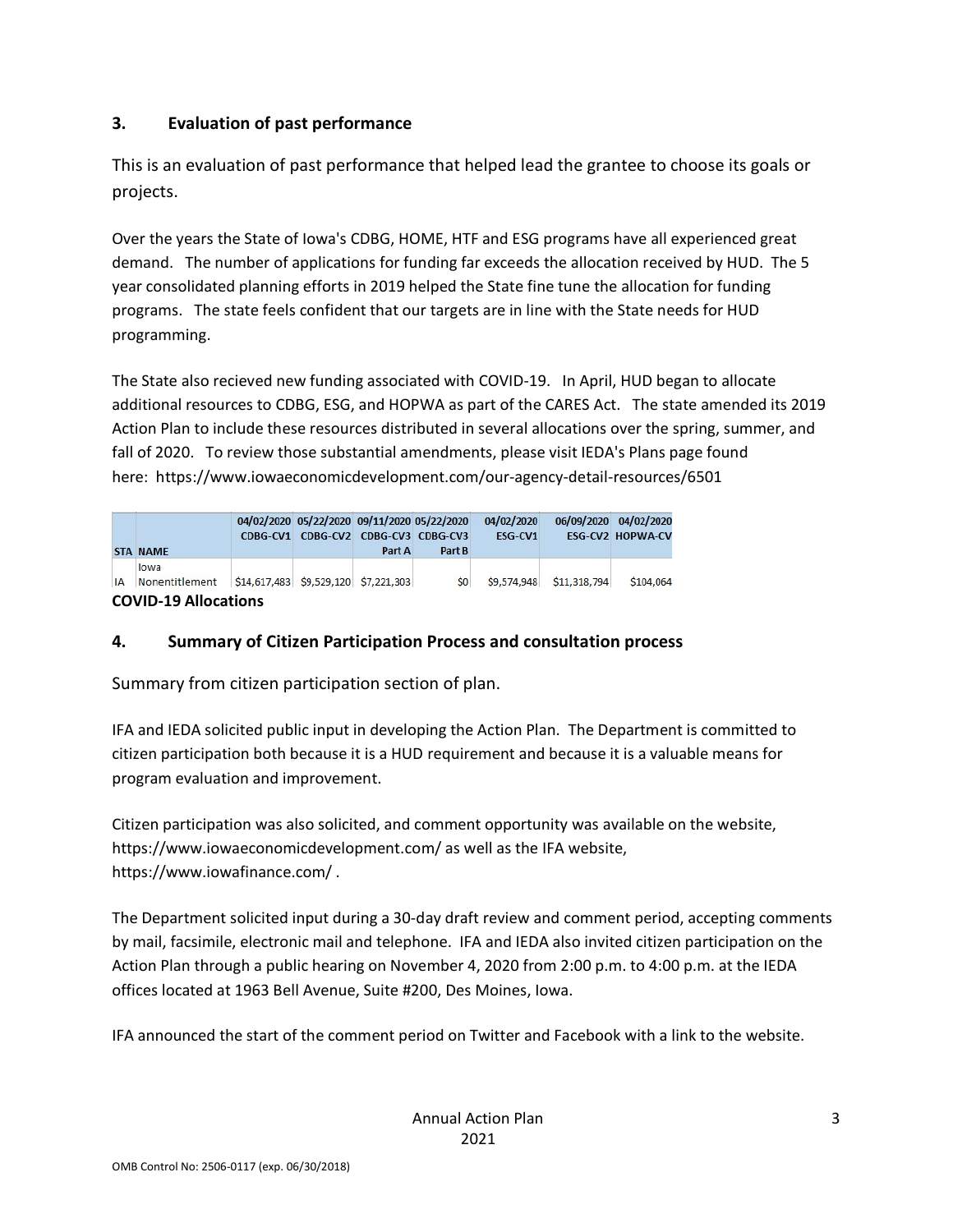IFA also sent out notification of the public comment period through their newsletter called IFAfyi. It is sent to an extensive database of contacts. They also included the public comment in their newsletter sent to the organizations that assist the homeless community.

The plan was distributed and discussed at the Iowa Association of Regional Councils (IARC). Iowa's Councils of Governments (COGs) provide professional planning, programming, and technical assistance to Iowa's cities, counties, businesses, community organizations and Iowans of all ages. COGs are indigenous organizations formed by counties, cities and towns to serve local governments and their regional citizenry. The Iowa Association of Regional Councils (IARC) is the statewide professional organization for Iowa's 17 COGs. The Directors took the plans back to their regions to discuss it with their members.

### **5. Summary of public comments**

This could be a brief narrative summary or reference an attached document from the Citizen Participation section of the Con Plan.

none recieved yet.....plan under comment

### **6. Summary of comments or views not accepted and the reasons for not accepting them**

none recieved yet.....plan under comment

### **7. Summary**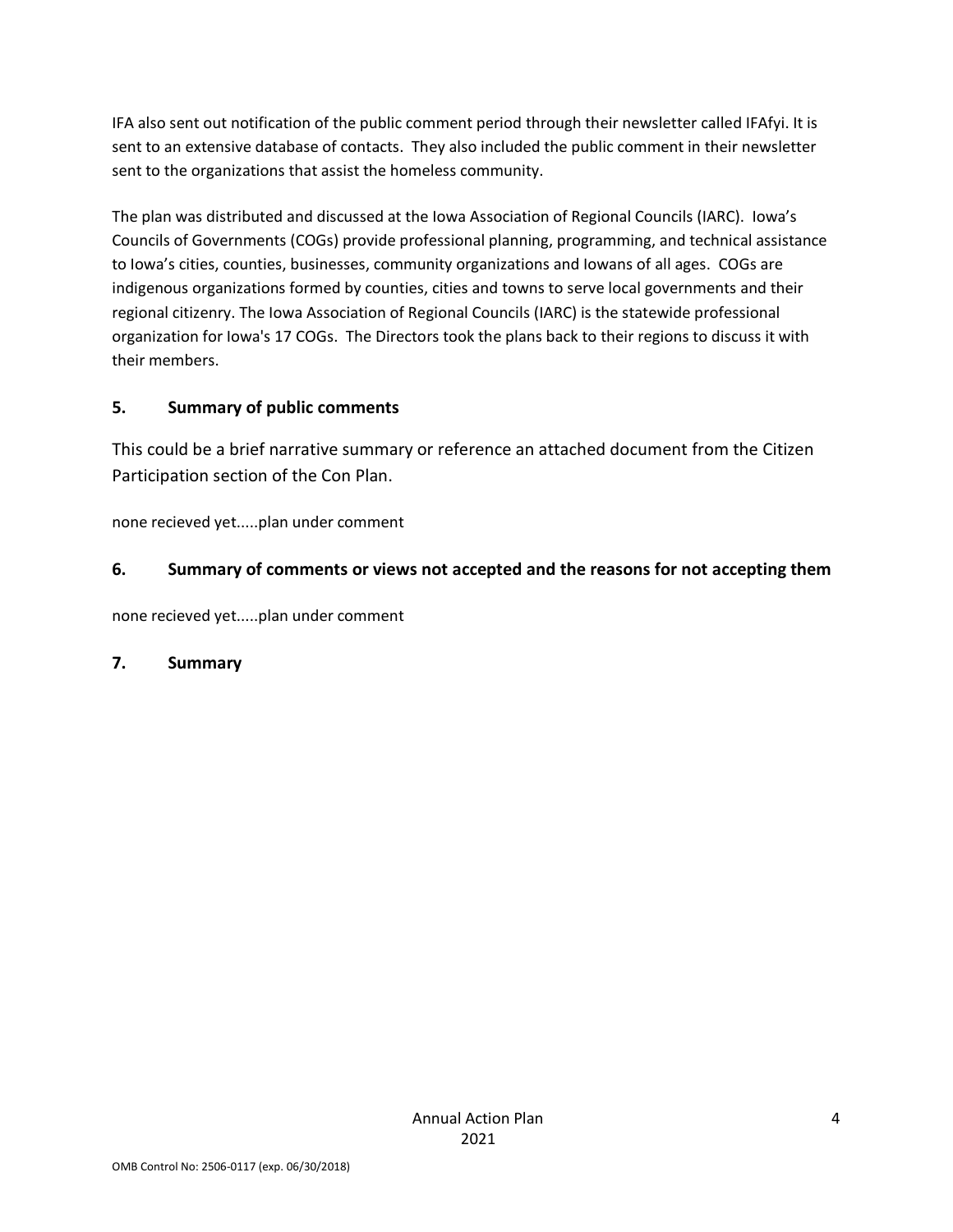### **PR-05 Lead & Responsible Agencies - 91.300(b)**

### **1. Agency/entity responsible for preparing/administering the Consolidated Plan**

The following are the agencies/entities responsible for preparing the Consolidated Plan and those responsible for administration of each grant program and funding source.

| <b>Agency Role</b>         | <b>Name</b> | <b>Department/Agency</b>              |
|----------------------------|-------------|---------------------------------------|
|                            |             |                                       |
| <b>CDBG Administrator</b>  | <b>IOWA</b> | <b>Economic Development Authority</b> |
| <b>HOPWA Administrator</b> | <b>IOWA</b> | <b>Iowa Finance Authority</b>         |
| <b>HOME Administrator</b>  | <b>IOWA</b> | <b>Iowa Finance Authority</b>         |
| <b>ESG Administrator</b>   | <b>IOWA</b> | Iowa Finance Authority                |
|                            | <b>IOWA</b> | <b>Iowa Finance Authority</b>         |

**Table 1 – Responsible Agencies**

#### **Narrative**

#### **Consolidated Plan Public Contact Information**

Leslie Leager Iowa Economic Development Authority 1963 Bell Ave, Suite 200 Des Moines, Iowa 50315 leslie.leager@iowaeda.com or 515-348-6206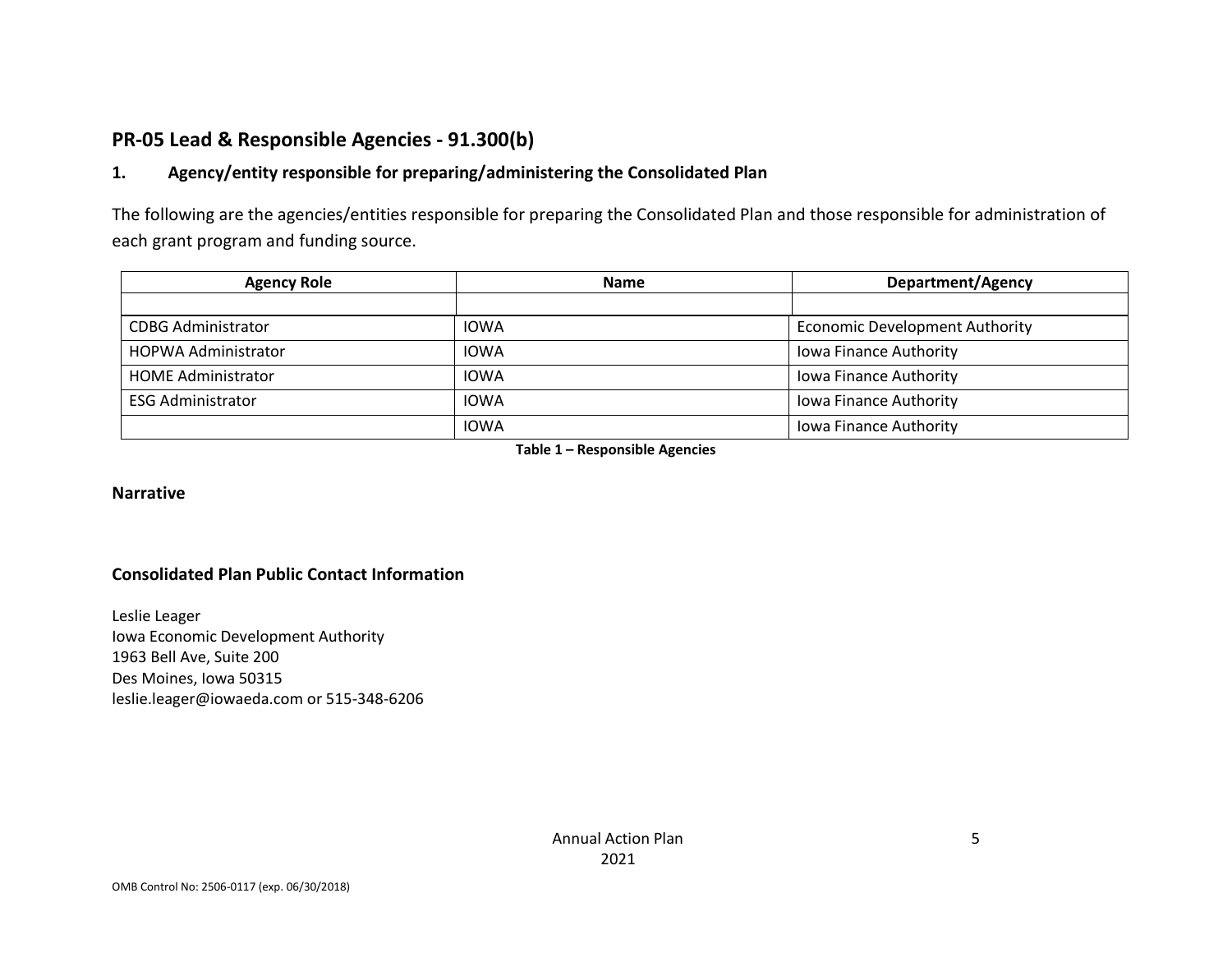# **AP-10 Consultation - 91.110, 91.300(b); 91.315(l)**

### **1. Introduction**

IEDA reached out to the Iowa Department on Aging to discuss owner-occupied housing intiatives for older Iowans to age in place. A partnership has been established for both communicating the program and for the Department of Aging to offer advice to communities. In the past non-profit agencies have also sought funding for mental health infastructure projects through CDBG. Workshops relating to funding opportunities are offered by both IFA and IEDA.

IFA reached out to current and former HOME recipients as well as ESG and HOPWA recipients to get their input regarding the action plan. IFA utilizes a Constant Contact strategy that involves thousands of email addresses of people and entities that have an interest in affordable housing and homeless services. IFA also communicates with these same entities through a monthly newsletter entitled IFAfyi.

IFA meets regularly with ESG and HOPWA recipients on a quarterly basis to discuss priorities and issues that arise when implementing the programs.

# **Provide a concise summary of the state's activities to enhance coordination between public and assisted housing providers and private and governmental health, mental health and service agencies**

IEDA reached out to the Iowa Department on Aging to discuss owner-occupied housing intiatives for older Iowans to age in place. A partnership has been established for both communicating the program and for the Department of Aging to offer advice to communities. In the past non-profit agencies have also sought funding for mental health infastructure projects through CDBG. Workshops relating to funding opportunities are offered by both IFA and IEDA.

IFA reached out to current and former HOME recipients as well as ESG and HOPWA recipients to get their input regarding the action plan. IFA utilizes a Constant Contact strategy that involves thousands of email addresses of people and entities that have an interest in affordable housing and homeless services. IFA also communicates with these same entities through a monthly newsletter entitled IFAfyi.

IFA meets regularly with ESG and HOPWA recipients on a quarterly basis to discuss priorities and issues that arise when implementing the programs.

**Describe coordination with the Continuum of Care and efforts to address the needs of homeless persons (particularly chronically homeless individuals and families, families with children, veterans, and unaccompanied youth) and persons at risk of homelessness**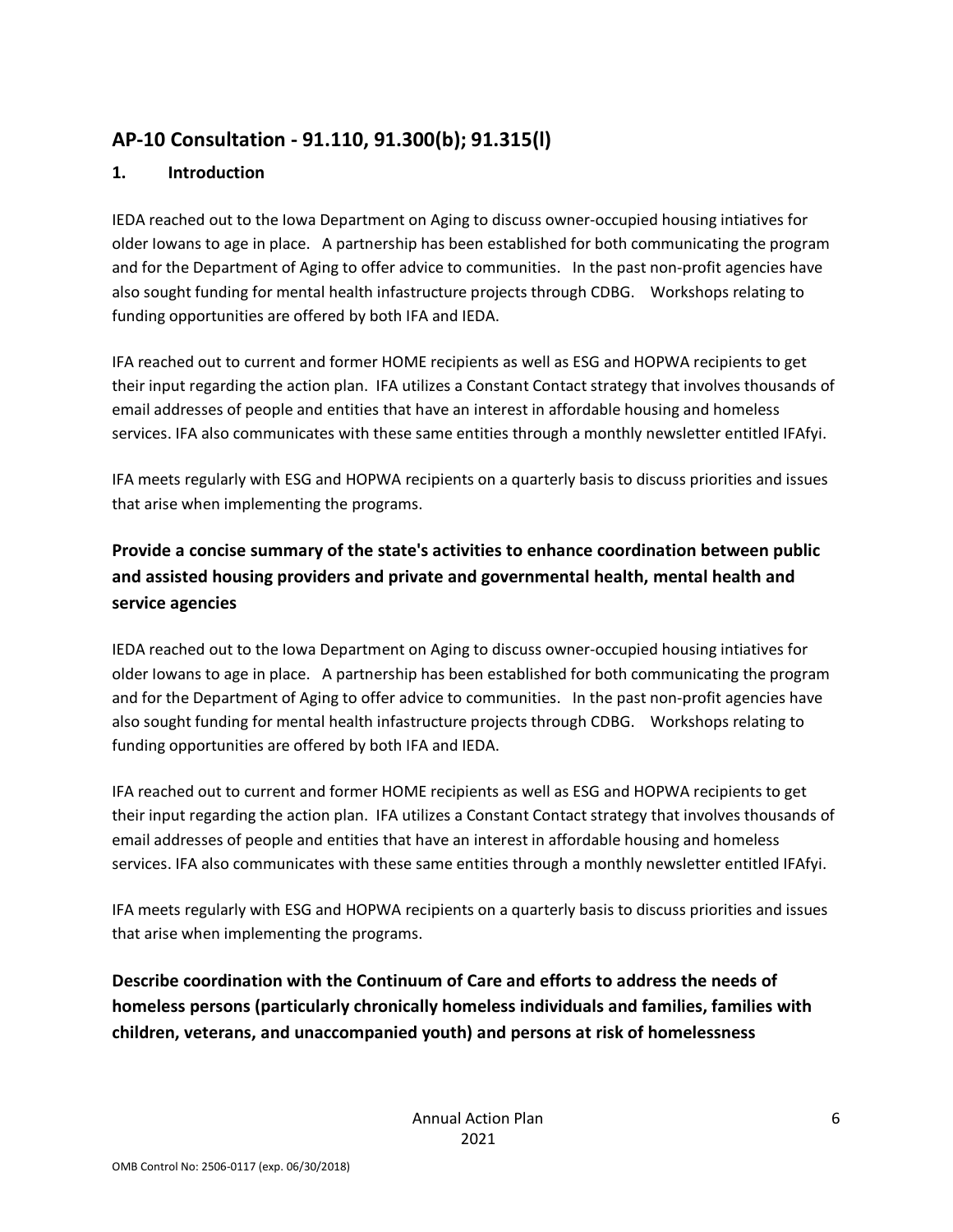IFA provides administrative support to the Iowa Council on Homelessness, which until last year was the decision-making body for the Iowa Balance of State Continuum of Care (CoC). A new governance structure for that CoC was implemented officially beginning in April 2020, with the Institute for Community Alliances serving as new lead agency and Collaborative Applicant. The Iowa Council on Homelessness is now in the process of reimagining its role in support of and close collaboration with all four CoCs serving Iowa. Council committees such as the Policy & Planning Committee continue to provide a forum for stakeholders in all CoCs in Iowa to participate in planning discussions and collaboration regarding how to best meet the needs of persons experiencing homelessness in Iowa, including with regard to funding such as the Emergency Solutions Grant.

The new governance model for the Iowa Balance of State CoC retains the regional service and Coordinated Entry structure (Coordinated Services Regions) that was developed using prior CoC Planning Grants when IFA was the lead agency. These regions work toward common goals including regional engagement of stakeholders, Coordinated Entry participation, HMIS/data participation such as increasing HMIS bed coverage the Point-in-Time Count, implementing common service standards, and ensuring baseline services are available throughout the geographic region

**Describe consultation with the Continuum(s) of Care that serves the State in determining how to allocate ESG funds, develop performance standards for and evaluate outcomes of projects and activities assisted by ESG funds, and develop funding, policies and procedures for the operation and administration of HMIS**

I

IFA held a two-year competition in 2019 for ESG funds for subgrantees to support services in the 2020 and 2021 calendar years. This change was made to reduce some of the administrative demands of the application period for both subgrantees and IFA, and also to allow subgrantees additional stability and time to plan their budgets ahead. The change was made after extensive consultation with stakeholders in all four CoCs serving Iowa, especially including consultation with the Iowa Council on Homelessness and its committees, which at that time was the decision-making board for the Iowa Balance of State CoC. The ESG application incorporates performance standards and program/activity design into the competitive review and award process.

IFA also consults with the Council regarding the operation and administration of the HMIS. This includes, up until the change in governance of the CoC earlier this year, the implementation of a three-way governance charter between the Council, the HMIS lead agency (the Institute for Community Alliances), and IFA. It also includes consulting directly with the HMIS lead each year to review the implementation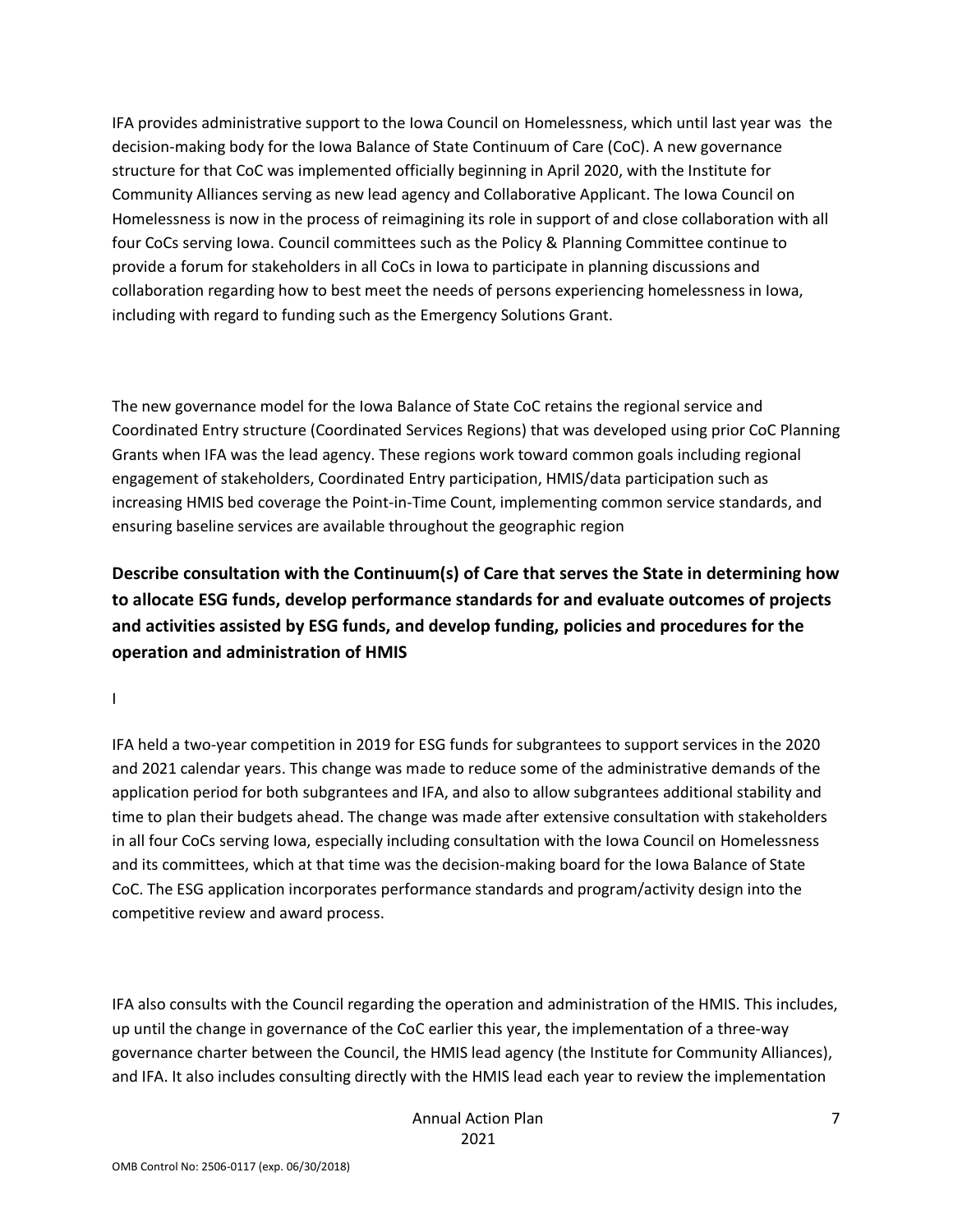of the comparable victim services database in Iowa, DVIMS. Finally, IFA also contracts directly with the HMIS lead each year to made ESG funding available to support HMIS operations throughout Iowa.

# **2. Agencies, groups, organizations and others who participated in the process and consultations**

Next page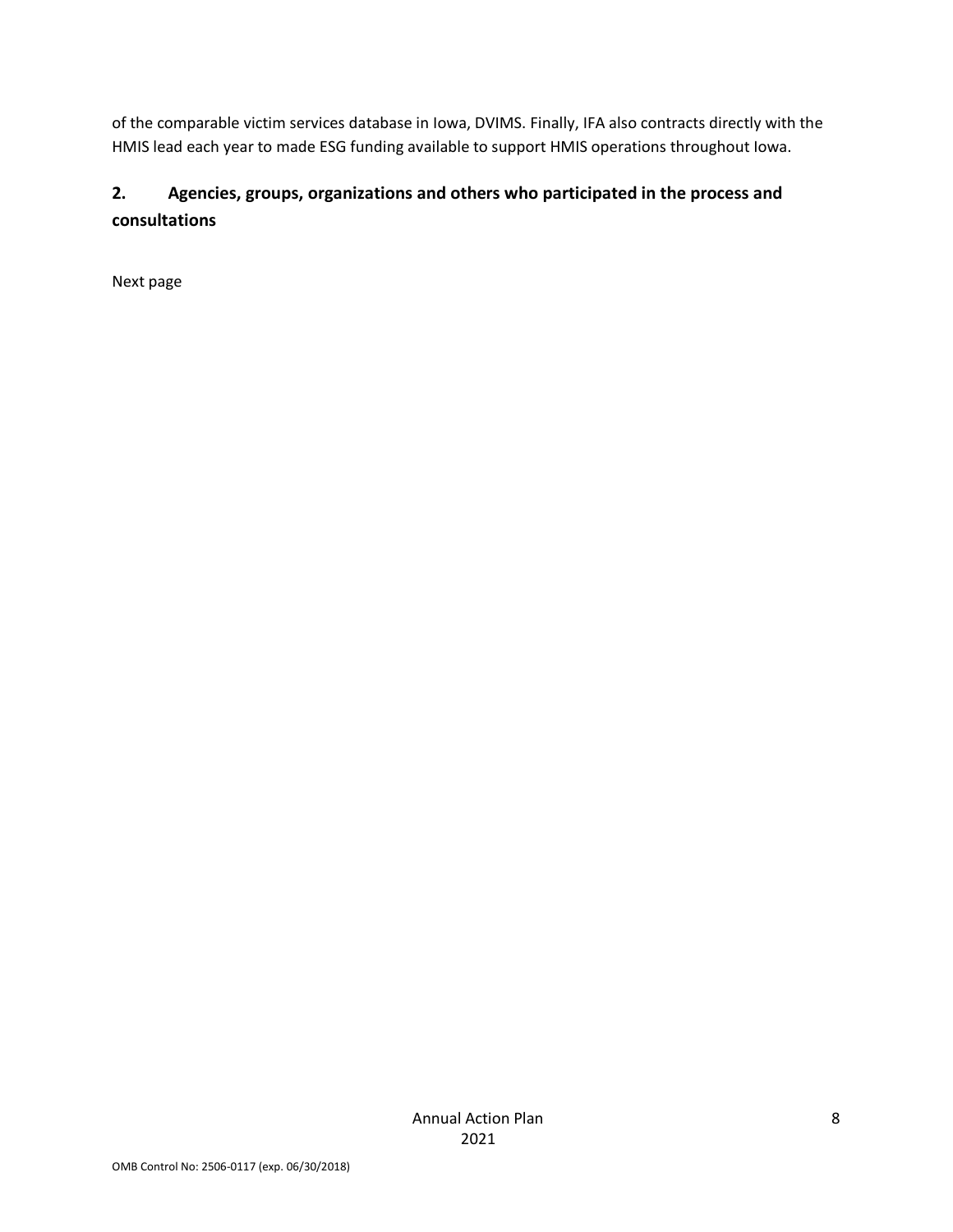**Table 2 – Agencies, groups, organizations who participated**

| 1 | Agency/Group/Organization                                                                                                                                         | <b>IOWA COMMUNITY ACTION ASSOC</b>                                                                                                                                                                  |  |  |
|---|-------------------------------------------------------------------------------------------------------------------------------------------------------------------|-----------------------------------------------------------------------------------------------------------------------------------------------------------------------------------------------------|--|--|
|   | <b>Agency/Group/Organization Type</b>                                                                                                                             | Housing<br>Service-Fair Housing                                                                                                                                                                     |  |  |
|   | What section of the Plan was addressed by<br><b>Consultation?</b>                                                                                                 | <b>Housing Need Assessment</b><br>Anti-poverty Strategy                                                                                                                                             |  |  |
|   | Briefly describe how the Agency/Group/Organization<br>was consulted. What are the anticipated outcomes of<br>the consultation or areas for improved coordination? | IEDA interacts with CAP agencies through work on our CDBG owner-<br>occupied housing program.                                                                                                       |  |  |
| 3 | Agency/Group/Organization                                                                                                                                         | Iowa Association of Regional Councils                                                                                                                                                               |  |  |
|   | <b>Agency/Group/Organization Type</b>                                                                                                                             | Regional organization                                                                                                                                                                               |  |  |
|   | What section of the Plan was addressed by<br><b>Consultation?</b>                                                                                                 | <b>Housing Need Assessment</b><br><b>Economic Development</b>                                                                                                                                       |  |  |
|   | Briefly describe how the Agency/Group/Organization<br>was consulted. What are the anticipated outcomes of<br>the consultation or areas for improved coordination? | The Council of Governments (COG) provide CDBG local administration<br>assistance to funded Cities and Counties. IEDA regularly engages each COG<br>and requests feedback on programming.            |  |  |
| 4 | Agency/Group/Organization                                                                                                                                         | <b>IOWA LEAGUE OF CITIES</b>                                                                                                                                                                        |  |  |
|   | <b>Agency/Group/Organization Type</b>                                                                                                                             | Regional organization                                                                                                                                                                               |  |  |
|   | What section of the Plan was addressed by<br><b>Consultation?</b>                                                                                                 | <b>Housing Need Assessment</b><br><b>Economic Development</b>                                                                                                                                       |  |  |
|   | Briefly describe how the Agency/Group/Organization<br>was consulted. What are the anticipated outcomes of<br>the consultation or areas for improved coordination? | The state regularly sends announcements for funding opportunities to the<br>League of Cities so that they can share with their members as well as other<br>opportunities to comment on programming. |  |  |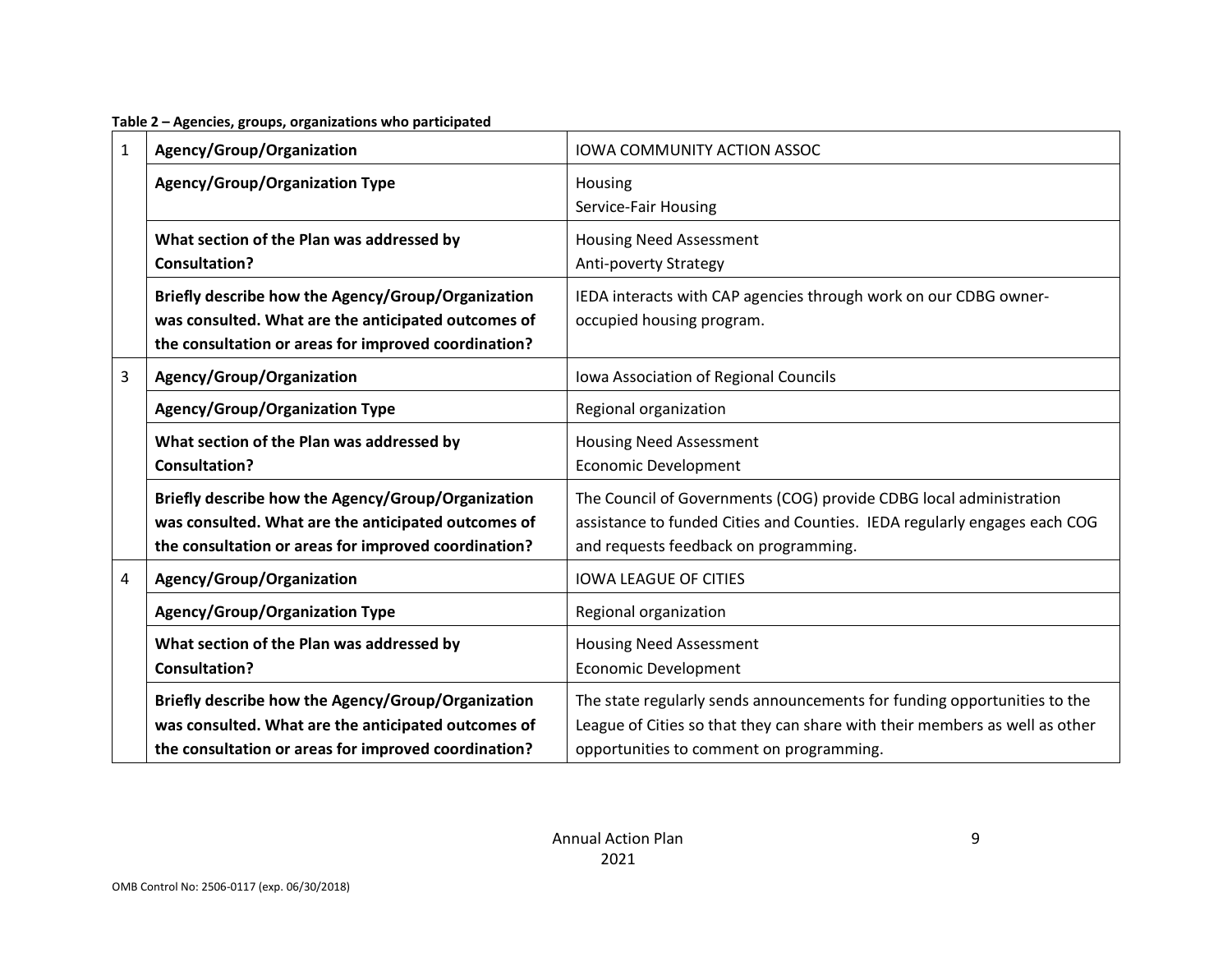| 5 | Agency/Group/Organization                                                                                                                                         | <b>IOWA STATE ASSOCIATION OF COUNTIES</b>                                                                                                                                                                                                                                                             |  |  |
|---|-------------------------------------------------------------------------------------------------------------------------------------------------------------------|-------------------------------------------------------------------------------------------------------------------------------------------------------------------------------------------------------------------------------------------------------------------------------------------------------|--|--|
|   | <b>Agency/Group/Organization Type</b>                                                                                                                             | Regional organization                                                                                                                                                                                                                                                                                 |  |  |
|   | What section of the Plan was addressed by<br><b>Consultation?</b>                                                                                                 | <b>Housing Need Assessment</b><br><b>Public Housing Needs</b><br><b>Economic Development</b>                                                                                                                                                                                                          |  |  |
|   | Briefly describe how the Agency/Group/Organization<br>was consulted. What are the anticipated outcomes of<br>the consultation or areas for improved coordination? | The state regularly sends announcements for funding opportunities to the<br>Association of counties so that they can share with their members as well as<br>other opportunities to comment on programming.                                                                                            |  |  |
| 6 | Agency/Group/Organization                                                                                                                                         | <b>Olmstead Consumer Task Force</b>                                                                                                                                                                                                                                                                   |  |  |
|   | <b>Agency/Group/Organization Type</b>                                                                                                                             | Services-Persons with Disabilities                                                                                                                                                                                                                                                                    |  |  |
|   | What section of the Plan was addressed by<br><b>Consultation?</b>                                                                                                 | <b>Housing Need Assessment</b><br>Anti-poverty Strategy                                                                                                                                                                                                                                               |  |  |
|   | Briefly describe how the Agency/Group/Organization<br>was consulted. What are the anticipated outcomes of<br>the consultation or areas for improved coordination? | The state has reached out to the Olmsted Commission to discuss programs<br>that their clientele could benefit from. They have also provided comment on<br>the Action Plan and the CAPER in the past. IFA attends their monthly<br>meetings.                                                           |  |  |
| 7 | Agency/Group/Organization                                                                                                                                         | Iowa Main Street Program                                                                                                                                                                                                                                                                              |  |  |
|   | <b>Agency/Group/Organization Type</b>                                                                                                                             | state government                                                                                                                                                                                                                                                                                      |  |  |
|   | What section of the Plan was addressed by<br><b>Consultation?</b>                                                                                                 | <b>Economic Development</b>                                                                                                                                                                                                                                                                           |  |  |
|   | Briefly describe how the Agency/Group/Organization<br>was consulted. What are the anticipated outcomes of<br>the consultation or areas for improved coordination? | The Main Street Iowa Program is an economic development and historic<br>preservation program administered by the State. The communities they<br>serve are eligible CDBG recipients. Through annual meetings and as<br>recipients the main street communities have given IEDA comments on<br>programs. |  |  |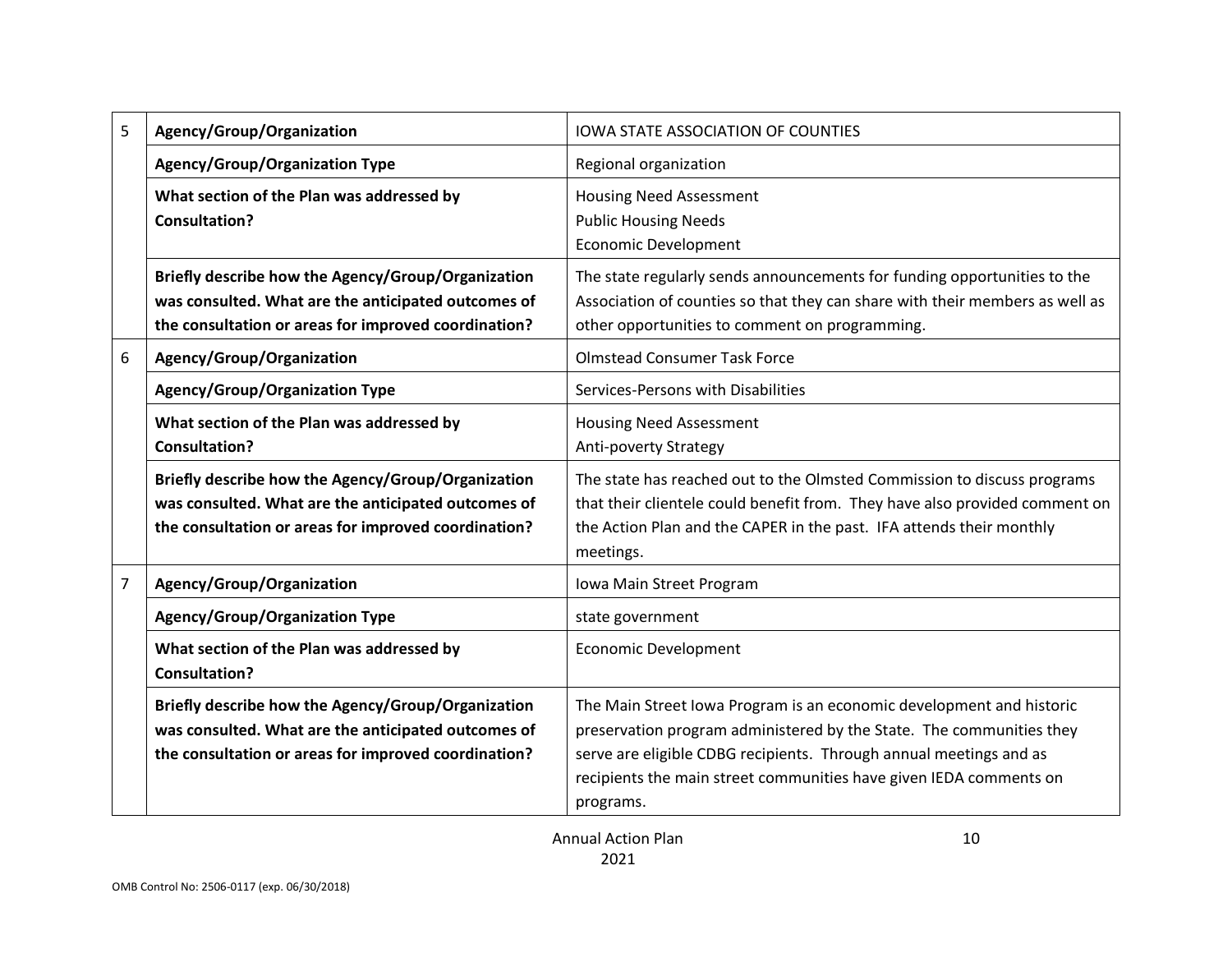| 8  | Agency/Group/Organization                                                                                                                                         | <b>IOWA CIVIL RIGHTS COMMISSION</b>                                                                                                                                                                                                                                                          |  |  |
|----|-------------------------------------------------------------------------------------------------------------------------------------------------------------------|----------------------------------------------------------------------------------------------------------------------------------------------------------------------------------------------------------------------------------------------------------------------------------------------|--|--|
|    | <b>Agency/Group/Organization Type</b>                                                                                                                             | state agency                                                                                                                                                                                                                                                                                 |  |  |
|    | What section of the Plan was addressed by<br><b>Consultation?</b>                                                                                                 | <b>Housing Need Assessment</b>                                                                                                                                                                                                                                                               |  |  |
|    | Briefly describe how the Agency/Group/Organization<br>was consulted. What are the anticipated outcomes of<br>the consultation or areas for improved coordination? | The Iowa Civil Rights Commission has conducted fair housing workshops and<br>testing for the State. They have also been a resource for IFA, IEDA, and our<br>recipients about fair housing.                                                                                                  |  |  |
| 9  | Agency/Group/Organization                                                                                                                                         | Iowa Department of Natural Resources                                                                                                                                                                                                                                                         |  |  |
|    | <b>Agency/Group/Organization Type</b>                                                                                                                             | state                                                                                                                                                                                                                                                                                        |  |  |
|    | What section of the Plan was addressed by<br>Consultation?                                                                                                        | Infastructure                                                                                                                                                                                                                                                                                |  |  |
|    | Briefly describe how the Agency/Group/Organization<br>was consulted. What are the anticipated outcomes of<br>the consultation or areas for improved coordination? | IDNR administers the SRF program and is a co-funder on most of our water<br>and sewer infrastructure projects. They offer us helpful timing advice to<br>make certain that the structure of our programming meets the needs of<br>Iowa Communities as it relates to infrastructure projects. |  |  |
| 10 | Agency/Group/Organization                                                                                                                                         | <b>Iowa Public Transit Association</b>                                                                                                                                                                                                                                                       |  |  |
|    | <b>Agency/Group/Organization Type</b>                                                                                                                             | Services-Persons with Disabilities<br>Services-Employment                                                                                                                                                                                                                                    |  |  |
|    | What section of the Plan was addressed by<br><b>Consultation?</b>                                                                                                 | <b>Economic Development</b><br>Community Infrastructure                                                                                                                                                                                                                                      |  |  |
|    | Briefly describe how the Agency/Group/Organization<br>was consulted. What are the anticipated outcomes of<br>the consultation or areas for improved coordination? | IEDA worked with the Iowa Public Transit Association to create a program<br>for employment transportation services.                                                                                                                                                                          |  |  |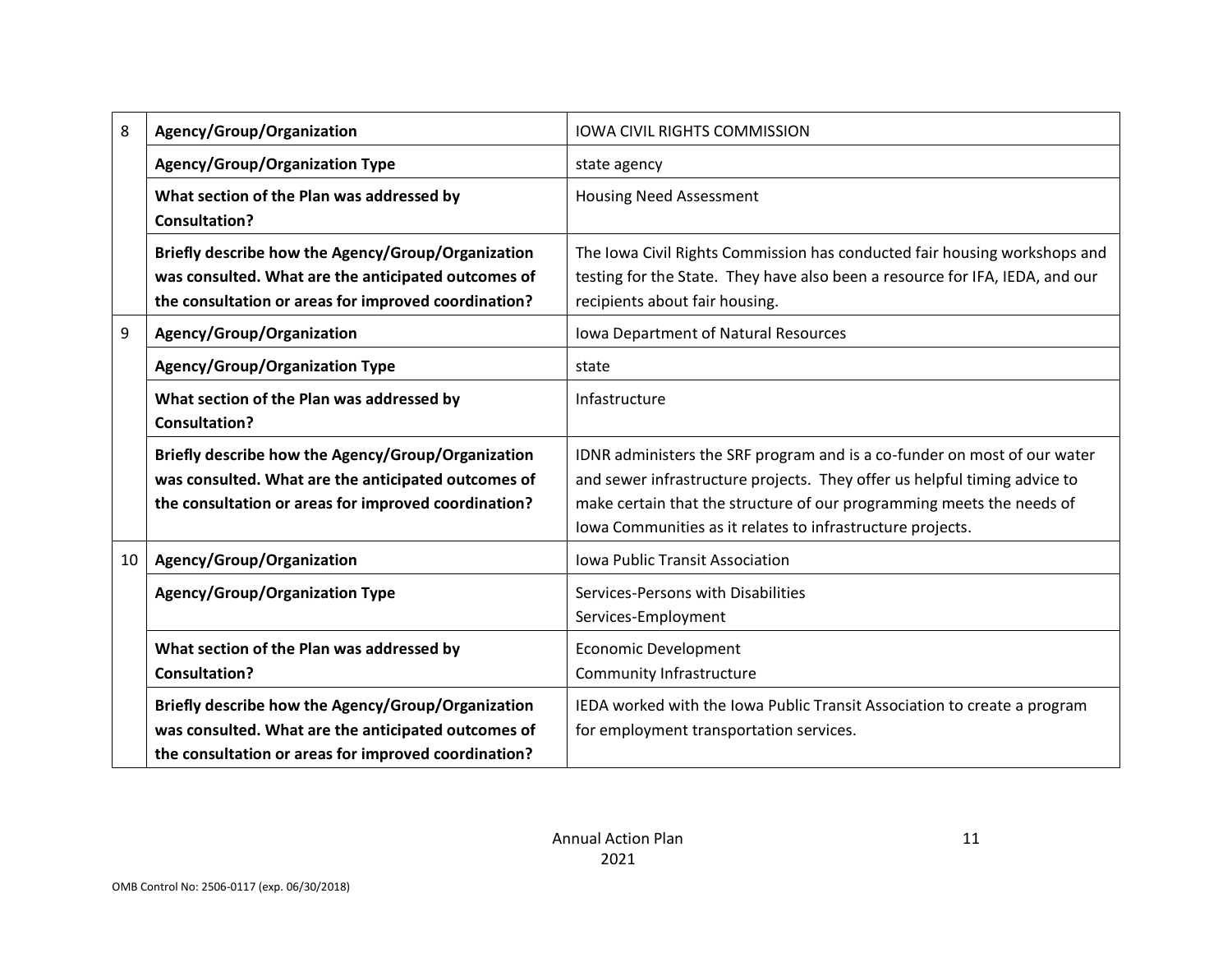| 11              | Agency/Group/Organization                                                                                                                                         | USDA RURAL DEVELOPMENT                                                                                                                                                                                                                                          |  |  |
|-----------------|-------------------------------------------------------------------------------------------------------------------------------------------------------------------|-----------------------------------------------------------------------------------------------------------------------------------------------------------------------------------------------------------------------------------------------------------------|--|--|
|                 | <b>Agency/Group/Organization Type</b>                                                                                                                             | <b>Federal Agency</b>                                                                                                                                                                                                                                           |  |  |
|                 | What section of the Plan was addressed by<br><b>Consultation?</b>                                                                                                 | <b>Housing Need Assessment</b><br><b>Economic Development</b><br>Infastructure                                                                                                                                                                                  |  |  |
|                 | Briefly describe how the Agency/Group/Organization<br>was consulted. What are the anticipated outcomes of<br>the consultation or areas for improved coordination? | USDA-RD is a co-funder on most of our water and sewer infrastructure<br>projects. They offer us helpful timing advice to make certain that the<br>structure of our programming meets the needs of Iowa Communities as it<br>relates to infrastructure projects. |  |  |
| 12 <sup>7</sup> | Agency/Group/Organization                                                                                                                                         | Iowa Association of Engineers                                                                                                                                                                                                                                   |  |  |
|                 | <b>Agency/Group/Organization Type</b>                                                                                                                             | Regional organization                                                                                                                                                                                                                                           |  |  |
|                 | What section of the Plan was addressed by<br><b>Consultation?</b>                                                                                                 | Infrastructure                                                                                                                                                                                                                                                  |  |  |
|                 | Briefly describe how the Agency/Group/Organization<br>was consulted. What are the anticipated outcomes of<br>the consultation or areas for improved coordination? | The IAOE is invited to our application workshops and other events. IEDA<br>looks to them to provide feedback on our infrastructure programs.                                                                                                                    |  |  |
| 13              | Agency/Group/Organization                                                                                                                                         | <b>COMMUNITY HOUSING INITIATIVES</b>                                                                                                                                                                                                                            |  |  |
|                 | <b>Agency/Group/Organization Type</b>                                                                                                                             | Services - Housing<br>Services-homeless                                                                                                                                                                                                                         |  |  |
|                 | What section of the Plan was addressed by<br><b>Consultation?</b>                                                                                                 | Homeless Needs - Chronically homeless<br>Homeless Needs - Families with children                                                                                                                                                                                |  |  |
|                 | Briefly describe how the Agency/Group/Organization<br>was consulted. What are the anticipated outcomes of<br>the consultation or areas for improved coordination? | CHI is Iowa's largest CHDO and has seven active HOME rental contracts. CHI<br>covers 98 of the 99 counties in Iowa.                                                                                                                                             |  |  |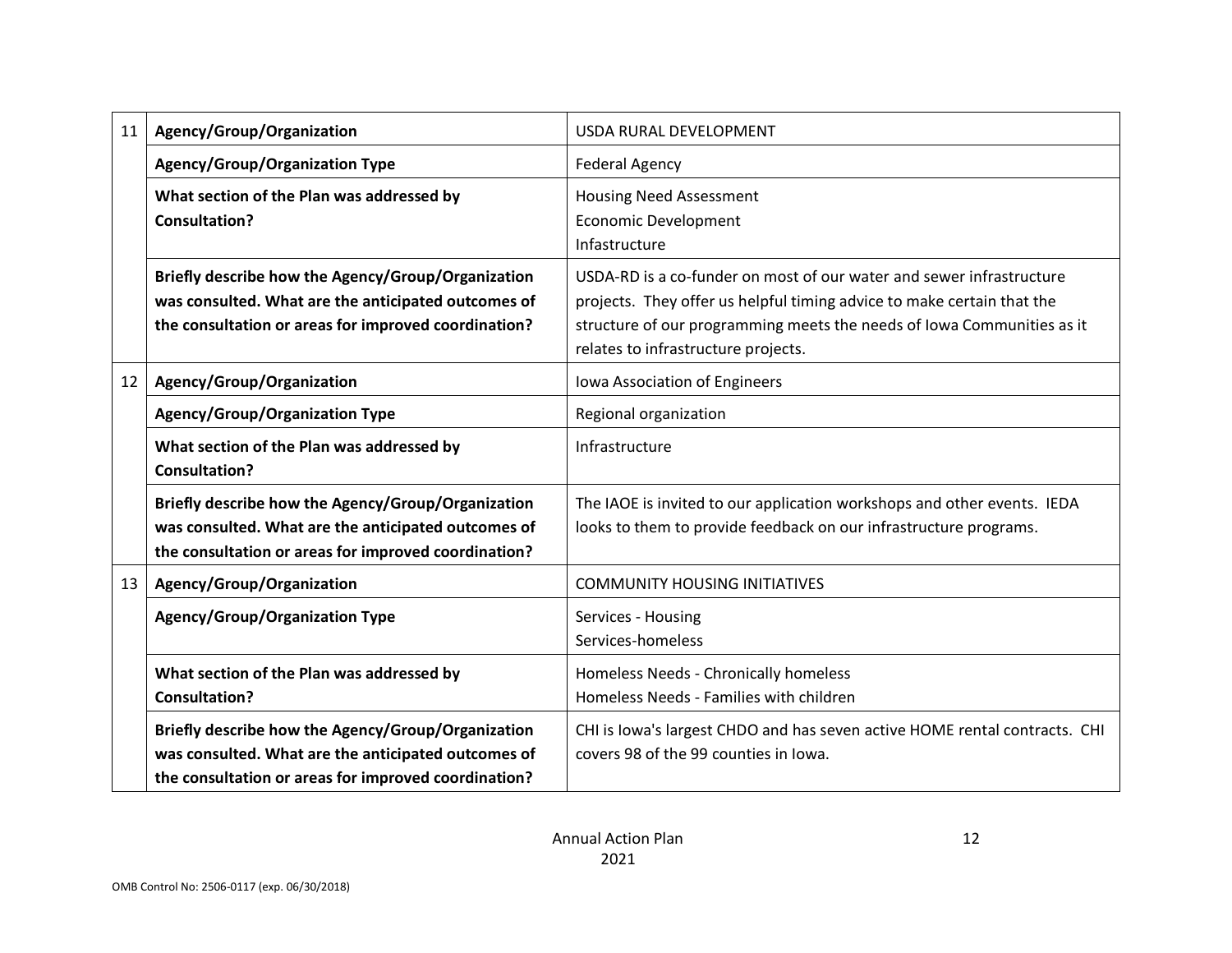| 14 | Agency/Group/Organization                                                                                                                                         | AFFORDABLE HOUSING NETWORK, INC.                                                                                                                                                                                                                                                                                                |  |  |
|----|-------------------------------------------------------------------------------------------------------------------------------------------------------------------|---------------------------------------------------------------------------------------------------------------------------------------------------------------------------------------------------------------------------------------------------------------------------------------------------------------------------------|--|--|
|    | <b>Agency/Group/Organization Type</b>                                                                                                                             | Housing<br>Services - Housing                                                                                                                                                                                                                                                                                                   |  |  |
|    | What section of the Plan was addressed by<br><b>Consultation?</b>                                                                                                 | <b>Public Housing Needs</b>                                                                                                                                                                                                                                                                                                     |  |  |
|    | Briefly describe how the Agency/Group/Organization<br>was consulted. What are the anticipated outcomes of<br>the consultation or areas for improved coordination? | AHNI is a CHDO operating in one of Iowa's largest metropolitan areas. AHNI<br>currently has four HOME contracts including rental and TBRA.                                                                                                                                                                                      |  |  |
| 15 | Agency/Group/Organization                                                                                                                                         | <b>CENTRAL IOWA SHELTER &amp; SERVICES</b>                                                                                                                                                                                                                                                                                      |  |  |
|    | <b>Agency/Group/Organization Type</b>                                                                                                                             | Services-homeless                                                                                                                                                                                                                                                                                                               |  |  |
|    | What section of the Plan was addressed by<br><b>Consultation?</b>                                                                                                 | Homeless Needs - Chronically homeless<br>Homeless Needs - Families with children<br>Homelessness Needs - Veterans<br>Homelessness Needs - Unaccompanied youth                                                                                                                                                                   |  |  |
|    | Briefly describe how the Agency/Group/Organization<br>was consulted. What are the anticipated outcomes of<br>the consultation or areas for improved coordination? | Central Iowa Shelter & Services is the largest shelter in Iowa. It is in a unique<br>position to provide assistance since it also is located with the City of Des<br>Moines. CISS can provide a different perspective by providing us feedback<br>concerning how are priorities overlap with the City of Des Moines' priorities |  |  |
| 16 | Agency/Group/Organization                                                                                                                                         | <b>CAPAX INFINITI HOUSING</b>                                                                                                                                                                                                                                                                                                   |  |  |
|    | <b>Agency/Group/Organization Type</b>                                                                                                                             | Housing                                                                                                                                                                                                                                                                                                                         |  |  |
|    | What section of the Plan was addressed by<br><b>Consultation?</b>                                                                                                 | <b>Housing Need Assessment</b>                                                                                                                                                                                                                                                                                                  |  |  |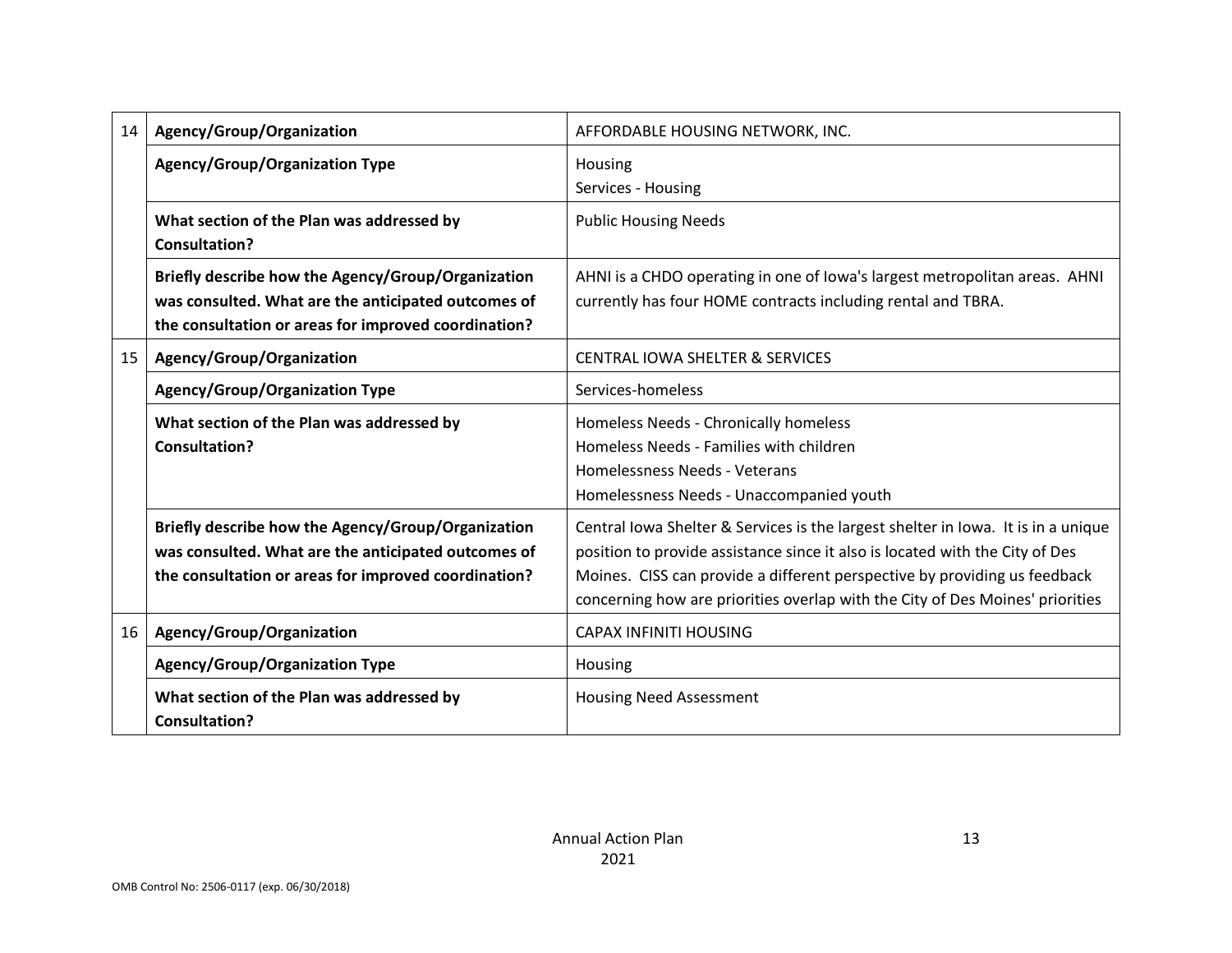|    | Briefly describe how the Agency/Group/Organization<br>was consulted. What are the anticipated outcomes of<br>the consultation or areas for improved coordination? | Capax provides TBRA to low-income individuals in the Des Moines area they<br>have also have started to develop rental property. The organization<br>provides a unique perspective on what type of affordable rental is needed<br>and the great need for affordable housing. |
|----|-------------------------------------------------------------------------------------------------------------------------------------------------------------------|-----------------------------------------------------------------------------------------------------------------------------------------------------------------------------------------------------------------------------------------------------------------------------|
| 17 | Agency/Group/Organization                                                                                                                                         | University of Iowa                                                                                                                                                                                                                                                          |
|    | <b>Agency/Group/Organization Type</b>                                                                                                                             | Services-Persons with HIV/AIDS<br>Other government - State                                                                                                                                                                                                                  |
|    | What section of the Plan was addressed by<br><b>Consultation?</b>                                                                                                 | <b>HOPWA Strategy</b>                                                                                                                                                                                                                                                       |
|    | Briefly describe how the Agency/Group/Organization<br>was consulted. What are the anticipated outcomes of<br>the consultation or areas for improved coordination? | The University of Iowa is one of our HOPWA agencies that provide services.<br>They provided input on the implementation of the program.                                                                                                                                     |
| 18 | Agency/Group/Organization                                                                                                                                         | PRIMARY HEALTH CARE, INC                                                                                                                                                                                                                                                    |
|    | <b>Agency/Group/Organization Type</b>                                                                                                                             | Services-Persons with HIV/AIDS                                                                                                                                                                                                                                              |
|    | What section of the Plan was addressed by<br><b>Consultation?</b>                                                                                                 | <b>HOPWA Strategy</b>                                                                                                                                                                                                                                                       |
|    | Briefly describe how the Agency/Group/Organization<br>was consulted. What are the anticipated outcomes of<br>the consultation or areas for improved coordination? | <b>HOPWA Sponsor</b>                                                                                                                                                                                                                                                        |
| 19 | Agency/Group/Organization                                                                                                                                         | Des Moines Area Metro Planning Organization                                                                                                                                                                                                                                 |
|    | <b>Agency/Group/Organization Type</b>                                                                                                                             | Regional organization                                                                                                                                                                                                                                                       |
|    | What section of the Plan was addressed by<br><b>Consultation?</b>                                                                                                 | <b>Economic Development</b>                                                                                                                                                                                                                                                 |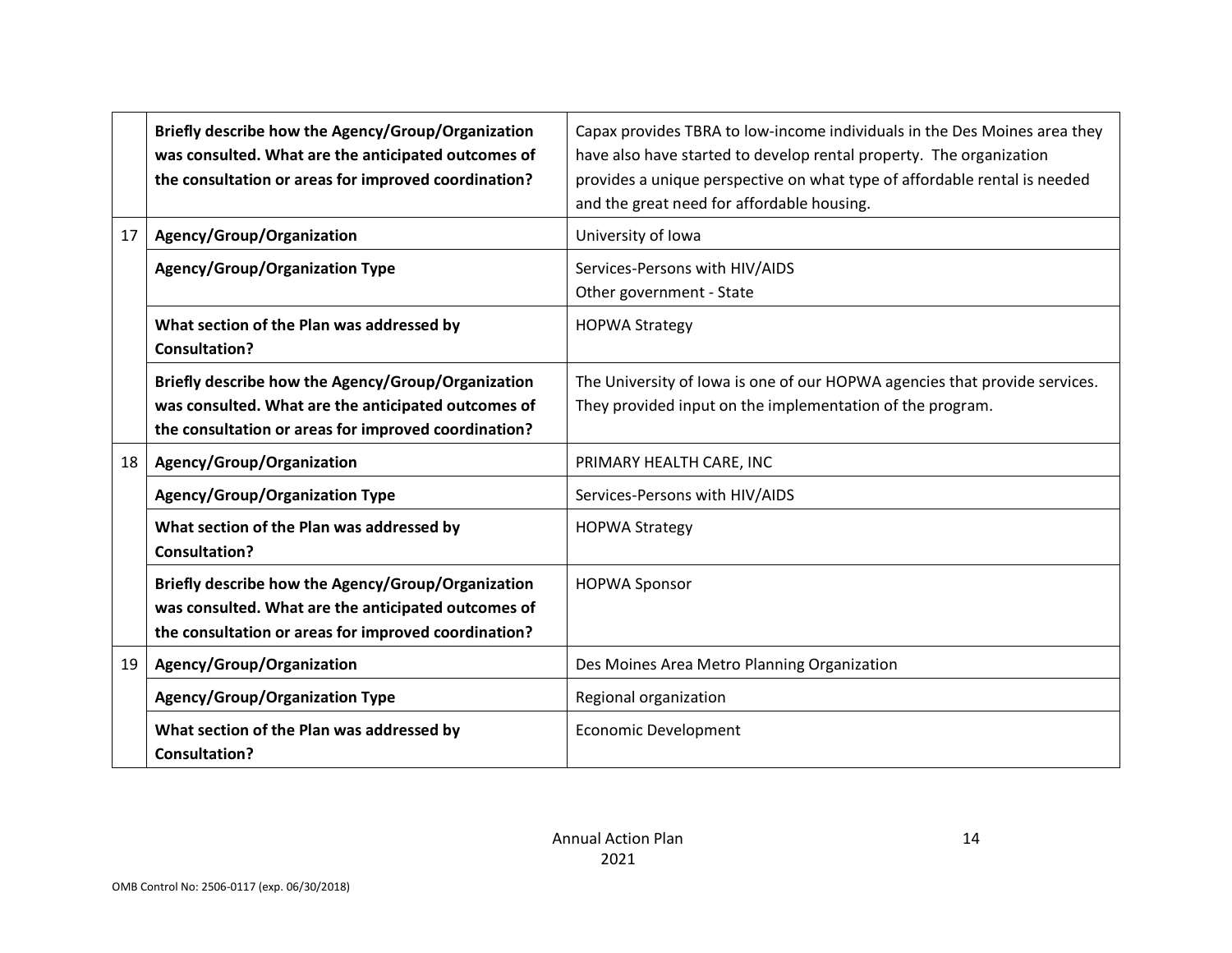| Briefly describe how the Agency/Group/Organization   | Des Moines MPO is the regional planning organization for Polk and |
|------------------------------------------------------|-------------------------------------------------------------------|
| was consulted. What are the anticipated outcomes of  | surrounding counties                                              |
| the consultation or areas for improved coordination? |                                                                   |

# **Other local/regional/state/federal planning efforts considered when preparing the Plan**

| Name of Plan         | Lead<br>Organization      | How do the goals of your Strategic Plan overlap with the goals of each plan?                                                                                                                                                                                                                                                                                                                                                                                                                                          |
|----------------------|---------------------------|-----------------------------------------------------------------------------------------------------------------------------------------------------------------------------------------------------------------------------------------------------------------------------------------------------------------------------------------------------------------------------------------------------------------------------------------------------------------------------------------------------------------------|
| Continuum of<br>Care | Jowa Finance<br>Authority | Goals of the Iowa Balance of State Continuum of Care include continuing to develop capacity of the<br>Coordinated Services Regions, including the goals of these regions as described earlier (in the section<br>that describes Coordination with Continuum of Care), further developing Coordinated Entry, and<br>improving system performance across a range of measures. These goals overlap closely with goals<br>that have been otherwise noted in the Action Plan to address homelessness in the State of Iowa. |

**Table 3 - Other local / regional / federal planning efforts**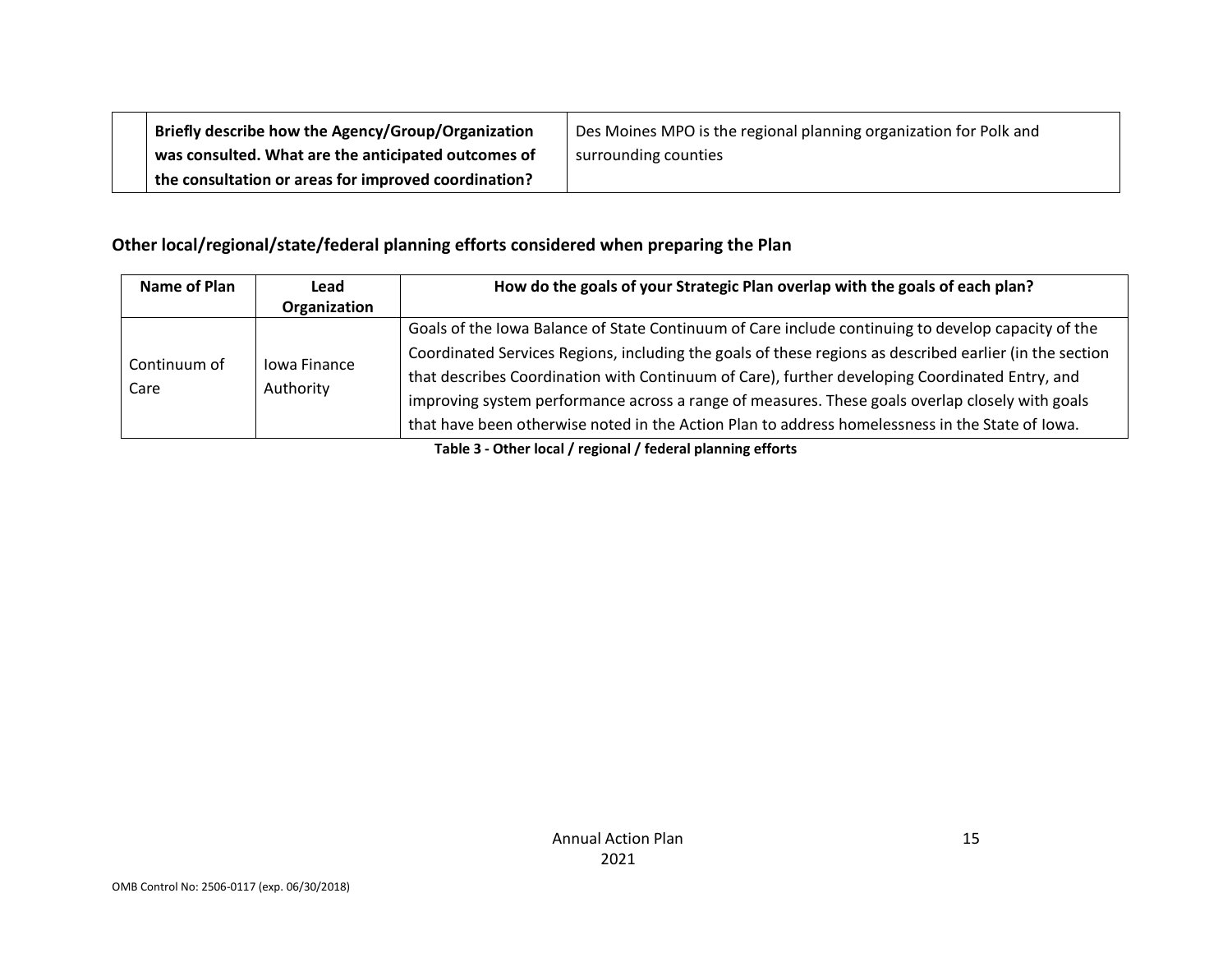### **AP-12 Participation - 91.115, 91.300(c)**

### **1. Summary of citizen participation process/Efforts made to broaden citizen participation Summarize citizen participation process and how it impacted goal-setting**

IEDA and IFA solicited public input in developing the Action Plan. The state is committed to citizen participation both because it is a HUD requirement and because it is a valuable means for program evaluation and improvement.

Public comment opportunity was available on the IEDA and IFA websites ( www.iowaeconomicdevelopment.com and www.iowafinanceauthority.gov). IFA announced the start of the comment period on social media, including Twitter and Facebook, with a link to the agency's website. IFA provided notification of the public comment period through their electronic newsletter, IFA fyi, which is sent out through a large listserv of housing and development contacts across Iowa. IFA also included information on the public comment opportunity in their newsletter sent to the organizations that assist the homeless community.

The state solicited input during a 30-day draft review and comment period, accepting comments by email, mail, fax and telephone. IEDA and IFA hosted a public hearing on the Action Plan on October 23, 2018 from 2:30 p.m. to 4:30 PM.

The draft Annual Action plan was shared with the Iowa Association of Regional Councils (IARC). The Iowa Association of Regional Councils (IARC) is the statewide professional organization for Iowa's 17 Councils of Governments (COGs). COGs provide professional planning, programming, and technical assistance to Iowa's cities, counties, and community organizations. Iowa's COGs work closely with the HUD programs included in the Annual Action Plan.

Throughout the year IEDA and IFA reach out to affected populations to understand their needs. IEDA has a number of workshops and events open to communities and those that serve them like the Council of Governments to learn about programs, but to also express how programs can change to be more impactful.

The Citizen Participation Outreach below has been curtailed in 2020 because of COVID-19. However, several of these were held as virtual meetings or more informally as part of other meetings or virtual conferences.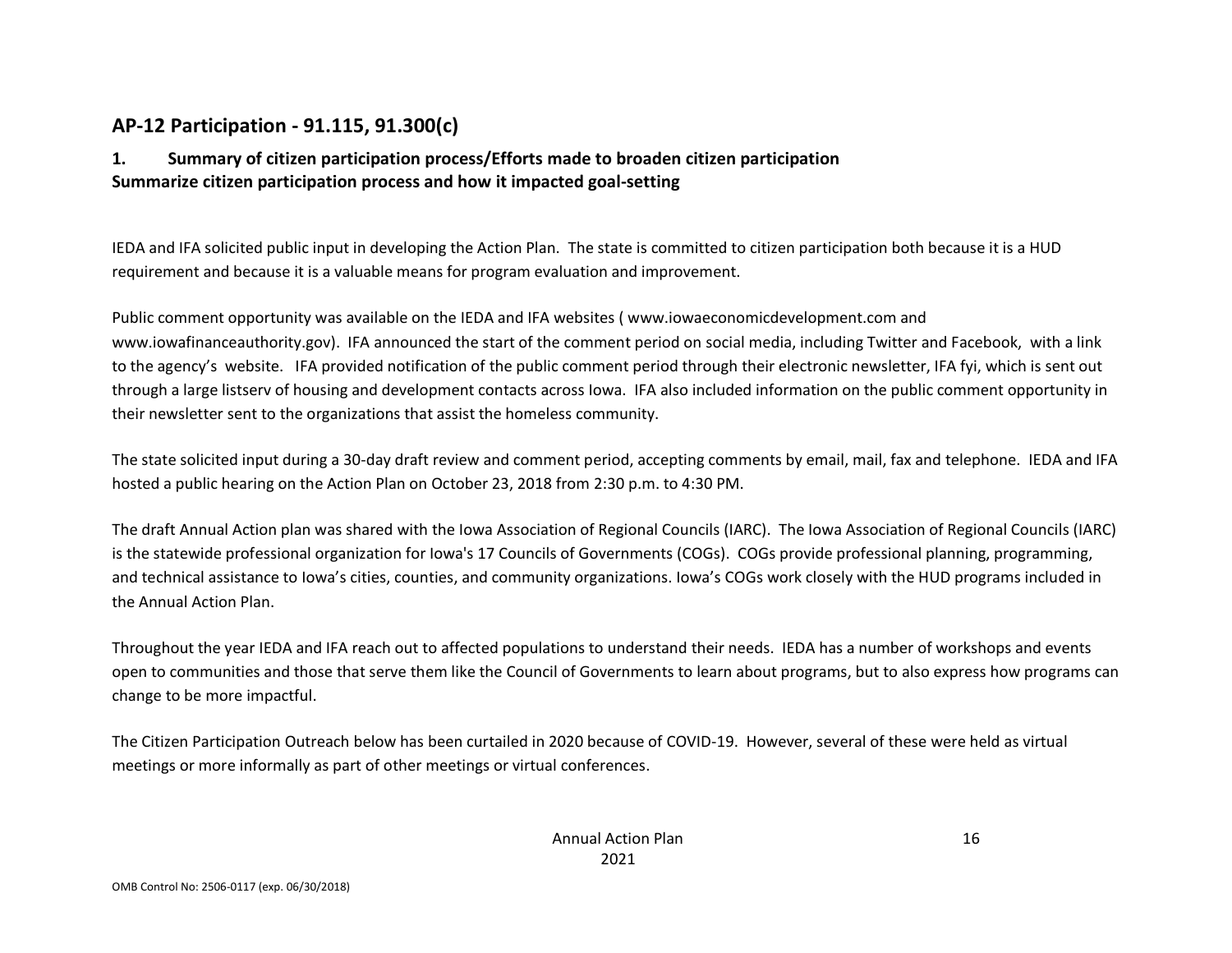### **Citizen Participation Outreach**

| <b>Sort Order</b> | <b>Mode of Outreach</b>                 | <b>Target of Outreach</b>                              | <b>Summary of</b><br>response/attendance                                                                                                      | Summary of<br>comments received                                                                                                                 | <b>Summary of comments</b><br>not accepted<br>and reasons | URL (If<br>applicable) |
|-------------------|-----------------------------------------|--------------------------------------------------------|-----------------------------------------------------------------------------------------------------------------------------------------------|-------------------------------------------------------------------------------------------------------------------------------------------------|-----------------------------------------------------------|------------------------|
| 1                 | Environmental<br><b>Review Training</b> | Training                                               | Council of<br><b>Governments Staff</b><br>and other CDBG<br><b>Grant Administrators</b>                                                       | A portion of the<br>day was spent<br>discussing<br>programming and if<br>any changes were<br>necessary. There<br>were just general<br>comments. | All comments were<br>accepted                             |                        |
| 2                 | Davis Bacon<br>Training                 | Training                                               | Council of<br><b>Governments Staff</b><br>and other CDBG<br><b>Grant Administrators</b>                                                       | A portion of the<br>day was spent<br>discussing<br>programming and if<br>any changes were<br>necessary. There<br>were just general<br>comments. | All comments were<br>accepted                             |                        |
| 3                 | Application<br>Workshop                 | Non-<br>targeted/broad<br>community<br><b>Training</b> | Council of<br><b>Governments Staff</b><br>and other CDBG<br><b>Grant Administrators</b><br>as well as Cities and<br>County<br>representatives | A portion of the<br>day was spent<br>discussing<br>programming and if<br>any changes were<br>necessary. There<br>were just general<br>comments. | All comments were<br>accepted                             |                        |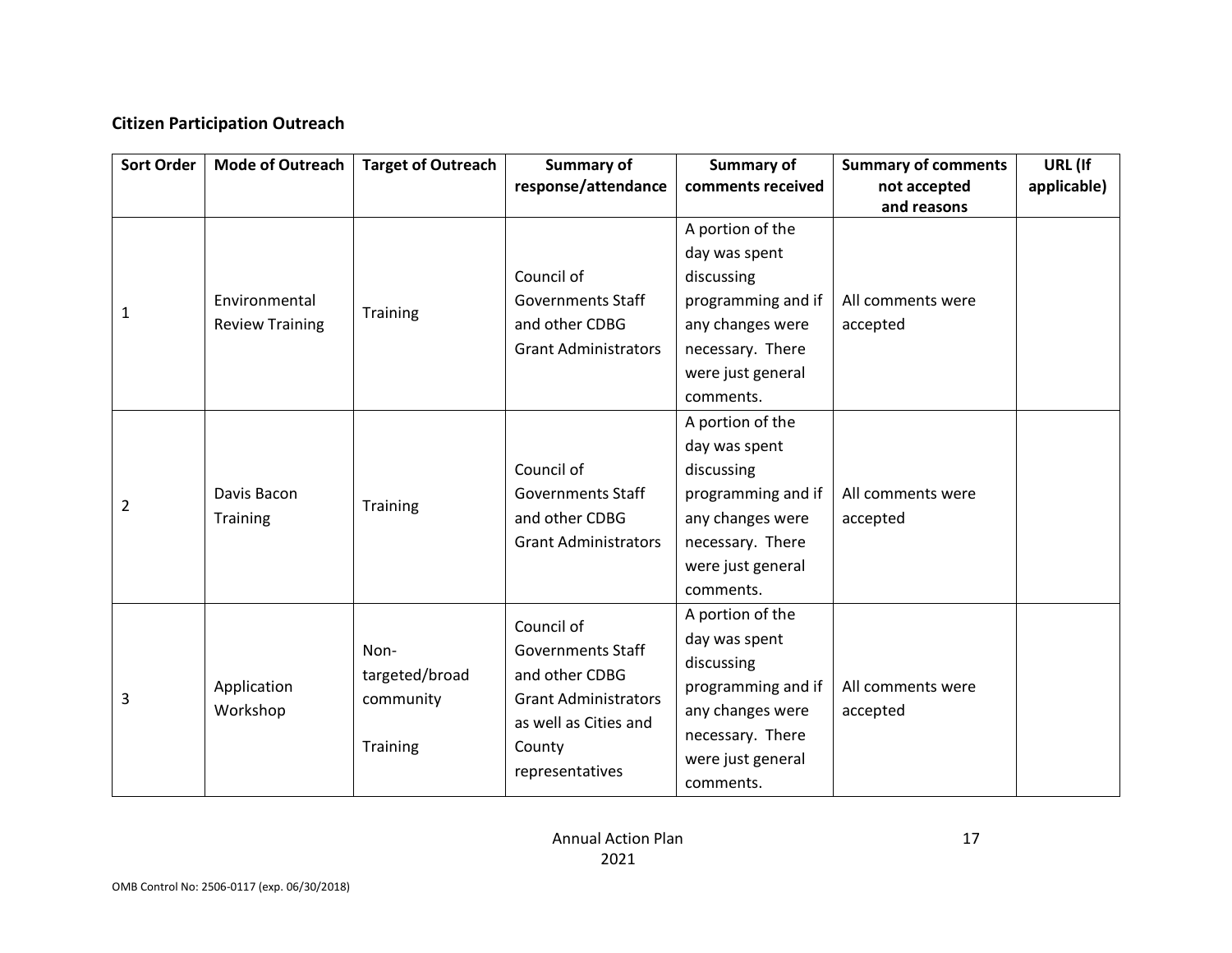| <b>Sort Order</b> | <b>Mode of Outreach</b> | <b>Target of Outreach</b>           | Summary of<br>response/attendance                                                                                                  | Summary of<br>comments received     | <b>Summary of comments</b><br>not accepted<br>and reasons | URL (If<br>applicable) |
|-------------------|-------------------------|-------------------------------------|------------------------------------------------------------------------------------------------------------------------------------|-------------------------------------|-----------------------------------------------------------|------------------------|
| 4                 | <b>Public Hearing</b>   | Non-<br>targeted/broad<br>community | City and Counties                                                                                                                  | See AP Section                      | See AP Section                                            |                        |
| 6                 | <b>Public Meeting</b>   | Non-<br>targeted/broad<br>community | IFA staff provided<br>informational items<br>detailing the services<br>we offer for people<br>interested in<br>affordable housing. | There were only<br>general comments | all comments were<br>accepted                             |                        |

**Table 4 – Citizen Participation Outreach**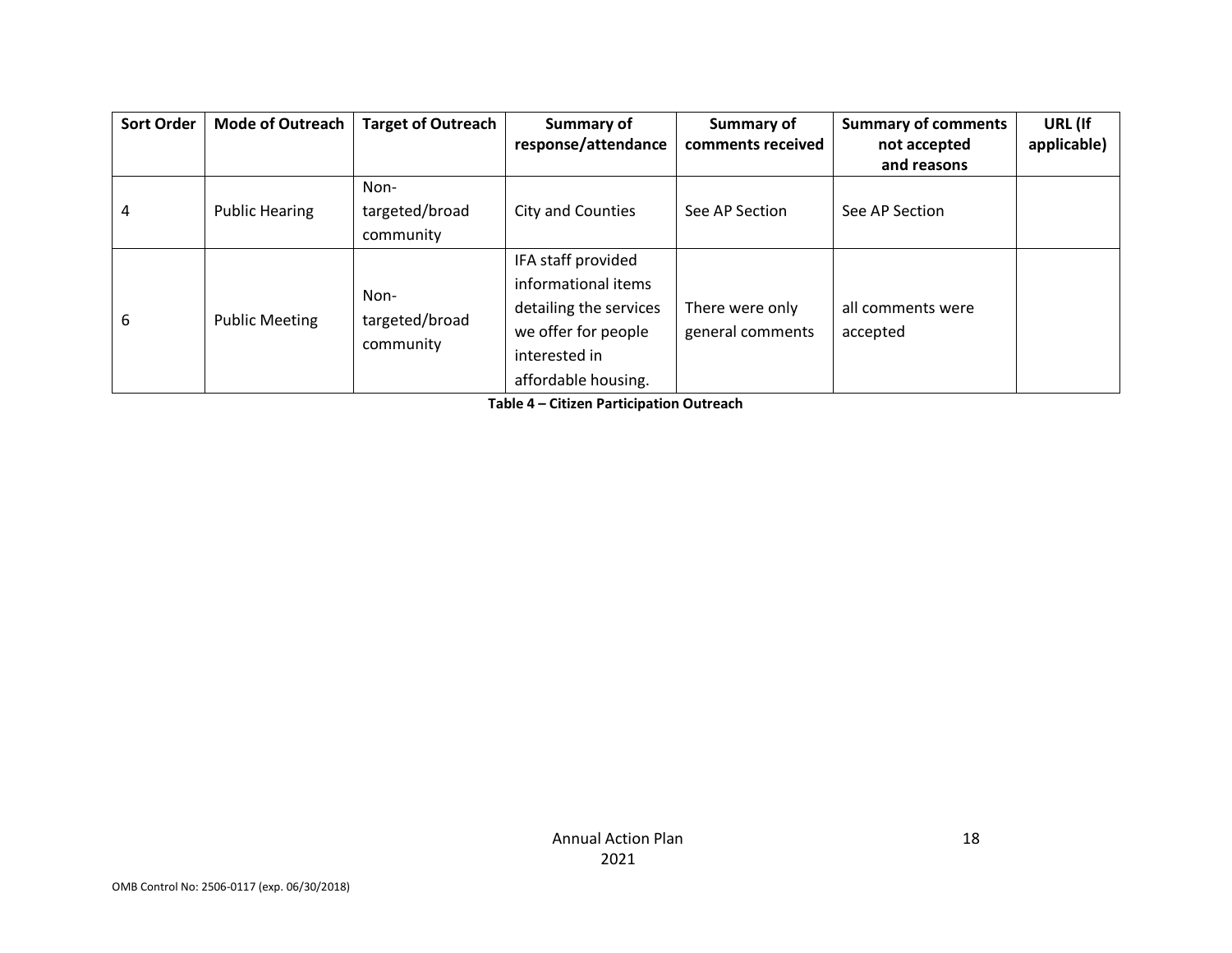# **Expected Resources**

# **AP-15 Expected Resources – 91.320(c)(1,2)**

### **Introduction**

The following federal resources will be available for the State of Iowa:

### **Anticipated Resources**

| Program     | <b>Source</b> | <b>Uses of Funds</b>   |                              |                       | <b>Expected Amount Available Year 1</b> |             | Expected                                                            | <b>Narrative Description</b>    |
|-------------|---------------|------------------------|------------------------------|-----------------------|-----------------------------------------|-------------|---------------------------------------------------------------------|---------------------------------|
|             | of Funds      |                        | Annual<br><b>Allocation:</b> | Program<br>Income: \$ | <b>Prior Year</b><br><b>Resources:</b>  | Total:<br>Ş | <b>Amount</b><br><b>Available</b><br><b>Remainder</b><br>of ConPlan |                                 |
| <b>CDBG</b> | public -      | Acquisition            |                              |                       |                                         |             |                                                                     | Block grant from the US         |
|             | federal       | Admin and              |                              |                       |                                         |             |                                                                     | Department of Housing and       |
|             |               | Planning               |                              |                       |                                         |             |                                                                     | Urban Development to address    |
|             |               | Economic               |                              |                       |                                         |             |                                                                     | housing, community              |
|             |               | Development            |                              |                       |                                         |             |                                                                     | development, and economic       |
|             |               | Housing                |                              |                       |                                         |             |                                                                     | development needs in the state. |
|             |               | Public                 |                              |                       |                                         |             |                                                                     |                                 |
|             |               | Improvements           |                              |                       |                                         |             |                                                                     |                                 |
|             |               | <b>Public Services</b> | 24,878,250                   | 0                     | 0                                       | 24,878,250  | 99,513,000                                                          |                                 |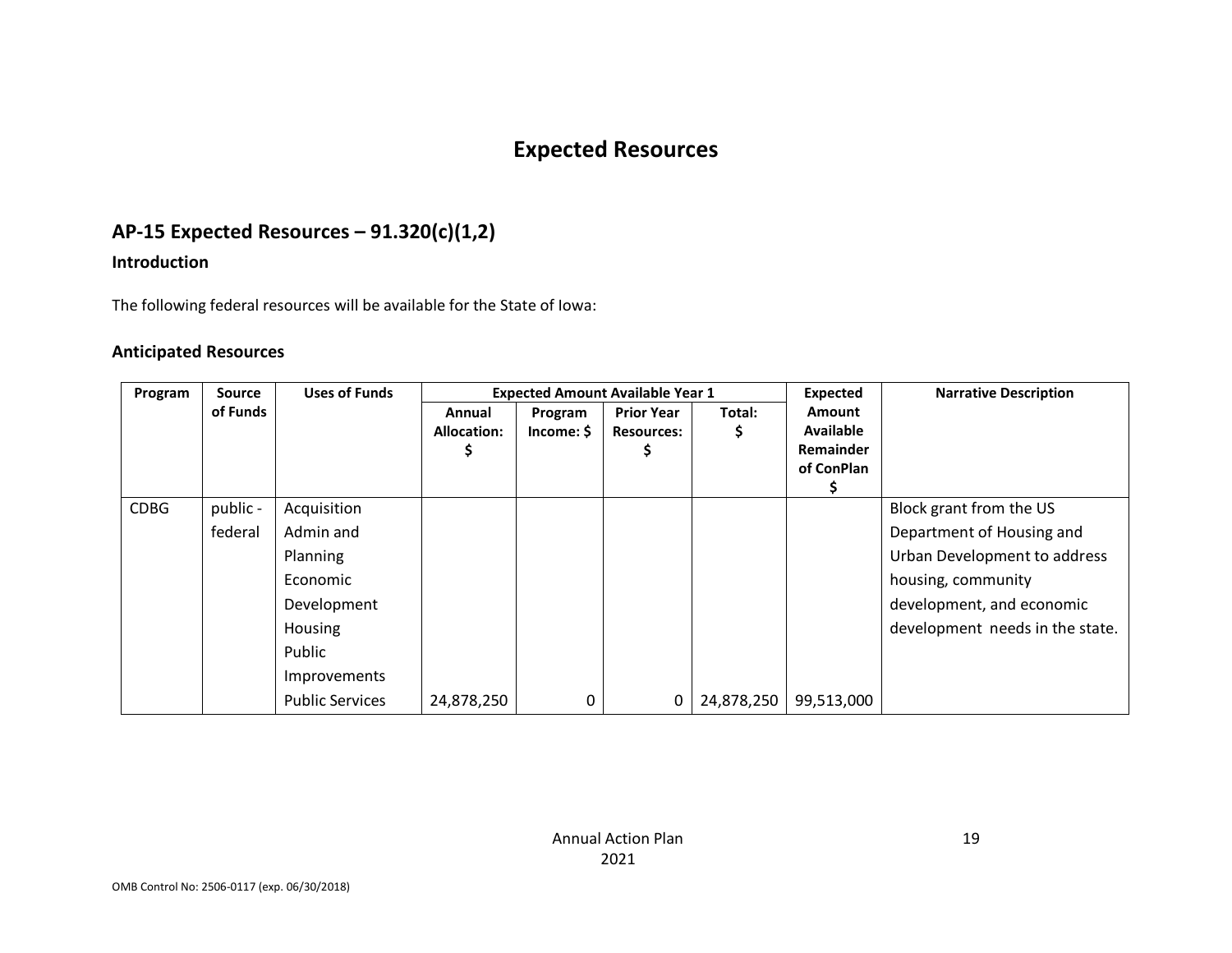| Program | <b>Source</b> | <b>Uses of Funds</b> |                                   |                       | <b>Expected Amount Available Year 1</b> |             | <b>Expected</b>                                       | <b>Narrative Description</b>    |
|---------|---------------|----------------------|-----------------------------------|-----------------------|-----------------------------------------|-------------|-------------------------------------------------------|---------------------------------|
|         | of Funds      |                      | Annual<br><b>Allocation:</b><br>Ş | Program<br>Income: \$ | <b>Prior Year</b><br><b>Resources:</b>  | Total:<br>Ş | Amount<br>Available<br><b>Remainder</b><br>of ConPlan |                                 |
| HOME    | public -      | Acquisition          |                                   |                       |                                         |             |                                                       | Grant from the US Department    |
|         | federal       | Homebuyer            |                                   |                       |                                         |             |                                                       | of Housing and Urban            |
|         |               | assistance           |                                   |                       |                                         |             |                                                       | Development to address          |
|         |               | Homeowner            |                                   |                       |                                         |             |                                                       | affordable housing needs in the |
|         |               | rehab                |                                   |                       |                                         |             |                                                       | state.                          |
|         |               | Multifamily rental   |                                   |                       |                                         |             |                                                       |                                 |
|         |               | new construction     |                                   |                       |                                         |             |                                                       |                                 |
|         |               | Multifamily rental   |                                   |                       |                                         |             |                                                       |                                 |
|         |               | rehab                |                                   |                       |                                         |             |                                                       |                                 |
|         |               | New construction     |                                   |                       |                                         |             |                                                       |                                 |
|         |               | for ownership        |                                   |                       |                                         |             |                                                       |                                 |
|         |               | TBRA                 | 7,879,543                         | 1,000,000             | 0                                       | 8,879,543   | 31,518,172                                            |                                 |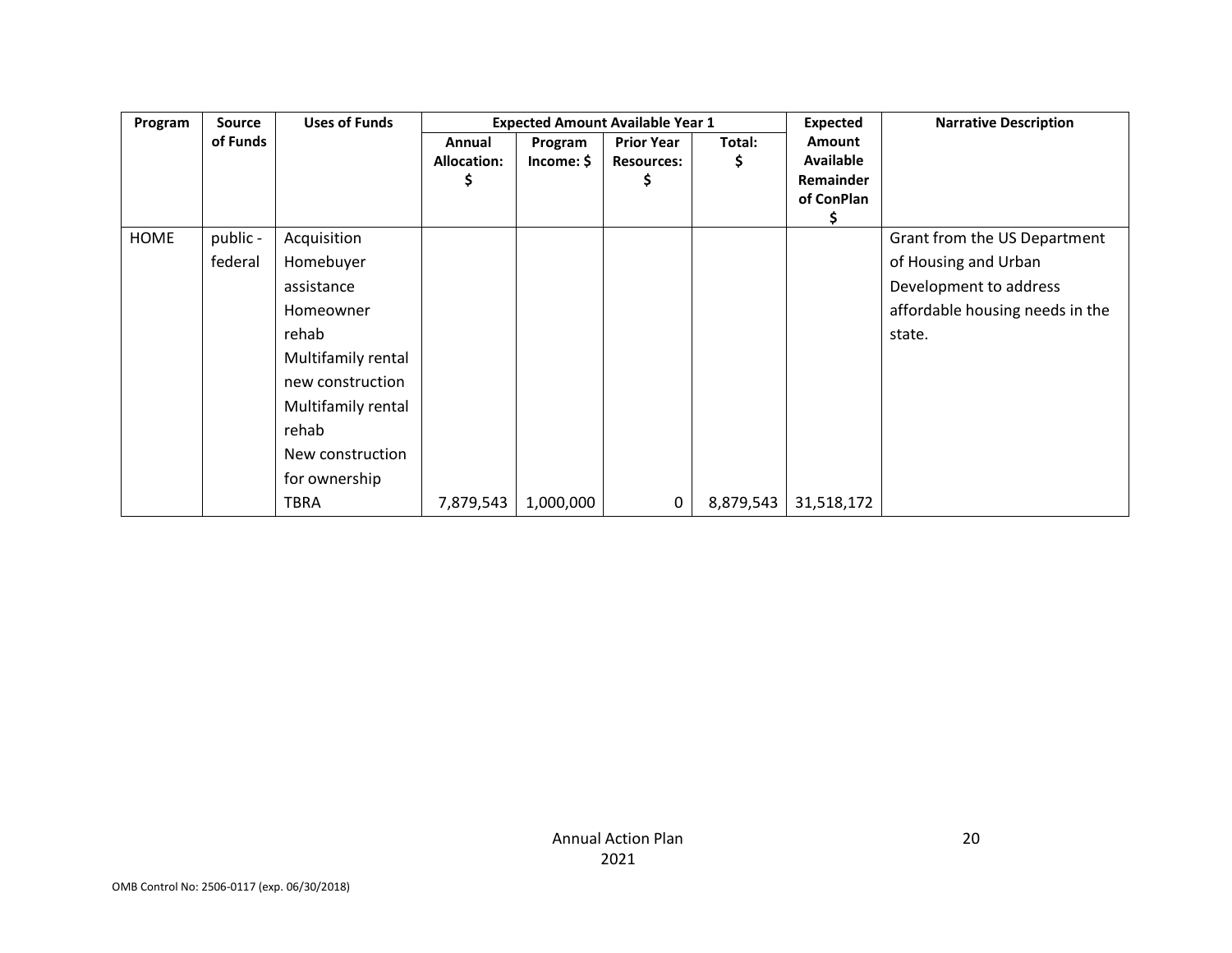| Program      | Source   | <b>Uses of Funds</b> |                                     |                       | <b>Expected Amount Available Year 1</b>     |              | <b>Expected</b>                                | <b>Narrative Description</b> |
|--------------|----------|----------------------|-------------------------------------|-----------------------|---------------------------------------------|--------------|------------------------------------------------|------------------------------|
|              | of Funds |                      | Annual<br><b>Allocation:</b><br>\$. | Program<br>Income: \$ | <b>Prior Year</b><br><b>Resources:</b><br>S | Total:<br>\$ | Amount<br>Available<br>Remainder<br>of ConPlan |                              |
| <b>HOPWA</b> | public - | Permanent            |                                     |                       |                                             |              |                                                |                              |
|              | federal  | housing in           |                                     |                       |                                             |              |                                                |                              |
|              |          | facilities           |                                     |                       |                                             |              |                                                |                              |
|              |          | Permanent            |                                     |                       |                                             |              |                                                |                              |
|              |          | housing              |                                     |                       |                                             |              |                                                |                              |
|              |          | placement            |                                     |                       |                                             |              |                                                |                              |
|              |          | Short term or        |                                     |                       |                                             |              |                                                |                              |
|              |          | transitional         |                                     |                       |                                             |              |                                                |                              |
|              |          | housing facilities   |                                     |                       |                                             |              |                                                |                              |
|              |          | <b>STRMU</b>         |                                     |                       |                                             |              |                                                |                              |
|              |          | Supportive           |                                     |                       |                                             |              |                                                |                              |
|              |          | services             |                                     |                       |                                             |              |                                                |                              |
|              |          | <b>TBRA</b>          | 715,073                             | 0                     | 0                                           | 715,073      | 2,860,292                                      |                              |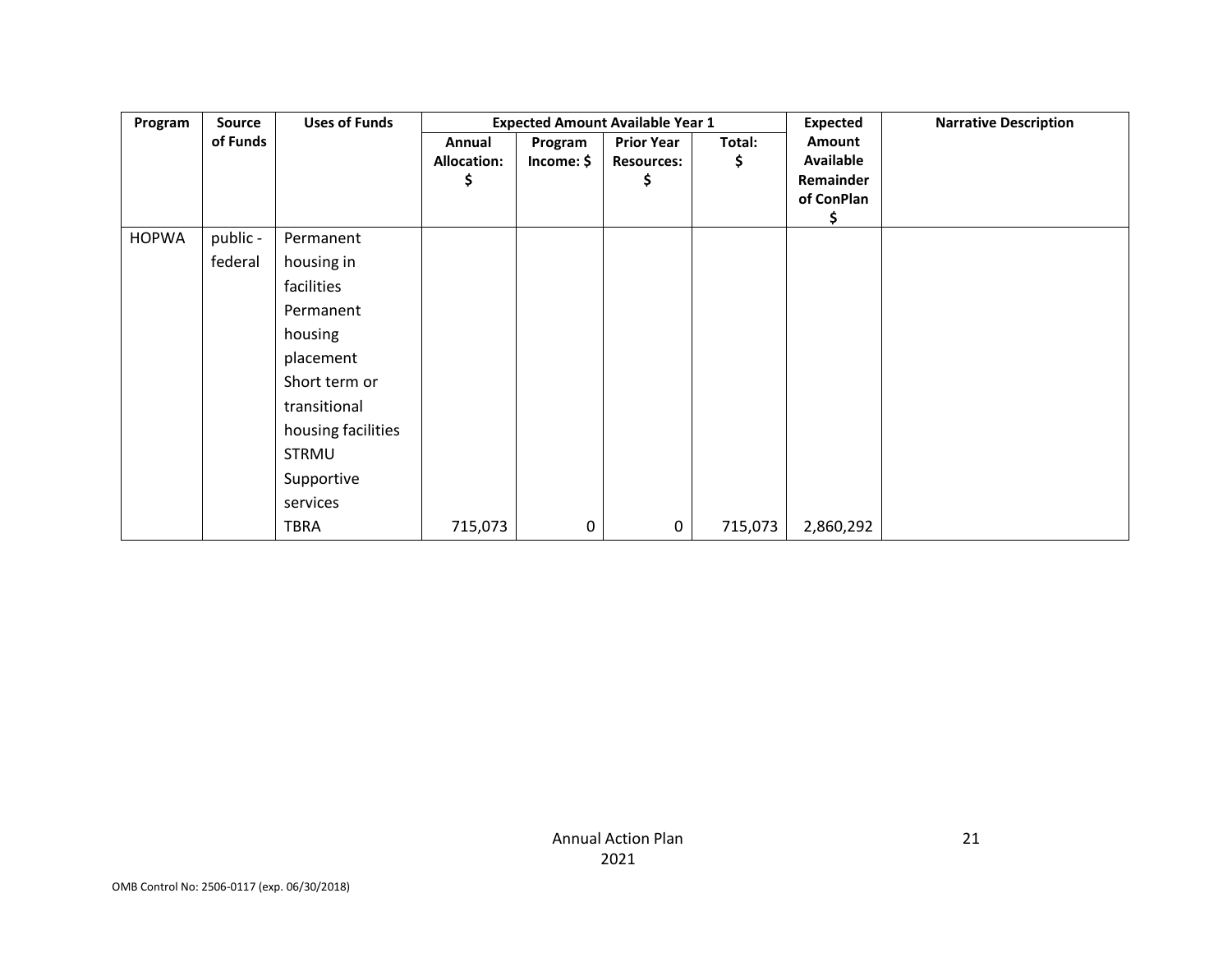| Program    | <b>Source</b> | <b>Uses of Funds</b>     |                          |            | <b>Expected Amount Available Year 1</b> |           | <b>Expected</b>               | <b>Narrative Description</b>    |
|------------|---------------|--------------------------|--------------------------|------------|-----------------------------------------|-----------|-------------------------------|---------------------------------|
|            | of Funds      |                          | Annual                   | Program    | <b>Prior Year</b>                       | Total:    | Amount                        |                                 |
|            |               |                          | <b>Allocation:</b><br>\$ | Income: \$ | <b>Resources:</b><br>\$                 | \$        | <b>Available</b><br>Remainder |                                 |
|            |               |                          |                          |            |                                         |           | of ConPlan                    |                                 |
|            |               |                          |                          |            |                                         |           | \$                            |                                 |
| ESG        | public -      | Conversion and           |                          |            |                                         |           |                               | Grant from the US Department    |
|            | federal       | rehab for                |                          |            |                                         |           |                               | of Housing and Urban            |
|            |               | transitional             |                          |            |                                         |           |                               | Development to address needs    |
|            |               | housing                  |                          |            |                                         |           |                               | and services for homeless       |
|            |               | Financial                |                          |            |                                         |           |                               | persons or persons at risk of   |
|            |               | Assistance               |                          |            |                                         |           |                               | becoming homeless.              |
|            |               | Overnight shelter        |                          |            |                                         |           |                               |                                 |
|            |               | Rapid re-housing         |                          |            |                                         |           |                               |                                 |
|            |               | (rental assistance)      |                          |            |                                         |           |                               |                                 |
|            |               | <b>Rental Assistance</b> |                          |            |                                         |           |                               |                                 |
|            |               | <b>Services</b>          |                          |            |                                         |           |                               |                                 |
|            |               | Transitional             |                          |            |                                         |           |                               |                                 |
|            |               | housing                  | 2,776,735                | 0          | 0                                       | 2,776,735 | 11,106,940                    |                                 |
| <b>HTF</b> | public -      | Acquisition              |                          |            |                                         |           |                               | Grant from the US Department    |
|            | federal       | Admin and                |                          |            |                                         |           |                               | of Housing and Urban            |
|            |               | Planning                 |                          |            |                                         |           |                               | Development to address          |
|            |               | Homebuyer                |                          |            |                                         |           |                               | affordable rental housing needs |
|            |               | assistance               |                          |            |                                         |           |                               | in the state for extremely low- |
|            |               | Multifamily rental       |                          |            |                                         |           |                               | income families                 |
|            |               | new construction         |                          |            |                                         |           |                               |                                 |
|            |               | Multifamily rental       |                          |            |                                         |           |                               |                                 |
|            |               | rehab                    |                          |            |                                         |           |                               |                                 |
|            |               | New construction         |                          |            |                                         |           |                               |                                 |
|            |               | for ownership            | 3,000,000                | 0          | 0                                       | 3,000,000 | 12,000,000                    |                                 |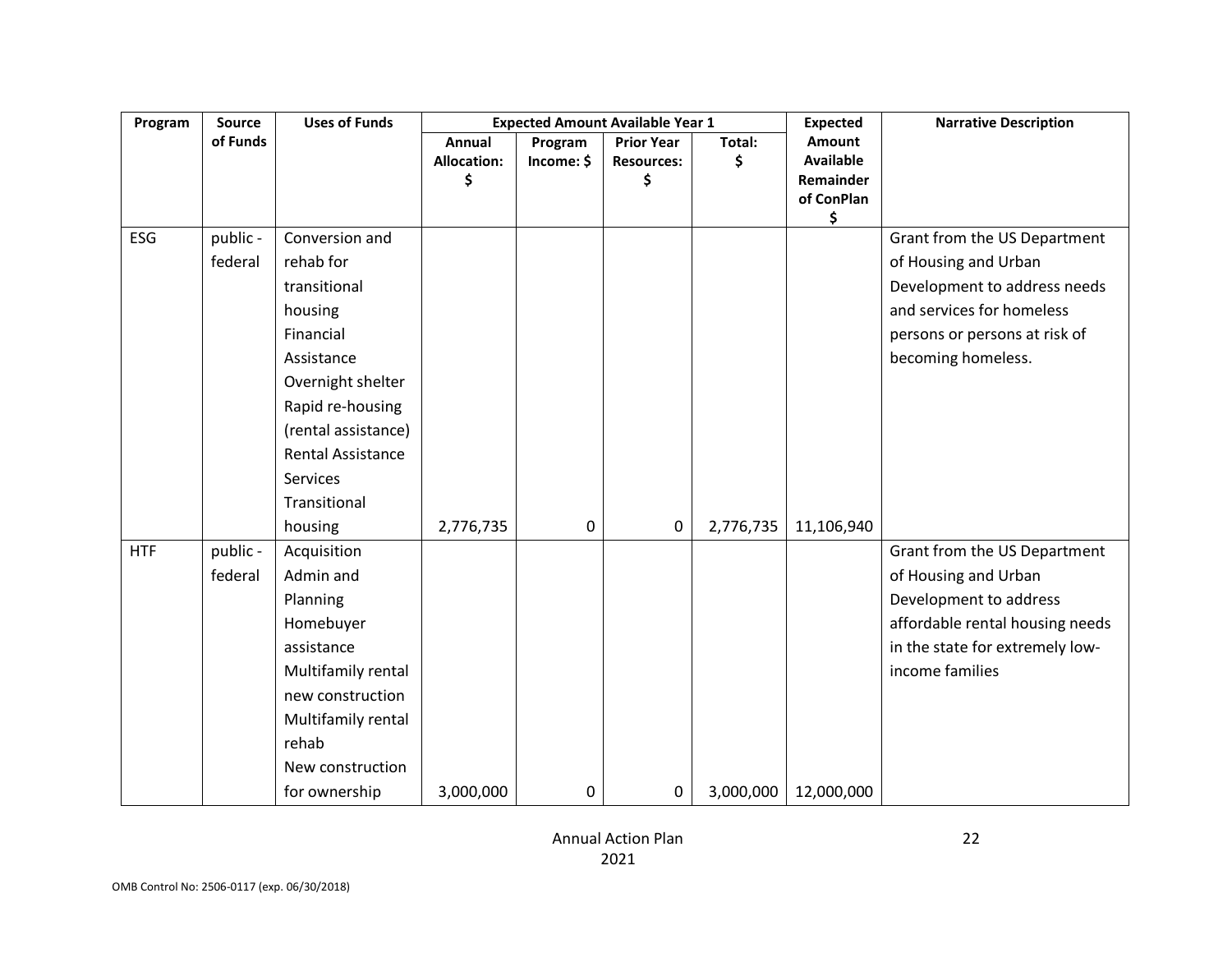| Program | Source   | <b>Uses of Funds</b> |                       |                       | <b>Expected Amount Available Year 1</b> |            | Expected                                              | <b>Narrative Description</b>      |
|---------|----------|----------------------|-----------------------|-----------------------|-----------------------------------------|------------|-------------------------------------------------------|-----------------------------------|
|         | of Funds |                      | Annual<br>Allocation: | Program<br>Income: \$ | <b>Prior Year</b><br><b>Resources:</b>  | Total:     | Amount<br><b>Available</b><br>Remainder<br>of ConPlan |                                   |
| Other   | public - | Housing              |                       |                       |                                         |            |                                                       | Grant received in 2016. Grant     |
|         | federal  | Other                |                       |                       |                                         |            |                                                       | will expire in 2022. \$57,000,000 |
|         |          |                      |                       |                       |                                         |            |                                                       | remaining as of 2020. Amount      |
|         |          |                      |                       |                       |                                         |            |                                                       | excludes admin & planning         |
|         |          |                      | 96,887,177            | 0                     | 0                                       | 96,887,177 | 51,200,000                                            | dollars                           |

**Table 5 - Expected Resources – Priority Table**

### **Explain how federal funds will leverage those additional resources (private, state and local funds), including a description of how matching requirements will be satisfied**

The state of Iowa makes every effort to leverage CDBG, HOME, HTF, ESG, and HOPWA funds with non-federal funding resources, including many of the programs identified below. In the past, HOME funds have been leveraged by significant amounts and varying types of private and nonfederal public funds. Rental projects tend to be better leveraged than owner-occupied rehabilitation or homeownership assistance projects. Tax credits available to investors under the Low-Income Housing Tax Credit program represent an increasingly large funding share in affordable rental housing production. ESG also requires a one-to-one match. IFA passes this requirement on to the sub-grantees. IFA currently utilizes a portion of the Shelter Assistance Fund to offset the match requirement at the grant (IFA) level as well. The non-housing community development program also generates considerable leveraging by local and private funds through local effort requirements built into the state's funding strategy.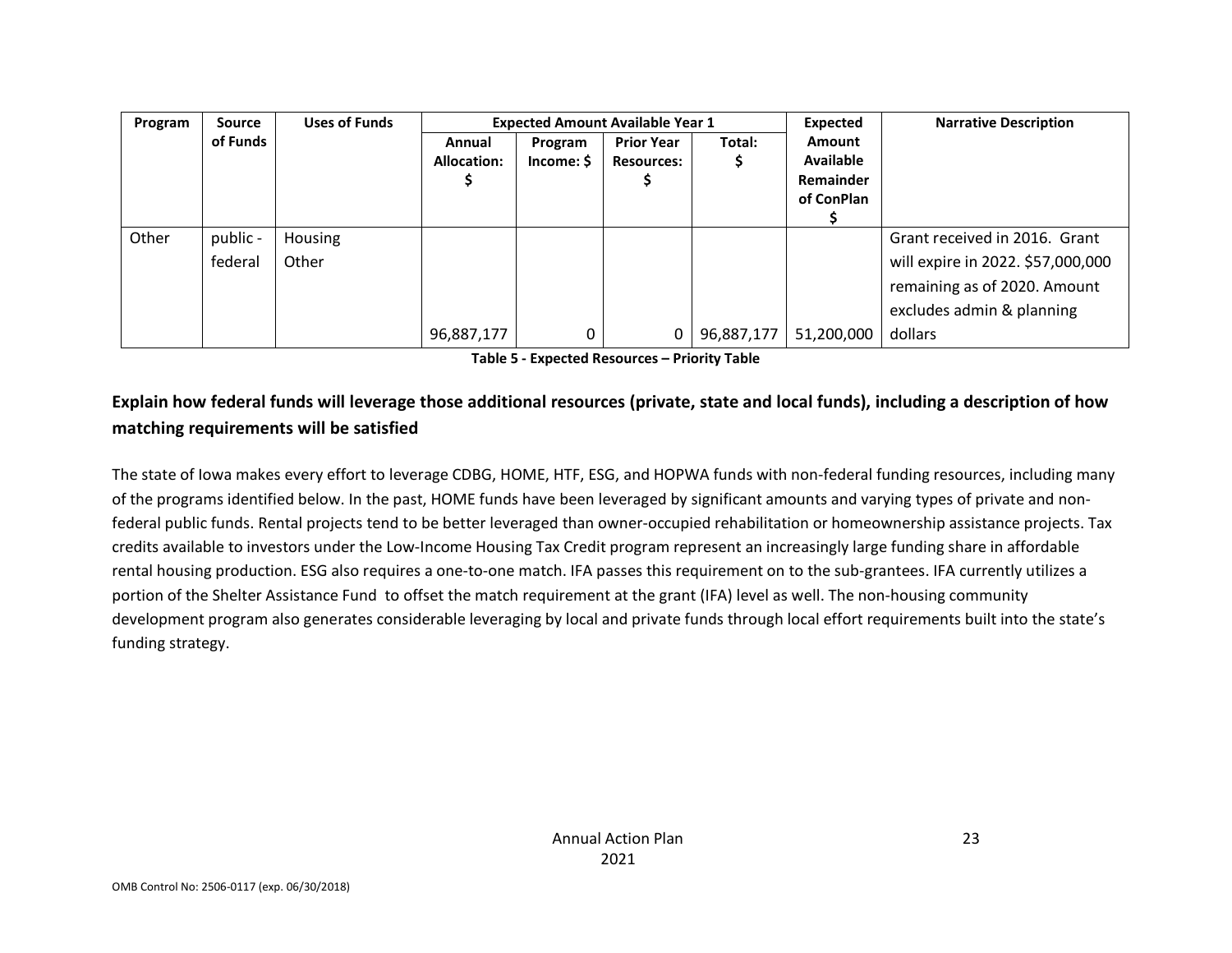### **If appropriate, describe publically owned land or property located within the jurisdiction that may be used to address the needs identified in the plan**

Iowa does not have available state-owned land to meet the needs of this Consolidated Plan. It does, however, encourage applicants and municipalities to use underutilized locally owned land or property to leverage the federal funds devoted to those projects.

### **Discussion**

Other housing and community development funding sources include:

- Weatherization Assistance Program (https://humanrights.iowa.gov/dcaa/weatherization)
- Federal Historic Tax Incentive (https://www.iowaeconomicdevelopment.com/HistDistrict)
- Down Payment and Closing Cost Programs (https://www.iowafinance.com/homeownership/down-payment-programs/)
- Military Homeownership Assistance Program (https://www.iowafinance.com/homeownership/mortgage-programs/military-homeownershipassistance-program/)
- State Housing Trust Fund (https://www.iowafinance.com/state-housing-trust-fund/)
- Federal Home Loan Bank (https://www.fhlbdm.com/)
- State Historic Preservation Rehabilitation Tax Credit (https://iowaculture.gov/history/preservation/tax-incentives/state-tax-credit)
- Senior Living Revolving Loan Fund Program (https://www.iowafinance.com/content/uploads/documents/Appendix-J-Senior-Living-Revolving-Loan-Program-final.pdf)
- Multifamily Housing Loan Program (https://www.iowafinance.com/programs-for-propertydevelopers/multifamily-loan-program/)
- Aftercare Rent Subsidy Program (https://www.iowafinance.com/aftercare-rent-subsidyprogram/)
- State Revolving Fund (http://www.iowasrf.com/)
- Clean Water State Revolving Loan Fund (http://www.iowasrf.com/program/clean\_water\_loan\_program/)
- Drinking Water Loan Program (http://www.iowasrf.com/program/drinking\_water\_loan\_program/)
- Planning and Design Loans (http://www.iowasrf.com/program/planning \_\_design\_loans/)
- Enhance Iowa (https://www.iowaeconomicdevelopment.com/EnhanceIowa)
- Iowa Department of Transportation Revitalize Iowa's Sound Economy (RISE) Program (https://iowadot.gov/systems\_planning/Grant-Programs/Revitalize-Iowas-Sound-Economy-RISE-Program)
- State Workforce Housing Tax Credits: https://www.iowaeconomicdevelopment.com/WHTC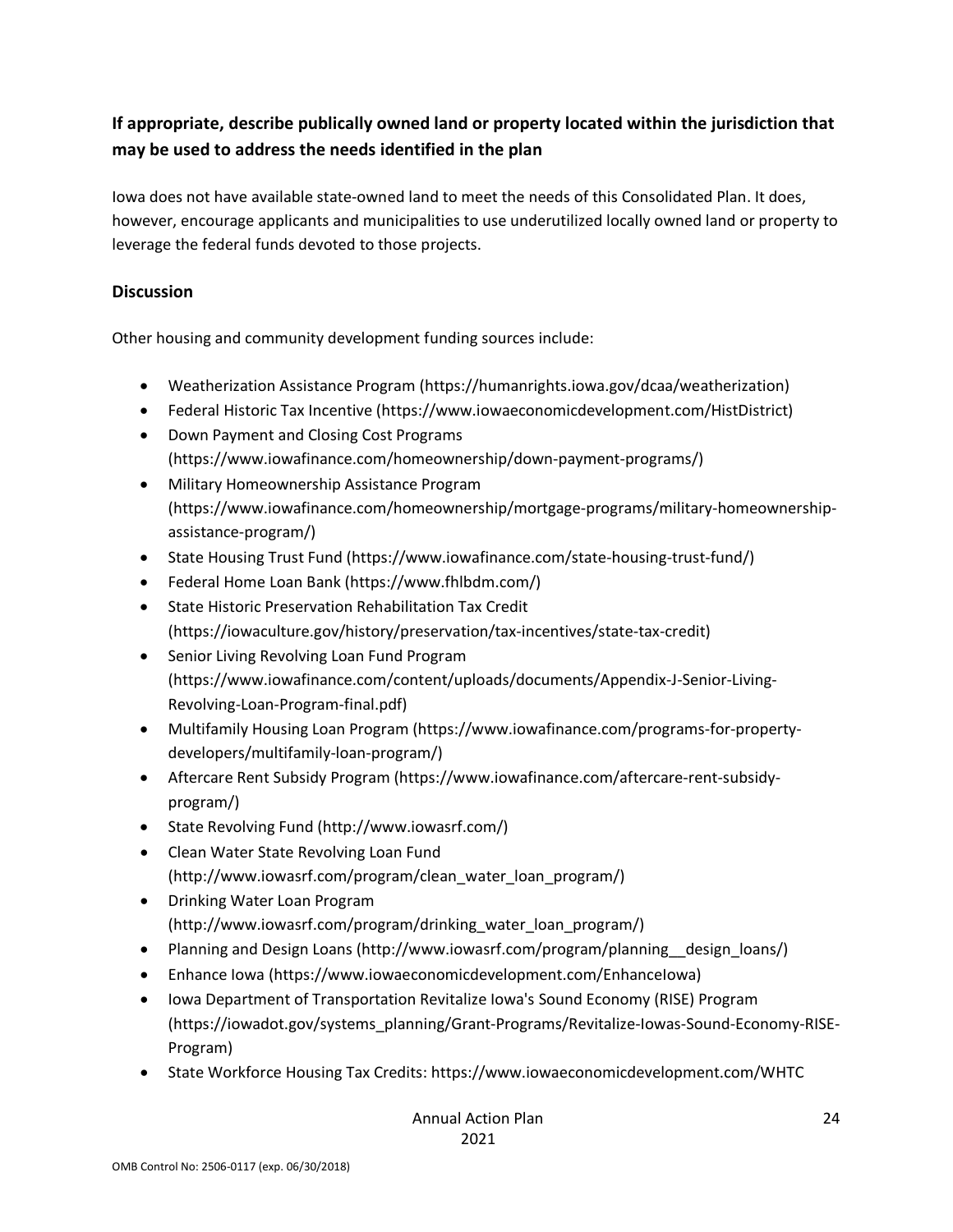# **Annual Goals and Objectives**

# **AP-20 Annual Goals and Objectives – 91.320(c)(3)&(e)**

### **Goals Summary Information**

| Sort                    | <b>Goal Name</b>  | <b>Start</b> | End  | Category              | Geographic | <b>Needs Addressed</b> | <b>Funding</b> | <b>Goal Outcome Indicator</b>     |
|-------------------------|-------------------|--------------|------|-----------------------|------------|------------------------|----------------|-----------------------------------|
| Order                   |                   | Year         | Year |                       | Area       |                        |                |                                   |
| 1                       | Affordable Rental | 2020         | 2024 | Affordable            |            | <b>Limited Housing</b> | CDBG:          | Rental units constructed: 12      |
|                         | Housing           |              |      | Housing               |            | Opportunities          | \$2,000,000    | Household Housing Unit            |
|                         |                   |              |      | <b>Public Housing</b> |            |                        | HOME:          | Rental units rehabilitated: 10    |
|                         |                   |              |      |                       |            |                        | \$7,088,101    | Household Housing Unit            |
|                         |                   |              |      |                       |            |                        | HTF:           | Tenant-based rental assistance /  |
|                         |                   |              |      |                       |            |                        | \$3,000,000    | Rapid Rehousing: 30 Households    |
|                         |                   |              |      |                       |            |                        |                | Assisted                          |
| $\overline{2}$          | Homebuyer         | 2020         | 2024 | Affordable            |            | Limited Housing        | CDBG:          | Direct Financial Assistance to    |
|                         | Assistance        |              |      | Housing               |            | Opportunities          | \$675,000      | Homebuyers: 34 Households         |
|                         |                   |              |      |                       |            |                        | HOME:          | Assisted                          |
|                         |                   |              |      |                       |            |                        | \$1,000,000    |                                   |
| $\overline{\mathbf{3}}$ | Homeowner         | 2020         | 2024 | Affordable            |            | <b>Limited Housing</b> | CDBG:          | <b>Homeowner Housing</b>          |
|                         | Housing           |              |      | Housing               |            | Opportunities          | \$3,075,000    | Rehabilitated: 72 Household       |
|                         | Rehabilitation    |              |      |                       |            |                        |                | <b>Housing Unit</b>               |
| 4                       | Opportunity and   | 2020         | 2024 | Non-Housing           |            | Aging                  | CDBG:          | Public Facility or Infrastructure |
|                         | <b>Threats</b>    |              |      | Community             |            | Infrastructure and     | \$2,300,000    | Activities other than             |
|                         |                   |              |      | Development           |            | Divestment in          |                | Low/Moderate Income Housing       |
|                         |                   |              |      |                       |            | Communities            |                | Benefit: 7842 Persons Assisted    |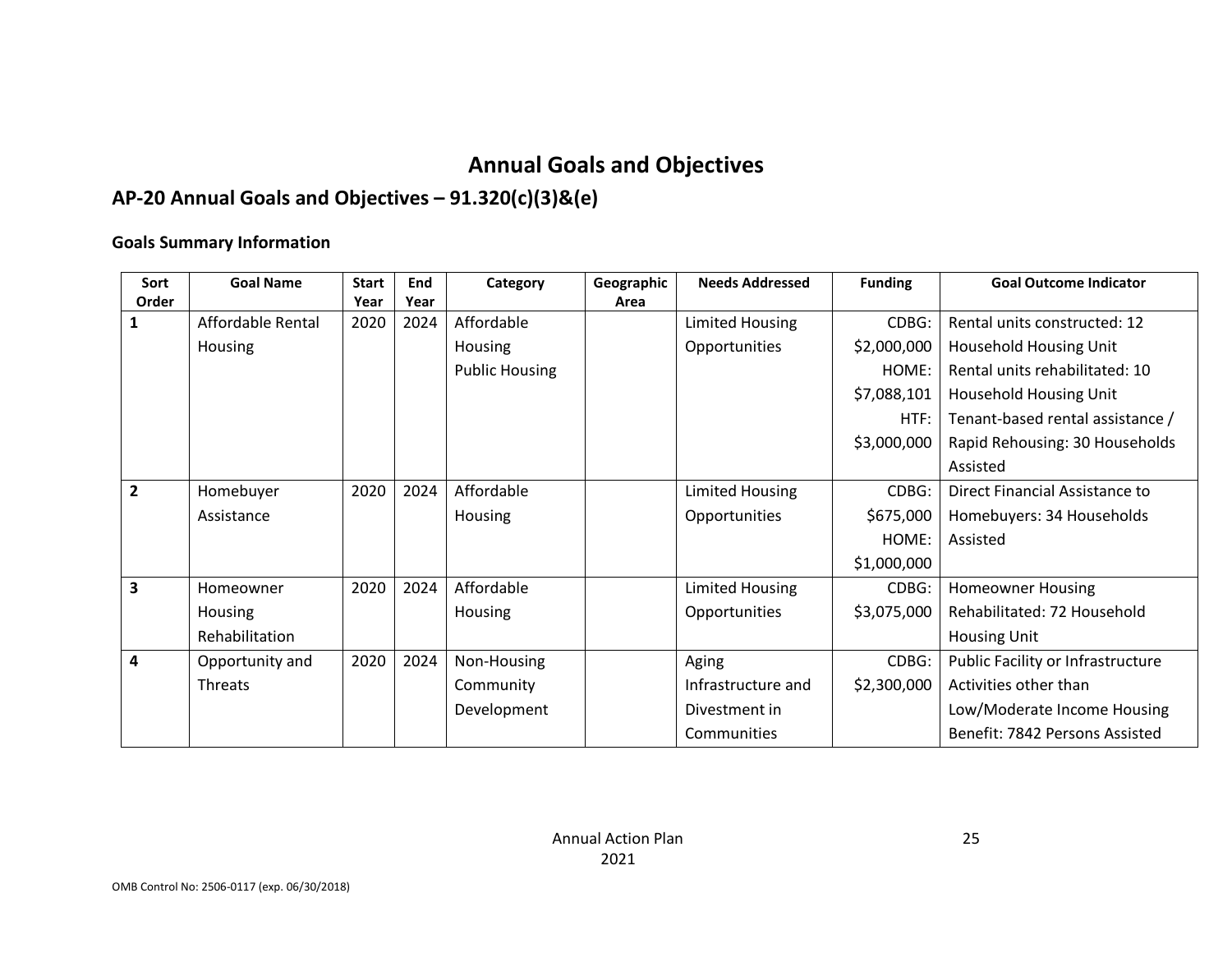| Sort           | <b>Goal Name</b>          | <b>Start</b> | End  | Category    | Geographic | <b>Needs Addressed</b>    | <b>Funding</b> | <b>Goal Outcome Indicator</b>        |
|----------------|---------------------------|--------------|------|-------------|------------|---------------------------|----------------|--------------------------------------|
| Order          |                           | Year         | Year |             | Area       |                           |                |                                      |
| 5              | Improve and               | 2020         | 2024 | Non-Housing |            | Aging                     | CDBG:          | Public Facility or Infrastructure    |
|                | <b>Maintain Water</b>     |              |      | Community   |            | Infrastructure and        | \$7,590,000    | Activities other than                |
|                | and Sewer Systems         |              |      | Development |            | Divestment in             |                | Low/Moderate Income Housing          |
|                |                           |              |      |             |            | Communities               |                | Benefit: 58516 Persons Assisted      |
| 6              | Revitalize                | 2020         | 2024 | Non-Housing |            | Aging                     | CDBG:          | Facade treatment/business            |
|                | <b>Downtown Districts</b> |              |      | Community   |            | Infrastructure and        | \$2,300,000    | building rehabilitation: 30          |
|                |                           |              |      | Development |            | Divestment in             |                | <b>Business</b>                      |
|                |                           |              |      |             |            | Communities               |                |                                      |
| $\overline{7}$ | Improve and               | 2020         | 2024 | Non-Housing |            | Aging                     | CDBG:          | Public Facility or Infrastructure    |
|                | Maintain                  |              |      | Community   |            | Infrastructure and        | \$2,070,000    | Activities other than                |
|                | Community                 |              |      | Development |            | Divestment in             |                | Low/Moderate Income Housing          |
|                | <b>Facilities</b>         |              |      |             |            | Communities               |                | Benefit: 4 Persons Assisted          |
| 8              | <b>Foster Economic</b>    | 2020         | 2024 | Non-Housing |            | Aging                     | CDBG:          | Jobs created/retained: 65 Jobs       |
|                | Development               |              |      | Community   |            | Infrastructure and        | \$2,300,000    |                                      |
|                |                           |              |      | Development |            | Divestment in             |                |                                      |
|                |                           |              |      |             |            | Communities               |                |                                      |
| 9              | Provide Outreach          | 2020         | 2024 | Homeless    |            | Limited Non-              | ESG:           | Public service activities other than |
|                | to Homeless               |              |      |             |            | <b>Housing Supportive</b> | \$50,000       | Low/Moderate Income Housing          |
|                | Persons                   |              |      |             |            | Services                  |                | Benefit: 200 Persons Assisted        |
| 10             | Provide Shelter for       | 2020         | 2024 | Homeless    |            | <b>Limited Housing</b>    | ESG:           | Homeless Person Overnight            |
|                | <b>Homeless Persons</b>   |              |      |             |            | Opportunities             | \$558,492      | Shelter: 4300 Persons Assisted       |
| 11             | <b>Assist Homeless</b>    | 2020         | 2024 | Homeless    |            | <b>Limited Housing</b>    | ESG:           | Tenant-based rental assistance /     |
|                | Persons to Move           |              |      |             |            | Opportunities             | \$1,587,170    | Rapid Rehousing: 1056                |
|                | into Housing              |              |      |             |            |                           |                | <b>Households Assisted</b>           |
| 12             | <b>Prevent Persons</b>    | 2020         | 2024 | Homeless    |            | <b>Limited Housing</b>    | ESG:           | Homelessness Prevention: 2536        |
|                | from Becoming             |              |      |             |            | Opportunities             | \$460,000      | Persons Assisted                     |
|                | Homeless                  |              |      |             |            |                           |                |                                      |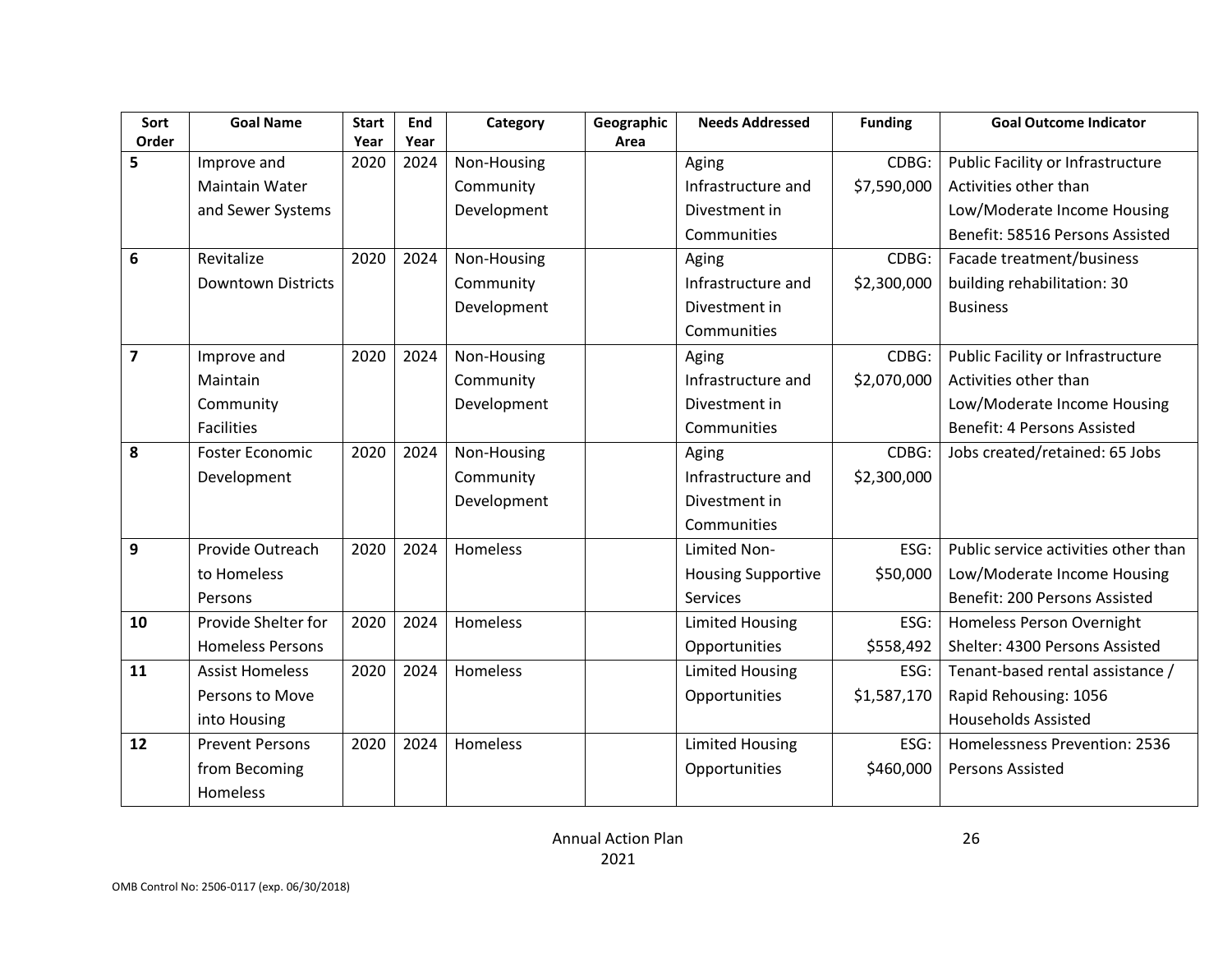| Sort  | <b>Goal Name</b>   | <b>Start</b> | End  | Category             | Geographic | <b>Needs Addressed</b>    | <b>Funding</b> | <b>Goal Outcome Indicator</b>        |
|-------|--------------------|--------------|------|----------------------|------------|---------------------------|----------------|--------------------------------------|
| Order |                    | Year         | Year |                      | Area       |                           |                |                                      |
| 13    | Provide Housing    | 2020         | 2024 | Non-Homeless         |            | <b>Limited Housing</b>    | HOPWA:         | Tenant-based rental assistance /     |
|       | for Persons with   |              |      | <b>Special Needs</b> |            | Opportunities             | \$546,838      | Rapid Rehousing: 48 Households       |
|       | HIV/AIDS           |              |      |                      |            |                           |                | Assisted                             |
|       |                    |              |      |                      |            |                           |                | Homelessness Prevention: 100         |
|       |                    |              |      |                      |            |                           |                | Persons Assisted                     |
| 14    | Provide Supportive | 2020         | 2024 | Non-Homeless         |            | Limited Non-              | HOPWA:         | Public service activities other than |
|       | Services for       |              |      | <b>Special Needs</b> |            | <b>Housing Supportive</b> | \$88,000       | Low/Moderate Income Housing          |
|       | Persons with HIV/A |              |      |                      |            | Services                  |                | Benefit: 150 Persons Assisted        |

**Table 6 – Goals Summary**

### **Goal Descriptions**

| <b>Goal Name</b>           | <b>Affordable Rental Housing</b>                                                                                                                                                                                                                                                                                |
|----------------------------|-----------------------------------------------------------------------------------------------------------------------------------------------------------------------------------------------------------------------------------------------------------------------------------------------------------------|
| Goal<br><b>Description</b> | lowa will create and maintain affordable housing rental stock throughout the state with the construction of new<br>affordable rental housing, rehabilitation of existing affordable housing, and providing tenant-based rental assistance to<br>eligible populations to access affordable, safe rental housing. |
|                            | The state will fund:                                                                                                                                                                                                                                                                                            |
|                            | 12 new construction rental units (HTF)                                                                                                                                                                                                                                                                          |
|                            | 6 rental units rehabilitated (HOME)                                                                                                                                                                                                                                                                             |
|                            | 4 rental units rehabilitated (CDBG)<br>$\bullet$                                                                                                                                                                                                                                                                |
|                            | 30 households assisted through Tenant-Based Rental Assistance (HOME)                                                                                                                                                                                                                                            |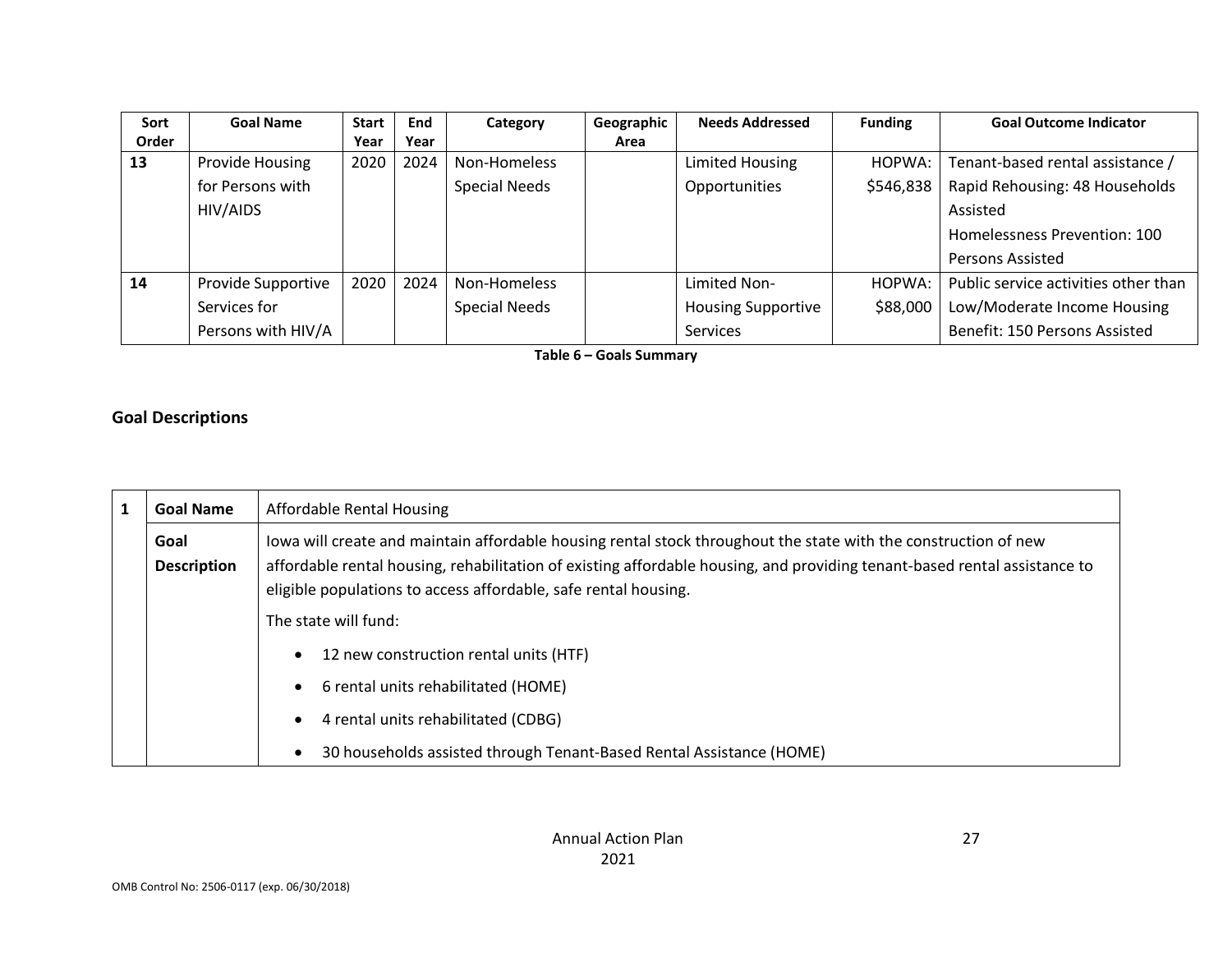| $\overline{2}$ | <b>Goal Name</b>           | Homebuyer Assistance                                                                                                                                                                                                   |
|----------------|----------------------------|------------------------------------------------------------------------------------------------------------------------------------------------------------------------------------------------------------------------|
|                | Goal<br><b>Description</b> | lowa will support eligible homebuyers by providing financial assistance in the form of down payment assistance and<br>other eligible closing costs to encourage homeownership for low- and moderate-income households. |
|                |                            | The state will provide:                                                                                                                                                                                                |
|                |                            | 30 households served (CDBG)                                                                                                                                                                                            |
|                |                            | 4 units Homebuyer assistance to enable purchase (HOME)                                                                                                                                                                 |
| 3              | <b>Goal Name</b>           | Homeowner Housing Rehabilitation                                                                                                                                                                                       |
|                | Goal<br><b>Description</b> | lowa will create and preserve affordable homeownership housing by assisting with eligible homeowners to rehabilitate<br>their homes to address accessibility needs and requisite structural and other repairs.         |
|                |                            | The state will provide:                                                                                                                                                                                                |
|                |                            | 72 Homeowners housing rehabilitation (CDBG)                                                                                                                                                                            |
|                |                            | 21 homeowners housing rehabilitation with CDBG-NDR funds in Dubuque, IA (not to be included in the GOI table<br>below).                                                                                                |
| 4              | <b>Goal Name</b>           | <b>Opportunity and Threats</b>                                                                                                                                                                                         |
|                | Goal<br><b>Description</b> | The state will serve 7,842 people (CDBG).                                                                                                                                                                              |
| 5              | <b>Goal Name</b>           | Improve and Maintain Water and Sewer Systems                                                                                                                                                                           |
|                | Goal<br><b>Description</b> | lowa will provide resources to cities and communities throughout the state to update and repair water and sewer<br>systems.                                                                                            |
|                |                            | The State will provide,                                                                                                                                                                                                |
|                |                            | 58,516 persons assisted through public facility or infrastructure for non-housing benefit (CDBG)                                                                                                                       |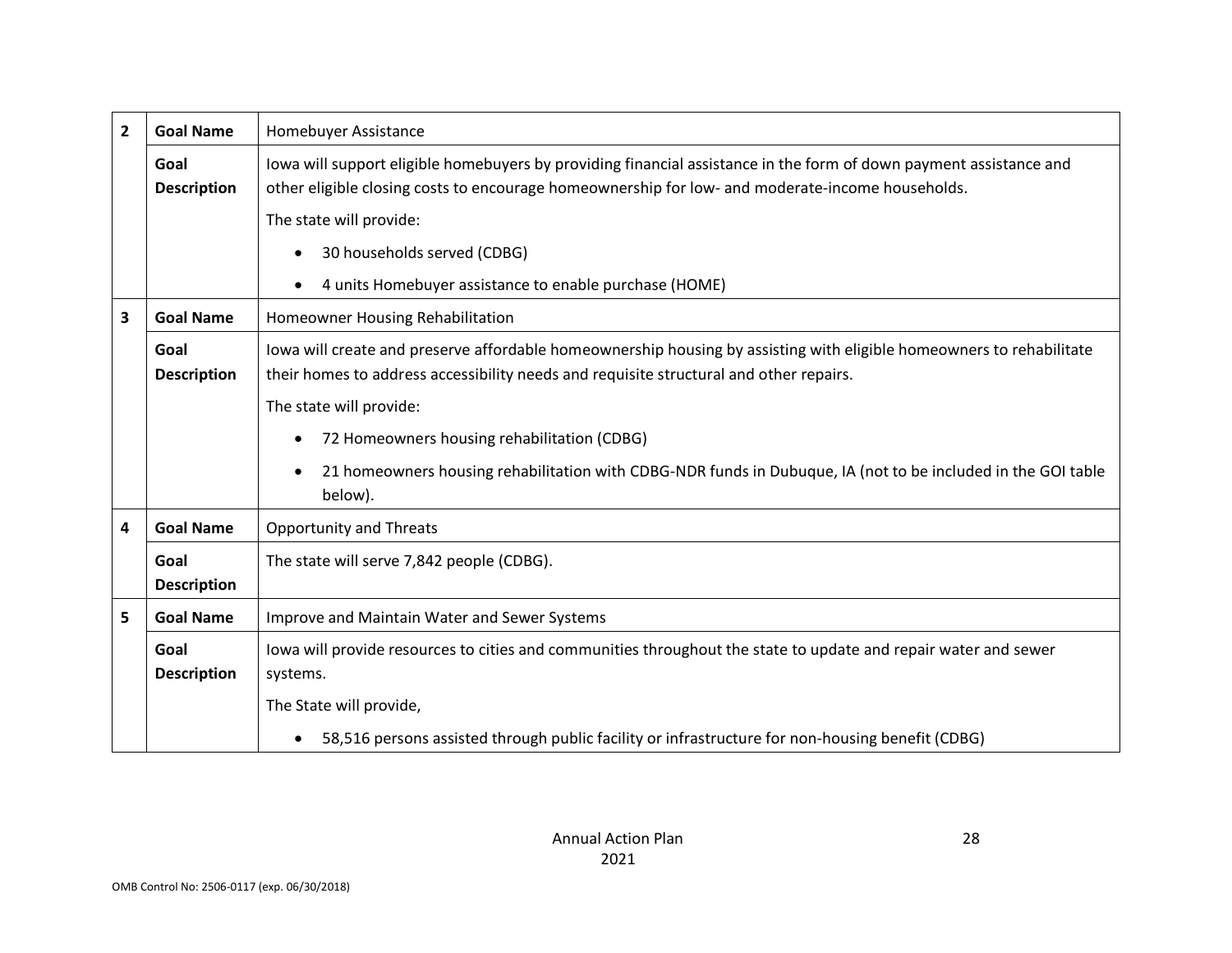| 6                       | <b>Goal Name</b>           | <b>Revitalize Downtown Districts</b>                                                                                                                                                                      |
|-------------------------|----------------------------|-----------------------------------------------------------------------------------------------------------------------------------------------------------------------------------------------------------|
|                         | Goal<br><b>Description</b> | lowa will provide resources to business districts throughout the state to revitalize downtowns with facade improvements<br>and treatments.                                                                |
|                         |                            | The state will provide,<br>150 businesses assisted through Facade treatment (CDBG)                                                                                                                        |
| $\overline{\mathbf{z}}$ | <b>Goal Name</b>           | Improve and Maintain Community Facilities                                                                                                                                                                 |
|                         | Goal<br><b>Description</b> | lowa will provide resources to cities across the state to develop and rehabilitate public and community facilities that<br>serve low- and moderate-income residents as well as special needs populations. |
| 8                       | <b>Goal Name</b>           | <b>Foster Economic Development</b>                                                                                                                                                                        |
|                         | Goal<br><b>Description</b> | lowa will provide resources to businesses to facilitate the hiring of low- and moderate-income residents throughout the<br>state.                                                                         |
|                         |                            | The state will provide,                                                                                                                                                                                   |
|                         |                            | 65 jobs created/retained (CDBG)                                                                                                                                                                           |
| 9                       | <b>Goal Name</b>           | Provide Outreach to Homeless Persons                                                                                                                                                                      |
|                         | Goal<br><b>Description</b> | lowa will provide supportive services to homeless persons to assist people in finding suitable housing.<br>The state will provide,                                                                        |
|                         |                            | 200 persons assisted through public service activities other than low/moderate-income housing benefit (ESG)                                                                                               |
| 10                      | <b>Goal Name</b>           | Provide Shelter for Homeless Persons                                                                                                                                                                      |
|                         | Goal<br><b>Description</b> | lowa will preserve homeless facilities to ensure facilities can continue to meet the needs of lowa's homeless population.<br>In PY2020:                                                                   |
|                         |                            | 4,300 persons assisted through homeless person overnight shelter (ESG)                                                                                                                                    |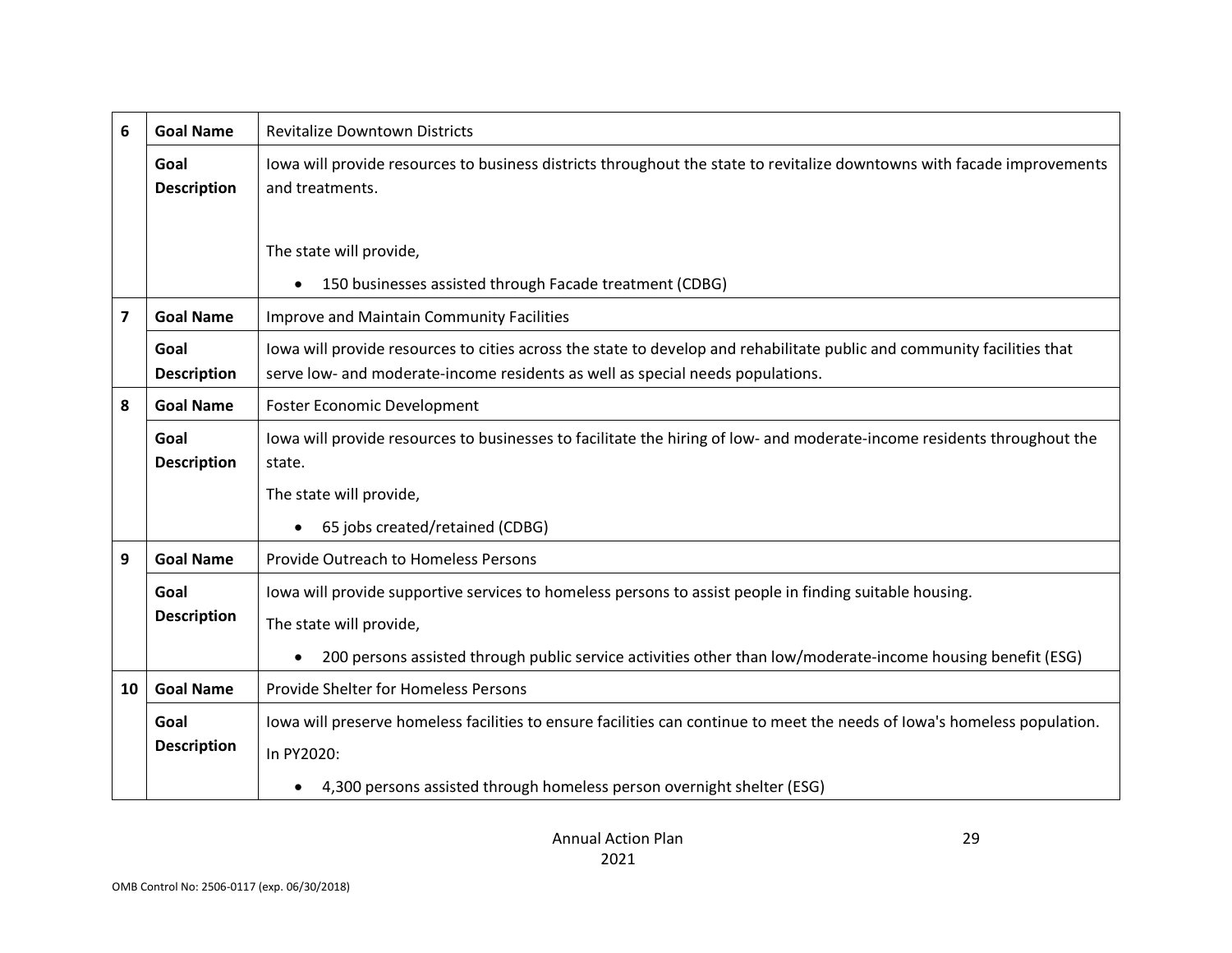| Goal<br><b>Description</b><br><b>Goal Name</b><br>Goal | lowa will provide housing relocation, stabilization services, and rental assistance for persons experiencing homelessness<br>to move into housing as quickly as possible.<br>Prevent Persons from Becoming Homeless                                                                 |
|--------------------------------------------------------|-------------------------------------------------------------------------------------------------------------------------------------------------------------------------------------------------------------------------------------------------------------------------------------|
|                                                        |                                                                                                                                                                                                                                                                                     |
|                                                        |                                                                                                                                                                                                                                                                                     |
| <b>Description</b>                                     |                                                                                                                                                                                                                                                                                     |
| <b>Goal Name</b>                                       | Provide Housing for Persons with HIV/AIDS                                                                                                                                                                                                                                           |
| Goal<br><b>Description</b>                             | lowa will provide resources to preserve affordable housing options for those persons with HIV/AIDS.<br>The state will provide,<br>48 households assisted through TBRA/Rapid Re-Housing (HOPWA)<br>100 persons assisted through homeless prevention (HOPWA)                          |
| <b>Goal Name</b>                                       | Provide Supportive Services for Persons with HIV/A                                                                                                                                                                                                                                  |
| Goal<br><b>Description</b>                             | lowa will provide resources to provide supportive services to persons with HIV/AIDS as identified by lowa's current<br>HOPWA providers.<br>THe state will provide,<br>150 persons assisted through public service activities other than low/moderate-income housing benefit (HOPWA) |
|                                                        |                                                                                                                                                                                                                                                                                     |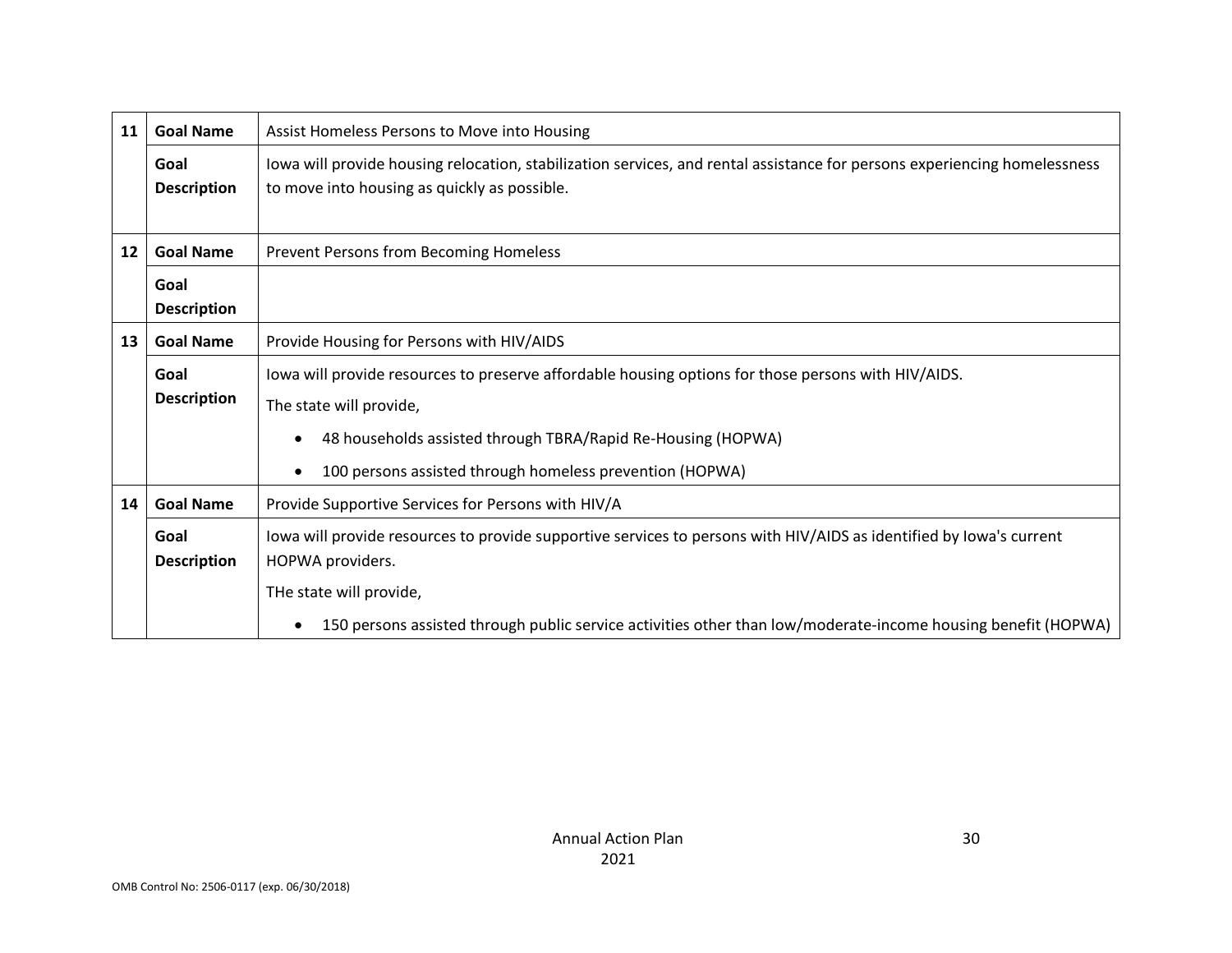# **AP-25 Allocation Priorities – 91.320(d)**

#### **Introduction:**

The following are the allocation priorities for the state of Iowa by the federal funding category. The actual allocation amount will follow these percentage of funds.

### **Funding Allocation Priorities**

|            |                |         |                  |                | Impro        |                 |                  |                |        |               |               |             |            |                |     |
|------------|----------------|---------|------------------|----------------|--------------|-----------------|------------------|----------------|--------|---------------|---------------|-------------|------------|----------------|-----|
|            |                |         |                  |                | ve           |                 |                  |                |        |               |               | Preve       | Provi      | Provid         |     |
|            |                |         |                  |                | and          |                 |                  |                |        |               | <b>Assist</b> | nt          | de         | e              |     |
|            |                |         |                  |                | <b>Maint</b> |                 | Improv           |                | Provid | Provid        | Homel         | Perso       | Housi      | <b>Suppor</b>  |     |
|            |                |         |                  |                | ain          |                 | e and            |                | e      | e             | ess           | ns          | ng for     | tive           |     |
|            |                |         |                  |                | Wate         | Revitali        | Maintai          |                | Outre  | <b>Shelte</b> | Perso         | from        | Perso      | <b>Service</b> |     |
|            | <b>Afford</b>  |         | Homeow           | <b>Opport</b>  | r and        | ze              | n                | Foster         | ach to | r for         | ns to         | <b>Beco</b> | ns         | s for          |     |
|            | able           | Homeb   | ner              | unity          | Sewer        | <b>Downt</b>    | Commu            | Economi        | Homel  | Homel         | <b>Move</b>   | ming        | with       | Person         |     |
|            | Rental         | uyer    | <b>Housing</b>   | and            | Syste        | own             | nity             | c              | ess    | ess           | into          | Homel       | HIV/A      | s with         | Tot |
|            | <b>Housin</b>  | Assista | <b>Rehabilit</b> | <b>Threats</b> | ms           | <b>District</b> | <b>Facilitie</b> | <b>Develop</b> | Perso  | Perso         | Housi         | ess         | <b>IDS</b> | HIV/A          | al  |
|            | g (%)          | nce (%) | ation (%)        | (%)            | (%)          | s (%)           | s (%)            | ment (%)       | ns (%) | ns (%)        | ng (%)        | $(\%)$      | (%)        | (%)            | (%) |
| CDB        |                |         |                  |                |              |                 |                  |                |        |               |               |             |            |                | 10  |
| G          | $\overline{7}$ | 5       | 20               | 10             | 33           | 10              | 5                | 10             | 0      | $\mathbf{0}$  | 0             | 0           | 0          | 0              | 0   |
| HOM        |                |         |                  |                |              |                 |                  |                |        |               |               |             |            |                | 10  |
| E.         | 82             | 18      | 0                | 0              | 0            | 0               | 0                | $\mathbf 0$    | 0      | $\mathbf 0$   | 0             | 0           | 0          | 0              | 0   |
| <b>HOP</b> |                |         |                  |                |              |                 |                  |                |        |               |               |             |            |                | 10  |
| WA         | 0              | 0       | 0                | 0              | 0            | 0               | 0                | 0              | 0      | 0             | 0             | $\mathbf 0$ | 89         | 11             | 0   |
| ESG        |                |         |                  |                |              |                 |                  |                |        |               |               |             |            |                | 10  |
|            | 0              | 0       | 0                | 0              | 0            | 0               | 0                | 0              | 5      | 40            | 45            | 10          | 0          | 0              | 0   |
| <b>HTF</b> |                |         |                  |                |              |                 |                  |                |        |               |               |             |            |                | 10  |
|            | 100            | 0       | 0                | 0              | 0            | 0               | 0                | 0              | 0      | 0             | 0             | 0           | 0          | 0              | 0   |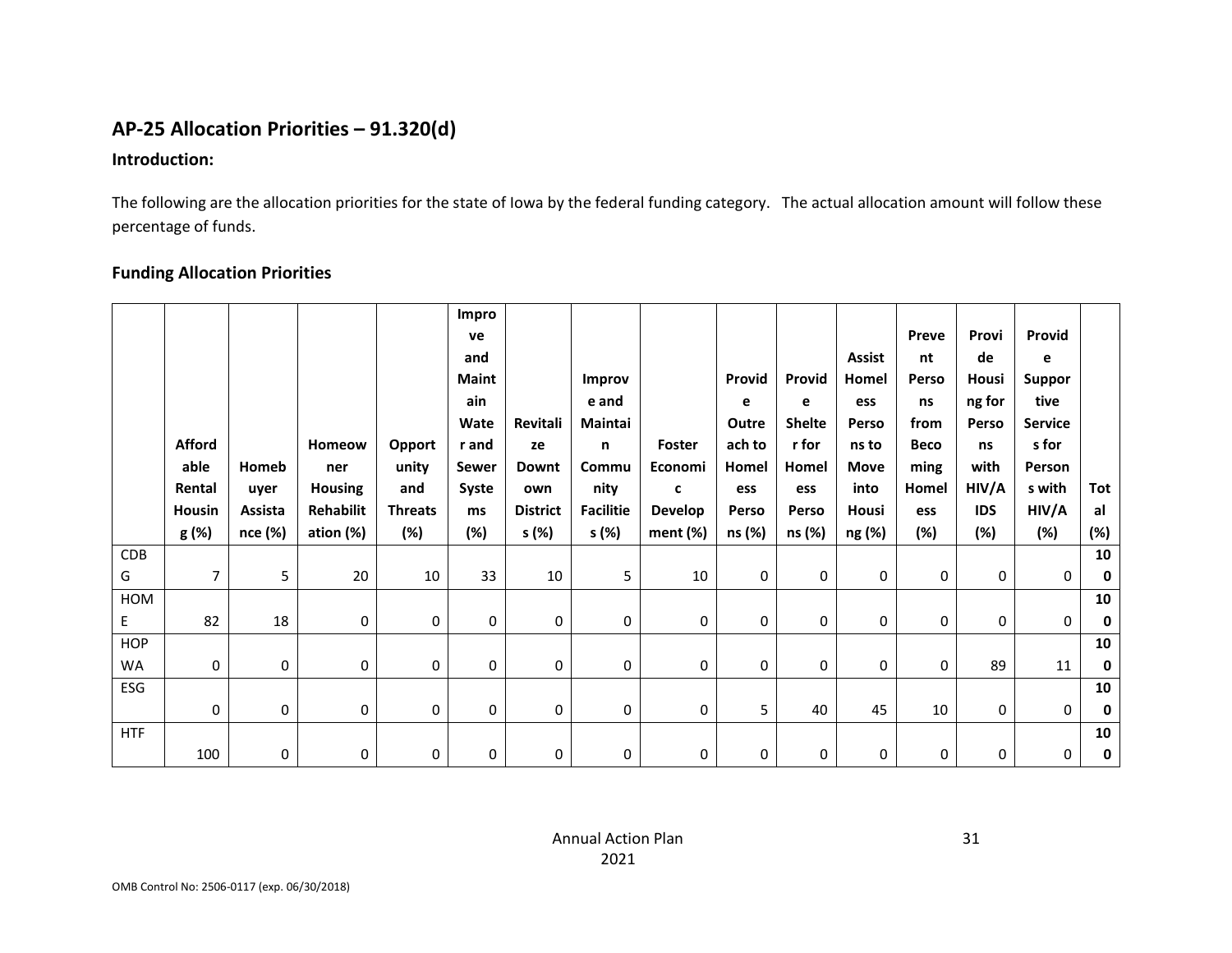| Othe       |  |  |   |   |   |    |   |   |        |   |
|------------|--|--|---|---|---|----|---|---|--------|---|
|            |  |  |   |   |   |    |   |   |        |   |
| CDB        |  |  |   |   |   |    |   |   |        |   |
| G-         |  |  |   |   |   |    |   |   |        |   |
| <b>NDR</b> |  |  | ັ | 0 | ັ | ັບ | 0 | 0 | ⌒<br>U | 0 |

**Table 7 – Funding Allocation Priorities**

#### **Reason for Allocation Priorities**

The state of Iowa's funding allocation priorities were developed in response to the state's priority needs: CDBG, HOME, HOPWA, HTF, and ESG past performances and anticipated allocations.

Note: These allocation priorities outlined above do not include allocations for program administration for each CPD program.

### **How will the proposed distribution of funds will address the priority needs and specific objectives described in the Consolidated Plan?**

The state, informed by stakeholders' input, has identified three overarching priority needs the population will face over the next five years and has developed fourteen goals to address those needs. The priority needs are limited housing opportunities; limited non-housing supportive services; and aging infrastructure and divestment in communities.

Approximately 25% of CDBG funds, 100% of HOME funds, 89% of HOPWA funds, 100% of HTF funds, and 95% of ESG funds have been allocated to meet the limited housing opportunities priority need by addressing the following goals: Homeowner Housing Rehabilitated, Homebuyer Assistance, Affordable Rental Housing, Provide Shelter for Homeless Persons, Assist Homeless Persons to Move into Housing, Prevent Persons from Becoming Homeless, and Provide Housing for Persons with HIV/AIDS. Approximately 11% of HOPWA and 5% of ESG funds have been allocated to meet the limited non-housing supportive services priority need by addressing the following goals: Provide Supportive Services for Persons with HIV/AIDS and Provide Outreach to Homeless Persons. Approximately 40% of ESG funds have been allocated to meet limited supportive services needs by addressing the goal to continue supportive services through shelter for homeless persons.

The majority of CDBG funds (62%) have been allocated to meet the aging infrastructure and divestment in community needs, which will be

32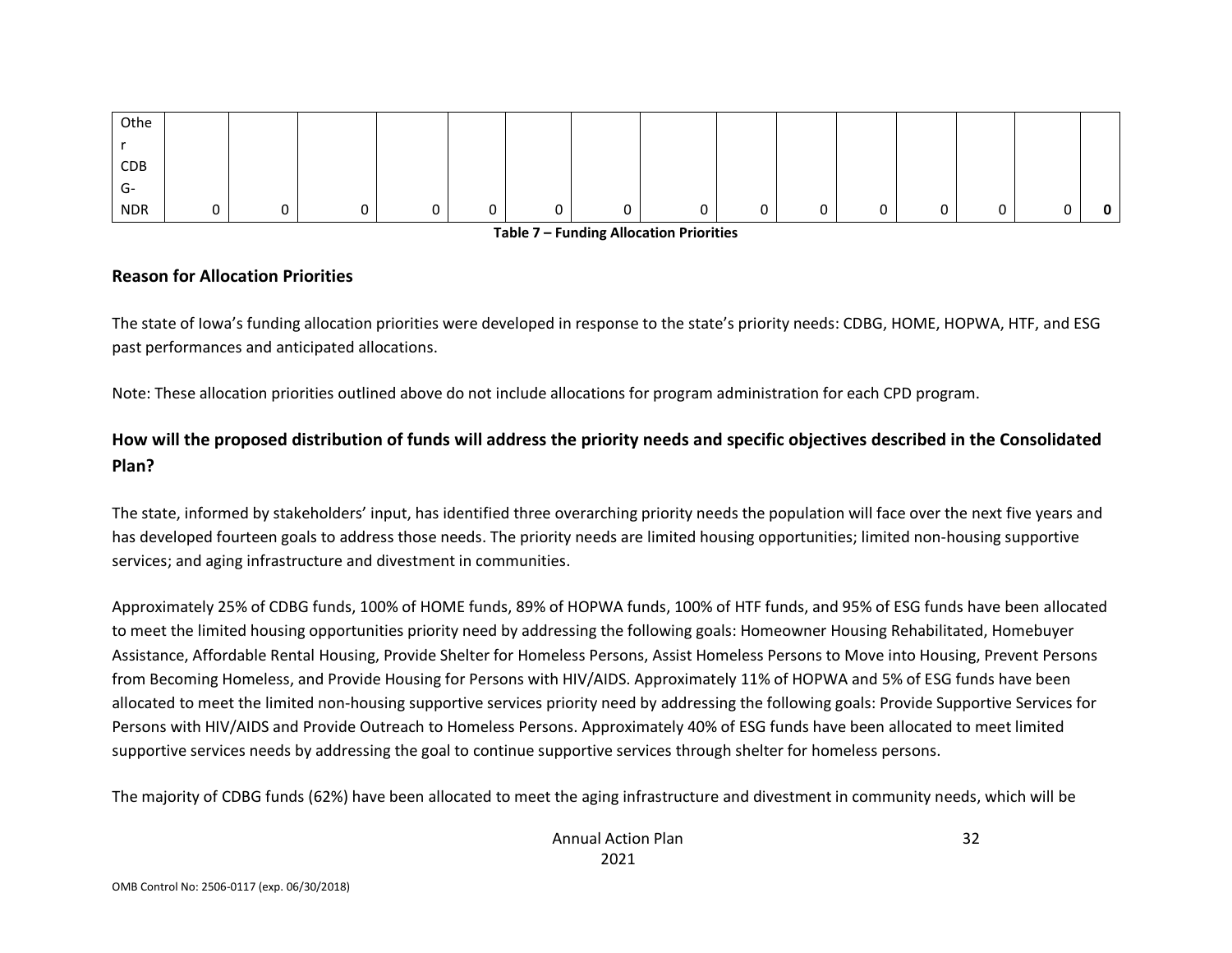addressed through the following goals: Improve and Maintain Water and Sewer Systems; Foster Economic Development; Revitalize Downtown Districts, and Improve and Maintain Community Facilities.

The state has identified priority needs, developed goals, and allocated funding to ensure the goals are met and the needs are addressed.

For CDBG, if a recipient receives program income before the contract end date, it must be expended before requesting additional CDBG funds. If a recipient receives program income on or after the contract end date, the recipient must return the program income to IEDA. If a recipient receives less than \$35,000 of program income cumulative of all CDBG grants in a calendar year, it will be considered miscellaneous revenue and may be used for any purpose.

Any funds reallocated to the state by HUD will be distributed in the established percentages to each of the existing programs. Any remaining, redistributed, or recaptured funds at the end of a program year will be carried forward to be used in the next program year. These funds will be reallocated in amounts and to funds as approved by the IEDA Director. The priority of the reallocation of those funds is water and sewer fund, the opportunity and threats fund (if necessary), the housing fund, and then the downtown revitalization fund.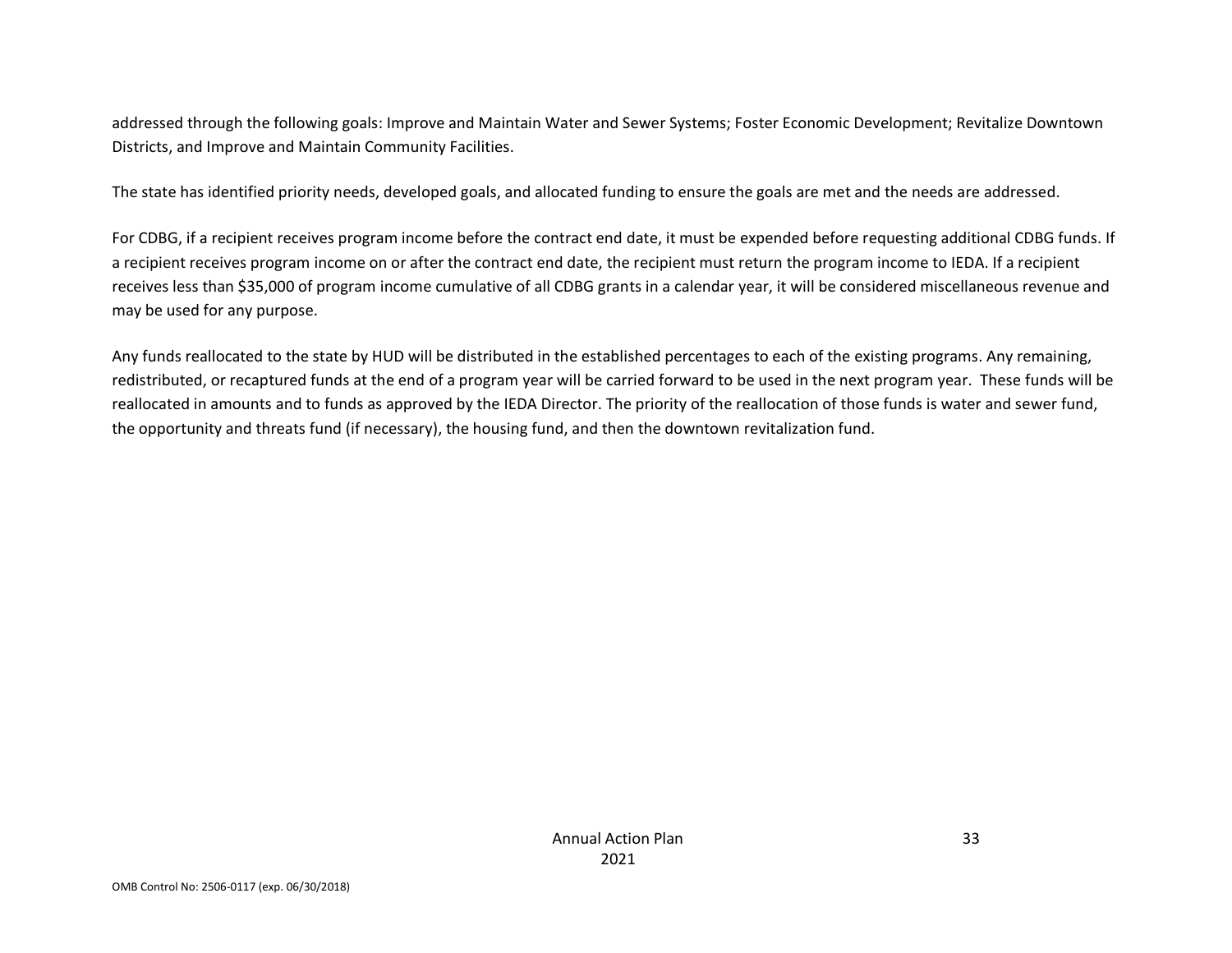# **AP-30 Methods of Distribution – 91.320(d)&(k)**

### **Introduction:**

In order to accomplish the state's goals through the CDBG program as a result of stakeholder comments, and tracking the demand for specific eligible activities over the previous five years, IEDA has proposed to change their Method of Distribution (MOD) slightly in some eligible activity categories. These changes will be described in further detail in the appropriate annual Action Plan sections of the Consolidated Plan. In summary, IEDA proposes to change its MOD in response to address:

- Steady high-priority demand for water and sewer funding
- Increased demand for additional housing activities
- Increased demand for opportunities and threats/sustainable communities
- Increased demand for community facilities and services
- Decreased demand for downtown revitalization
- Decreased demand for job creation activities

The MOD for IFA has not changed from the last Consolidated Plan cycle.

### **Distribution Methods**

| Table 8 - Distribution Methods by State Program |
|-------------------------------------------------|
|-------------------------------------------------|

| <b>State Program Name:</b>     | <b>CDBG Community Facilities and Services Fund</b>                                                           |
|--------------------------------|--------------------------------------------------------------------------------------------------------------|
| <b>Funding Sources:</b>        | CDBG                                                                                                         |
| Describe the state             | The Community Facilities Fund offers grants to assist communities for a variety of projects including        |
| program addressed by the       | library facilities, emergency shelter rehab, community/senior/youth center facilities, facilities for abused |
| <b>Method of Distribution.</b> | spouses and children, mental health facilities, and childcare facilities.                                    |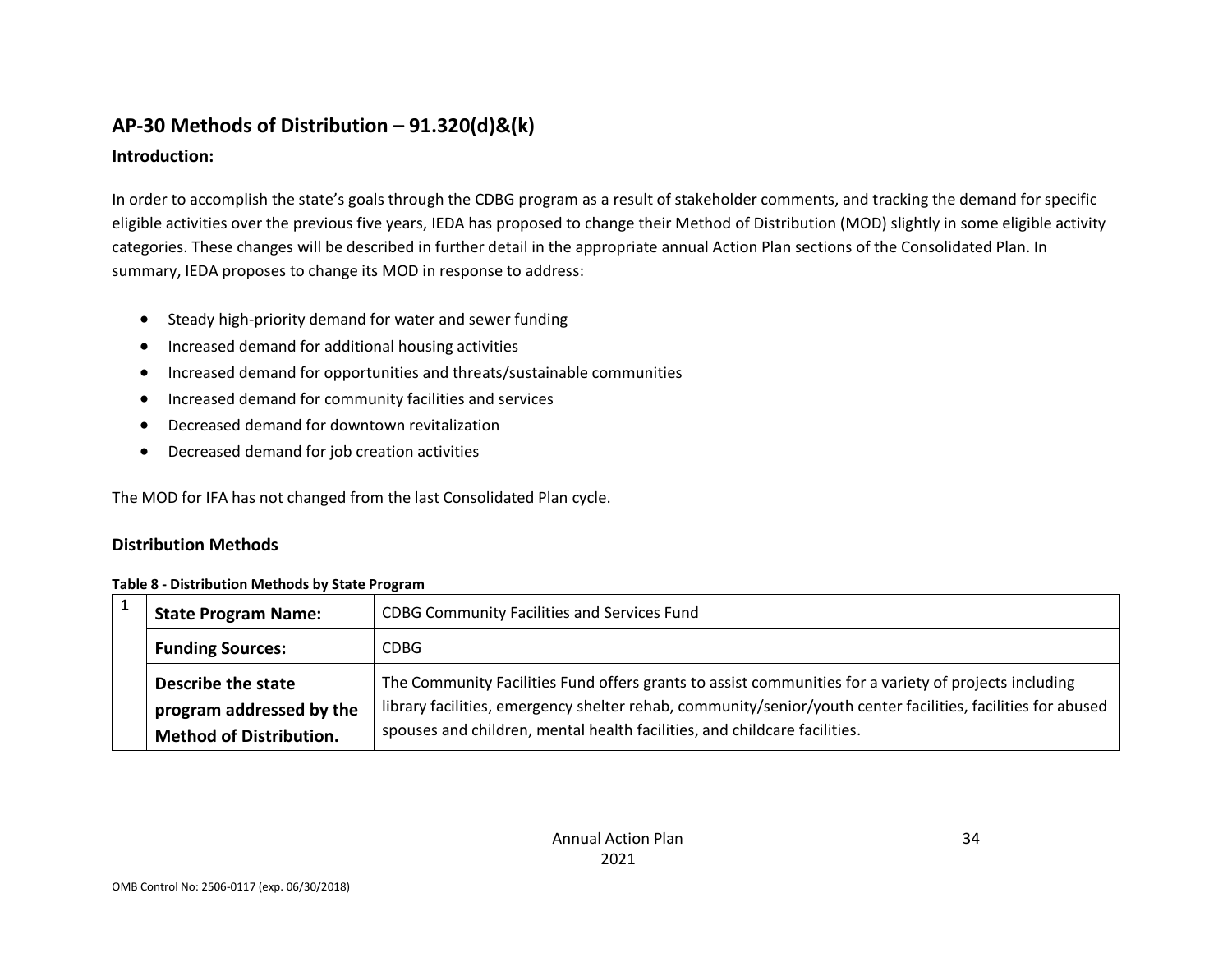| Describe all of the criteria                                                                                          | Applicants for CDBG funds must meet the following threshold criteria:                                                                                                                                                                                                                                                                                                                                                                          |
|-----------------------------------------------------------------------------------------------------------------------|------------------------------------------------------------------------------------------------------------------------------------------------------------------------------------------------------------------------------------------------------------------------------------------------------------------------------------------------------------------------------------------------------------------------------------------------|
| that will be used to select<br>applications and the<br>relative importance of                                         | Show the project addresses at least one of the three national objectives (primarily benefit low-<br>and moderate-income persons, prevent or eliminates slum and blight, or alleviate conditions<br>which pose a serious and immediate threat to the health or welfare of a community's residents);                                                                                                                                             |
| these criteria.                                                                                                       | Show project funds will be used only for eligible activities;                                                                                                                                                                                                                                                                                                                                                                                  |
|                                                                                                                       | Provide evidence of local capacity to administer grant (past experience with state or federal<br>grants, staff qualifications, or plans to contract for grant administration);                                                                                                                                                                                                                                                                 |
|                                                                                                                       | Show acceptable past performance in administering a CDBG project;                                                                                                                                                                                                                                                                                                                                                                              |
|                                                                                                                       | Show it is feasible to complete the project with the funds requested;                                                                                                                                                                                                                                                                                                                                                                          |
|                                                                                                                       | To the greatest extent feasible, CDBG funds are to be used as gap financing. Applications are to<br>identify and describe any other sources of funding for proposed activities;                                                                                                                                                                                                                                                                |
|                                                                                                                       | Identify community development and housing needs;                                                                                                                                                                                                                                                                                                                                                                                              |
|                                                                                                                       | Satisfy the Iowa Citizen Participation Plan requirements;                                                                                                                                                                                                                                                                                                                                                                                      |
|                                                                                                                       | Present signed certifications as required.                                                                                                                                                                                                                                                                                                                                                                                                     |
|                                                                                                                       |                                                                                                                                                                                                                                                                                                                                                                                                                                                |
| If only summary criteria<br>were described, how can<br>potential applicants access<br>application manuals or<br>other | Applications for CDBG programs can be found on the state's online grant application platform at<br>https://www.iowagrants.gov/index.do. A tremendous amount of information on applying for and<br>implementing a CDBG-funded program, including management guides, presentations, and templates, is<br>available at the Iowa Economic Development Authority's (IEDA's) website:<br>https://www.iowaeconomicdevelopment.com/Community/downloads |
| state publications                                                                                                    |                                                                                                                                                                                                                                                                                                                                                                                                                                                |
| describing the application                                                                                            |                                                                                                                                                                                                                                                                                                                                                                                                                                                |
| criteria? (CDBG only)                                                                                                 |                                                                                                                                                                                                                                                                                                                                                                                                                                                |
|                                                                                                                       | 35<br><b>Annual Action Plan</b>                                                                                                                                                                                                                                                                                                                                                                                                                |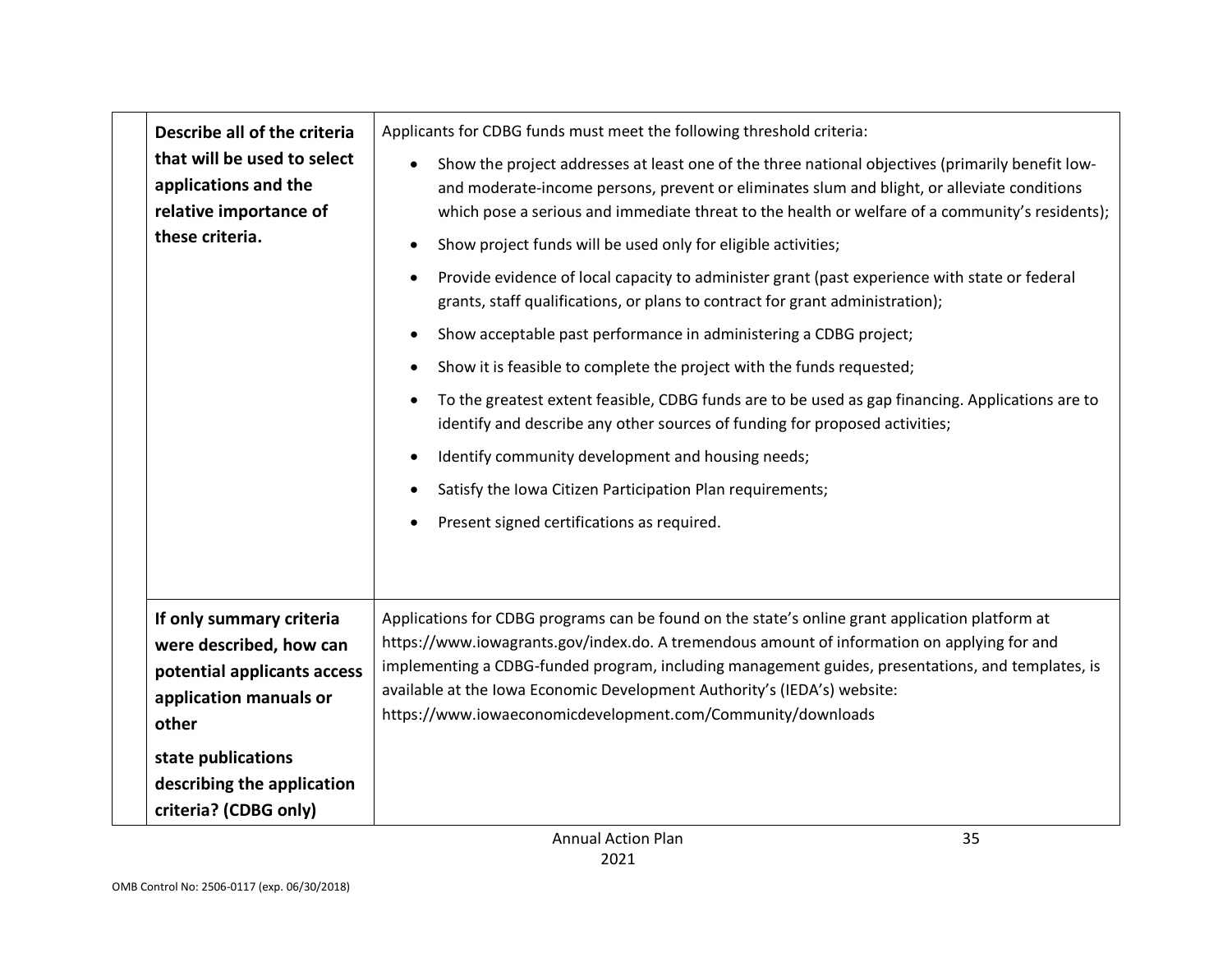| Describe the process for<br>awarding funds to state<br>recipients and how the<br>state will make its<br>allocation available                                                              | Not applicable. |
|-------------------------------------------------------------------------------------------------------------------------------------------------------------------------------------------|-----------------|
| to units of general local<br>government, and non-<br>profit organizations,<br>including community and<br>faith-based<br>organizations. (ESG only)                                         |                 |
| Identify the method of<br>selecting project sponsors<br>(including providing full<br>access to grassroots faith-<br>based and other<br>community-based<br>organizations). (HOPWA<br>only) | Not applicable. |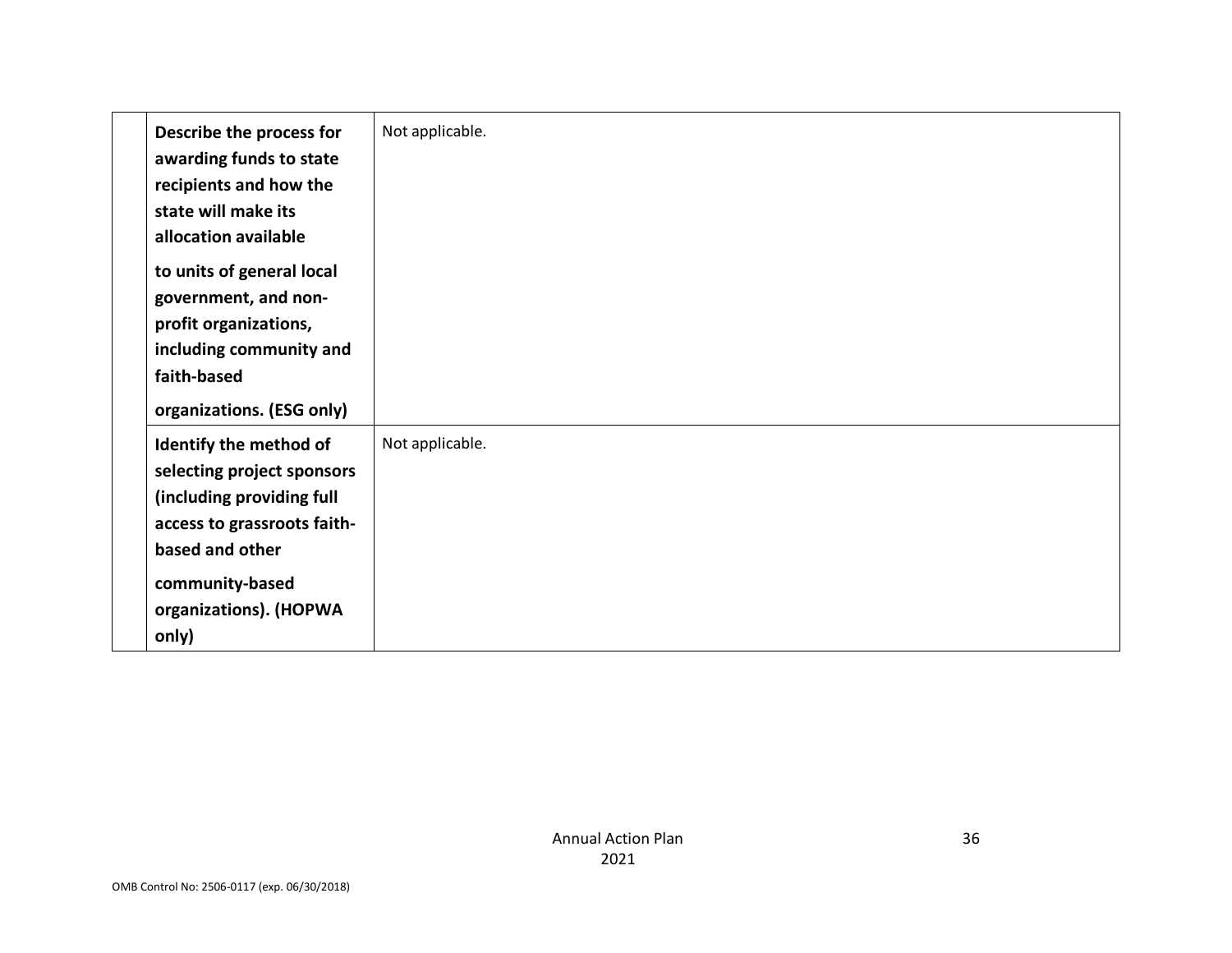| <b>Describe how resources</b><br>will be allocated among<br>funding categories. | Community facility program applications are selected through an open window process based and must<br>meet threashold criteria. The state estimates up to 9% of the annual CDBG allocation will be awarded to<br>community facility projects. |
|---------------------------------------------------------------------------------|-----------------------------------------------------------------------------------------------------------------------------------------------------------------------------------------------------------------------------------------------|
| <b>Describe threshold factors</b><br>and grant size limits.                     | The maximum grant award is capped at \$800,000.                                                                                                                                                                                               |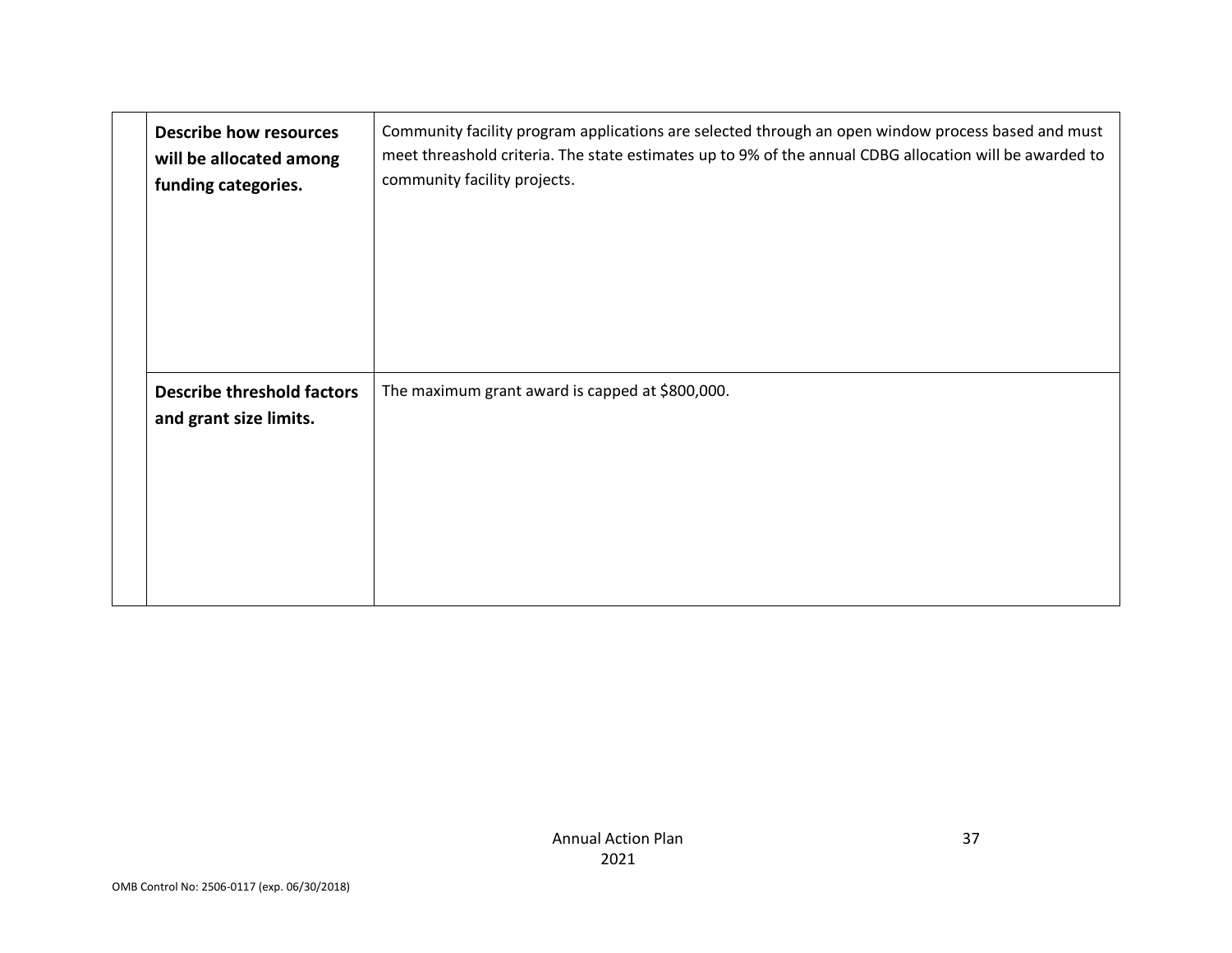|                | What are the outcome<br>measures expected as a<br>result of the method of<br>distribution? | The state anticipates approximately four public facility non-housing infrastructure will be funded<br>annually.                                                                                   |
|----------------|--------------------------------------------------------------------------------------------|---------------------------------------------------------------------------------------------------------------------------------------------------------------------------------------------------|
| $\overline{2}$ | <b>State Program Name:</b>                                                                 | <b>CDBG Downtown Revitalization Fund</b>                                                                                                                                                          |
|                | <b>Funding Sources:</b>                                                                    | <b>CDBG</b>                                                                                                                                                                                       |
|                | Describe the state<br>program addressed by the<br><b>Method of Distribution.</b>           | The Downtown Revitalization Fund assists communities in demonstrating innovative, cutting-edge<br>solutions to make lowa's communities more environmentally, economically, and culturally viable. |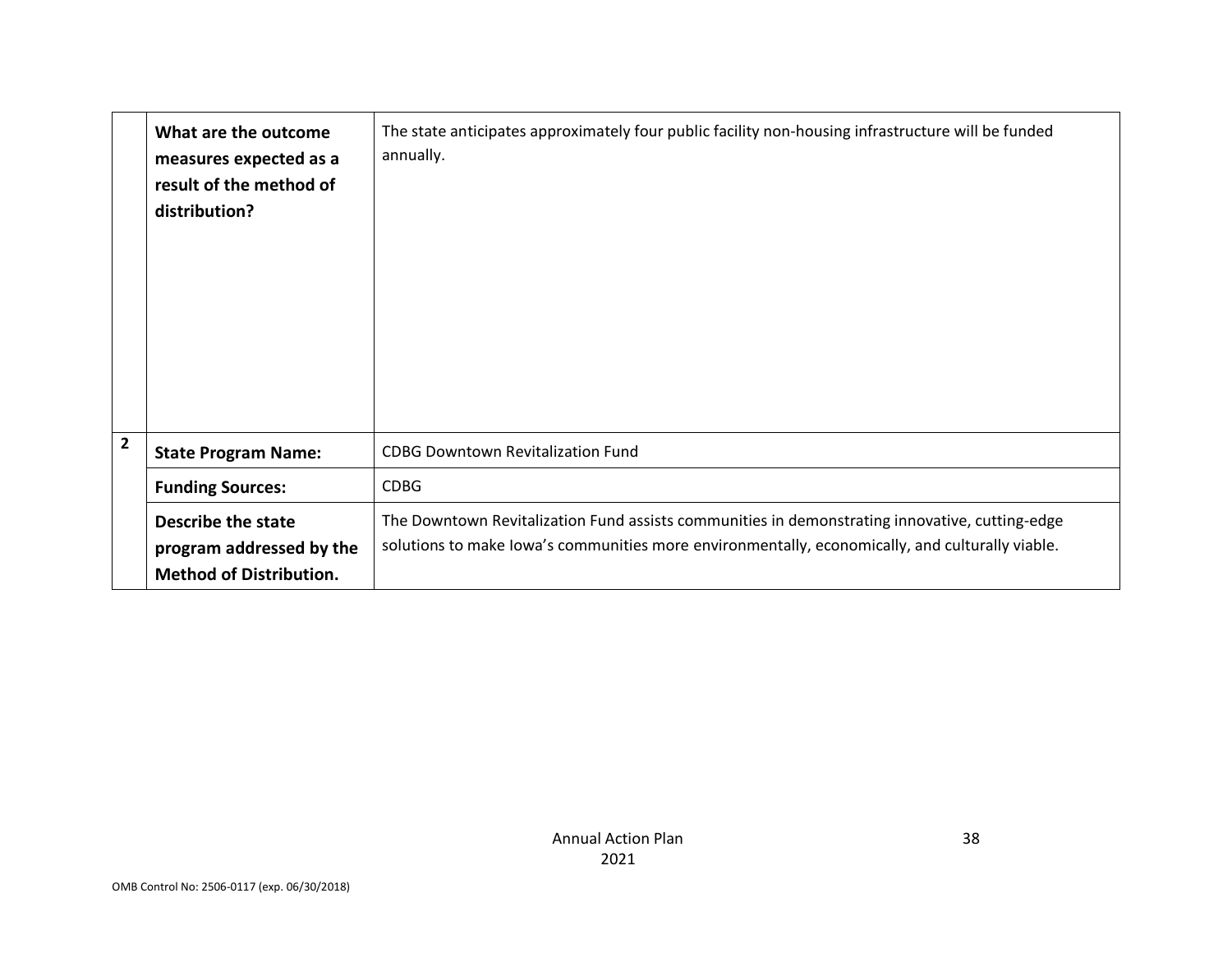| Describe all of the criteria                                                  | Applicants for CDBG funds must meet the following criteria:                                                                                                                                                                                                                                     |
|-------------------------------------------------------------------------------|-------------------------------------------------------------------------------------------------------------------------------------------------------------------------------------------------------------------------------------------------------------------------------------------------|
| that will be used to select<br>applications and the<br>relative importance of | Show the project addresses at least one of the three national objectives (primarily benefit low-<br>and moderate-income persons, prevent or eliminate slum and blight, or alleviate conditions that<br>pose a serious and immediate threat to the health or welfare of a community's residents) |
| these criteria.                                                               | Show project funds will only be used for eligible activities                                                                                                                                                                                                                                    |
|                                                                               | Provide evidence of local capacity to administer the grant (past experience with state or federal<br>grants, staff qualifications, or plans to contract for grant administration)                                                                                                               |
|                                                                               | Show acceptable past performance in administering a CDBG project                                                                                                                                                                                                                                |
|                                                                               | Show feasibility of completing the project with the funds requested                                                                                                                                                                                                                             |
|                                                                               | Identify and describe any other sources of funding for proposed activities (to the greatest extent<br>feasible, CDBG funds are to be used as gap financing)                                                                                                                                     |
|                                                                               | Identify community development and housing needs                                                                                                                                                                                                                                                |
|                                                                               | Satisfy the Iowa Citizen Participation Plan requirements                                                                                                                                                                                                                                        |
|                                                                               | Present signed certifications as required                                                                                                                                                                                                                                                       |
| If only summary criteria<br>were described, how can                           | Applications for CDBG programs can be found on the state's online grant application platform at<br>https://www.iowagrants.gov/index.do                                                                                                                                                          |
| potential applicants access                                                   | Information on applying for and implementing a CDBG-funded program, including management guides,                                                                                                                                                                                                |
| application manuals or<br>other                                               | presentations, and templates, is available at the Iowa Economic Development Authority's (IEDA)<br>website: https://www.iowaeconomicdevelopment.com/Community/downloads                                                                                                                          |
|                                                                               | More competitive applications will have initial environmental investigations and signed agreements with                                                                                                                                                                                         |
| state publications                                                            | each business with money down (\$1,000-\$5,000) in an escrow account. The following criteria are                                                                                                                                                                                                |
| describing the application<br>criteria? (CDBG only)                           | required for all submitted applications: architect procured with experience with the Secretary of the                                                                                                                                                                                           |
|                                                                               | Interior standards, cost estimates completed by the architect, and minimum building requirements.                                                                                                                                                                                               |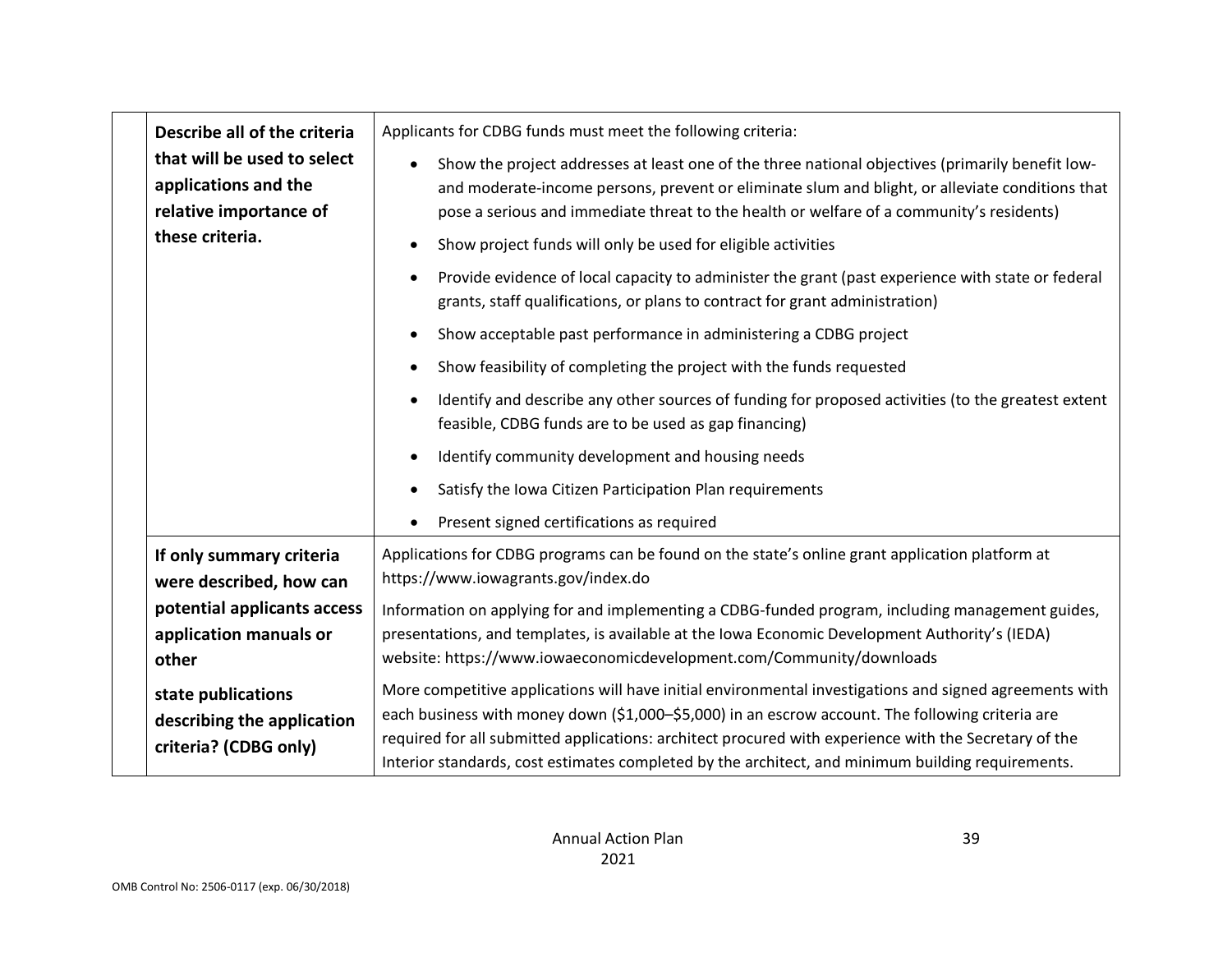| Describe the process for<br>awarding funds to state<br>recipients and how the<br>state will make its<br>allocation available                                                              | Not applicable. |
|-------------------------------------------------------------------------------------------------------------------------------------------------------------------------------------------|-----------------|
| to units of general local<br>government, and non-<br>profit organizations,<br>including community and<br>faith-based<br>organizations. (ESG only)                                         |                 |
| Identify the method of<br>selecting project sponsors<br>(including providing full<br>access to grassroots faith-<br>based and other<br>community-based<br>organizations). (HOPWA<br>only) | Not applicable. |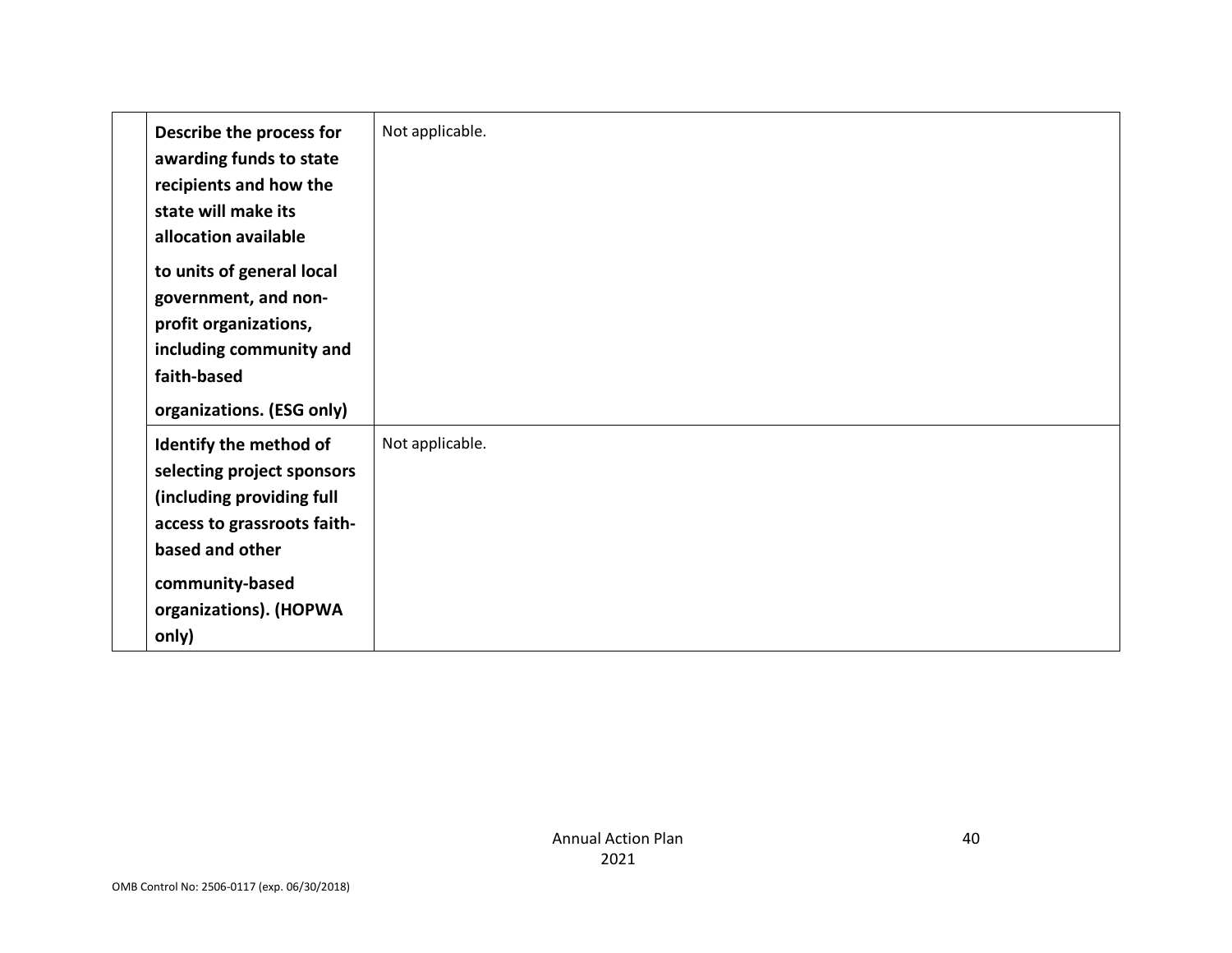| <b>Describe how resources</b>                               | Downtown Revitalization fund applications are selected through an open window process based and      |
|-------------------------------------------------------------|------------------------------------------------------------------------------------------------------|
| will be allocated among                                     | must meet threashold criteria. The state estimates 10% of the annual CDBG allocation will be awarded |
| funding categories.                                         | to downtown revitalization projects.                                                                 |
| <b>Describe threshold factors</b><br>and grant size limits. | Max grant award is \$500,000.                                                                        |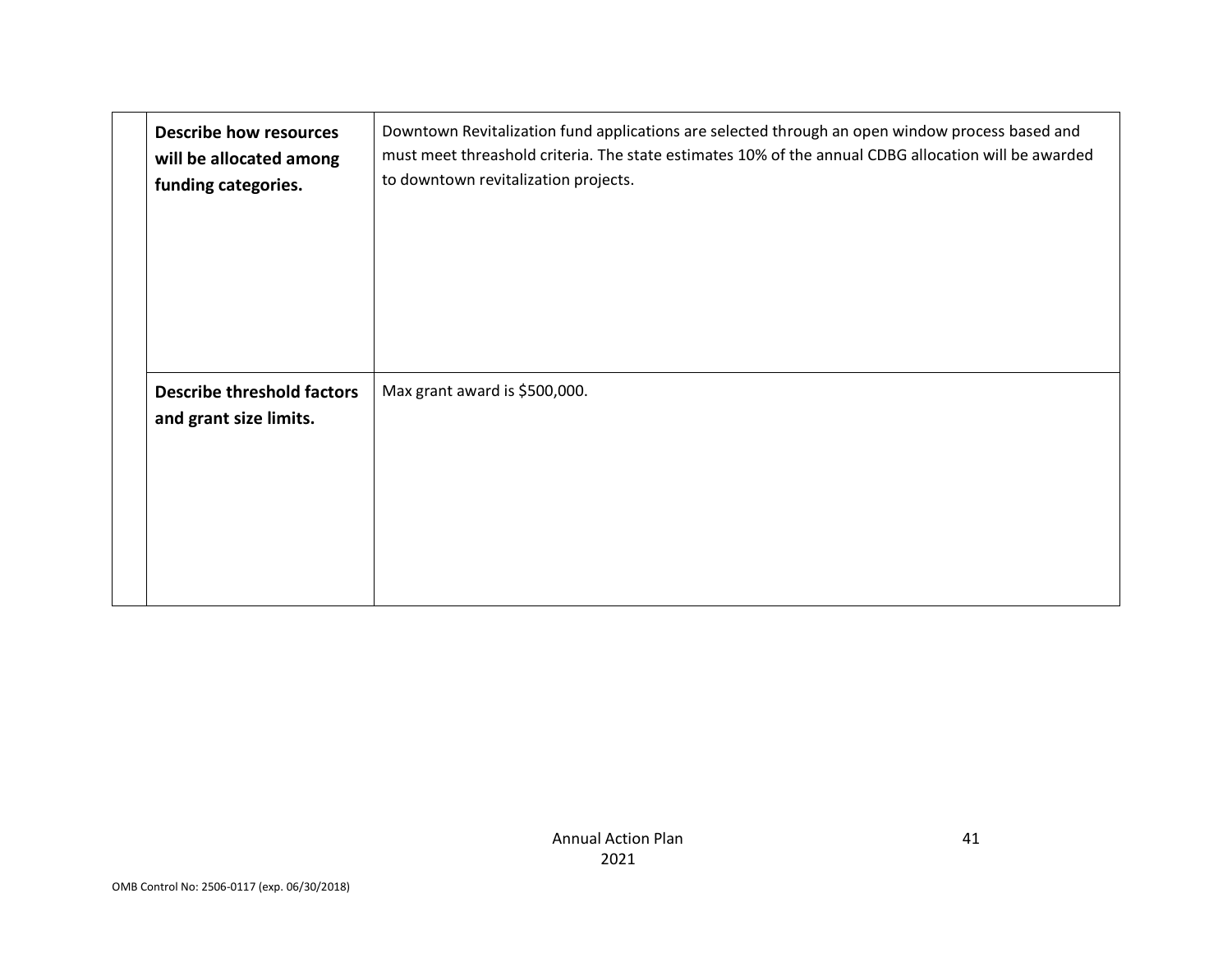|   | What are the outcome<br>measures expected as a<br>result of the method of<br>distribution? | The state anticipates approximately 30 businesses will be funded through this program annually.                                                                                                                                                                                                                                                                              |
|---|--------------------------------------------------------------------------------------------|------------------------------------------------------------------------------------------------------------------------------------------------------------------------------------------------------------------------------------------------------------------------------------------------------------------------------------------------------------------------------|
| 3 | <b>State Program Name:</b>                                                                 | <b>CDBG Housing Fund</b>                                                                                                                                                                                                                                                                                                                                                     |
|   | <b>Funding Sources:</b>                                                                    | <b>CDBG</b>                                                                                                                                                                                                                                                                                                                                                                  |
|   | Describe the state<br>program addressed by the<br><b>Method of Distribution.</b>           | The Housing Fund supports improving lowa's housing stock by providing assistance to low and<br>moderate-income homeowners. Eligible activities include rental rehabilitation/upper story housing<br>rehabilitation; homebuyer assistance (closing cost and/ or 50% down payment); architectural barrier<br>removal; exterior renovations; and energy-efficient improvements. |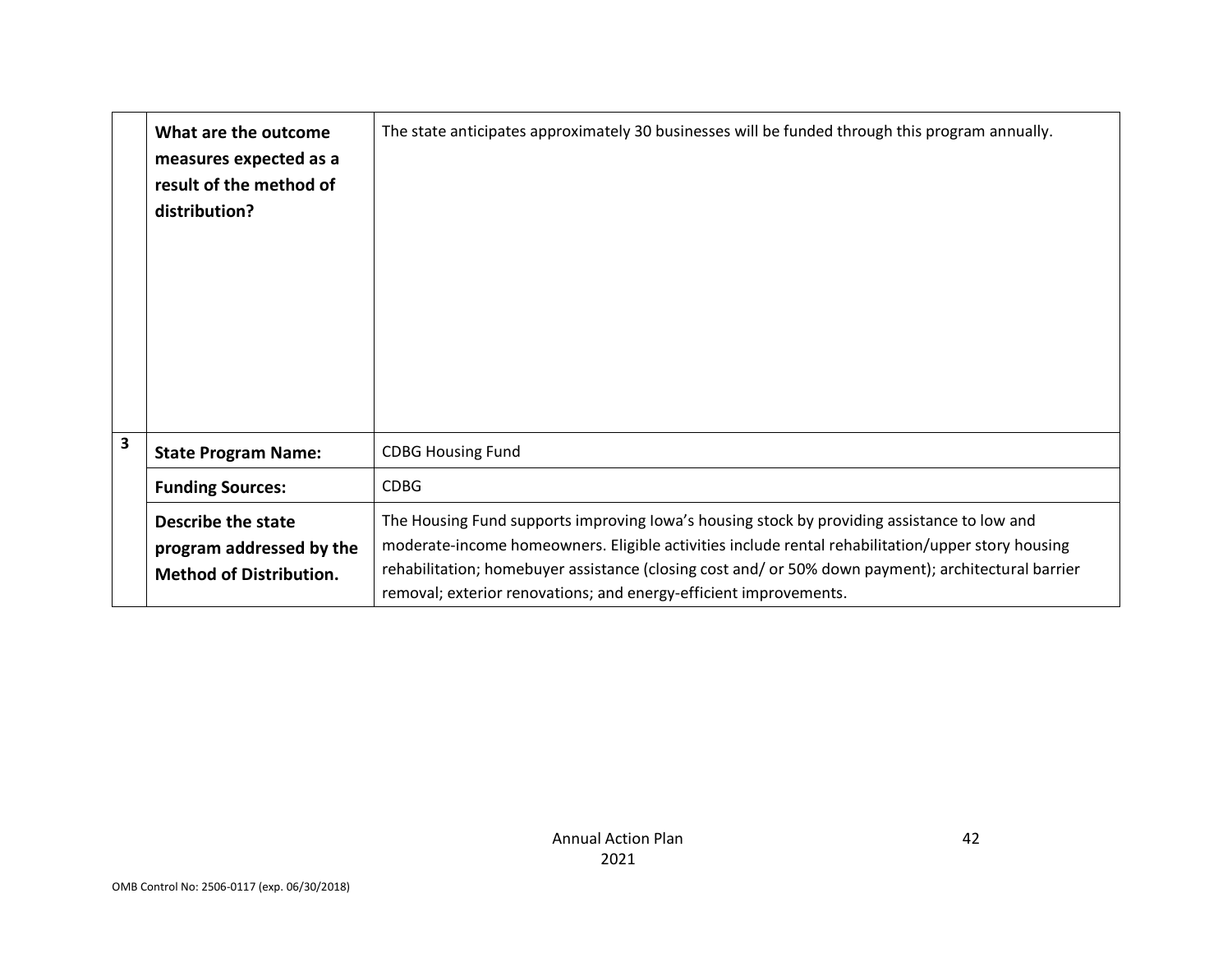| Describe all of the criteria                                                  | Applicants for CDBG funds must meet the following criteria:                                                                                                                                                                                                                                                                   |
|-------------------------------------------------------------------------------|-------------------------------------------------------------------------------------------------------------------------------------------------------------------------------------------------------------------------------------------------------------------------------------------------------------------------------|
| that will be used to select<br>applications and the<br>relative importance of | Show the project addresses at least one of the three national objectives (primarily benefit low-<br>$\bullet$<br>and moderate-income persons, prevent or eliminate slum and blight, or alleviate conditions that<br>pose a serious and immediate threat to the health or welfare of a community's residents)                  |
| these criteria.                                                               | Show project funds will only be used for eligible activities                                                                                                                                                                                                                                                                  |
|                                                                               | Provide evidence of local capacity to administer the grant (past experience with state or federal<br>grants, staff qualifications, or plans to contract for grant administration)                                                                                                                                             |
|                                                                               | Show acceptable past performance in administering a CDBG project                                                                                                                                                                                                                                                              |
|                                                                               | Show feasibility of completing the project with the funds requested                                                                                                                                                                                                                                                           |
|                                                                               | Identify and describe any other sources of funding for proposed activities (to the greatest extent<br>feasible, CDBG funds are to be used as gap financing)                                                                                                                                                                   |
|                                                                               | Identify community development and housing needs                                                                                                                                                                                                                                                                              |
|                                                                               | Satisfy the Iowa Citizen Participation Plan requirements                                                                                                                                                                                                                                                                      |
|                                                                               | Present signed certifications as required                                                                                                                                                                                                                                                                                     |
| If only summary criteria<br>were described, how can                           | Applications for CDBG programs can be found on the state's online grant application platform at<br>https://www.iowagrants.gov/index.do                                                                                                                                                                                        |
| potential applicants access                                                   | Information on applying for and implementing a CDBG-funded program, including management guides,                                                                                                                                                                                                                              |
| application manuals or<br>other                                               | presentations, and templates, is available at the Iowa Economic Development Authority's (IEDA)<br>website: https://www.iowaeconomicdevelopment.com/Community/downloads                                                                                                                                                        |
| state publications<br>describing the application<br>criteria? (CDBG only)     | The following is required for all submitted applications: program administrative plans will be completed<br>and approved by the city, grant administrator procured, if necessary. Competitive applications will have<br>completed an environmental review (if awarded, this cost is eligible for CDBG reimbursement), housing |
|                                                                               | rehab applications approved, and LMI benefit calculated (to be rechecked once final completion of<br>CDBG-assisted work is completed).                                                                                                                                                                                        |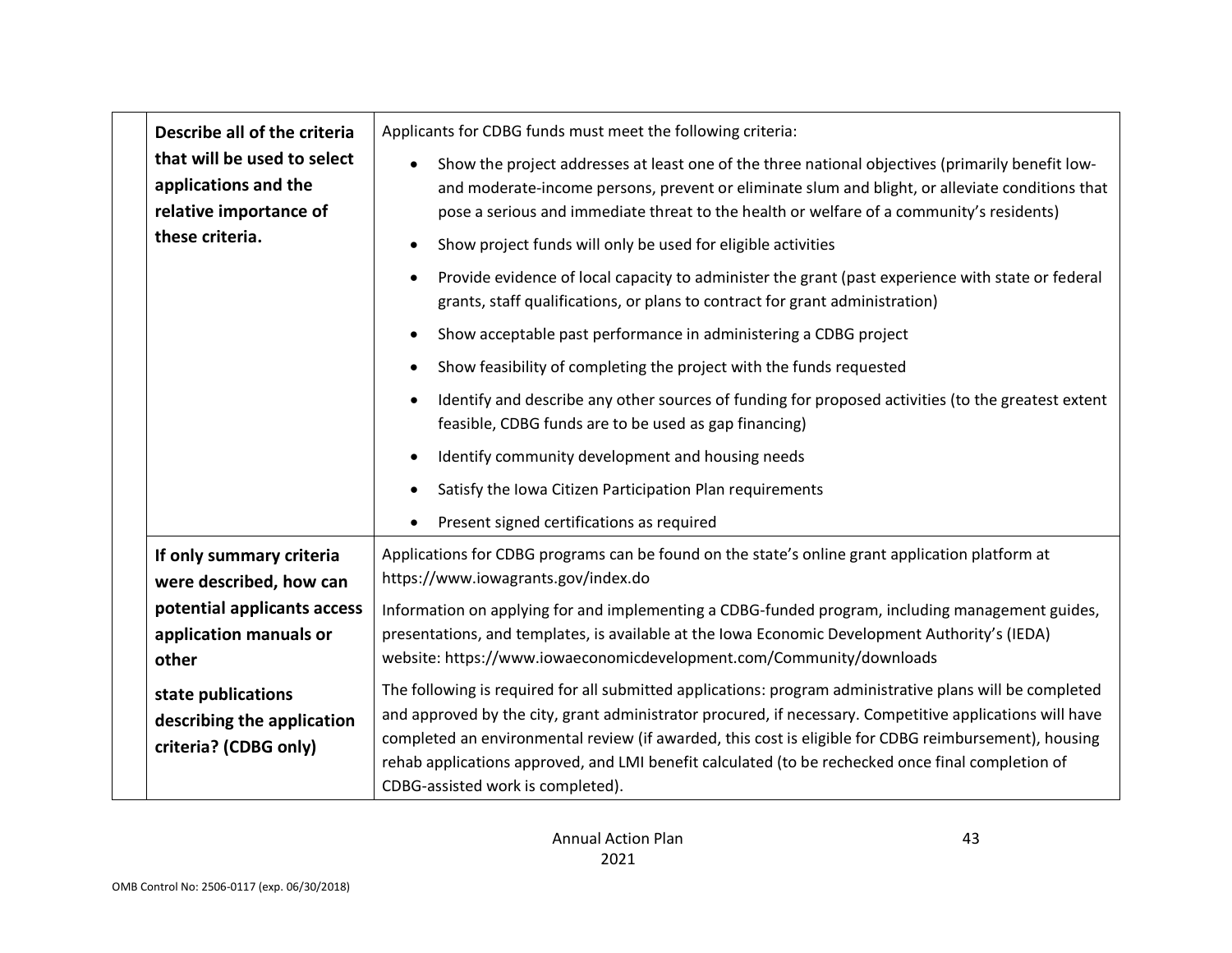| Describe the process for<br>awarding funds to state<br>recipients and how the<br>state will make its<br>allocation available                                                              | Not applicable. |
|-------------------------------------------------------------------------------------------------------------------------------------------------------------------------------------------|-----------------|
| to units of general local<br>government, and non-<br>profit organizations,<br>including community and<br>faith-based<br>organizations. (ESG only)                                         |                 |
| Identify the method of<br>selecting project sponsors<br>(including providing full<br>access to grassroots faith-<br>based and other<br>community-based<br>organizations). (HOPWA<br>only) | Not applicable. |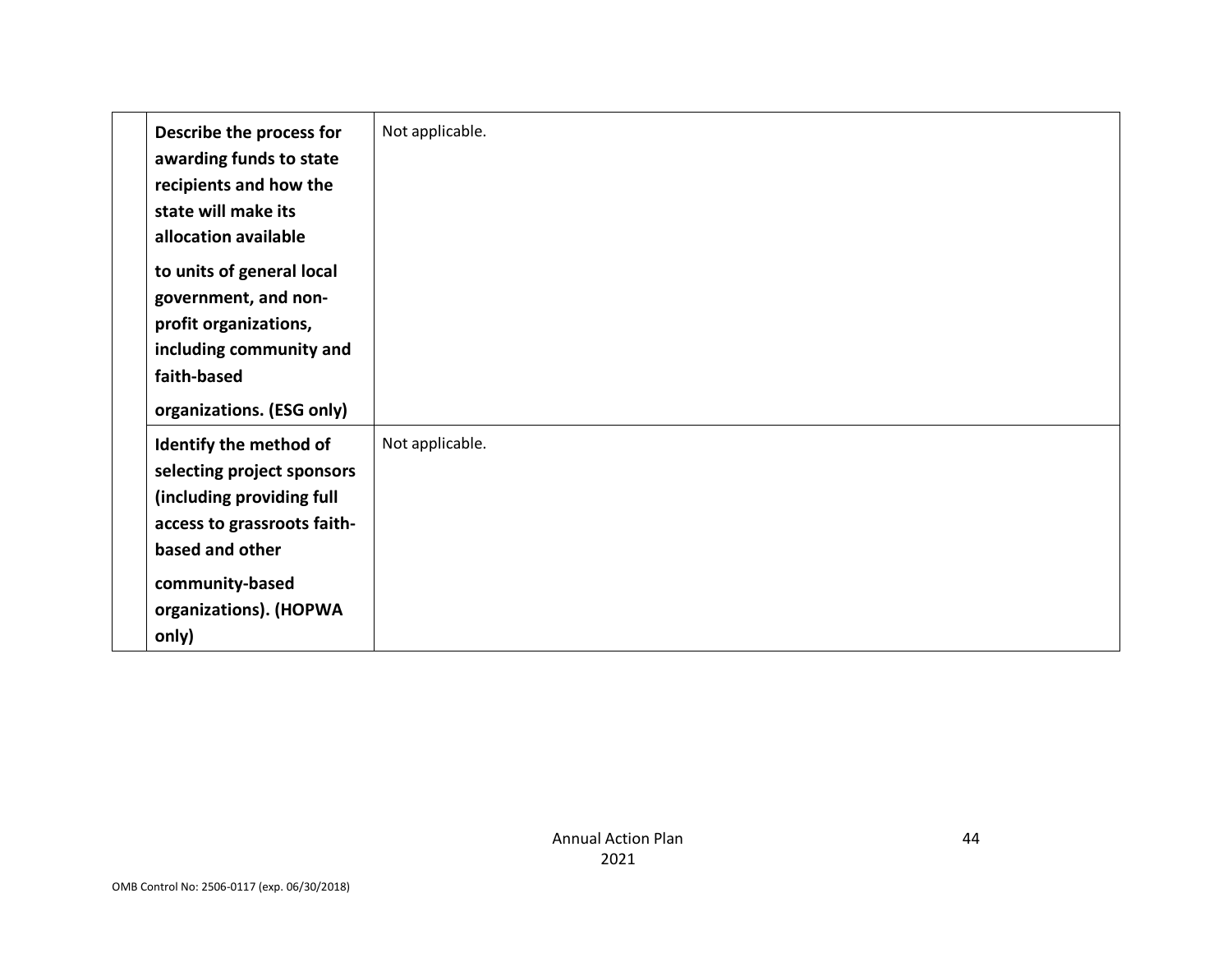| <b>Describe how resources</b>                               | Housing fund applications are selected through are selected through an open window process based and                                                                                                                                                                                                                      |
|-------------------------------------------------------------|---------------------------------------------------------------------------------------------------------------------------------------------------------------------------------------------------------------------------------------------------------------------------------------------------------------------------|
| will be allocated among                                     | must meet threashold criteria. The state estimates up to 25% of the annual CDBG allocation will be                                                                                                                                                                                                                        |
| funding categories.                                         | awarded to housing affordability projects.                                                                                                                                                                                                                                                                                |
| <b>Describe threshold factors</b><br>and grant size limits. | The maximum grant award is capped at \$38,500 per housing unit for rehabilitation activities. The<br>maximum award under rental rehabilitation is \$500,000. The maximum award for homebuyer assistance<br>is \$22,500 per homeowner (\$7500 of this amount for technical services/ lead hazard reduction<br>activities). |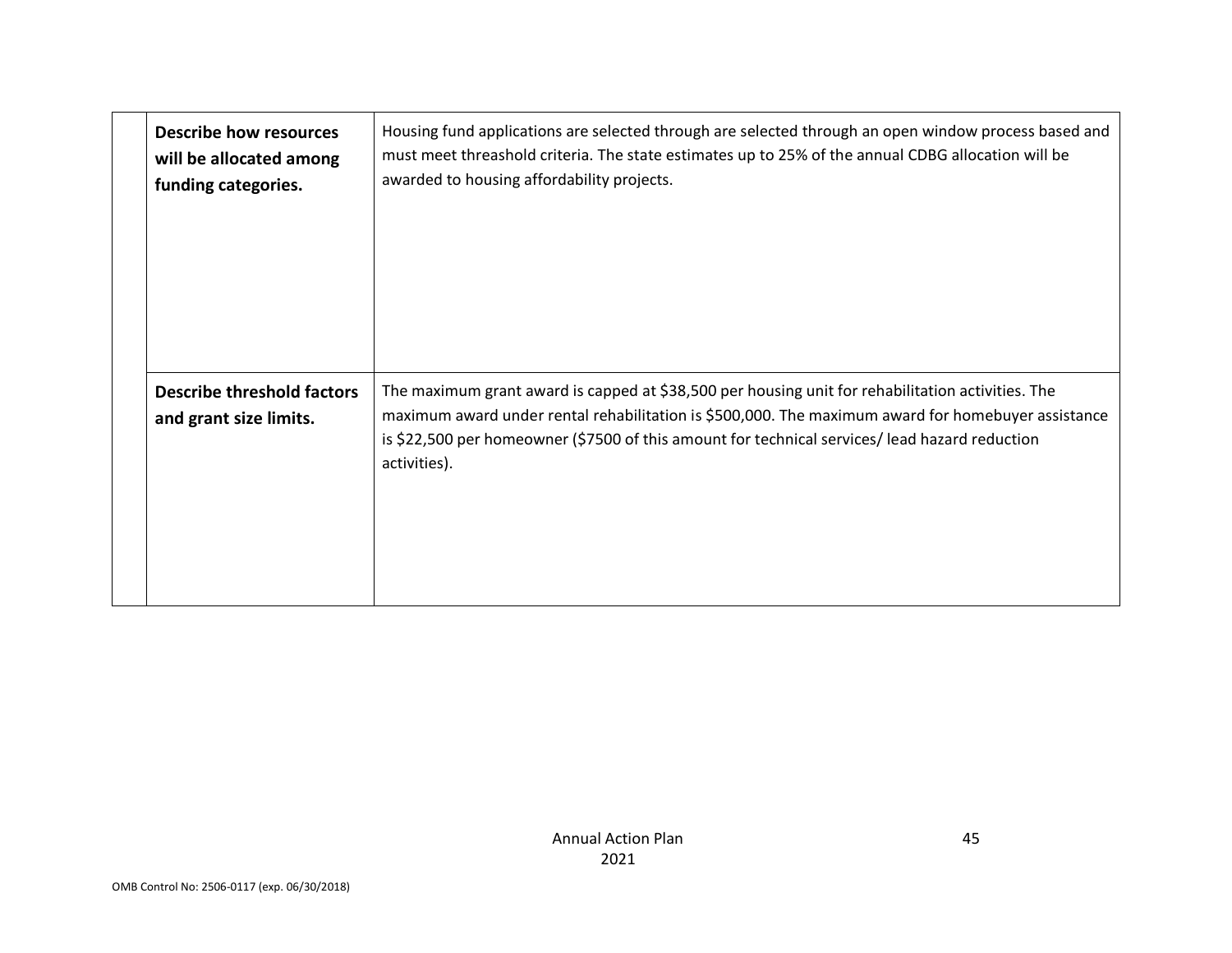|                         | What are the outcome<br>measures expected as a<br>result of the method of<br>distribution? | The state anticipates assisting approximately 106 homeowners through this program annually.                                                                                                                                                                                                                                                                                                                                                                                                                                                                                             |
|-------------------------|--------------------------------------------------------------------------------------------|-----------------------------------------------------------------------------------------------------------------------------------------------------------------------------------------------------------------------------------------------------------------------------------------------------------------------------------------------------------------------------------------------------------------------------------------------------------------------------------------------------------------------------------------------------------------------------------------|
| $\overline{\mathbf{4}}$ | <b>State Program Name:</b>                                                                 | CDBG Job Creation, Retention, and Enhancement Fund (EDSA)                                                                                                                                                                                                                                                                                                                                                                                                                                                                                                                               |
|                         | <b>Funding Sources:</b>                                                                    | <b>CDBG</b>                                                                                                                                                                                                                                                                                                                                                                                                                                                                                                                                                                             |
|                         | Describe the state<br>program addressed by the<br><b>Method of Distribution.</b>           | The Job Creation, Retention, and Enhancement Fund assist businesses that create new jobs through the<br>Economic Development Set-Aside (ESDA) and provides industry-driven training assistance to the<br>underemployed and working poor through Career Link. EDSA provides direct and forgivable loans to<br>encourage business start-up, expansion, and/or capital investment. Manufacturing businesses are<br>preferred, but other types of businesses are assisted as well. Career Link is designed to provide targeted<br>job training meeting the needs of businesses and workers. |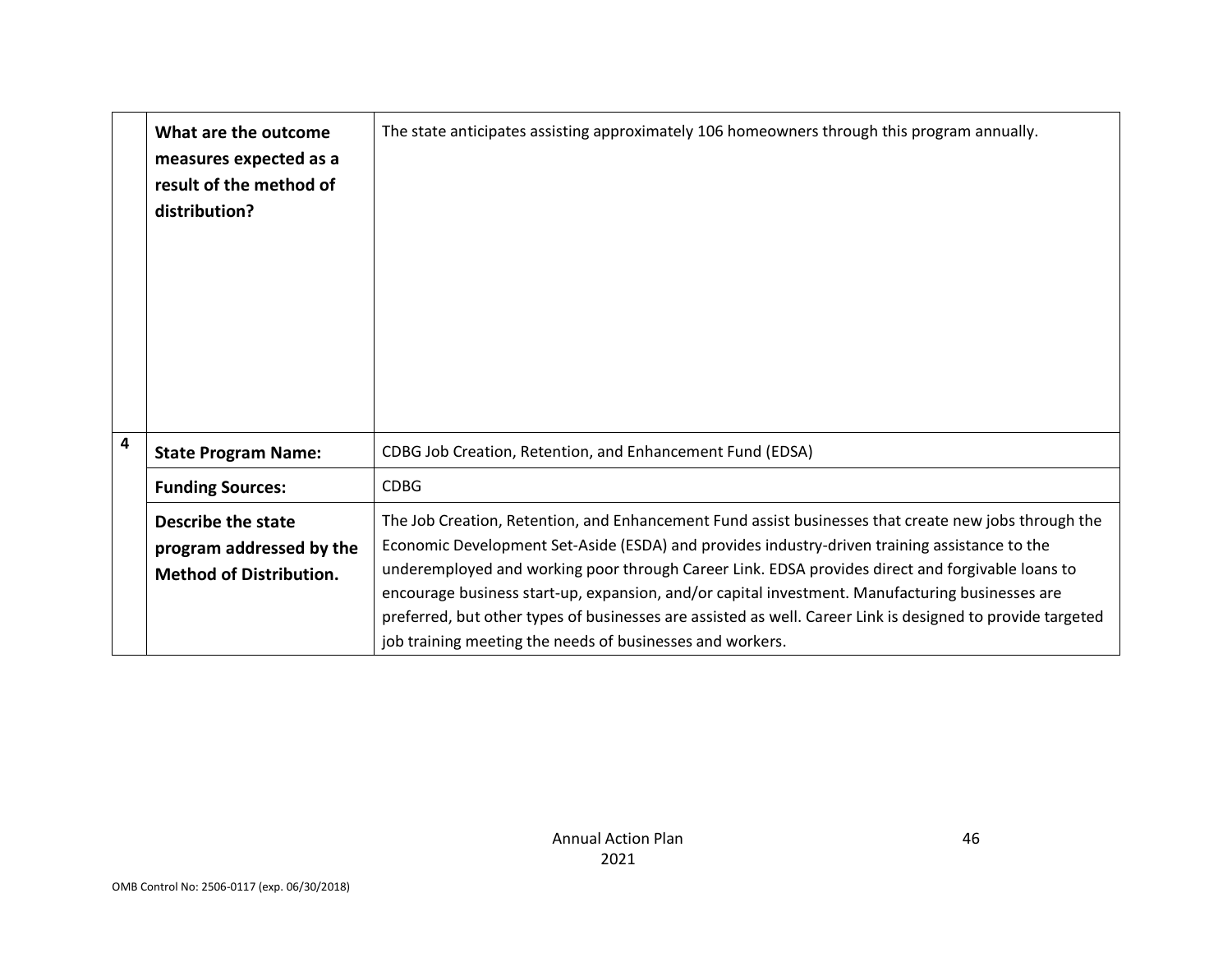| Describe all of the criteria                                                  | Applicants for CDBG funds must meet the following criteria:                                                                                                                                                                                                                                     |
|-------------------------------------------------------------------------------|-------------------------------------------------------------------------------------------------------------------------------------------------------------------------------------------------------------------------------------------------------------------------------------------------|
| that will be used to select<br>applications and the<br>relative importance of | Show the project addresses at least one of the three national objectives (primarily benefit low-<br>and moderate-income persons, prevent or eliminate slum and blight, or alleviate conditions that<br>pose a serious and immediate threat to the health or welfare of a community's residents) |
| these criteria.                                                               | Show project funds will only be used for eligible activities                                                                                                                                                                                                                                    |
|                                                                               | Provide evidence of local capacity to administer the grant (past experience with state or federal<br>grants, staff qualifications, or plans to contract for grant administration)                                                                                                               |
|                                                                               | Show acceptable past performance in administering a CDBG project                                                                                                                                                                                                                                |
|                                                                               | Show feasibility of completing the project with the funds requested                                                                                                                                                                                                                             |
|                                                                               | Identify and describe any other sources of funding for proposed activities (to the greatest extent<br>feasible, CDBG funds are to be used as gap financing)                                                                                                                                     |
|                                                                               | Identify community development and housing needs                                                                                                                                                                                                                                                |
|                                                                               | Satisfy the Iowa Citizen Participation Plan requirements                                                                                                                                                                                                                                        |
|                                                                               | Present signed certifications as required                                                                                                                                                                                                                                                       |
| If only summary criteria<br>were described, how can                           | Applications for CDBG programs can be found on the state's online grant application platform at<br>https://www.iowagrants.gov/index.do                                                                                                                                                          |
| potential applicants access                                                   | Information on applying for and implementing a CDBG-funded program, including management guides,                                                                                                                                                                                                |
| application manuals or<br>other                                               | presentations, and templates, is available at the Iowa Economic Development Authority's (IEDA)<br>website: https://www.iowaeconomicdevelopment.com/Community/downloads                                                                                                                          |
|                                                                               |                                                                                                                                                                                                                                                                                                 |
| state publications<br>describing the application                              |                                                                                                                                                                                                                                                                                                 |
| criteria? (CDBG only)                                                         |                                                                                                                                                                                                                                                                                                 |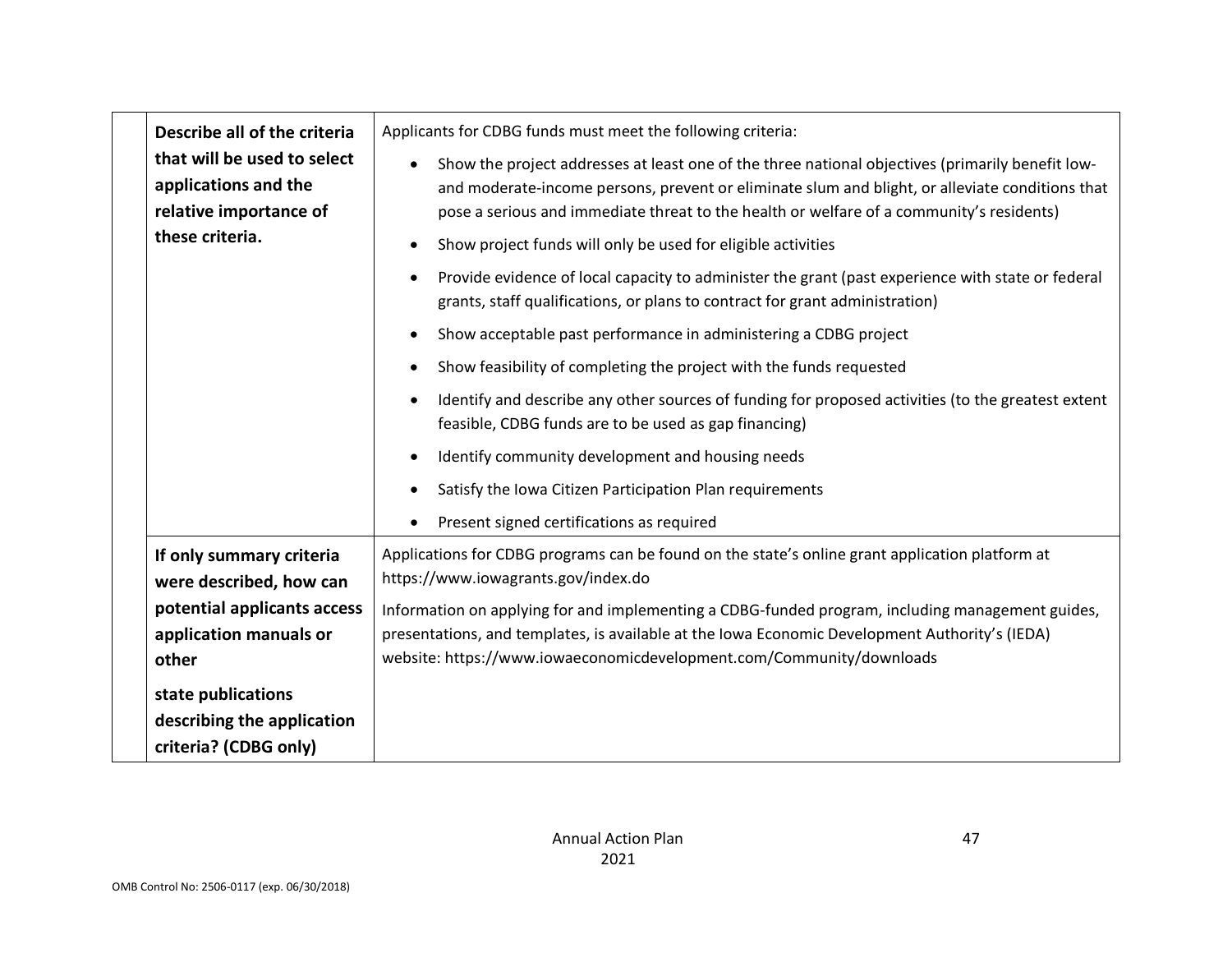| Describe the process for<br>awarding funds to state<br>recipients and how the<br>state will make its<br>allocation available                                                              | Not applicable. |
|-------------------------------------------------------------------------------------------------------------------------------------------------------------------------------------------|-----------------|
| to units of general local<br>government, and non-<br>profit organizations,<br>including community and<br>faith-based<br>organizations. (ESG only)                                         |                 |
| Identify the method of<br>selecting project sponsors<br>(including providing full<br>access to grassroots faith-<br>based and other<br>community-based<br>organizations). (HOPWA<br>only) | Not applicable. |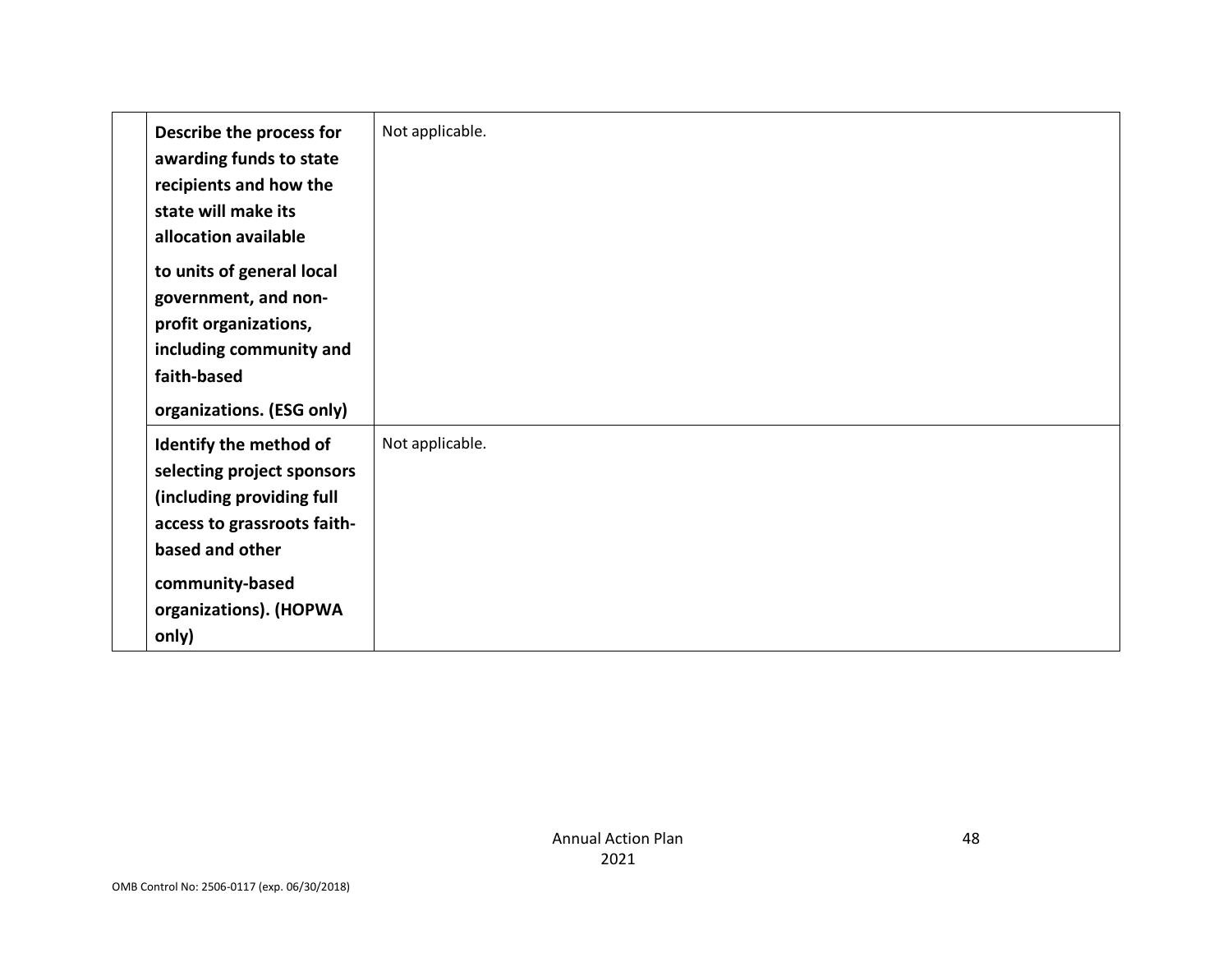| <b>Describe how resources</b><br>will be allocated among<br>funding categories. | EDSA accepts rolling applications and the award process is competitive. The state estimates that up to<br>10% of the CDBG allocation will be awarded to job creation and/or retention projects. Only cities and<br>counties are eligible to apply for Career Link funds. |
|---------------------------------------------------------------------------------|--------------------------------------------------------------------------------------------------------------------------------------------------------------------------------------------------------------------------------------------------------------------------|
| <b>Describe threshold factors</b><br>and grant size limits.                     | There is a ceiling of \$1,000,000 per project. There are no thresholds for Career Link applications for job<br>training projects. Supportive services/employment transportation projects have a cap of \$150,000 per<br>project.                                         |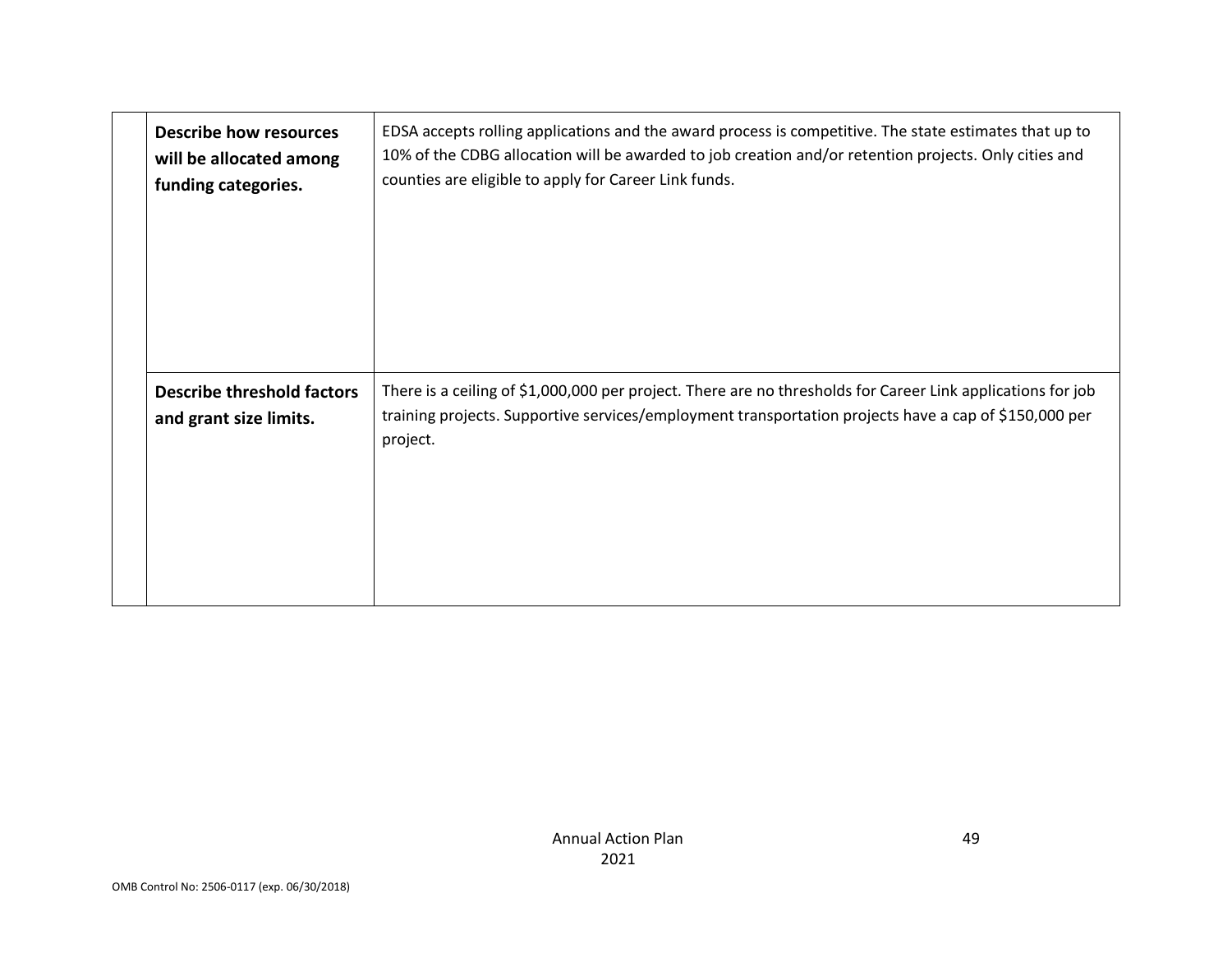|   | What are the outcome<br>measures expected as a<br>result of the method of<br>distribution? | The state anticipates creating and/or retaining approximately 65 jobs annually.                                                                                                                                                                                                                                                                                                                                                                       |
|---|--------------------------------------------------------------------------------------------|-------------------------------------------------------------------------------------------------------------------------------------------------------------------------------------------------------------------------------------------------------------------------------------------------------------------------------------------------------------------------------------------------------------------------------------------------------|
| 5 | <b>State Program Name:</b>                                                                 | CDBG Opportunities, Threats, and Sustainability Fund                                                                                                                                                                                                                                                                                                                                                                                                  |
|   | <b>Funding Sources:</b>                                                                    | <b>CDBG</b>                                                                                                                                                                                                                                                                                                                                                                                                                                           |
|   | Describe the state<br>program addressed by the<br><b>Method of Distribution.</b>           | The Opportunities, Threats & Sustainability Fund assists communities that are facing an imminent threat<br>to public health, safety or welfare that requires immediate assistance and to cities and communities that<br>see an opportunity to demonstrate sustainable community activities. In 2020, IEDA will consider pilot<br>projects under the Opportunities and Threats fund, and greenway development to assist with<br>stormwater management. |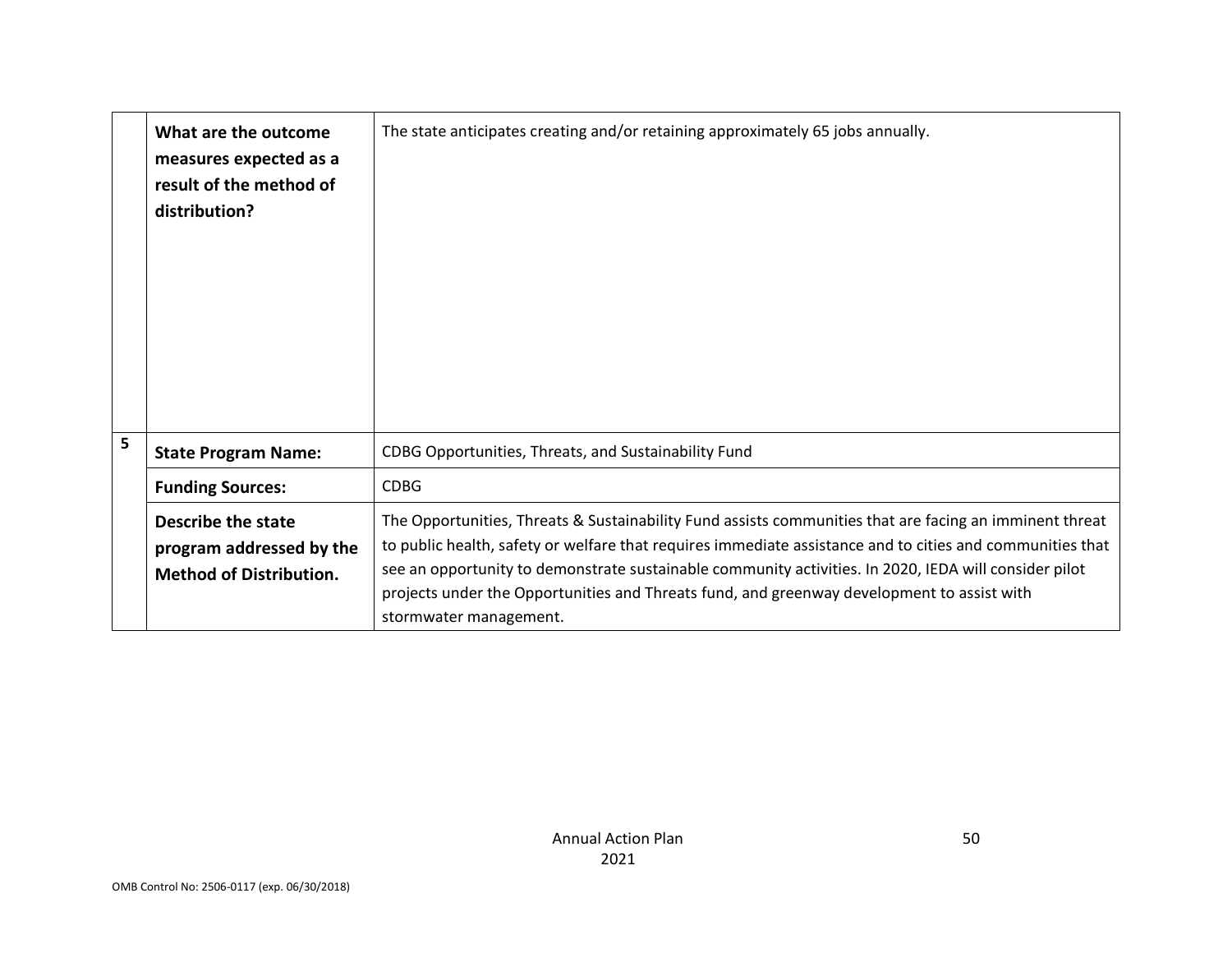|                 | Describe all of the criteria                                                  | Applicants for CDBG funds must meet the following criteria:                                                                                                                                                                                                                                     |
|-----------------|-------------------------------------------------------------------------------|-------------------------------------------------------------------------------------------------------------------------------------------------------------------------------------------------------------------------------------------------------------------------------------------------|
|                 | that will be used to select<br>applications and the<br>relative importance of | Show the project addresses at least one of the three national objectives (primarily benefit low-<br>and moderate-income persons, prevent or eliminate slum and blight, or alleviate conditions that<br>pose a serious and immediate threat to the health or welfare of a community's residents) |
| these criteria. |                                                                               | Show project funds will only be used for eligible activities                                                                                                                                                                                                                                    |
|                 |                                                                               | Provide evidence of local capacity to administer the grant (past experience with state or federal<br>grants, staff qualifications, or plans to contract for grant administration)                                                                                                               |
|                 |                                                                               | Show acceptable past performance in administering a CDBG project                                                                                                                                                                                                                                |
|                 |                                                                               | Show feasibility of completing the project with the funds requested                                                                                                                                                                                                                             |
|                 |                                                                               | Identify and describe any other sources of funding for proposed activities (to the greatest extent<br>feasible, CDBG funds are to be used as gap financing)                                                                                                                                     |
|                 |                                                                               | Identify community development and housing needs                                                                                                                                                                                                                                                |
|                 |                                                                               | Satisfy the Iowa Citizen Participation Plan requirements                                                                                                                                                                                                                                        |
|                 |                                                                               | Present signed certifications as required                                                                                                                                                                                                                                                       |
|                 | If only summary criteria<br>were described, how can                           | Applications for CDBG programs can be found on the state's online grant application platform at<br>https://www.iowagrants.gov/index.do                                                                                                                                                          |
|                 | potential applicants access                                                   | Information on applying for and implementing a CDBG-funded program, including management guides,                                                                                                                                                                                                |
|                 | application manuals or                                                        | presentations, and templates, is available at the Iowa Economic Development Authority's (IEDA)<br>website: https://www.iowaeconomicdevelopment.com/Community/downloads                                                                                                                          |
| other           |                                                                               |                                                                                                                                                                                                                                                                                                 |
|                 | state publications<br>describing the application<br>criteria? (CDBG only)     | The sustainable stormwater project will only be funded if cosponsored by the Iowa Department of<br>Natural Resources (DNR) or with the Iowa Department of Agriculture and Land Stewardship (IDALS)<br>involvement. These will have an open application cycle.                                   |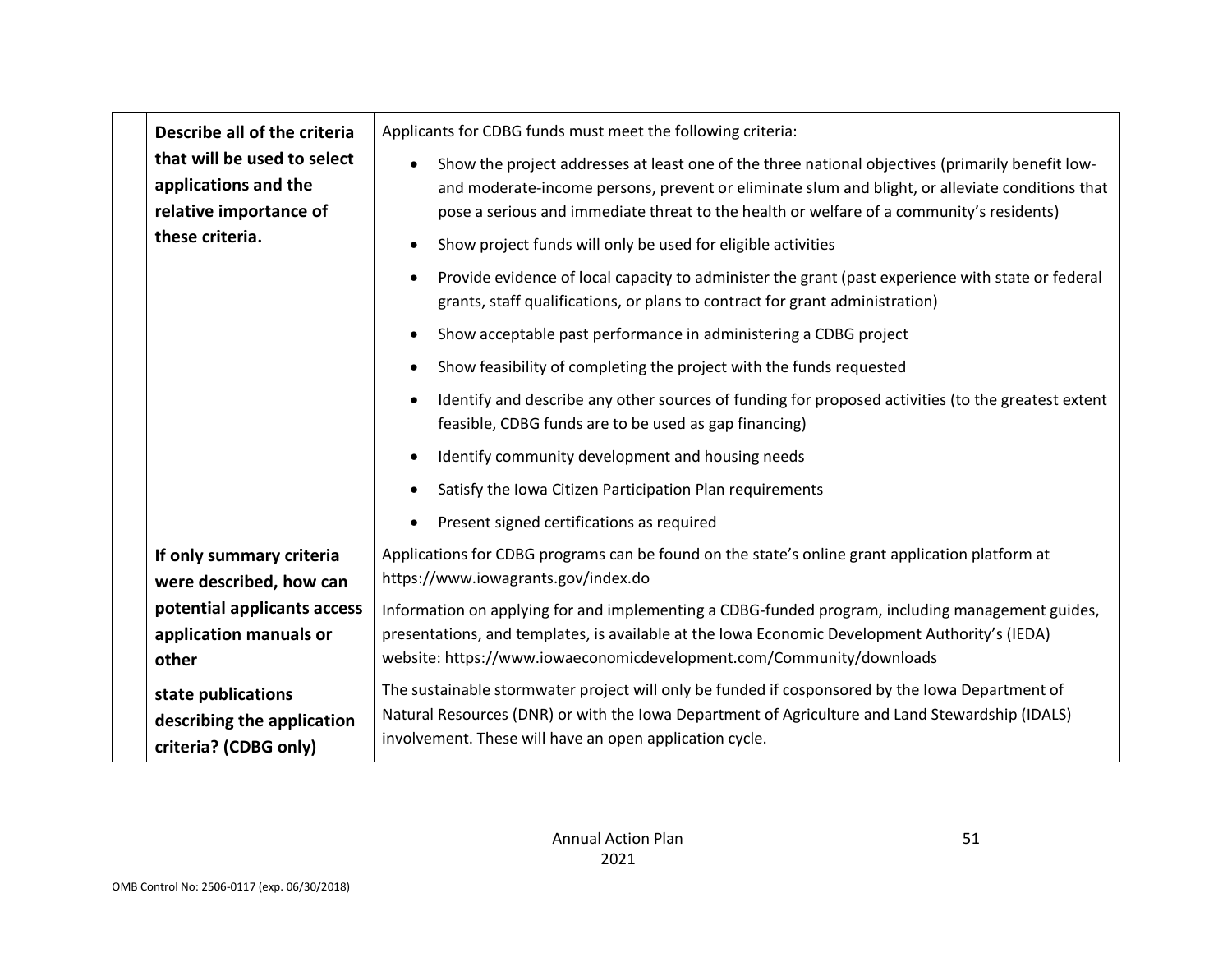| Describe the process for<br>awarding funds to state<br>recipients and how the<br>state will make its<br>allocation available                                                              | Not applicable. |
|-------------------------------------------------------------------------------------------------------------------------------------------------------------------------------------------|-----------------|
| to units of general local<br>government, and non-<br>profit organizations,<br>including community and<br>faith-based<br>organizations. (ESG only)                                         |                 |
| Identify the method of<br>selecting project sponsors<br>(including providing full<br>access to grassroots faith-<br>based and other<br>community-based<br>organizations). (HOPWA<br>only) | Not applicable. |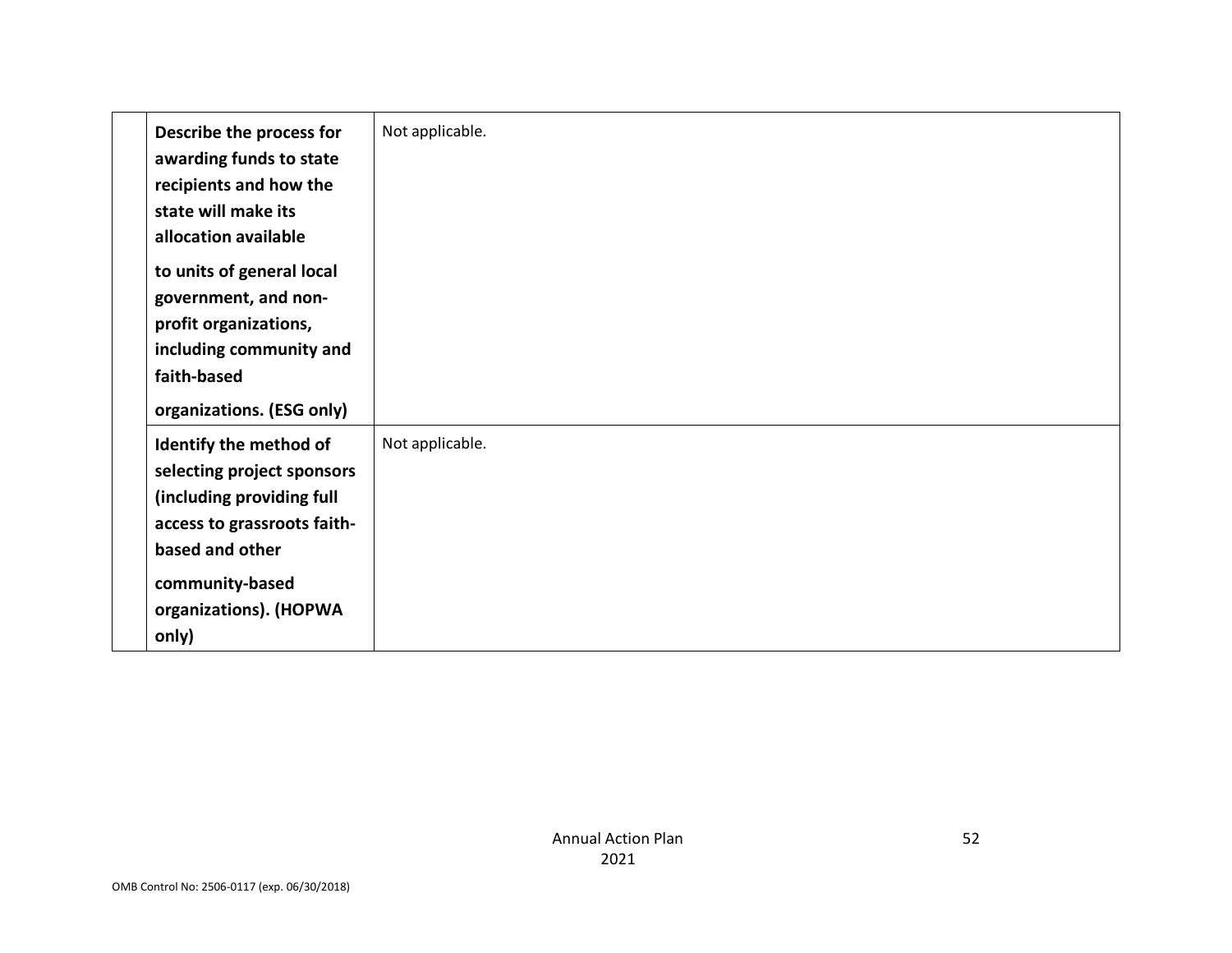| <b>Describe how resources</b><br>will be allocated among<br>funding categories. | The state estimates up to 10% of the annual CDBG allocation will be awarded to projects, which respond<br>to opportunities, threats, or sustainability. |
|---------------------------------------------------------------------------------|---------------------------------------------------------------------------------------------------------------------------------------------------------|
| <b>Describe threshold factors</b><br>and grant size limits.                     | Determined on a per-project basis.                                                                                                                      |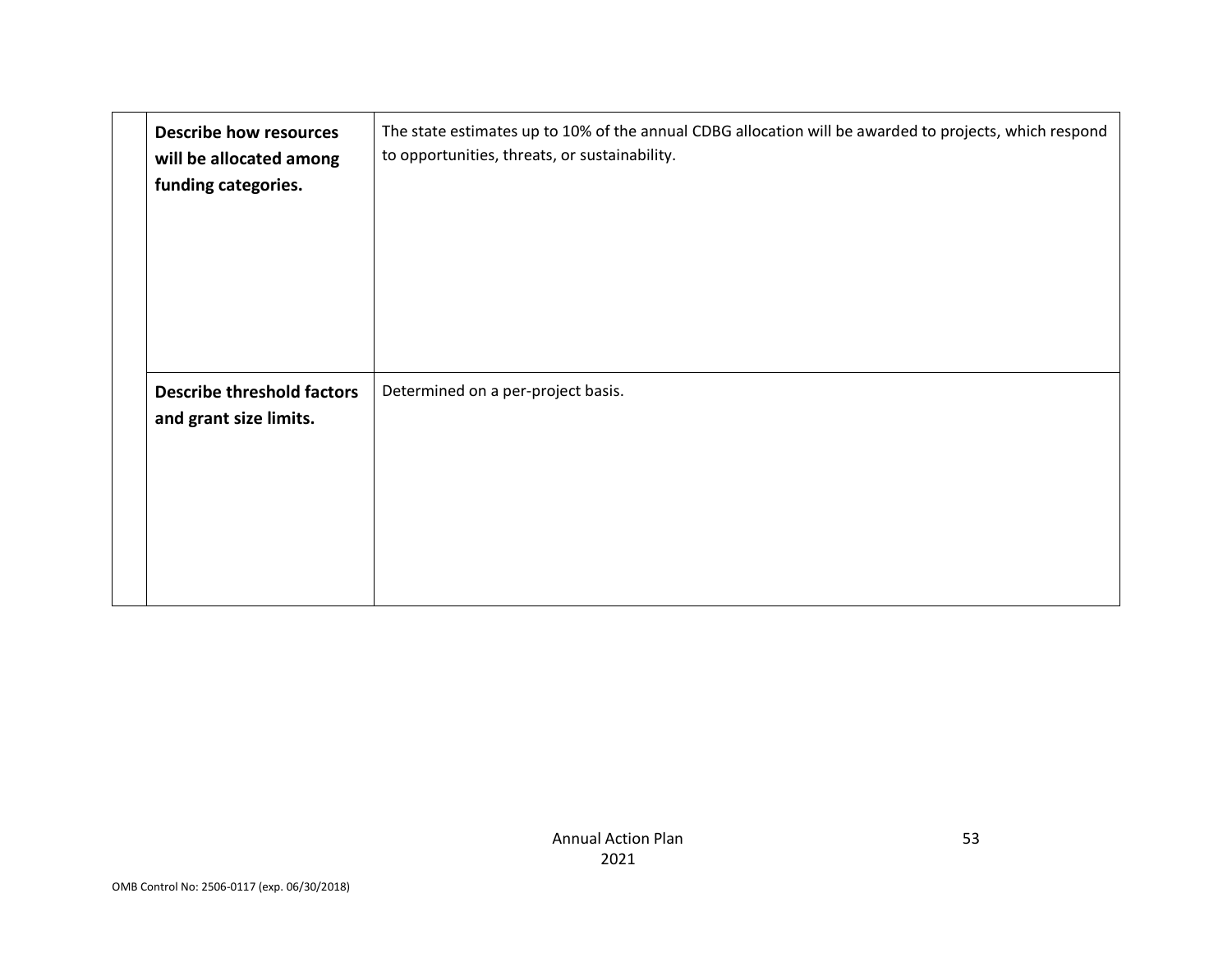|                 | What are the outcome<br>measures expected as a<br>result of the method of<br>distribution? | The state anticipates funding approximately 10,000 persons served annually.                                                                                                                                                          |
|-----------------|--------------------------------------------------------------------------------------------|--------------------------------------------------------------------------------------------------------------------------------------------------------------------------------------------------------------------------------------|
| $6\phantom{1}6$ | <b>State Program Name:</b>                                                                 | <b>CDBG Water and Sewer Fund</b>                                                                                                                                                                                                     |
|                 | <b>Funding Sources:</b>                                                                    | <b>CDBG</b>                                                                                                                                                                                                                          |
|                 | Describe the state<br>program addressed by the<br><b>Method of Distribution.</b>           | The Water/Sewer Fund assist cities and counties with sanitary and water system improvements, water<br>and wastewater treatment facilities, and storm sewer projects related to sanitary improvements and<br>rural water connections. |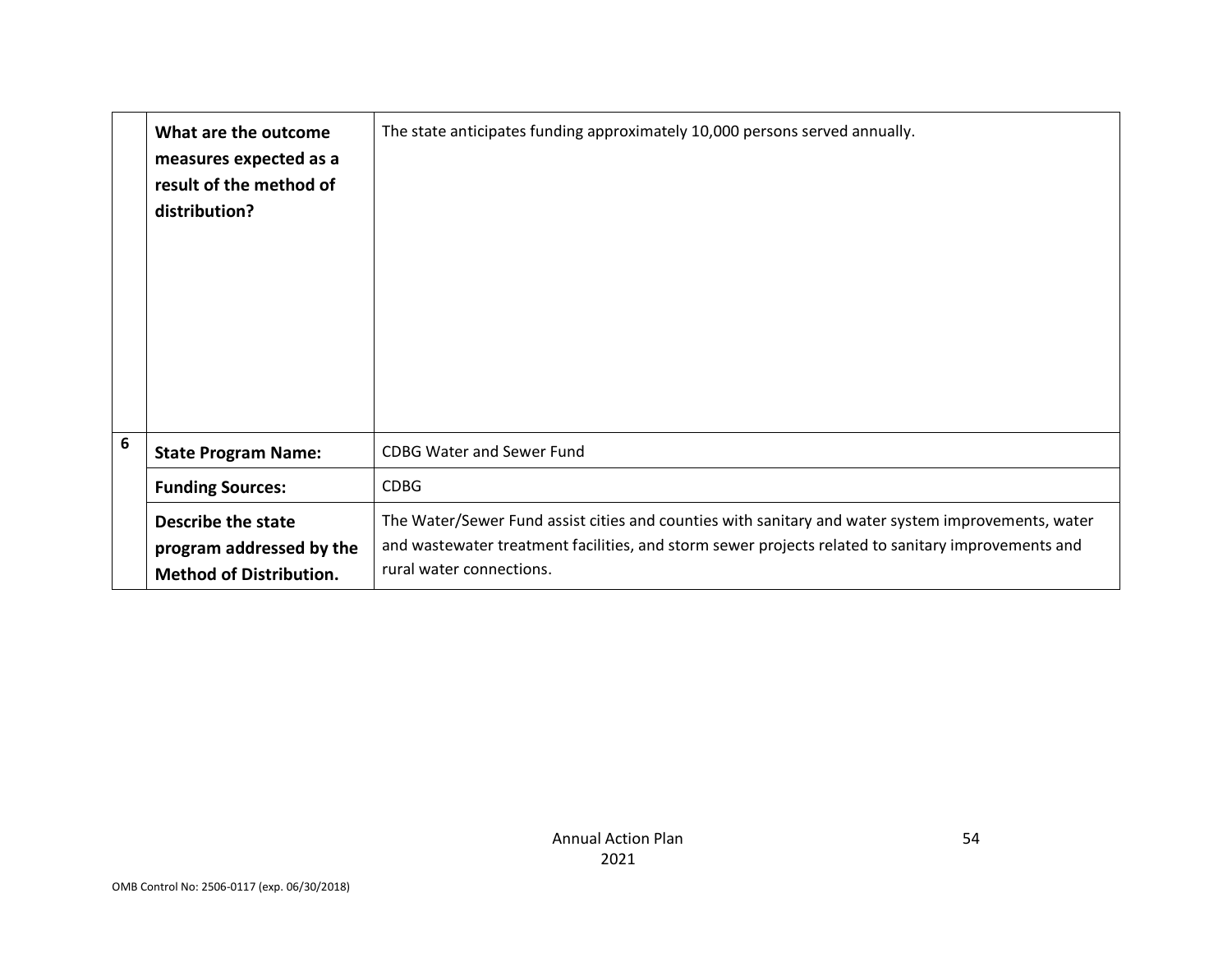| Describe all of the criteria                                                  | Applicants for CDBG funds must meet the following criteria:                                                                                                                                                                                                                                     |
|-------------------------------------------------------------------------------|-------------------------------------------------------------------------------------------------------------------------------------------------------------------------------------------------------------------------------------------------------------------------------------------------|
| that will be used to select<br>applications and the<br>relative importance of | Show the project addresses at least one of the three national objectives (primarily benefit low-<br>and moderate-income persons, prevent or eliminate slum and blight, or alleviate conditions that<br>pose a serious and immediate threat to the health or welfare of a community's residents) |
| these criteria.                                                               | Show project funds will only be used for eligible activities                                                                                                                                                                                                                                    |
|                                                                               | Provide evidence of local capacity to administer the grant (past experience with state or federal<br>grants, staff qualifications, or plans to contract for grant administration)                                                                                                               |
|                                                                               | Show acceptable past performance in administering a CDBG project                                                                                                                                                                                                                                |
|                                                                               | Show feasibility of completing the project with the funds requested                                                                                                                                                                                                                             |
|                                                                               | Identify and describe any other sources of funding for proposed activities (to the greatest extent<br>feasible, CDBG funds are to be used as gap financing)                                                                                                                                     |
|                                                                               | Identify community development and housing needs                                                                                                                                                                                                                                                |
|                                                                               | Satisfy the Iowa Citizen Participation Plan requirements                                                                                                                                                                                                                                        |
|                                                                               | Present signed certifications as required                                                                                                                                                                                                                                                       |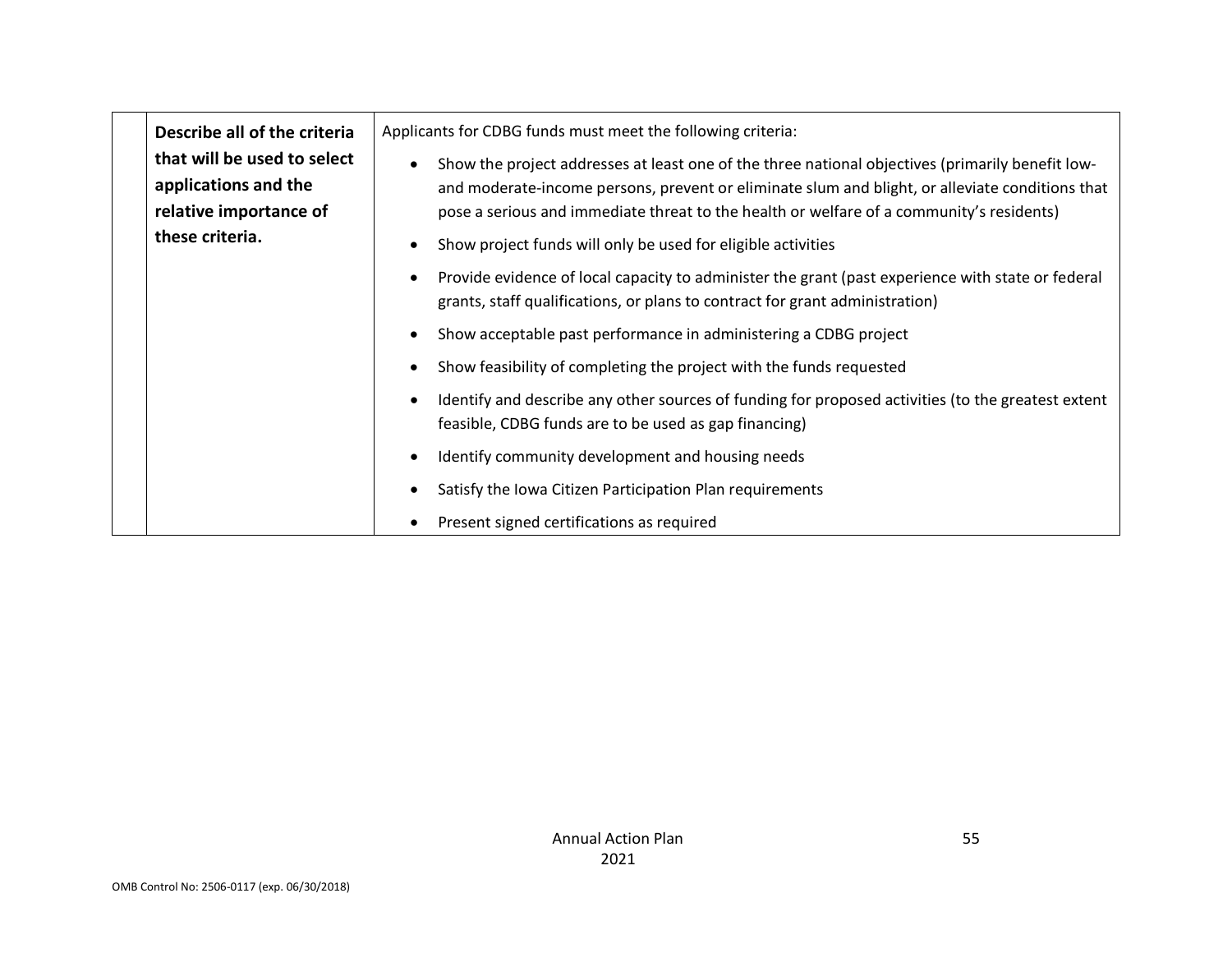| If only summary criteria<br>were described, how can<br>potential applicants access<br>application manuals or<br>other                                                                                                                                                             | Applications for CDBG programs can be found on the State's online grant application platform at<br>https://www.iowagrants.gov/index.do. A tremendous amount of information on applying for and<br>implementing a CDBG-funded program, including management guides, presentations, and templates, is<br>available at the Iowa Economic Development Authority's (IEDA's) website:<br>https://www.iowaeconomicdevelopment.com/Community/downloads                                                                                                                                                                                                                                                                                                                                                                                                                               |
|-----------------------------------------------------------------------------------------------------------------------------------------------------------------------------------------------------------------------------------------------------------------------------------|------------------------------------------------------------------------------------------------------------------------------------------------------------------------------------------------------------------------------------------------------------------------------------------------------------------------------------------------------------------------------------------------------------------------------------------------------------------------------------------------------------------------------------------------------------------------------------------------------------------------------------------------------------------------------------------------------------------------------------------------------------------------------------------------------------------------------------------------------------------------------|
| state publications<br>describing the application<br>criteria? (CDBG only)                                                                                                                                                                                                         | The project must have an approved facility plan from the lowa DNR or approved preliminary engineering<br>plan, if applicable; the application must include documentation of local match including USDA-RD letter<br>of conditions or documentation that project is on the state's Intended Use Plan (IUP).<br>More competitive applications will have completed an environmental review, completed final<br>engineering, and/or have been issued construction permits.<br>Applications will be accepted and reviewed on a quarterly basis. Deadlines will be Jan. 1, March 31, July<br>1, and Oct. 1. A maximum of 25 applications will be accepted each quarter. An equal amount of money<br>will be available each quarter. If money is not spent in one quarter, it will roll over to the next.<br>Unsuccessful applicants may resubmit applications in the next quarter. |
| Describe the process for<br>awarding funds to state<br>recipients and how the<br>state will make its<br>allocation available<br>to units of general local<br>government, and non-<br>profit organizations,<br>including community and<br>faith-based<br>organizations. (ESG only) | Not applicable.                                                                                                                                                                                                                                                                                                                                                                                                                                                                                                                                                                                                                                                                                                                                                                                                                                                              |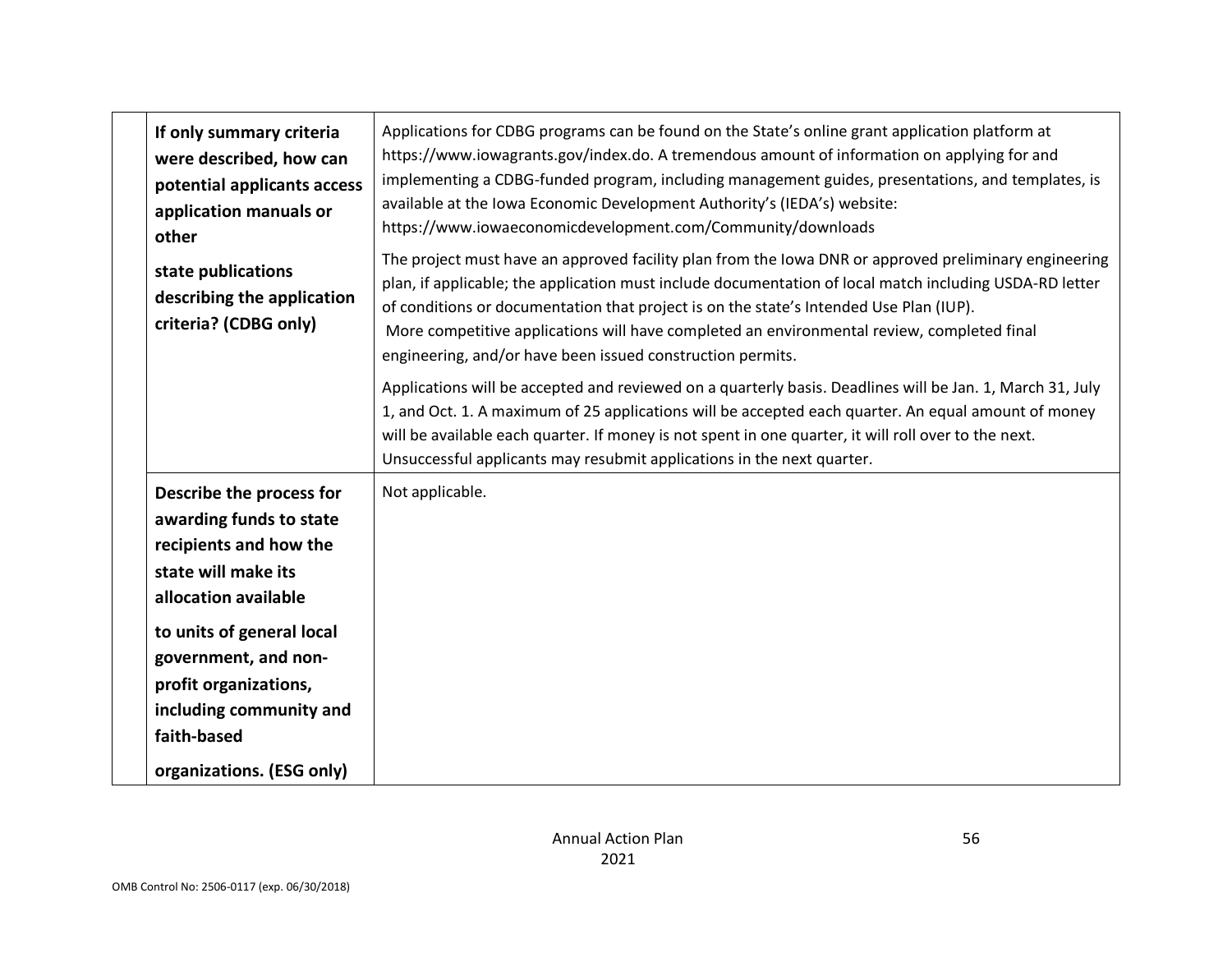| Identify the method of<br>selecting project sponsors<br>(including providing full<br>access to grassroots faith-<br>based and other<br>community-based<br>organizations). (HOPWA<br>only) | Not applicable.                                                                                                                                           |
|-------------------------------------------------------------------------------------------------------------------------------------------------------------------------------------------|-----------------------------------------------------------------------------------------------------------------------------------------------------------|
| <b>Describe how resources</b><br>will be allocated among<br>funding categories.                                                                                                           | The state transitioned to quarterly awards in 2017. The state estimates 33% of the annual CDBG<br>allocation will be awarded to water and sewer projects. |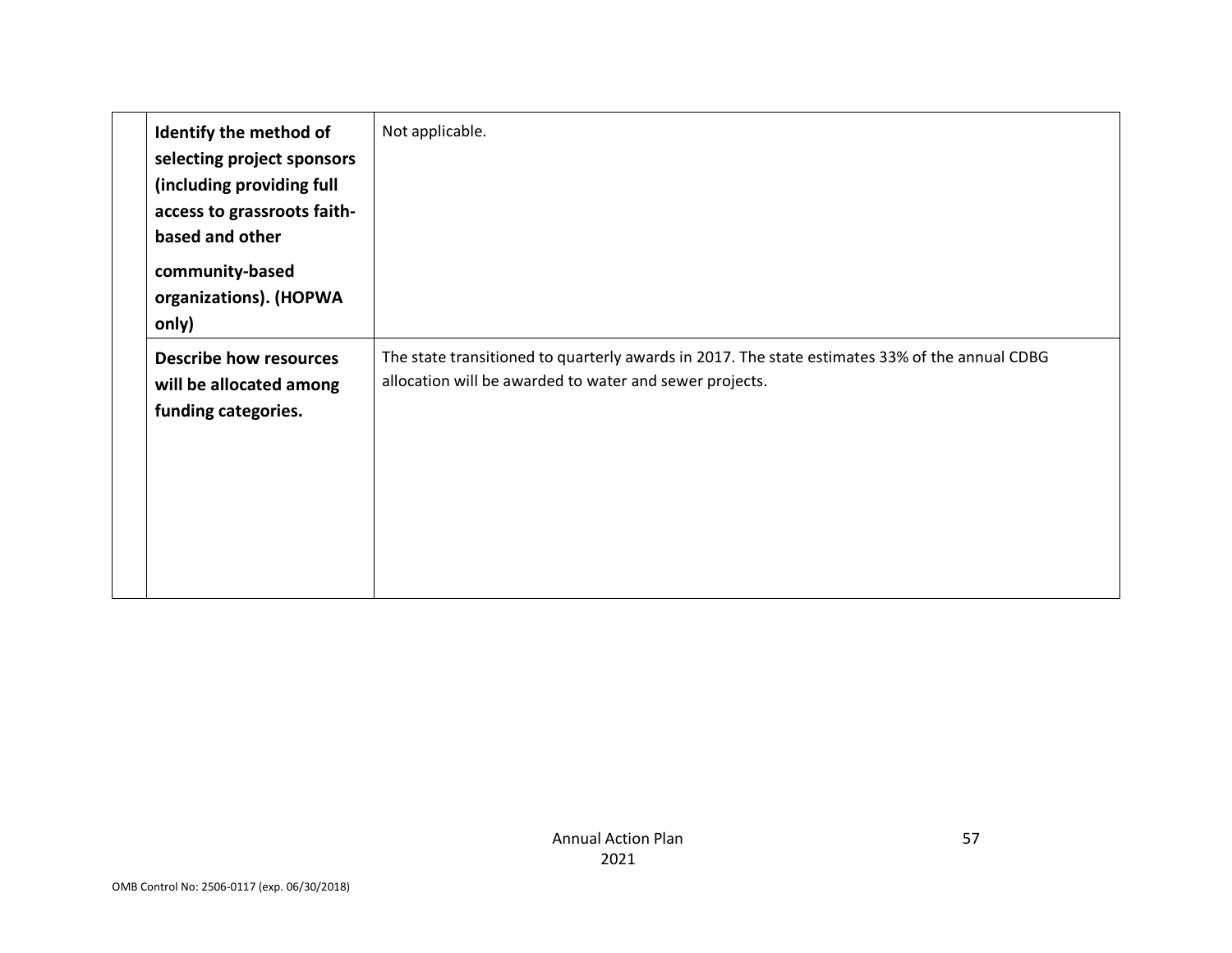|                         | <b>Describe threshold factors</b><br>and grant size limits.                                | The maximum grant award is capped at \$800,000.                                                                                                           |
|-------------------------|--------------------------------------------------------------------------------------------|-----------------------------------------------------------------------------------------------------------------------------------------------------------|
|                         | What are the outcome<br>measures expected as a<br>result of the method of<br>distribution? | The state anticipates funding over 26 public facility or non-housing infrastructure projects annually.                                                    |
| $\overline{\mathbf{z}}$ | <b>State Program Name:</b>                                                                 | <b>Emergency Solutions Grant (ESG) Program</b>                                                                                                            |
|                         | <b>Funding Sources:</b>                                                                    | ESG                                                                                                                                                       |
|                         | <b>Describe the state</b><br>program addressed by the<br><b>Method of Distribution.</b>    | The ESG program is designed to assist people to quickly regain stability in permanent housing after<br>experiencing a housing crisis and/or homelessness. |

58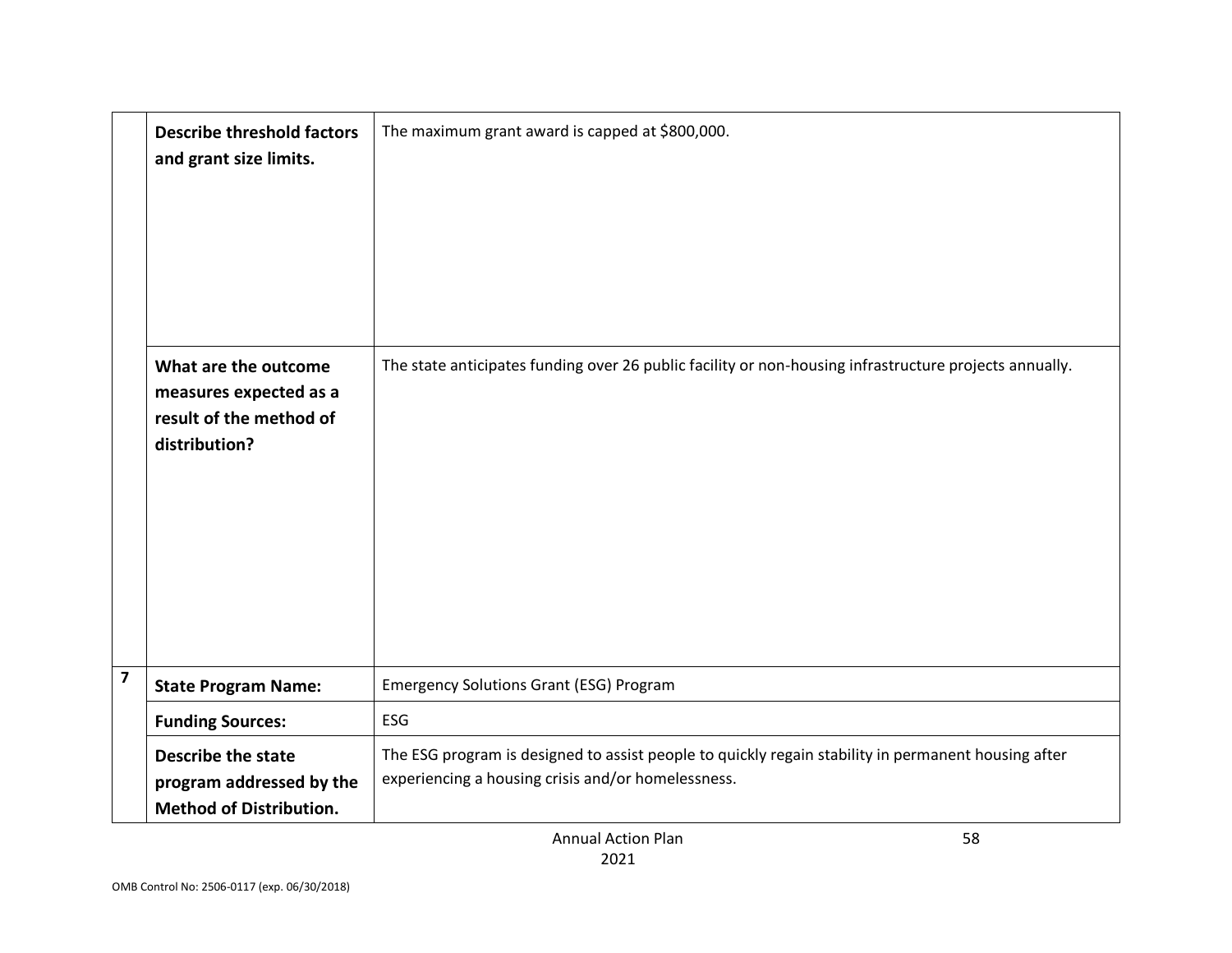| Describe all of the criteria<br>that will be used to select<br>applications and the<br>relative importance of<br>these criteria.                                          | ESG applications are evaluated on a competitive basis, with current criteria as follows: project design,<br>experience, and capacity, community partnerships, performance, budget, and grants management. IFA<br>evaluates the needs and competition structure to ensure the dollars are following the need. |
|---------------------------------------------------------------------------------------------------------------------------------------------------------------------------|--------------------------------------------------------------------------------------------------------------------------------------------------------------------------------------------------------------------------------------------------------------------------------------------------------------|
| If only summary criteria<br>were described, how can<br>potential applicants access<br>application manuals or<br>other<br>state publications<br>describing the application | Not applicable.                                                                                                                                                                                                                                                                                              |
| criteria? (CDBG only)                                                                                                                                                     |                                                                                                                                                                                                                                                                                                              |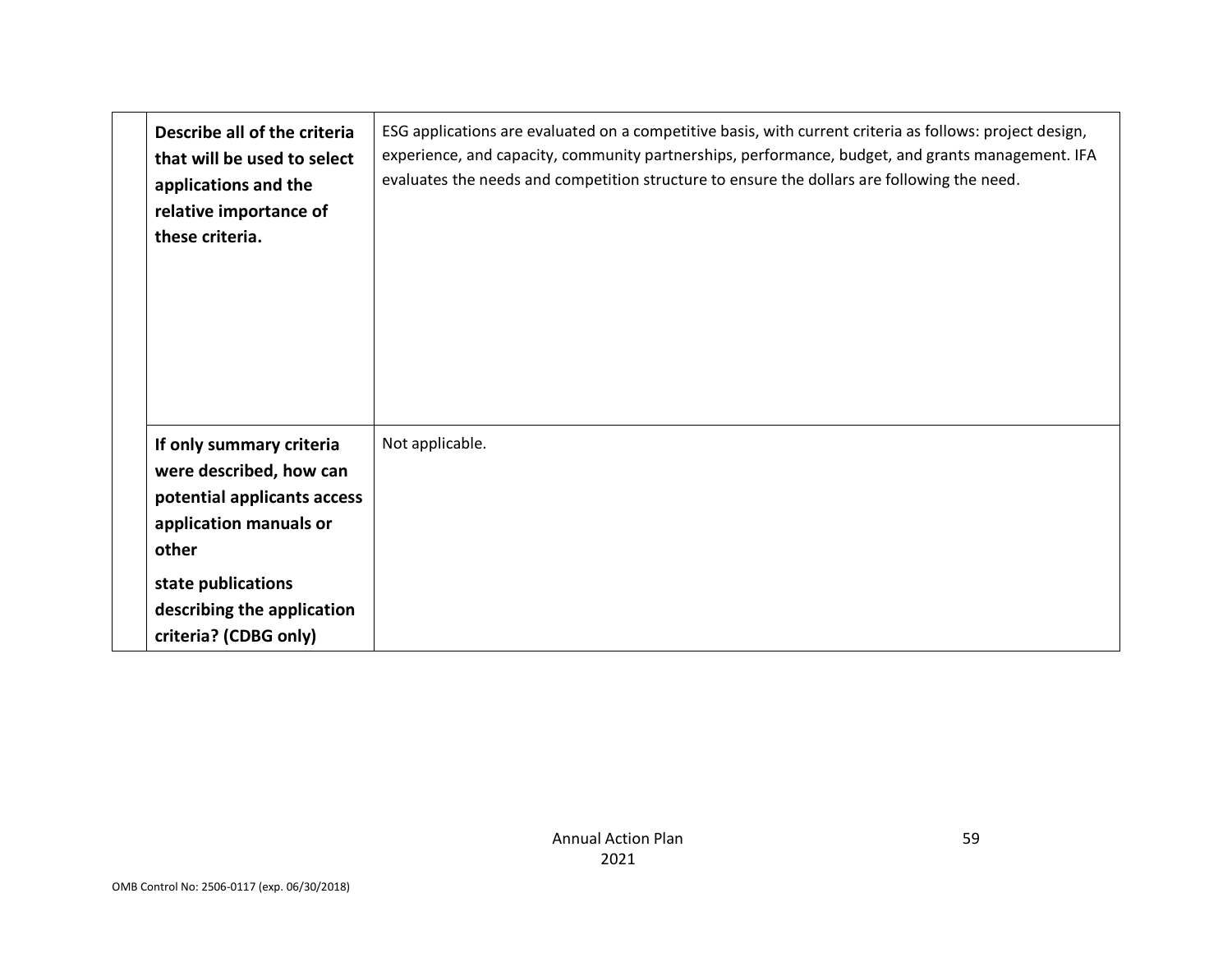| Describe the process for<br>awarding funds to state<br>recipients and how the<br>state will make its<br>allocation available                                                              | IFA is the state ESG grantee. IFA works closely with the Iowa Council on Homelessness and stakeholders<br>from all four CoCs serving lowa to plan ESG allocations. IFA awards ESG funds on a competitive basis.<br>Applications are accepted periodically via an online platform. Agencies throughout the state may apply<br>for ESG funds. Eligible applicants include units of general local government and nonprofit service<br>agencies. |
|-------------------------------------------------------------------------------------------------------------------------------------------------------------------------------------------|----------------------------------------------------------------------------------------------------------------------------------------------------------------------------------------------------------------------------------------------------------------------------------------------------------------------------------------------------------------------------------------------------------------------------------------------|
| to units of general local<br>government, and non-<br>profit organizations,<br>including community and<br>faith-based<br>organizations. (ESG only)                                         |                                                                                                                                                                                                                                                                                                                                                                                                                                              |
| Identify the method of<br>selecting project sponsors<br>(including providing full<br>access to grassroots faith-<br>based and other<br>community-based<br>organizations). (HOPWA<br>only) | Not applicable.                                                                                                                                                                                                                                                                                                                                                                                                                              |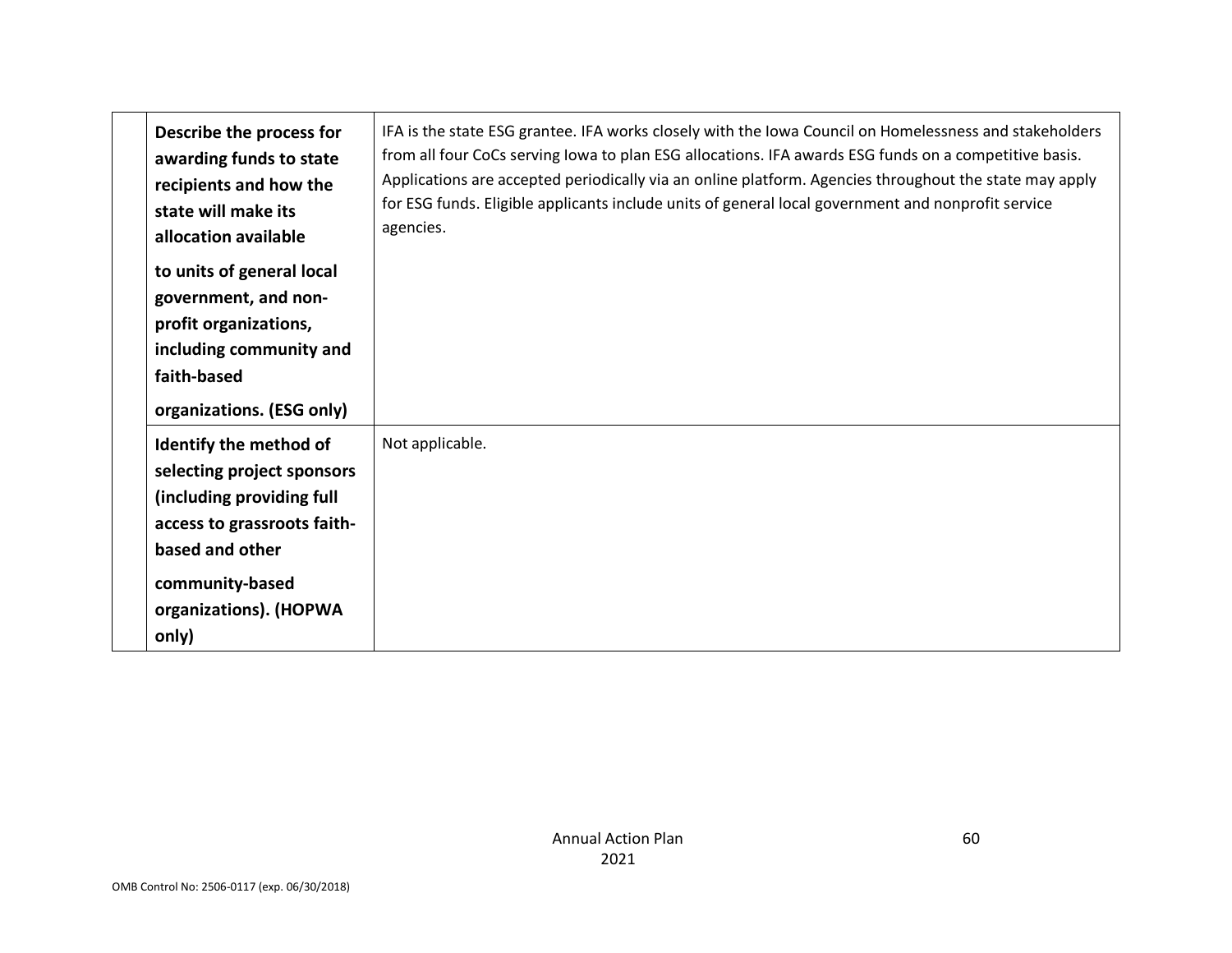| <b>Describe how resources</b><br>will be allocated among<br>funding categories. | Agencies are eligible to apply for assistance in various funding categories, up to a total application<br>amount established for each competition. Within that overall limit, various funding categories also have<br>individual limits. Limits in recent competitions have included : Rapid Rehousing: \$150,000 if serving the<br>general population or \$75,000 if services limited to a specific subpopulation (such as youth, DV, etc.);<br>Homelessness Prevention: \$50,000 for general population or \$25,000 for a specific subpopulation; Street<br>Outreach: \$50,000 for general population or \$25,000 for a specific subpopulation; Shelter: a calculation<br>based on beds available and bed nights provided, up to \$200,000. Similar limits are anticipated to<br>continue. |
|---------------------------------------------------------------------------------|----------------------------------------------------------------------------------------------------------------------------------------------------------------------------------------------------------------------------------------------------------------------------------------------------------------------------------------------------------------------------------------------------------------------------------------------------------------------------------------------------------------------------------------------------------------------------------------------------------------------------------------------------------------------------------------------------------------------------------------------------------------------------------------------|
| <b>Describe threshold factors</b><br>and grant size limits.                     | Grant awards for the most recent competition were a minimum of \$20,000 to a maximum of \$200,000.<br>IFA regularly evaluates the needs of the program and determines the maximum and minimum awards.<br>Minimum and maximum awards are generally based on how many shelter beds an agency offered, its<br>past bed utilization rates, population served (general population or specialized population), number of<br>counties served (for Rapid Rehousing, Homelessness Prevention, and Street Outreach), and other<br>factors.                                                                                                                                                                                                                                                             |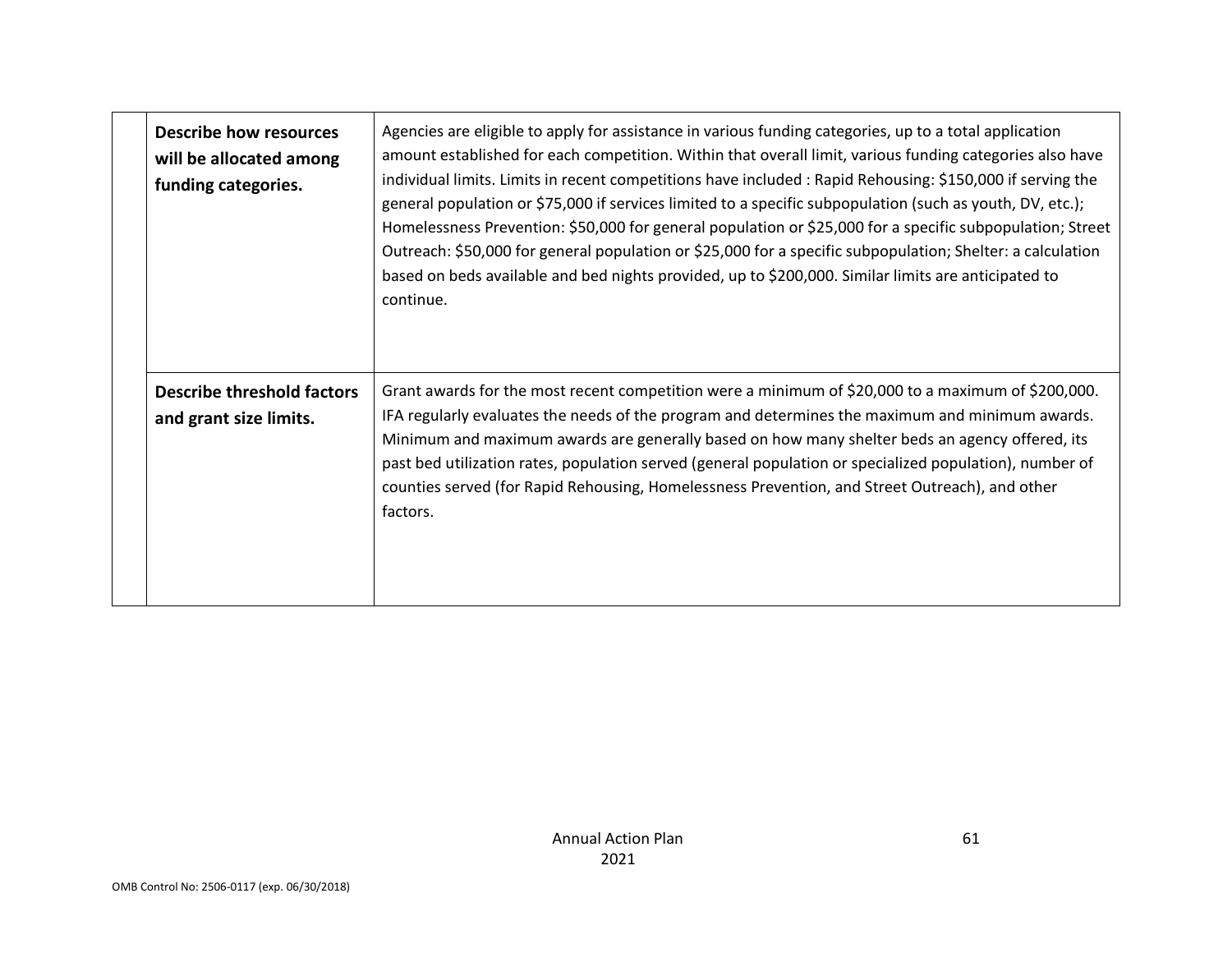|   | What are the outcome<br>measures expected as a<br>result of the method of<br>distribution? | Expected outcomes are to provide assistance to those that are experiencing a housing crisis and/or<br>homelessness, and that to the extent possible, a baseline of at least Shelter and Rapid Rehousing will be<br>available throughout the state, to those that are most in need. We anticipate that approximately 6,700<br>persons will be served with ESG & HOPWA funds in Iowa. |
|---|--------------------------------------------------------------------------------------------|-------------------------------------------------------------------------------------------------------------------------------------------------------------------------------------------------------------------------------------------------------------------------------------------------------------------------------------------------------------------------------------|
| 8 | <b>State Program Name:</b>                                                                 | <b>HOME Homebuyer</b>                                                                                                                                                                                                                                                                                                                                                               |
|   | <b>Funding Sources:</b>                                                                    | <b>HOME</b>                                                                                                                                                                                                                                                                                                                                                                         |
|   | Describe the state<br>program addressed by the<br><b>Method of Distribution.</b>           | The homebuyer program funds down payment and rehabilitation assistance programs administered by<br>eligible nonprofits which in turn distribute funds to individual home buyers based on rules or guidelines<br>developed by the administrator.                                                                                                                                     |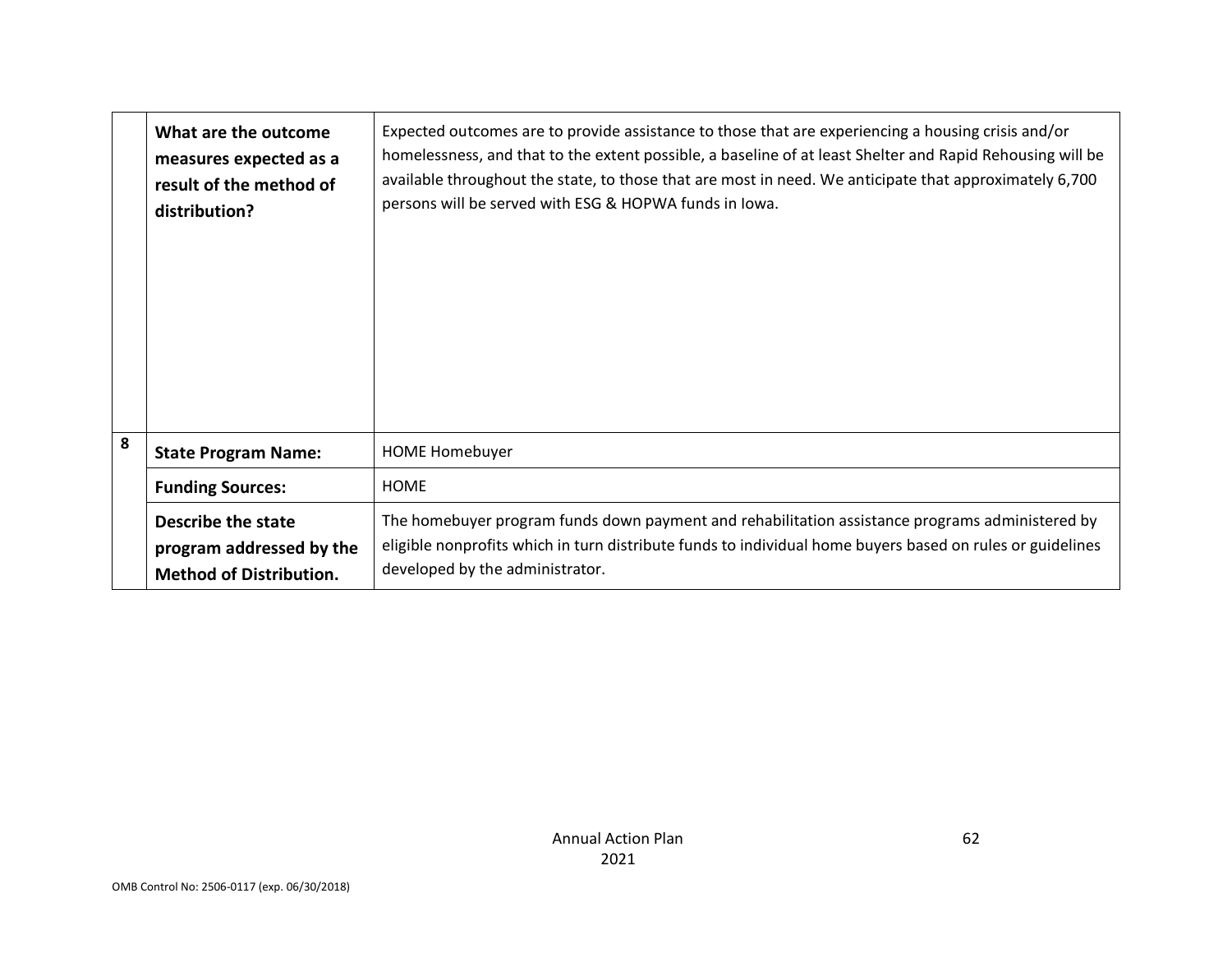| Describe all of the criteria<br>that will be used to select<br>applications and the                                                         | HOME Homebuyer Assistance applications are evaluated and awarded points in several categories. Last<br>round, IFA used the following categories: match, Great Places, Home Base Iowa Community,<br>underserved, and capacity.                                                                                                                                                                                                                                                                                                                                                                                                                                                                                                                                                           |
|---------------------------------------------------------------------------------------------------------------------------------------------|-----------------------------------------------------------------------------------------------------------------------------------------------------------------------------------------------------------------------------------------------------------------------------------------------------------------------------------------------------------------------------------------------------------------------------------------------------------------------------------------------------------------------------------------------------------------------------------------------------------------------------------------------------------------------------------------------------------------------------------------------------------------------------------------|
| relative importance of<br>these criteria.                                                                                                   | Match: The total amount of funding designated as and approved by IFA divided by the total amount of<br>HOME funds requested.                                                                                                                                                                                                                                                                                                                                                                                                                                                                                                                                                                                                                                                            |
|                                                                                                                                             | Great Places: Points awarded if the project is located entirely in a Great Place and the required form is<br>provided to IFA.                                                                                                                                                                                                                                                                                                                                                                                                                                                                                                                                                                                                                                                           |
|                                                                                                                                             | Home Base Iowa Communities: Points awarded if the application shows that the project is located<br>entirely in a Home Base Iowa Community. Home Base Iowa Communities have committed to rolling out<br>the red carpet and welcoming military members and their families leaving the service to becoming<br>Iowans. Home Base Iowa Communities initiative designates communities as centers of opportunity for<br>military veterans and further highlights lowa's statewide commitment to welcoming veterans to the<br>state. Iowa has a great story to share nationwide, regularly ranking high on lists naming Iowa as a great<br>place to live, work, play, and raise a family.<br>Underserved: Points awarded if the entire project is not located in cities that had completed HOME |
|                                                                                                                                             | Homebuyer units in a designated timeframe.                                                                                                                                                                                                                                                                                                                                                                                                                                                                                                                                                                                                                                                                                                                                              |
| If only summary criteria<br>were described, how can<br>potential applicants access<br>application manuals or<br>other<br>state publications | Capacity: Points awarded based on IFA's review of the organization submitting the application.<br>Not applicable.                                                                                                                                                                                                                                                                                                                                                                                                                                                                                                                                                                                                                                                                       |
| describing the application<br>criteria? (CDBG only)                                                                                         |                                                                                                                                                                                                                                                                                                                                                                                                                                                                                                                                                                                                                                                                                                                                                                                         |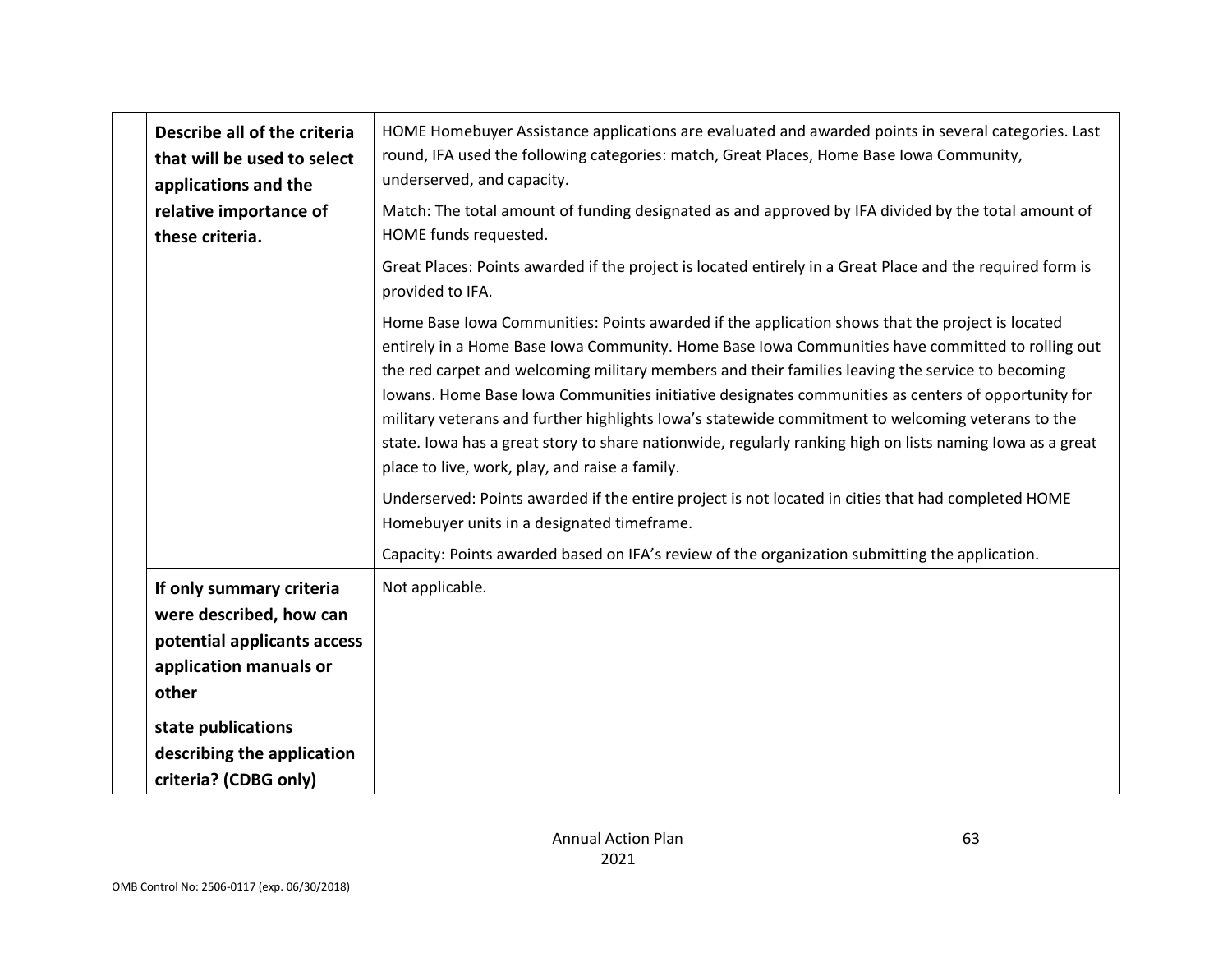| Describe the process for<br>awarding funds to state<br>recipients and how the<br>state will make its<br>allocation available                                                              | Not applicable. |
|-------------------------------------------------------------------------------------------------------------------------------------------------------------------------------------------|-----------------|
| to units of general local<br>government, and non-<br>profit organizations,<br>including community and<br>faith-based<br>organizations. (ESG only)                                         |                 |
| Identify the method of<br>selecting project sponsors<br>(including providing full<br>access to grassroots faith-<br>based and other<br>community-based<br>organizations). (HOPWA<br>only) | Not applicable. |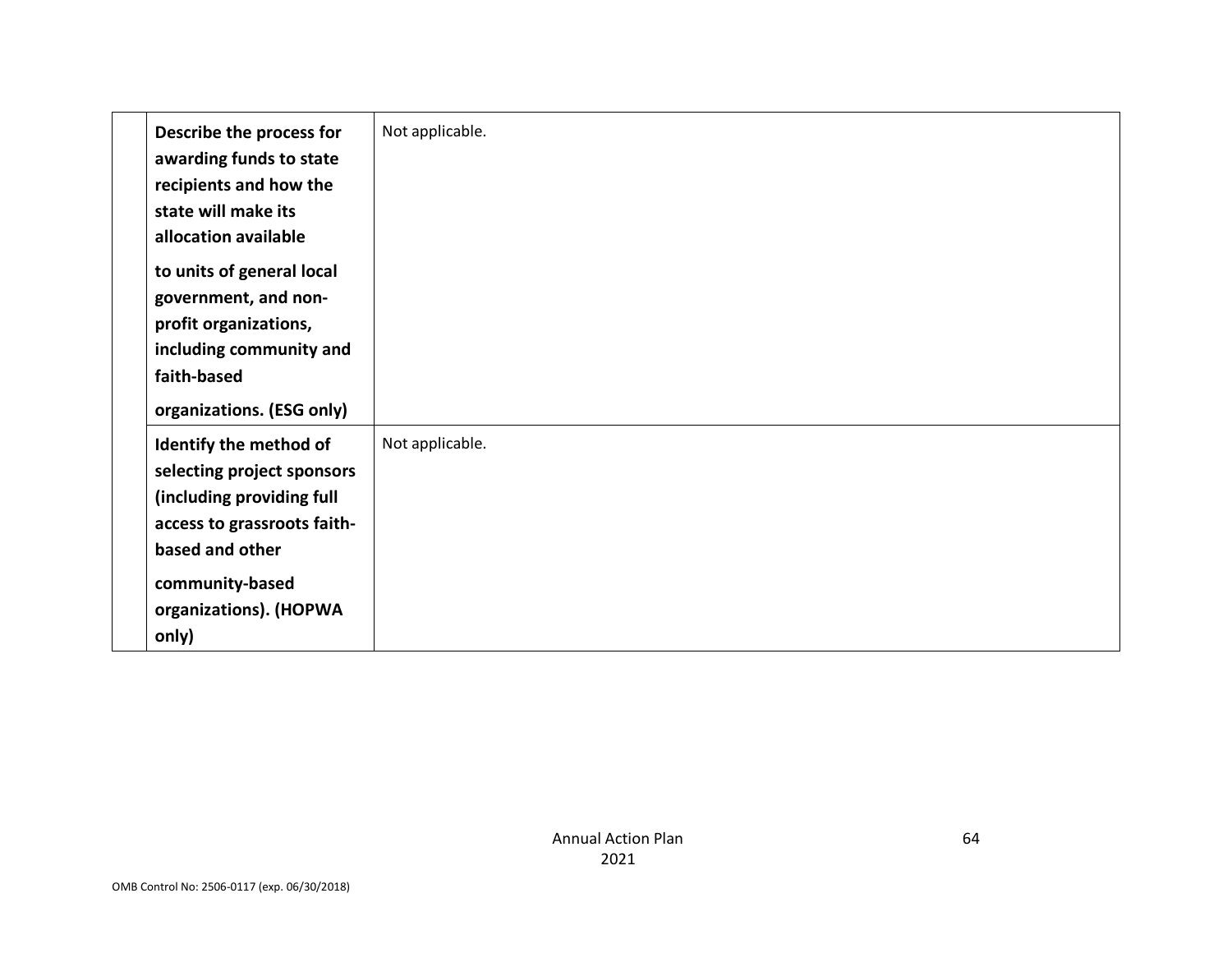| <b>Describe how resources</b><br>will be allocated among<br>funding categories. | Resources for homebuyer applications are normally allocated annually on a competitive basis. IFA<br>allocates HOME funds to homebuyer projects based on need and availability of funds.                                                             |
|---------------------------------------------------------------------------------|-----------------------------------------------------------------------------------------------------------------------------------------------------------------------------------------------------------------------------------------------------|
| <b>Describe threshold factors</b><br>and grant size limits.                     | There is a ceiling of \$600,000 per contract. The most important threshold criteria is the capacity of the<br>entity to fulfill the requirements of the HOME program. Threshold requirements are posted on IFA's<br>website for each funding round. |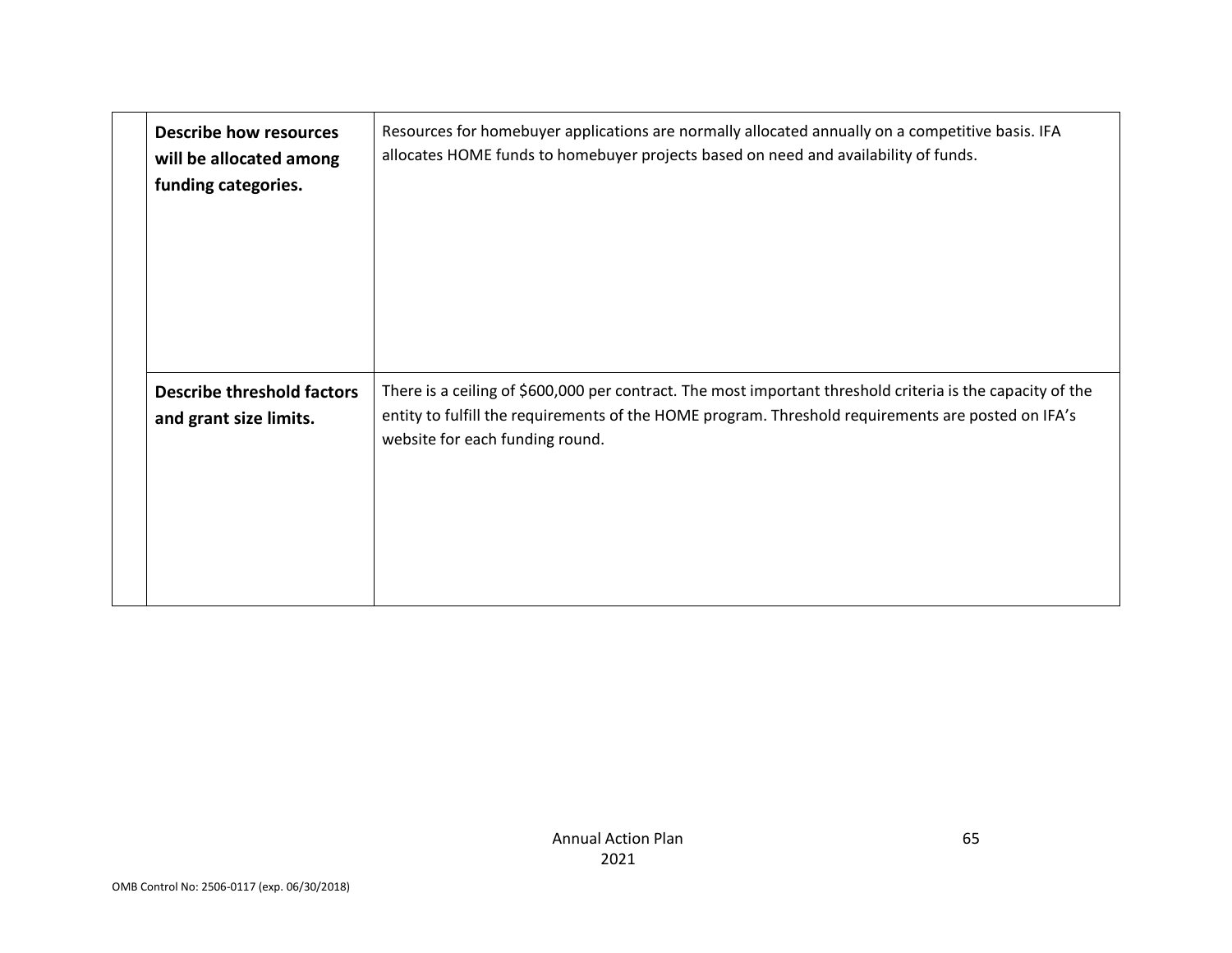|   | What are the outcome<br>measures expected as a<br>result of the method of<br>distribution? | IFA estimates that 4 households will be served.                                                                                                                            |
|---|--------------------------------------------------------------------------------------------|----------------------------------------------------------------------------------------------------------------------------------------------------------------------------|
| 9 | <b>State Program Name:</b>                                                                 | <b>HOME Rental</b>                                                                                                                                                         |
|   | <b>Funding Sources:</b>                                                                    | <b>HOME</b>                                                                                                                                                                |
|   | Describe the state<br>program addressed by the<br><b>Method of Distribution.</b>           | The rental program makes low-interest loans available to non-profit and for-profit entities for the<br>acquisition, construction, or rehabilitation of affordable housing. |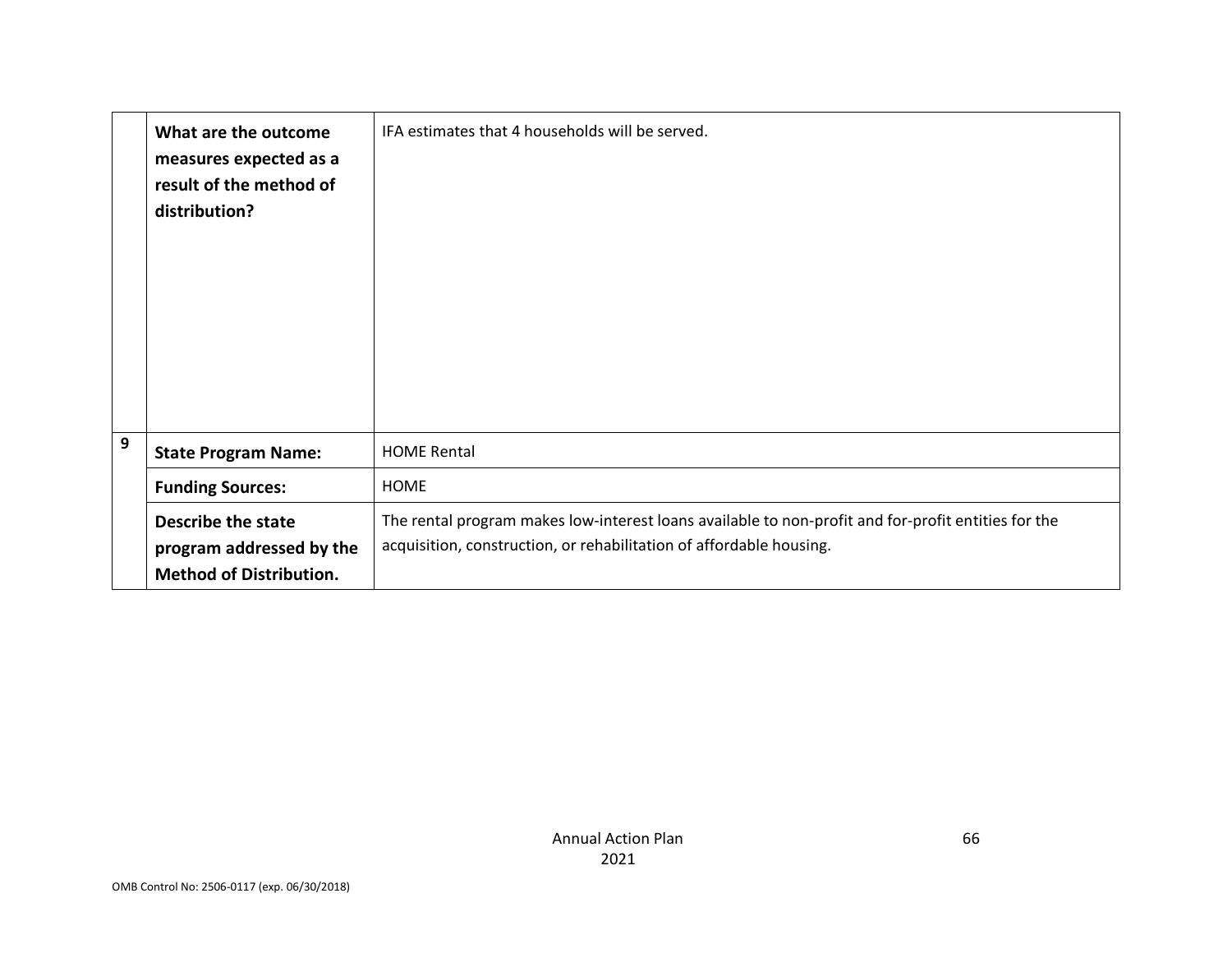| Describe all of the criteria<br>that will be used to select<br>applications and the | HOME Rental applications are evaluated and awarded points in several categories. Last round, IFA used<br>the following categories: match, targeted populations, Great Places, HOME Base Iowa Community,<br>historical significance, Iowa Opportunity Areas, fully accessible units, and capacity.                                              |
|-------------------------------------------------------------------------------------|------------------------------------------------------------------------------------------------------------------------------------------------------------------------------------------------------------------------------------------------------------------------------------------------------------------------------------------------|
| relative importance of<br>these criteria.                                           | Match: The total amount of funding designated as and approved by IFA divided by the total amount of<br>HOME funds requested.                                                                                                                                                                                                                   |
|                                                                                     | Targeted Populations: Points awarded for projects targeting one of the following populations: homeless<br>persons, including homeless individuals, families, youth and/or veterans; persons with HIV/AIDS;<br>persons with disabilities; persons with substance abuse addiction; transitional housing; or victims of<br>domestic violence.     |
|                                                                                     | Great Places: Points awarded if the project is located entirely in a Great Place and the required form is<br>provided to IFA.                                                                                                                                                                                                                  |
|                                                                                     | HOME Base lowa Community: Points awarded if the application shows that the project is located<br>entirely in a Home Base Iowa community. The Home Base Iowa Communities initiative designates<br>communities as centers of opportunity for military veterans and highlights lowa's statewide<br>commitment to welcoming veterans to the state. |
|                                                                                     | Historical Significance: Points awarded if all buildings in the project have the proper historic designation<br>and required form is provided to IFA.                                                                                                                                                                                          |
|                                                                                     | lowa Opportunity Areas: Points awarded if the project is located in a census tract that is identified as a<br>High or Very High Opportunity area as shown in the Application Package.                                                                                                                                                          |
|                                                                                     | Fully Accessible Units: Points awarded if fifty percent (50%) of the HOME-assisted units are fully<br>accessible (not adaptable) and shown as such in the plans submitted with the application.                                                                                                                                                |
|                                                                                     | Capacity: Points awarded based on IFA's review of the capacity of the organization submitting the<br>application.                                                                                                                                                                                                                              |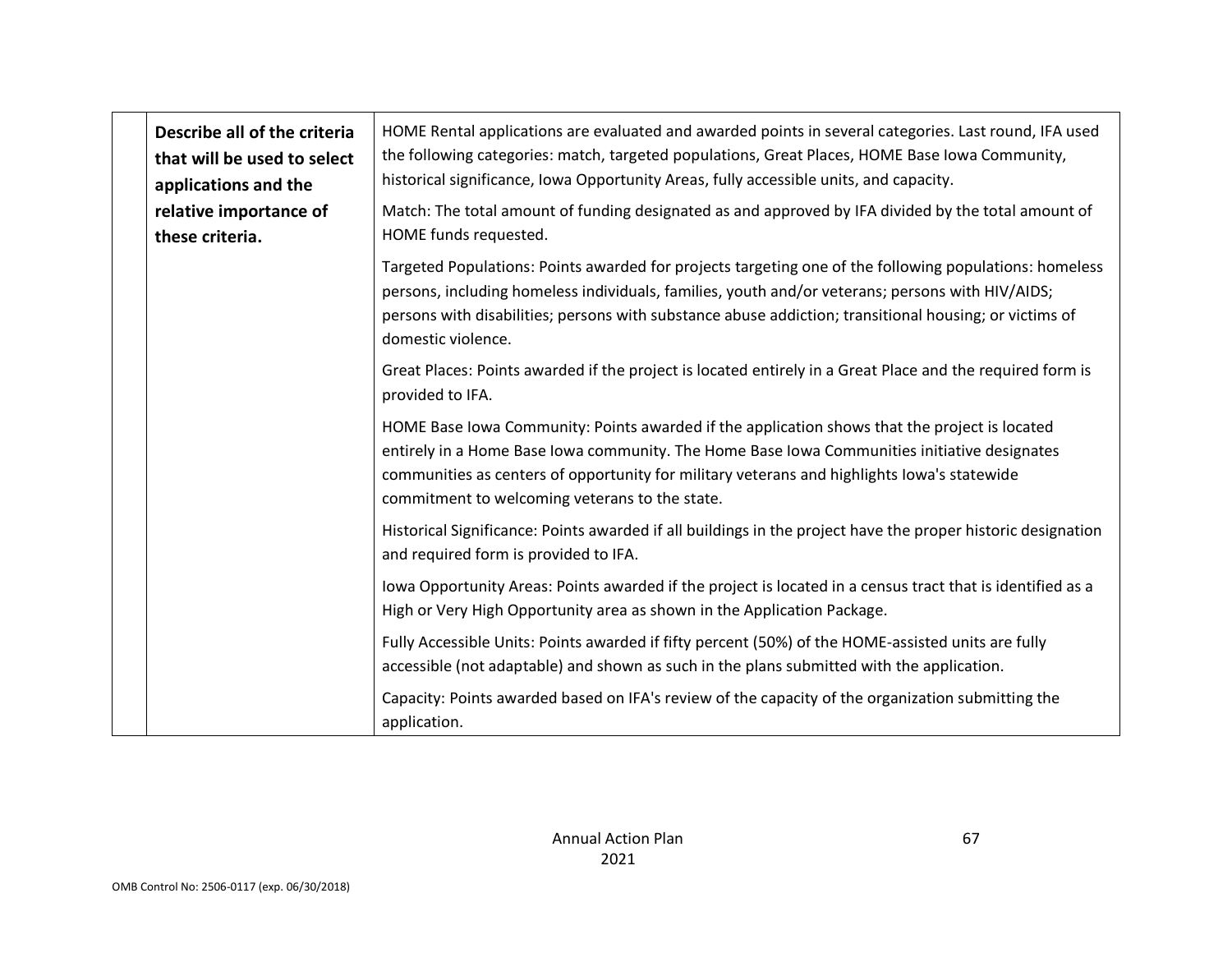| If only summary criteria<br>were described, how can<br>potential applicants access<br>application manuals or<br>other | Not applicable. |
|-----------------------------------------------------------------------------------------------------------------------|-----------------|
| state publications                                                                                                    |                 |
| describing the application                                                                                            |                 |
| criteria? (CDBG only)                                                                                                 |                 |
| Describe the process for                                                                                              | Not applicable. |
| awarding funds to state                                                                                               |                 |
| recipients and how the                                                                                                |                 |
| state will make its                                                                                                   |                 |
| allocation available                                                                                                  |                 |
| to units of general local                                                                                             |                 |
| government, and non-                                                                                                  |                 |
| profit organizations,                                                                                                 |                 |
| including community and                                                                                               |                 |
| faith-based                                                                                                           |                 |
| organizations. (ESG only)                                                                                             |                 |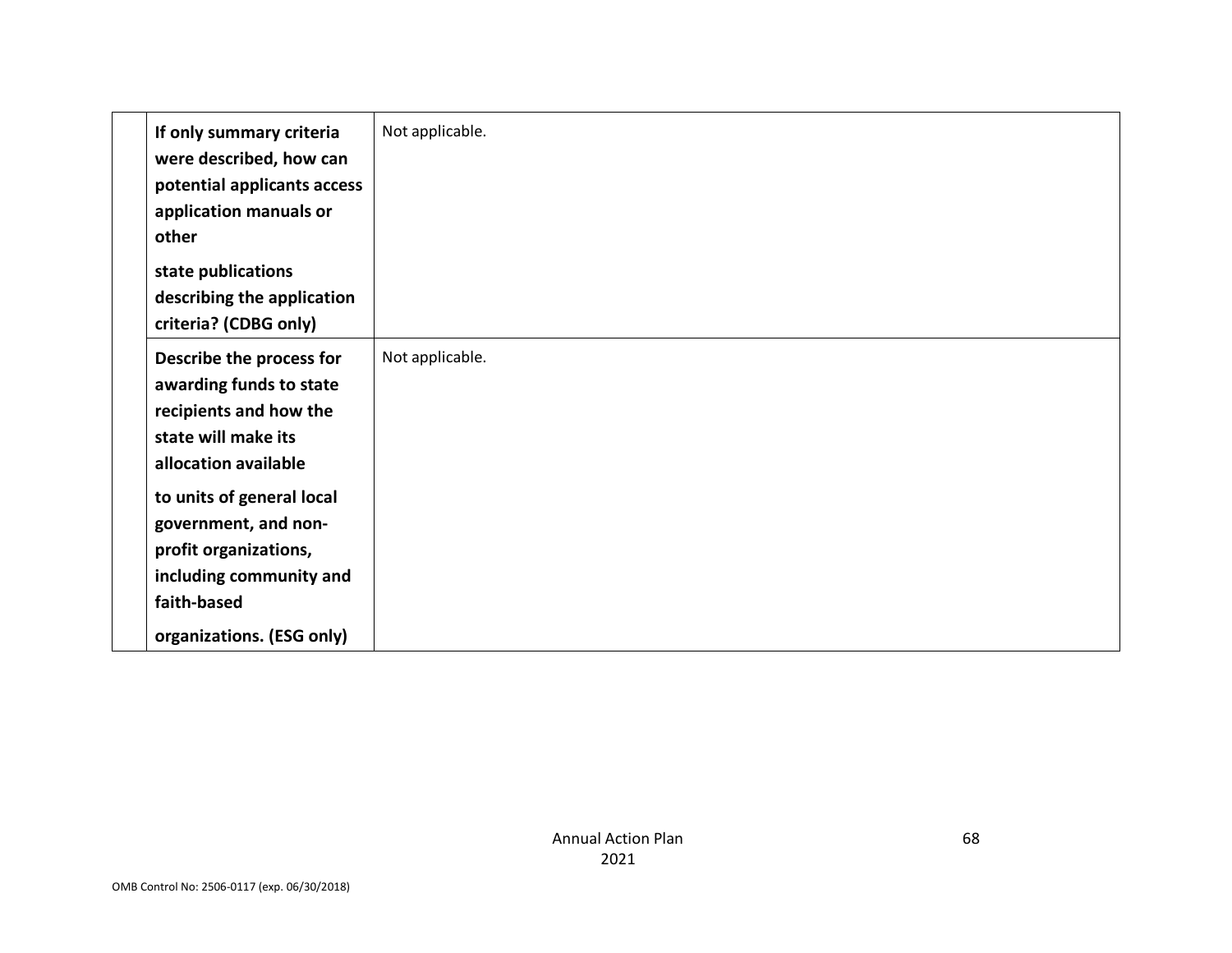| Identify the method of<br>selecting project sponsors<br>(including providing full<br>access to grassroots faith-<br>based and other<br>community-based<br>organizations). (HOPWA<br>only) | Not applicable.                                                                                                                                                                   |
|-------------------------------------------------------------------------------------------------------------------------------------------------------------------------------------------|-----------------------------------------------------------------------------------------------------------------------------------------------------------------------------------|
| <b>Describe how resources</b><br>will be allocated among<br>funding categories.                                                                                                           | Resources for Rental applications are normally allocated annually on a competitive basis. IFA allocates<br>HOME funds to rental projects based on need and availability of funds. |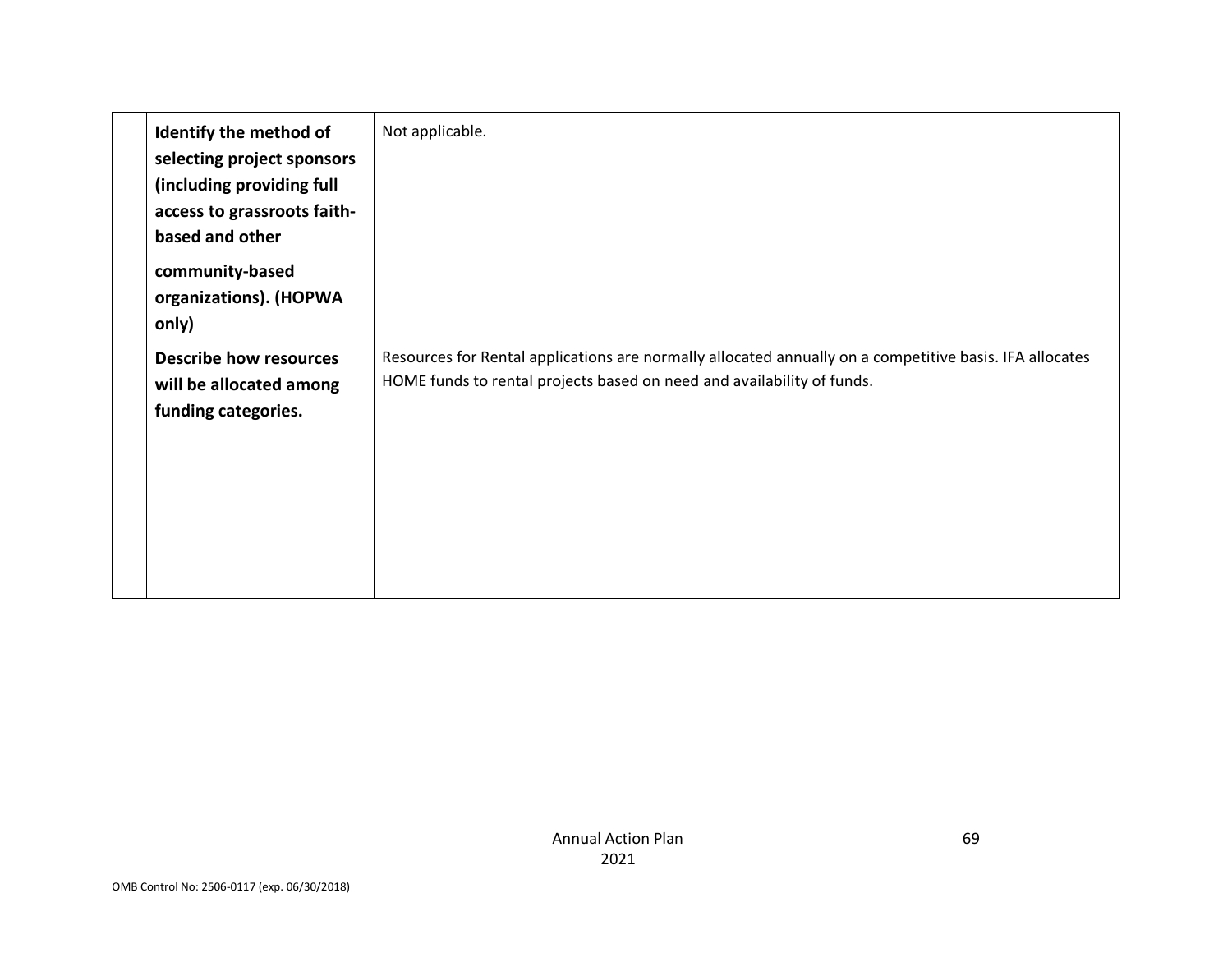|    | <b>Describe threshold factors</b><br>and grant size limits.                                | There is a ceiling of \$1,000,000 per project. The most important threshold criteria is the capacity of the<br>entity to fulfill the requirements of the HOME program. Threshold requirements are posted on IFA's<br>website for each funding round. |
|----|--------------------------------------------------------------------------------------------|------------------------------------------------------------------------------------------------------------------------------------------------------------------------------------------------------------------------------------------------------|
|    | What are the outcome<br>measures expected as a<br>result of the method of<br>distribution? | IFA estimates that 17 rental units will be acquired, constructed, or rehabilitated.                                                                                                                                                                  |
| 10 | <b>State Program Name:</b>                                                                 | <b>HOME Tenant-Based Rental Assistance</b>                                                                                                                                                                                                           |
|    | <b>Funding Sources:</b>                                                                    | <b>HOME</b>                                                                                                                                                                                                                                          |
|    | <b>Describe the state</b><br>program addressed by the<br><b>Method of Distribution.</b>    | The Tenant-Based Rental Assistance program assists individual households to afford market-rate rental<br>units by providing housing costs such as rent, security deposits, and/or utility deposits.                                                  |

70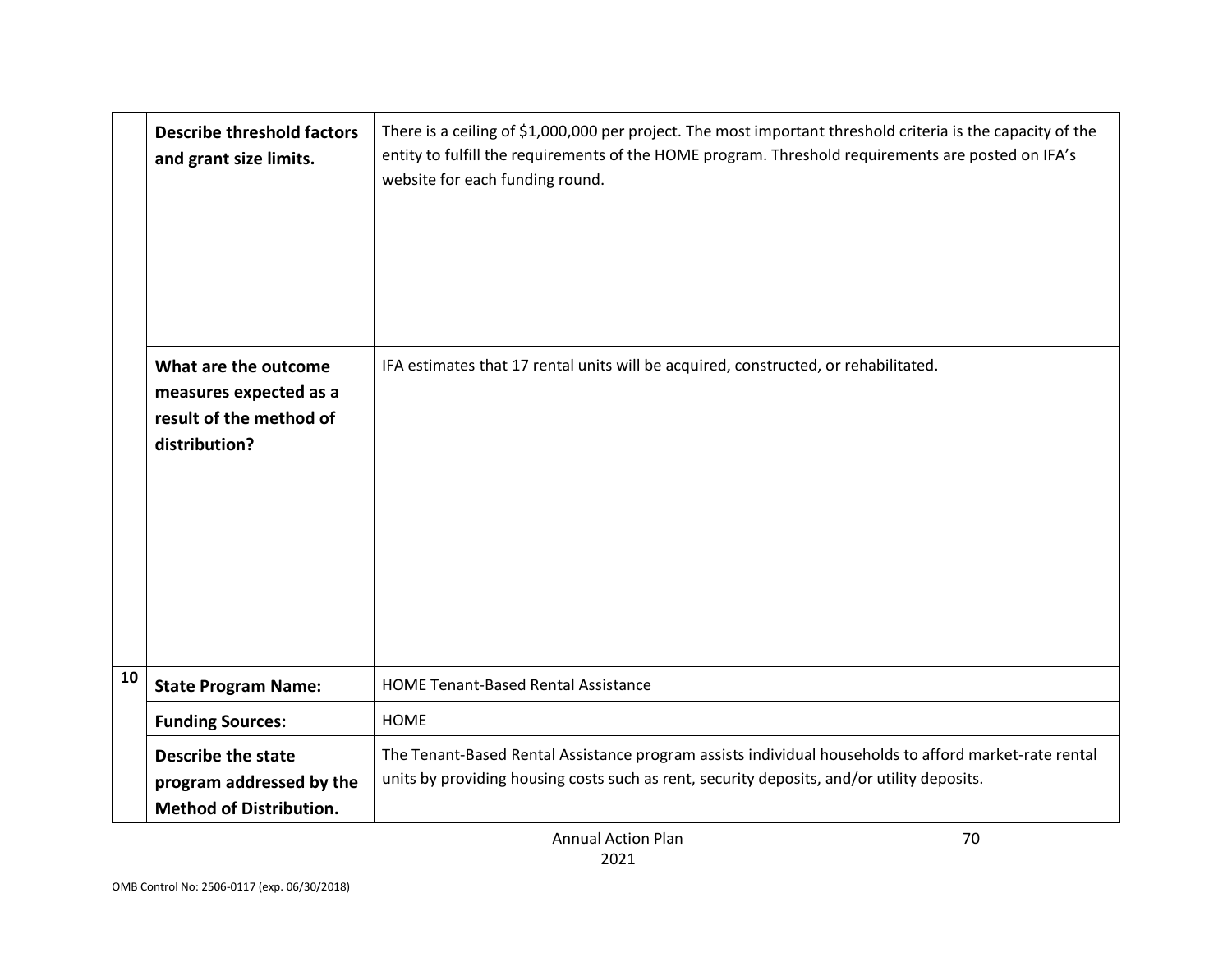| Describe all of the criteria<br>that will be used to select<br>applications and the | In competitive rounds, HOME TBRA applications are evaluated and awarded points in several<br>categories. Last round, IFA awarded points in the following categories: match, targeted populations,<br>Great Places, Home Base Iowa Community, 85% rent subsidy, and capacity.                                                                     |
|-------------------------------------------------------------------------------------|--------------------------------------------------------------------------------------------------------------------------------------------------------------------------------------------------------------------------------------------------------------------------------------------------------------------------------------------------|
| relative importance of<br>these criteria.                                           | Match: The total amount of funding designated as and approved by IFA divided by the total amount of<br>HOME funds requested.                                                                                                                                                                                                                     |
|                                                                                     | Targeted Populations: Points awarded for projects targeting one of the following populations: homeless<br>persons, including homeless individuals, families, youth and/or veterans; persons with HIV/AIDS;<br>persons with disabilities; persons with substance abuse addiction; transitional housing; or victims of<br>domestic violence.       |
|                                                                                     | Great Places: Points awarded if the project is located entirely in a Great Place and the required form is<br>provided to IFA.                                                                                                                                                                                                                    |
|                                                                                     | Home Base Iowa Communities: Points awarded if the application shows that the project is located<br>entirely in a Home Base Iowa community. The Home Base Iowa Communities initiative designates<br>communities as centers of opportunity for military veterans and highlights lowa's statewide<br>commitment to welcoming veterans to the state. |
|                                                                                     | 85% HOME Rent Subsidy: Points awarded if 85% or more of the clients served by the project receive<br>ongoing HOME rent subsidies.<br>Capacity: Points awarded based on IFA's review of the capacity of the organization submitting the<br>application.                                                                                           |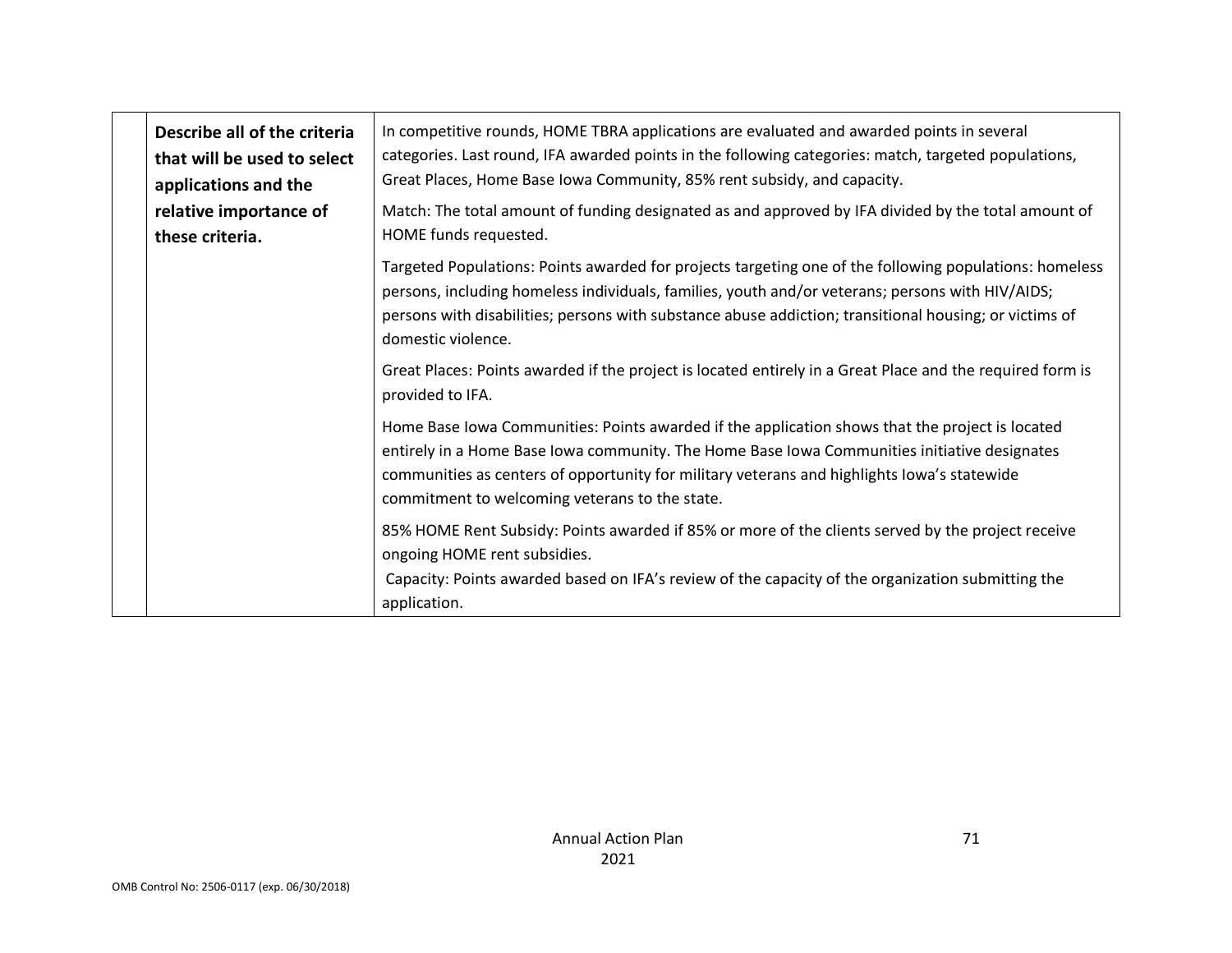| If only summary criteria<br>were described, how can<br>potential applicants access<br>application manuals or<br>other | Not applicable. |
|-----------------------------------------------------------------------------------------------------------------------|-----------------|
| state publications                                                                                                    |                 |
| describing the application                                                                                            |                 |
| criteria? (CDBG only)                                                                                                 |                 |
| Describe the process for                                                                                              | Not applicable. |
| awarding funds to state                                                                                               |                 |
| recipients and how the                                                                                                |                 |
| state will make its                                                                                                   |                 |
| allocation available                                                                                                  |                 |
| to units of general local                                                                                             |                 |
| government, and non-                                                                                                  |                 |
| profit organizations,                                                                                                 |                 |
| including community and                                                                                               |                 |
| faith-based                                                                                                           |                 |
| organizations. (ESG only)                                                                                             |                 |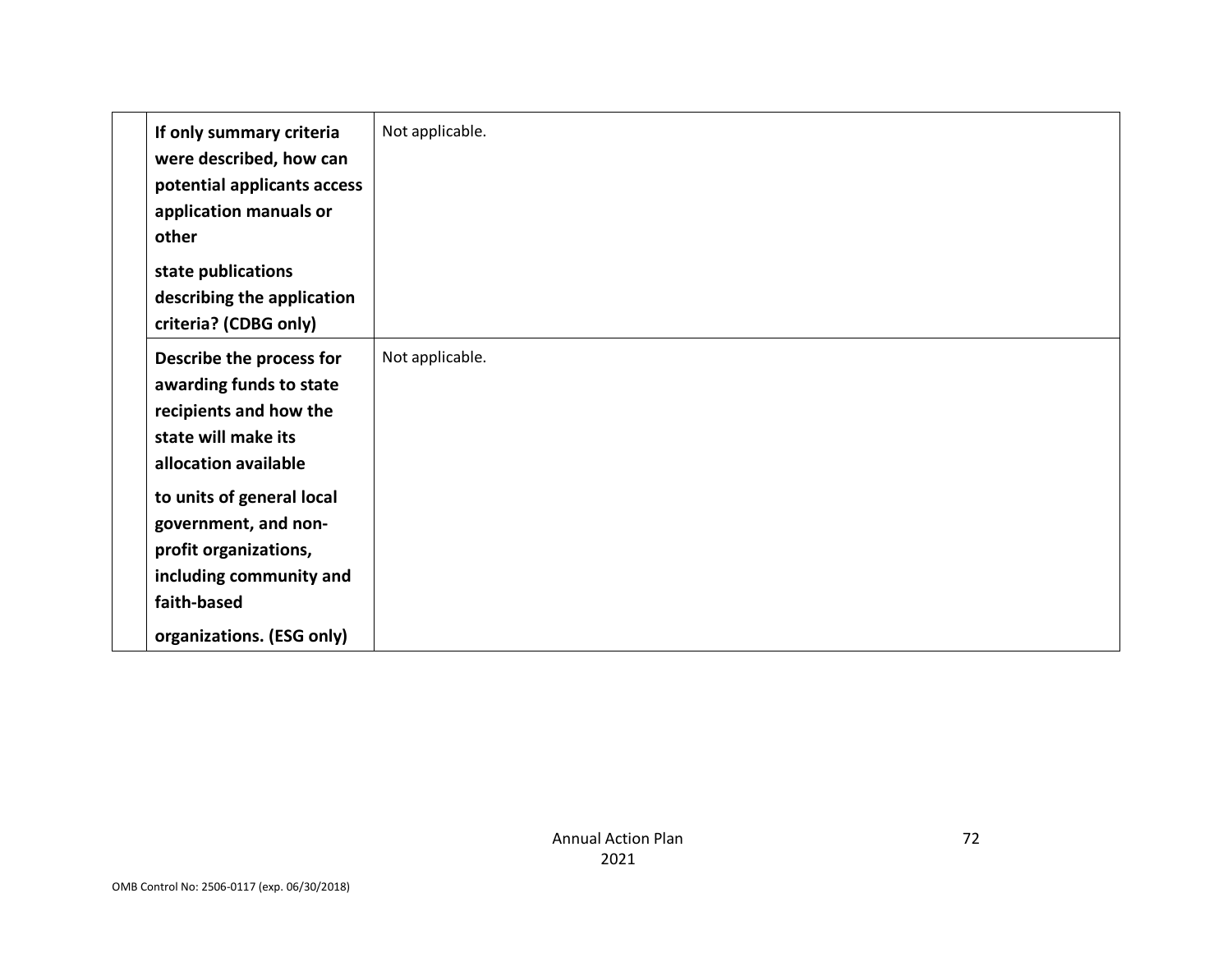| Identify the method of<br>selecting project sponsors<br>(including providing full<br>access to grassroots faith-<br>based and other<br>community-based<br>organizations). (HOPWA<br>only) | Not applicable.                                                                                                                                                                                         |
|-------------------------------------------------------------------------------------------------------------------------------------------------------------------------------------------|---------------------------------------------------------------------------------------------------------------------------------------------------------------------------------------------------------|
| <b>Describe how resources</b><br>will be allocated among<br>funding categories.                                                                                                           | Resources for TBRA applications are normally allocated annually on a competitive basis. IFA allocates<br>HOME funds to tenant-based rental assistance projects based on need and availability of funds. |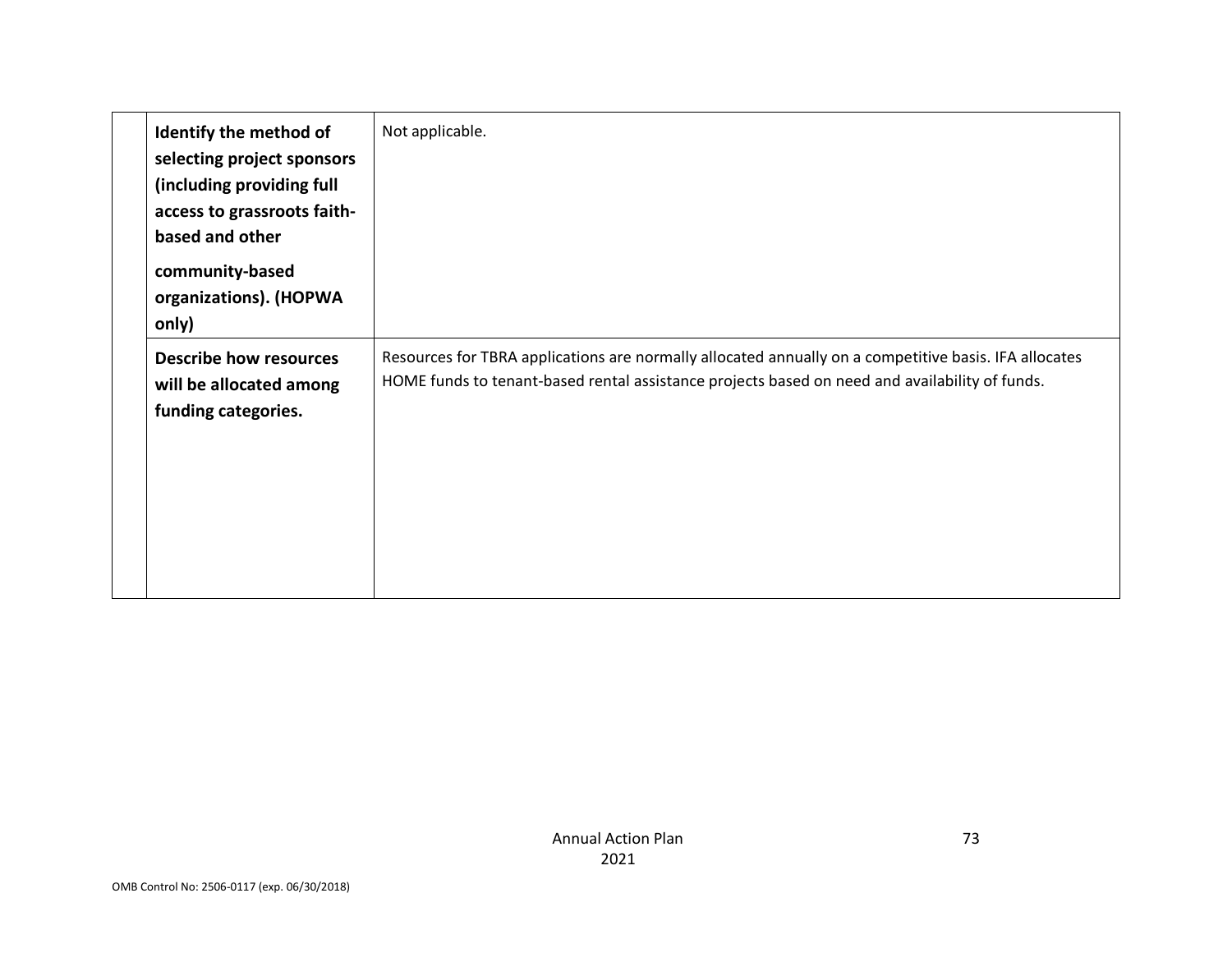|    | <b>Describe threshold factors</b><br>and grant size limits.                                | There is a ceiling of \$1,000,000 per project. The most important threshold criteria is the capacity of the<br>entity to fulfill the requirements of the HOME program. Threshold requirements are posted on IFA's<br>website for each funding round. |
|----|--------------------------------------------------------------------------------------------|------------------------------------------------------------------------------------------------------------------------------------------------------------------------------------------------------------------------------------------------------|
|    | What are the outcome<br>measures expected as a<br>result of the method of<br>distribution? | IFA estimates that 30 households will be assisted by TBRA.                                                                                                                                                                                           |
| 11 | <b>State Program Name:</b>                                                                 | Housing Opportunities for Persons with AIDS (HOPWA)                                                                                                                                                                                                  |
|    | <b>Funding Sources:</b>                                                                    | <b>HOPWA</b>                                                                                                                                                                                                                                         |
|    | <b>Describe the state</b><br>program addressed by the<br><b>Method of Distribution.</b>    | The HOPWA program in Iowa assists persons who have been diagnosed with HIV/AIDS and their families<br>who are at risk of homelessness.                                                                                                               |

74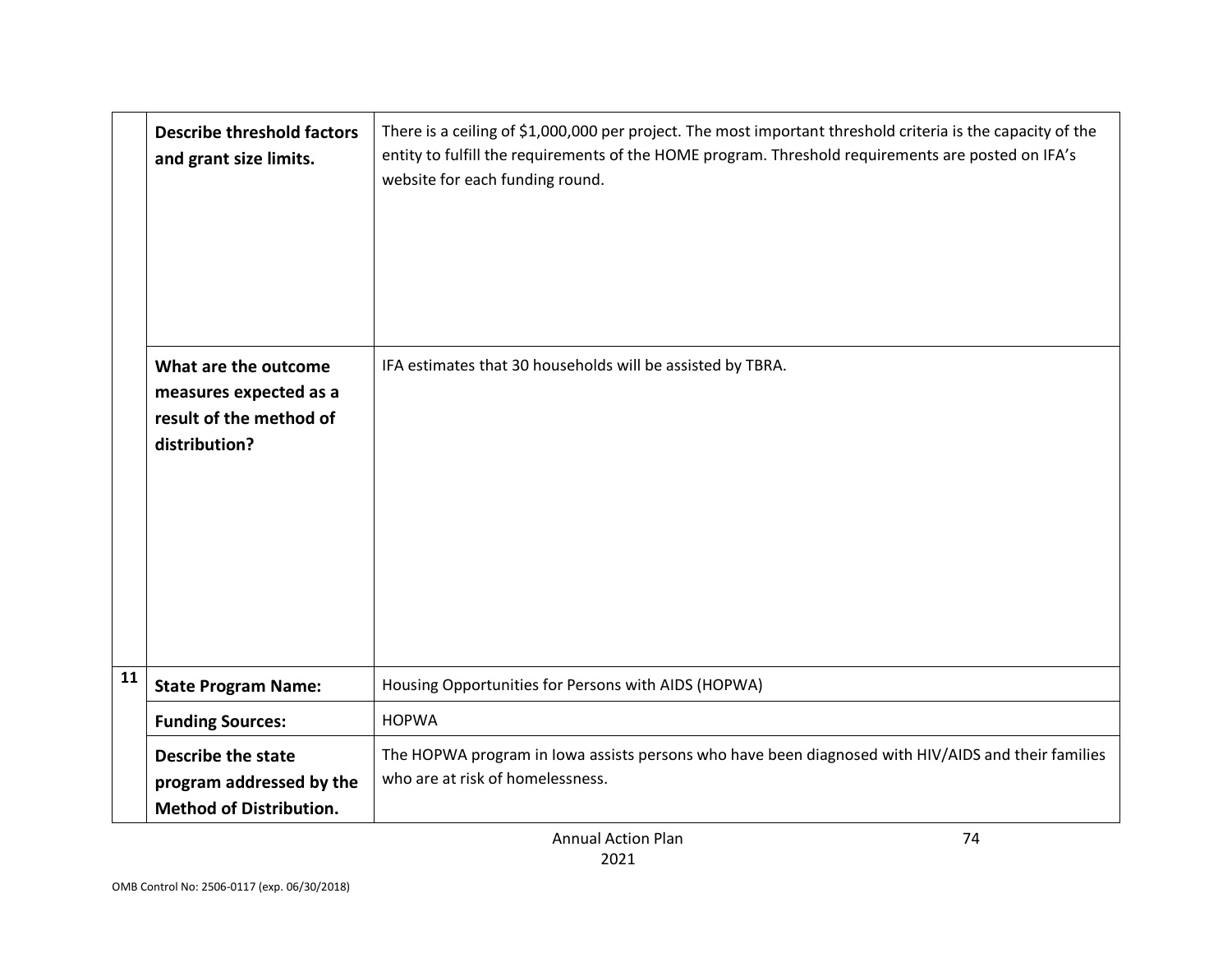| Describe all of the criteria<br>that will be used to select<br>applications and the<br>relative importance of<br>these criteria.                                                                   | IFA currently partners with five project sponsors that together cover the entire state. Sponsors are<br>monitored regularly to ensure they meet HOPWA requirements. Occasionally a switch in sponsors is<br>needed or an additional sponsor may be sought. This is based on community needs and in consultation<br>with the existing provider network. |
|----------------------------------------------------------------------------------------------------------------------------------------------------------------------------------------------------|--------------------------------------------------------------------------------------------------------------------------------------------------------------------------------------------------------------------------------------------------------------------------------------------------------------------------------------------------------|
| If only summary criteria<br>were described, how can<br>potential applicants access<br>application manuals or<br>other<br>state publications<br>describing the application<br>criteria? (CDBG only) | Not applicable.                                                                                                                                                                                                                                                                                                                                        |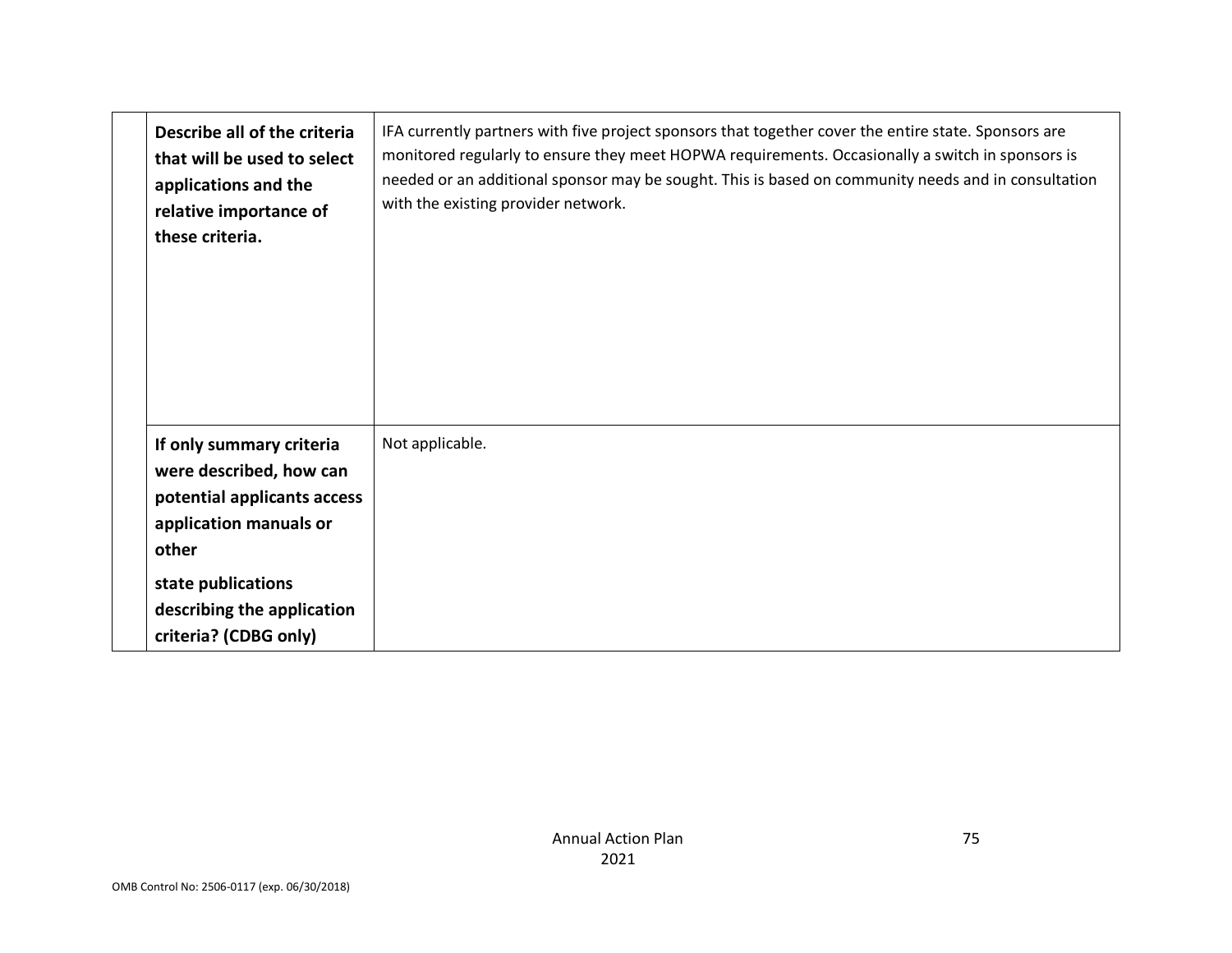|             | Describe the process for<br>awarding funds to state<br>recipients and how the<br>state will make its<br>allocation available | Not applicable.                                                                                                                                                                                                                                                                                                         |
|-------------|------------------------------------------------------------------------------------------------------------------------------|-------------------------------------------------------------------------------------------------------------------------------------------------------------------------------------------------------------------------------------------------------------------------------------------------------------------------|
| faith-based | to units of general local<br>government, and non-<br>profit organizations,<br>including community and                        |                                                                                                                                                                                                                                                                                                                         |
|             | organizations. (ESG only)                                                                                                    |                                                                                                                                                                                                                                                                                                                         |
|             | Identify the method of<br>selecting project sponsors<br>(including providing full                                            | IFA currently works with five project sponsors that together provide services to all areas of the State. In<br>the event that a project sponsor is no longer able or willing to provide HOPWA services, IFA issues a<br>Request for Information from interested new partners. Selection criteria include the following: |
|             | access to grassroots faith-<br>based and other                                                                               | Experience providing services to persons living with HIV/AIDS and their families, including<br>through Ryan White programs                                                                                                                                                                                              |
| only)       | community-based<br>organizations). (HOPWA                                                                                    | Experience providing housing services to low-income persons<br>Experience administering federal programs<br>Experience with data collection and outcomes reporting<br>Financial management history and capability<br>Personnel qualifications                                                                           |
|             |                                                                                                                              | Relevant community partnerships                                                                                                                                                                                                                                                                                         |

76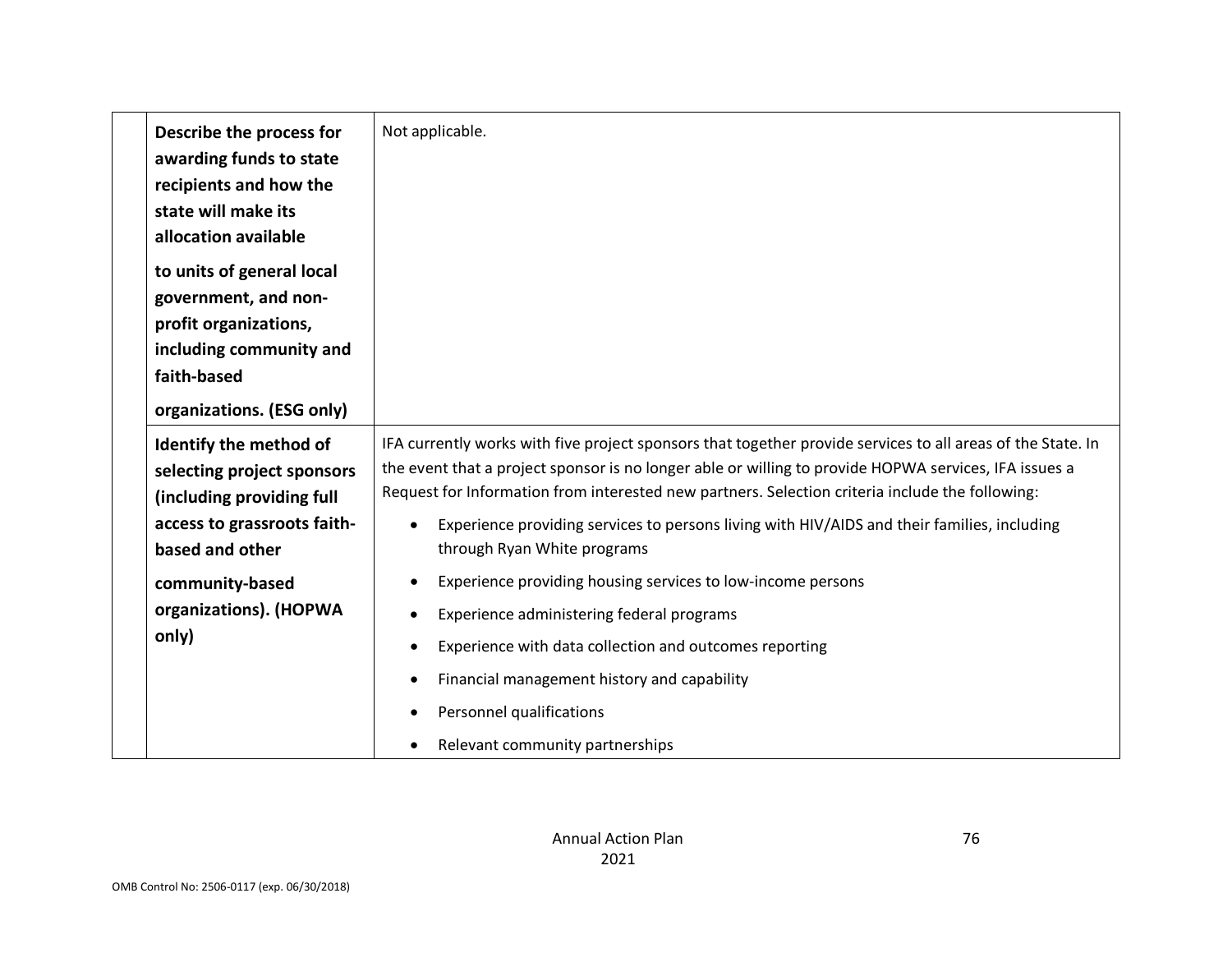| <b>Describe how resources</b><br>will be allocated among<br>funding categories. | Funding categories include Tenant Based Rental Assistance (TBRA), Short-Term Rent/Mortgage/Utilities<br>Assistance (STRMU), Permanent Housing Placement, Supportive Services, Housing Information Services,<br>and Administration. Sponsors submit budget requests in the various categories based on regional needs,<br>including the current number of clients receiving TBRA assistance, the number of clients that received<br>STRMU in the previous year and the amounts spent, and a review of unmet needs from the previous<br>year. Funding is prioritized first to ensure that TBRA subsidies are continued for current clients. |
|---------------------------------------------------------------------------------|-------------------------------------------------------------------------------------------------------------------------------------------------------------------------------------------------------------------------------------------------------------------------------------------------------------------------------------------------------------------------------------------------------------------------------------------------------------------------------------------------------------------------------------------------------------------------------------------------------------------------------------------|
| <b>Describe threshold factors</b><br>and grant size limits.                     | Funds are allocated based on a formula utilizing the current number of HIV/AIDS diagnoses per county.<br>For example, if one region contains 30% of the HIV/AIDS diagnoses, that region would receive 30% of the<br>available funding. Sponsors are monitored regularly to ensure they continue to meet threshold grant<br>requirements, including compliance with program regulations, financial management, and data<br>reporting.                                                                                                                                                                                                      |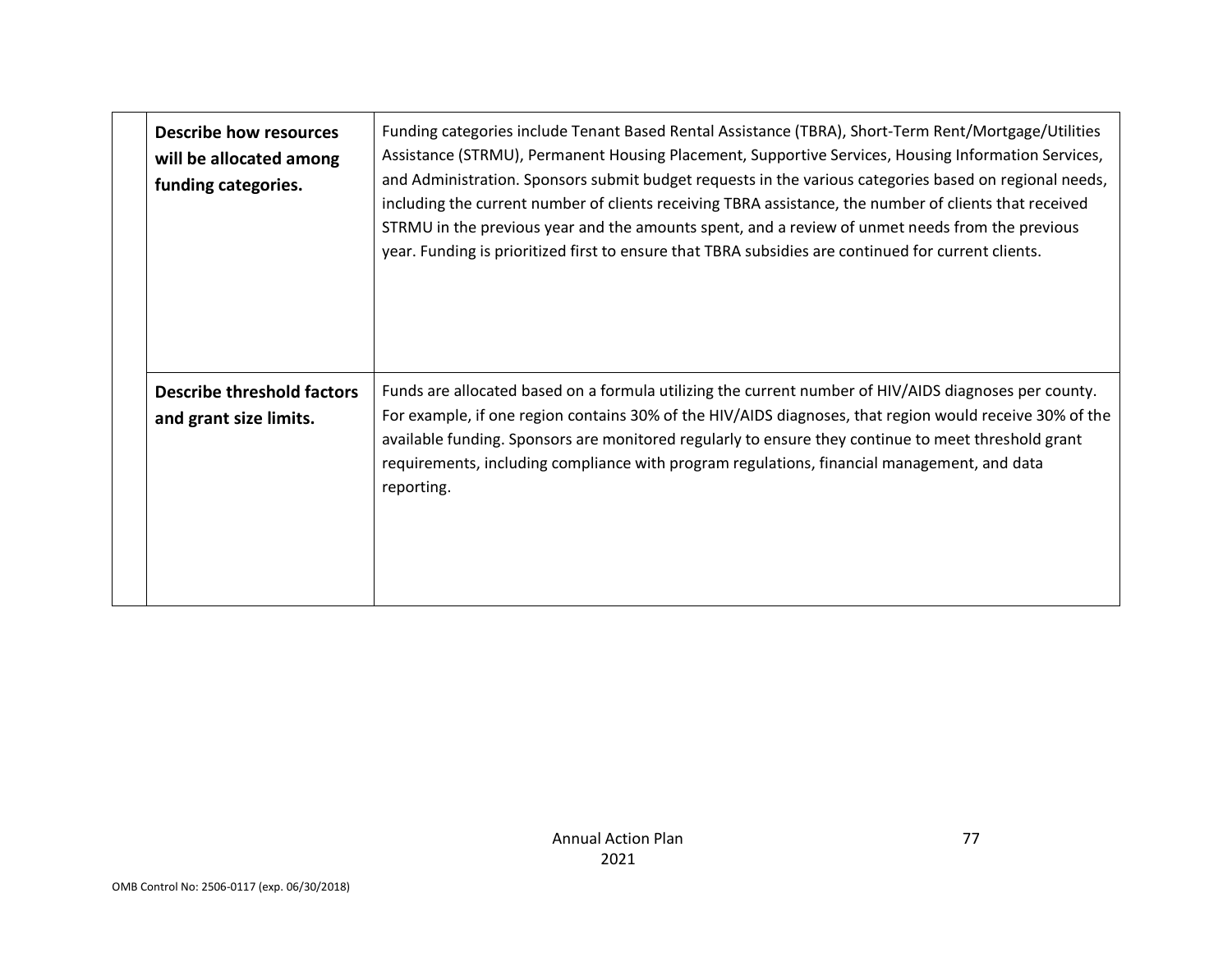|    | What are the outcome<br>measures expected as a<br>result of the method of<br>distribution? | The state anticipates assisting approximately 148 households through this program annually. This<br>includes approximately 48 households assisted through TBRA and 100 households through STRMU, with<br>additional assistance for permanent housing placement and supportive services. |
|----|--------------------------------------------------------------------------------------------|-----------------------------------------------------------------------------------------------------------------------------------------------------------------------------------------------------------------------------------------------------------------------------------------|
| 12 | <b>State Program Name:</b>                                                                 | <b>Housing Trust Fund</b>                                                                                                                                                                                                                                                               |
|    | <b>Funding Sources:</b>                                                                    | <b>HTF</b>                                                                                                                                                                                                                                                                              |
|    | Describe the state<br>program addressed by the<br><b>Method of Distribution.</b>           | The HTF program makes conditional grants available to developers of affordable rental housing<br>developments for extremely low-income families.                                                                                                                                        |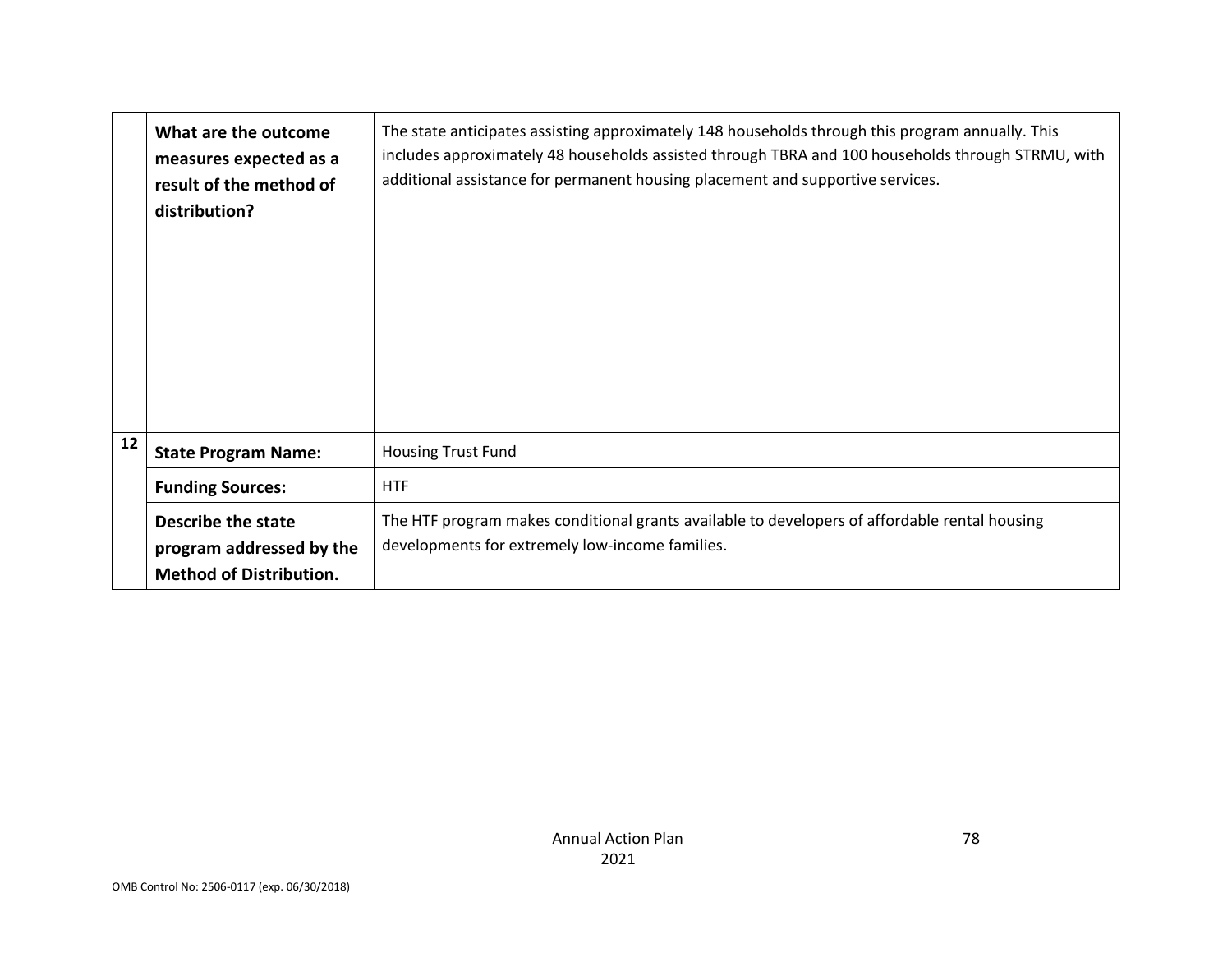| Describe all of the criteria                                                                     | Applications will be evaluated and awarded points in several categories, including the following:                                                                                                                                                                                                                                                                |
|--------------------------------------------------------------------------------------------------|------------------------------------------------------------------------------------------------------------------------------------------------------------------------------------------------------------------------------------------------------------------------------------------------------------------------------------------------------------------|
| that will be used to select<br>applications and the<br>relative importance of<br>these criteria. | The needs of extremely low-income renters, those with incomes below 30% of Area Median Income<br>(AMI), are a high priority for IFA. IFA's highest priority in awarding HTF funds will be proposed projects<br>to be owned by an Experienced Nonprofit Entity that will provide permanent supportive housing for<br>homeless households.                         |
|                                                                                                  | Targeted Populations: Points will be awarded for projects targeting Families Experiencing Homelessness.<br>"Families Experiencing Homelessness" is defined for HTF scoring purposes as an individual or family who<br>meets the definition of Homeless from the U.S. Department of Housing and Urban Development at 24<br>CFR Part 91.5.                         |
|                                                                                                  | Great Places: Points will be awarded if the project is located within a designated Great Place pursuant to<br>Section 303.3C, subsection 4 of the Iowa Code.                                                                                                                                                                                                     |
|                                                                                                  | Home Base Iowa Community: Projects located within the jurisdiction of a current Home Base Iowa<br>Community are eligible for points in this category.                                                                                                                                                                                                            |
|                                                                                                  | Fully Accessible Units: Variable points will be awarded for projects in which 50%, 25% or 10% of the HTF-<br>assisted units will be fully accessible (not adaptable) as shown in the plans submitted with the<br>application.                                                                                                                                    |
|                                                                                                  | Utilization of Project-Based Assistance: Variable points will be awarded to projects that have 75%, 50%<br>or 25% of the total Project Units covered by a project-based rental assistance contract through Federal<br>Project-Based Rental Assistance, HUD-VASH Voucher Assistance, or Local Project-Based PHA (Public<br>Housing Authority) Voucher Assistance. |
|                                                                                                  | Opportunity Index Census Tracts: Points will be awarded to projects located in a census tract that is<br>identified as a high- or very high-opportunity area, as shown in the application package.                                                                                                                                                               |
|                                                                                                  | Leverage: Points will be awarded based upon the total amount of local, non-federal funds designated as<br>leverage (as approved by IFA) divided by the amount of total HTF funds requested.                                                                                                                                                                      |
|                                                                                                  | Flexible Tenant Selection Criteria: IFA will give preference in funding decisions to applicants who intend<br>to create units for individuals or families who face multiple barriers to securing permanent housing.                                                                                                                                              |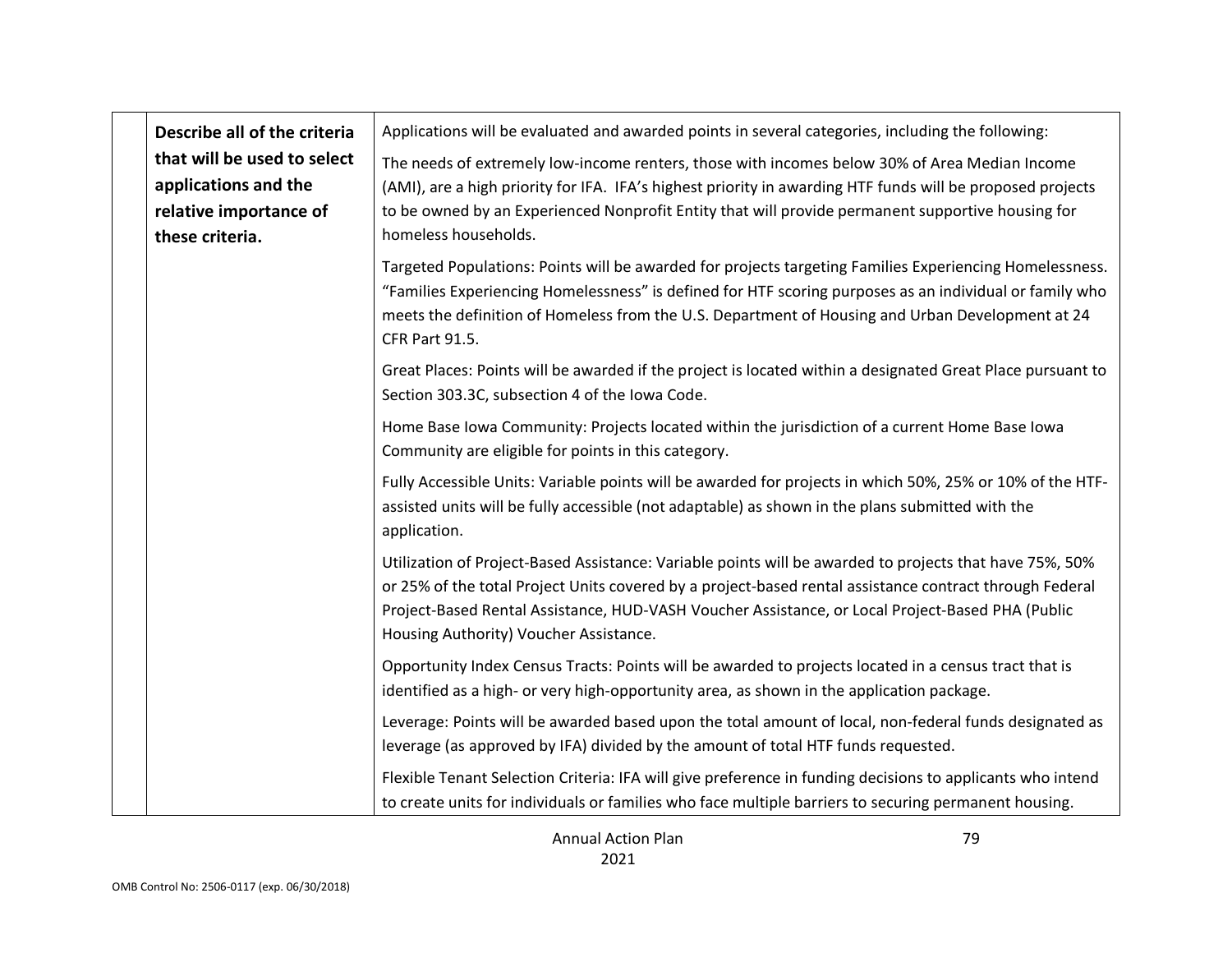|                                                                                                                       | Multiple barriers may include poor credit, prior evictions, past criminal convictions, poor rental history,<br>and multiple shelter placements.                                                                                                                                                                                                                                                                                                                                                                                                                                                         |
|-----------------------------------------------------------------------------------------------------------------------|---------------------------------------------------------------------------------------------------------------------------------------------------------------------------------------------------------------------------------------------------------------------------------------------------------------------------------------------------------------------------------------------------------------------------------------------------------------------------------------------------------------------------------------------------------------------------------------------------------|
|                                                                                                                       | IFA Iowa Title Guaranty Certificate: Points will be awarded if the applicant selects on the application that<br>the ownership entity shall, at a minimum, obtain a Final Iowa Title Guaranty Certificate with an amount<br>of coverage that is not less than the value of land and pre-existing improvements, if any, combined with<br>the total hard construction costs of the project.                                                                                                                                                                                                                |
|                                                                                                                       | Zoning: Points will be awarded if the property is appropriately zoned for the proposed project.                                                                                                                                                                                                                                                                                                                                                                                                                                                                                                         |
|                                                                                                                       | Nonprofit Ownership: Variable points will be awarded if the owner of the proposed project will be a<br>nonprofit entity with experience in providing any type of housing or supportive services, in providing<br>housing or supportive services to extremely low-income households or in providing housing or<br>supportive services to extremely low-income households in the proposed project's market area. For<br>scoring purposes, Nonprofit ownership may also include a nonprofit general partner of a limited<br>partnership or a nonprofit managing member of a limited liability corporation. |
|                                                                                                                       | HTF Subsidy Per Unit: Variable points will be awarded to the extent to which a project proposes to use<br>the least amount of HTF subsidy per HTF-assisted unit.                                                                                                                                                                                                                                                                                                                                                                                                                                        |
| If only summary criteria<br>were described, how can<br>potential applicants access<br>application manuals or<br>other | Not applicable.                                                                                                                                                                                                                                                                                                                                                                                                                                                                                                                                                                                         |
| state publications<br>describing the application<br>criteria? (CDBG only)                                             |                                                                                                                                                                                                                                                                                                                                                                                                                                                                                                                                                                                                         |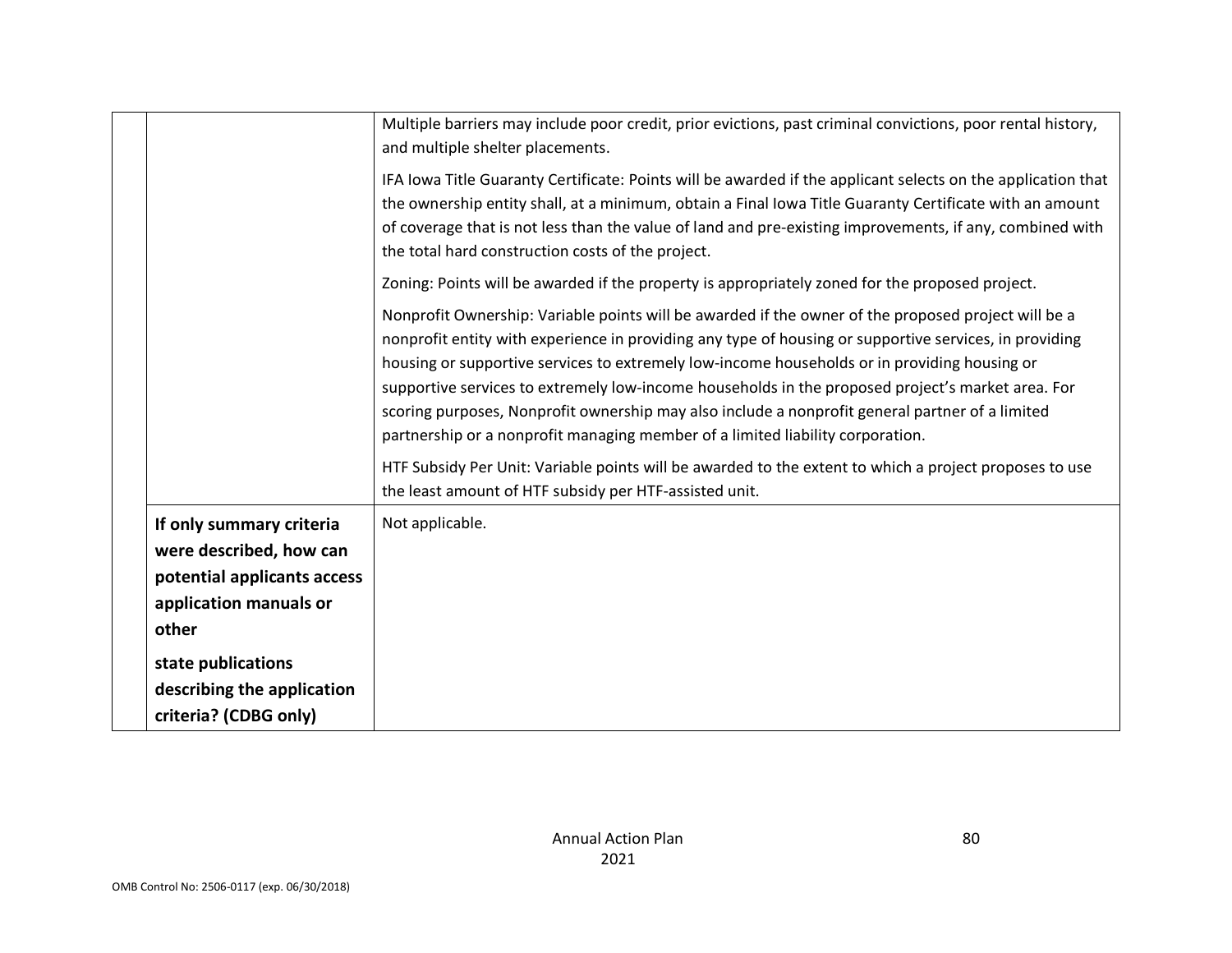| Describe the process for<br>awarding funds to state<br>recipients and how the<br>state will make its<br>allocation available                                                              | Not applicable. |
|-------------------------------------------------------------------------------------------------------------------------------------------------------------------------------------------|-----------------|
| to units of general local<br>government, and non-<br>profit organizations,<br>including community and<br>faith-based<br>organizations. (ESG only)                                         |                 |
| Identify the method of<br>selecting project sponsors<br>(including providing full<br>access to grassroots faith-<br>based and other<br>community-based<br>organizations). (HOPWA<br>only) | Not applicable. |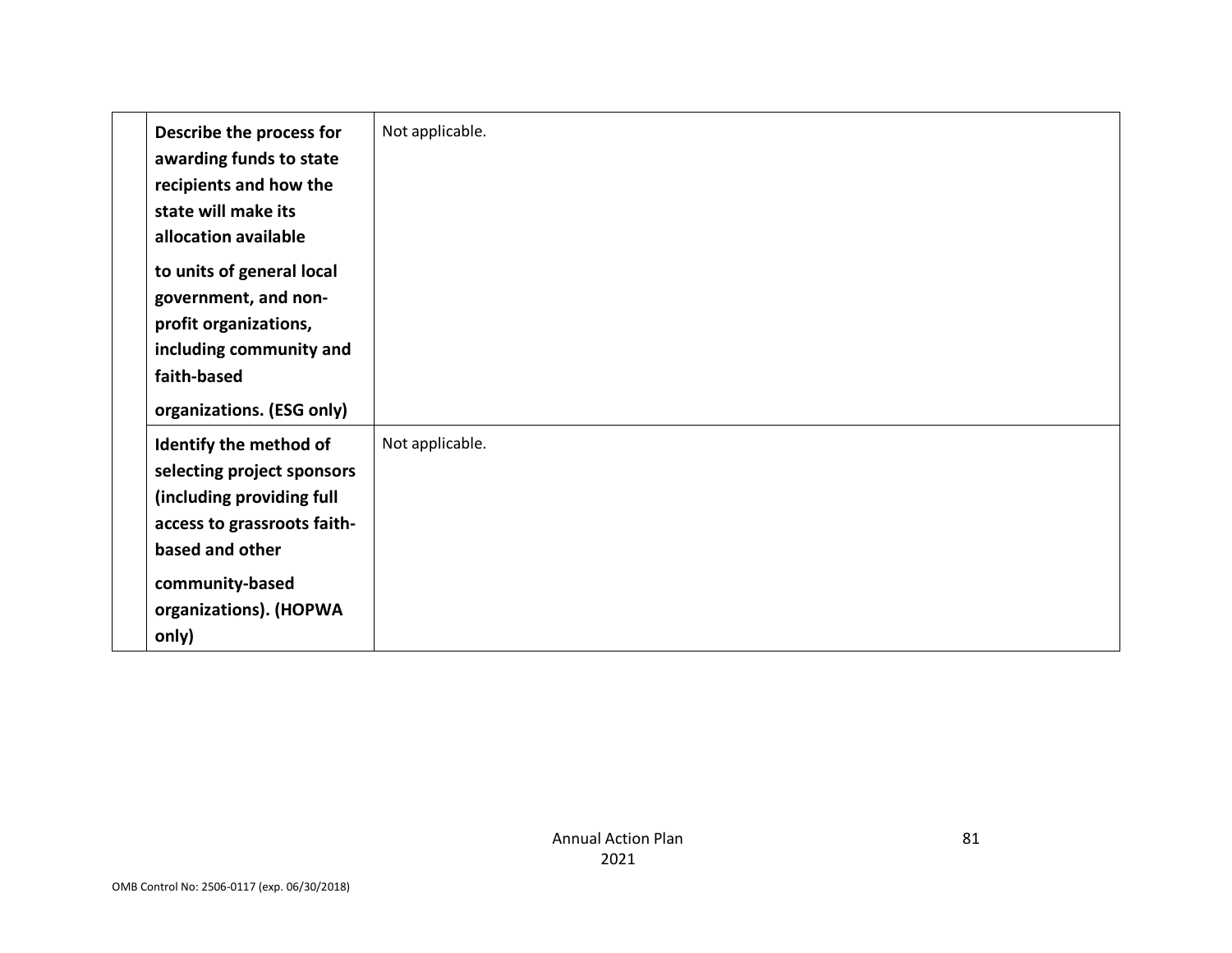| <b>Describe how resources</b>     | Resources for HTF applications are normally awarded annually on a competitive basis. The state              |
|-----------------------------------|-------------------------------------------------------------------------------------------------------------|
| will be allocated among           | estimates 90% of the annual HTF allocation will be awarded to developers of affordable new multifamily      |
| funding categories.               | rental housing units.                                                                                       |
| <b>Describe threshold factors</b> | The most important threshold criterion is the capacity of the entity to fulfill the requirements of the HTF |
| and grant size limits.            | program. Threshold requirements are posted on IFA's web site for each funding round.                        |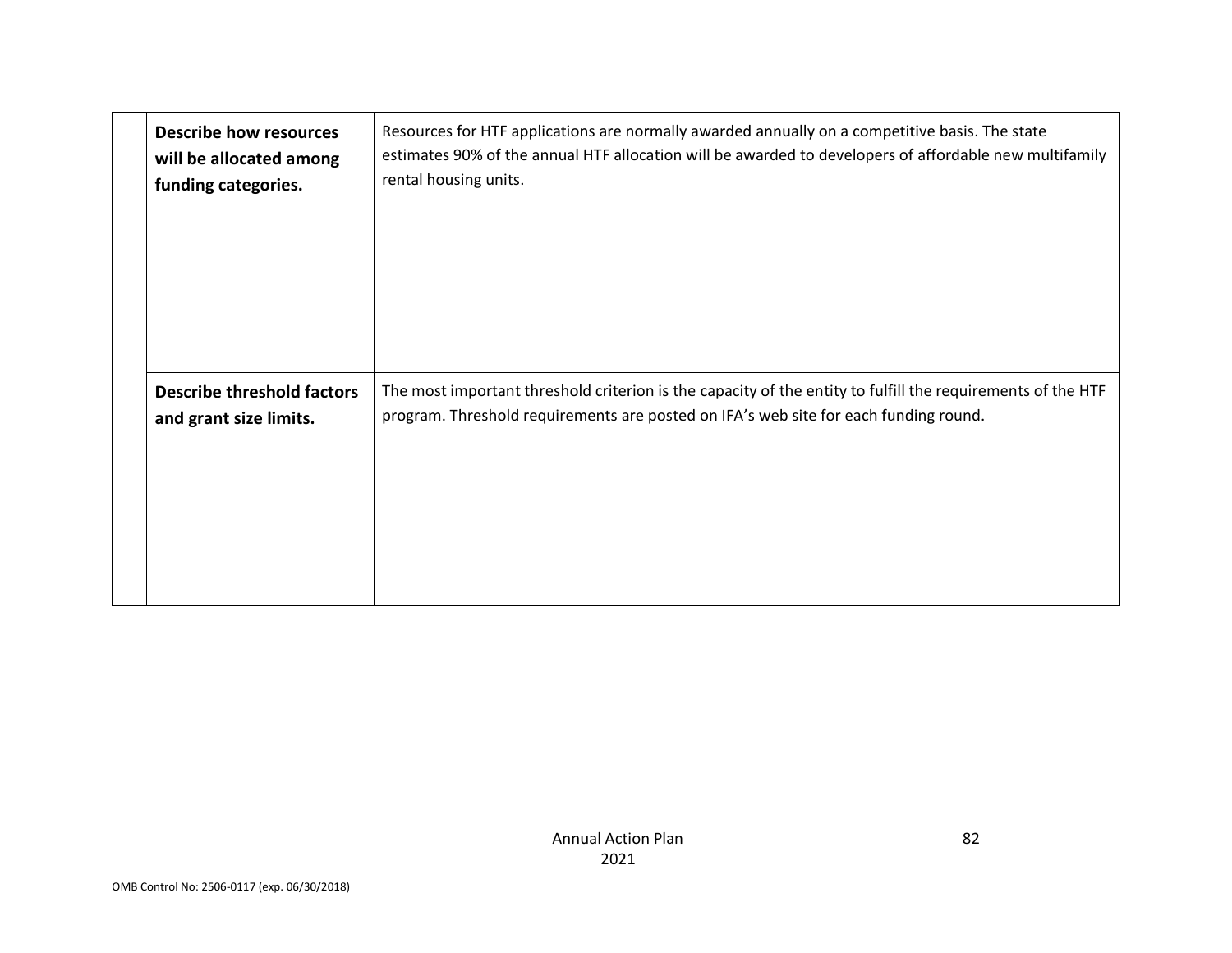| What are the outcome<br>measures expected as a<br>result of the method of<br>distribution? | IFA estimates that a minimum of 12 HTF units will be constructed or adaptively reused. |
|--------------------------------------------------------------------------------------------|----------------------------------------------------------------------------------------|
|                                                                                            |                                                                                        |
|                                                                                            |                                                                                        |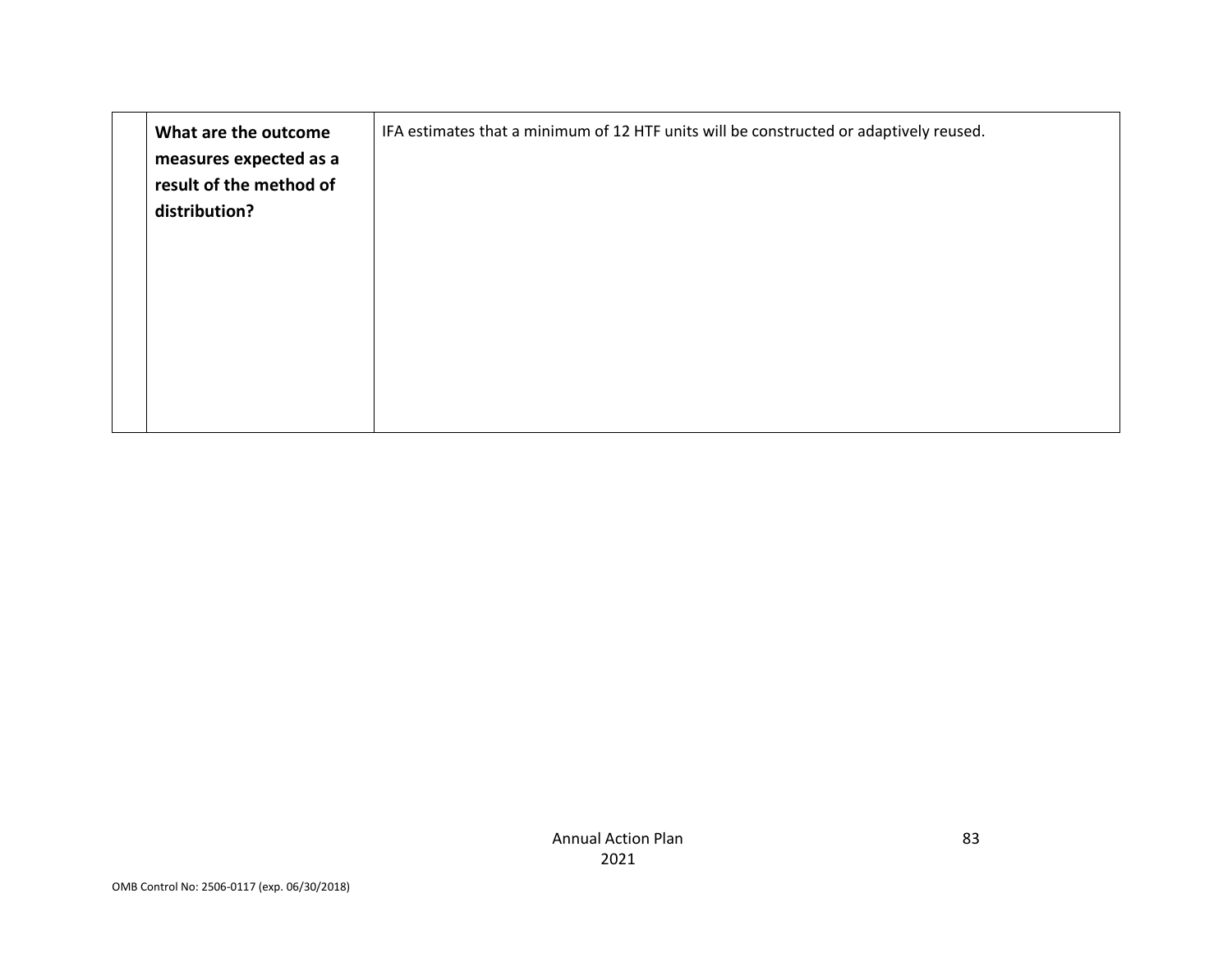#### **Discussion:**

No further discussion needed.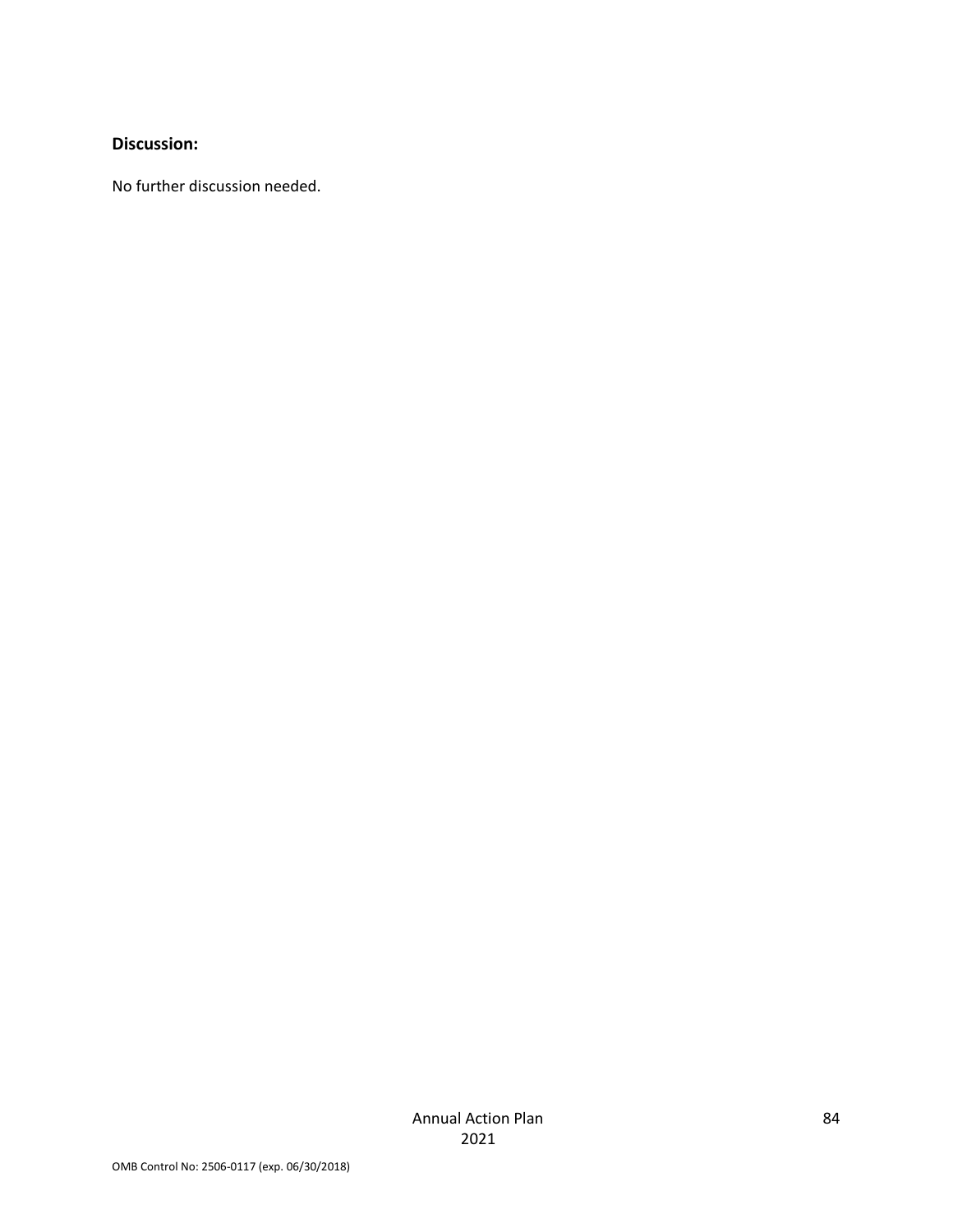# **AP-35 Projects – (Optional)**

### **Introduction:**

IEDA is entering our projects with our 2020 Action Plan because they mirror the method of distribution (MOD). HOME, ESG, HOPWA and HTF projects will be entered during the program year.

| # | <b>Project Name</b>            |
|---|--------------------------------|
|   | CDBG Opportunities and Threats |
|   | 2   CDBG Housing               |

**Table 9 – Project Information**

### **Describe the reasons for allocation priorities and any obstacles to addressing underserved needs**

Allocation priorities for CDBG are aligned with our MOD. The obstacles to addressing underserving needs are not enough CDBG grant resources to award all qualified applicants.

Information regarding the State's CDBG-DR activities is available on IEDA's Iowa Watershed Approach website: https://www.iowaeconomicdevelopment.com/NDR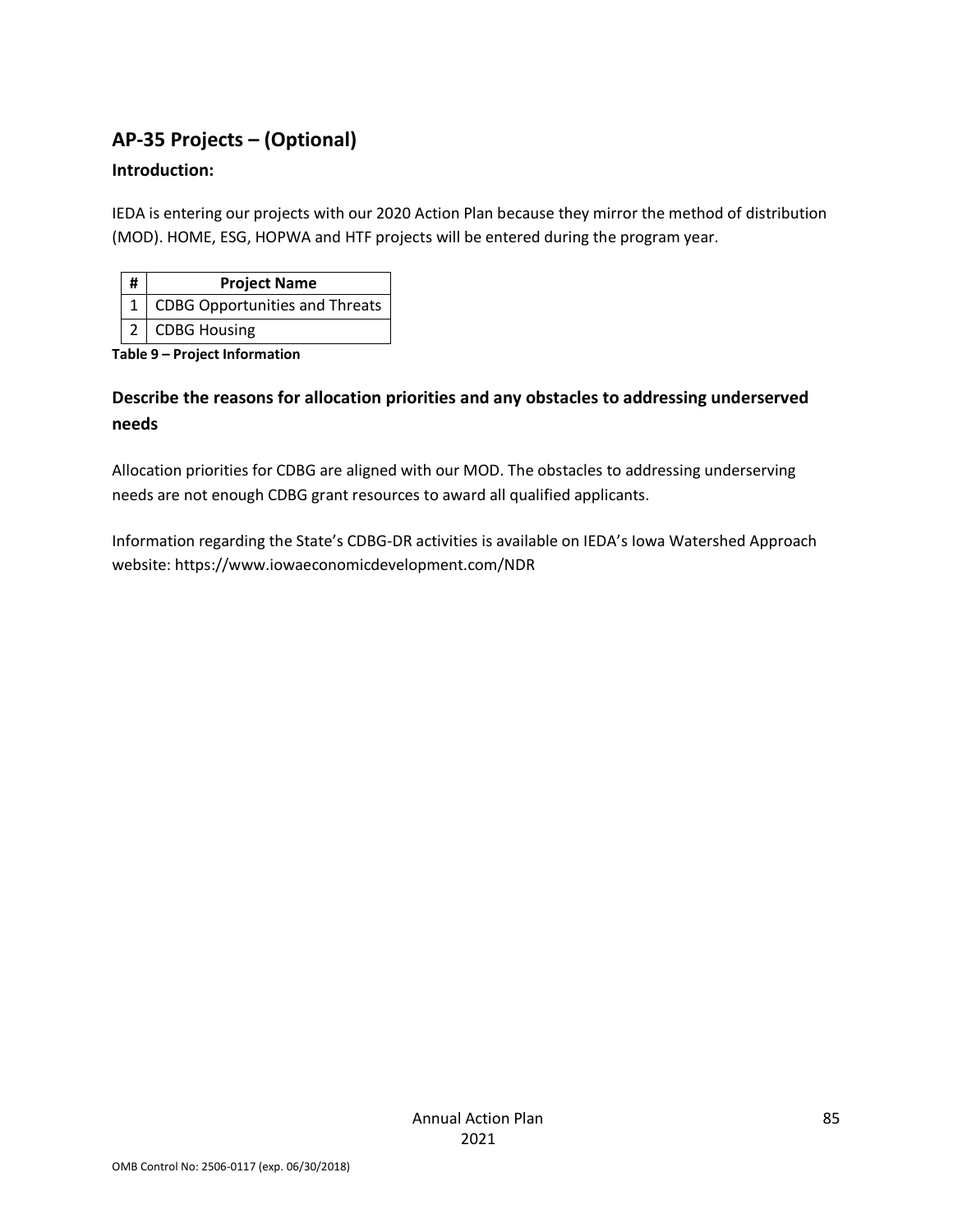# **AP-38 Project Summary**

### **Project Summary Information**

| $\mathbf{1}$   | <b>Project Name</b>                                                                        | <b>CDBG Opportunities and Threats</b>                                                                                                                    |
|----------------|--------------------------------------------------------------------------------------------|----------------------------------------------------------------------------------------------------------------------------------------------------------|
|                | <b>Target Area</b>                                                                         |                                                                                                                                                          |
|                | <b>Goals Supported</b>                                                                     | <b>Opportunity and Threats</b>                                                                                                                           |
|                | <b>Needs Addressed</b>                                                                     | Aging Infrastructure and Divestment in Communities                                                                                                       |
|                | <b>Funding</b>                                                                             | CDBG: \$2,487,825                                                                                                                                        |
|                | <b>Description</b>                                                                         | Financial assistance to communities that are facing an imminent threat to public<br>health, safety or welfare and to cities seeking unique opportunities |
|                | <b>Target Date</b>                                                                         | 12/31/2021                                                                                                                                               |
|                | Estimate the number and type of families that will<br>benefit from the proposed activities | 7,842 households                                                                                                                                         |
|                | <b>Location Description</b>                                                                | Statewide                                                                                                                                                |
|                | <b>Planned Activities</b>                                                                  | Projects with an immediate threat to health and safety                                                                                                   |
| $\overline{2}$ | <b>Project Name</b>                                                                        | <b>CDBG Housing</b>                                                                                                                                      |
|                | <b>Target Area</b>                                                                         |                                                                                                                                                          |
|                | <b>Goals Supported</b>                                                                     | <b>Affordable Rental Housing</b><br>Homebuyer Assistance<br>Homeowner Housing Rehabilitation                                                             |
|                | <b>Needs Addressed</b>                                                                     | <b>Limited Housing Opportunities</b>                                                                                                                     |
|                | <b>Funding</b>                                                                             | CDBG: \$6,219,562                                                                                                                                        |

Annual Action Plan 2021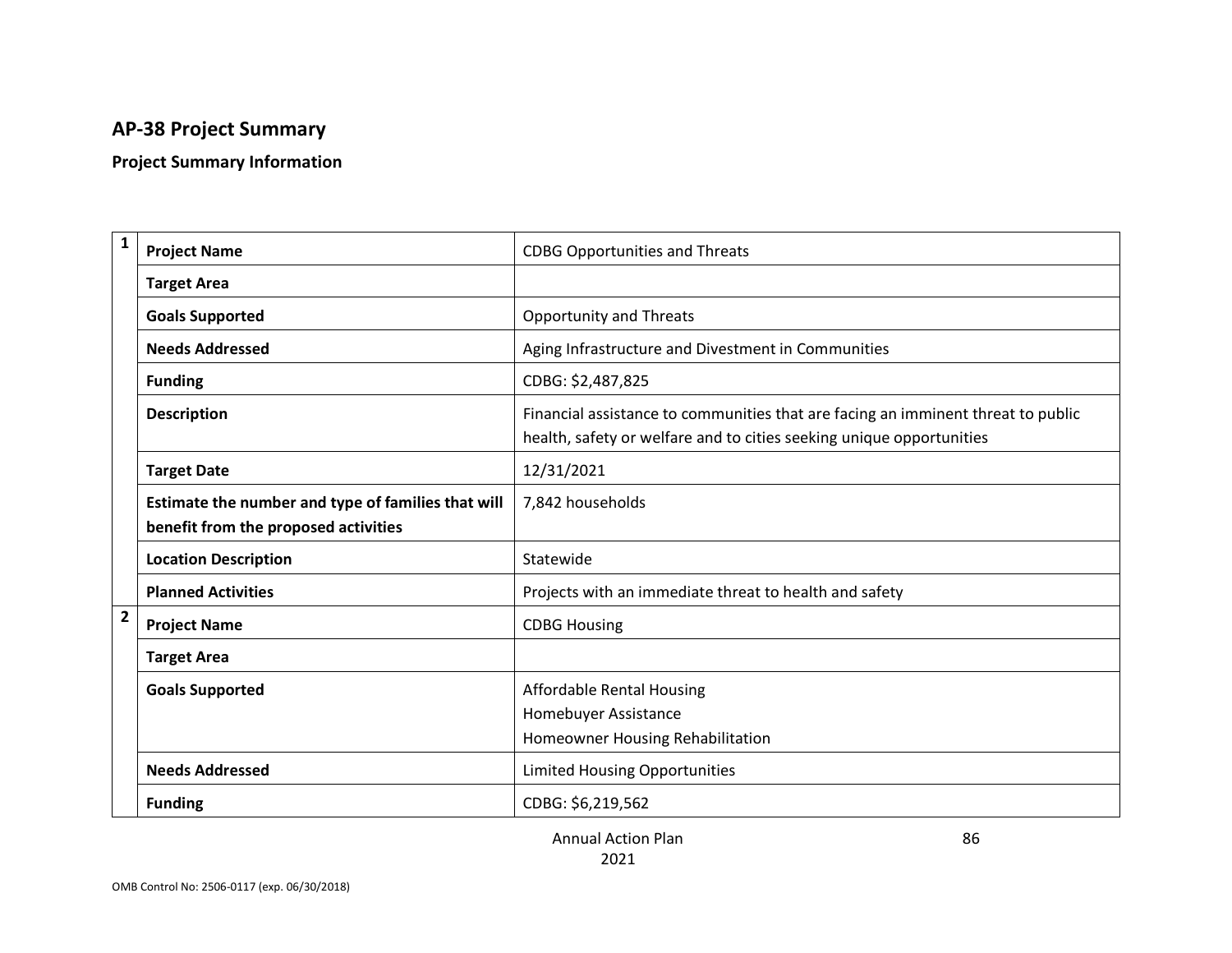| <b>Description</b>                                                                         | Homebuyer Assistance, Rental Rehabilitation, and owner-occupied rehabilitation                                  |
|--------------------------------------------------------------------------------------------|-----------------------------------------------------------------------------------------------------------------|
| <b>Target Date</b>                                                                         |                                                                                                                 |
| Estimate the number and type of families that will<br>benefit from the proposed activities | 113 households: 72 owner-occupied houses rehabilitated, 30 homebuyer units,<br>and 4 rental units rehabilitated |
| <b>Location Description</b>                                                                | statewide                                                                                                       |
| <b>Planned Activities</b>                                                                  | Homebuyer Assistance, Rental Rehabilitation, and owner-occupied rehabilitation                                  |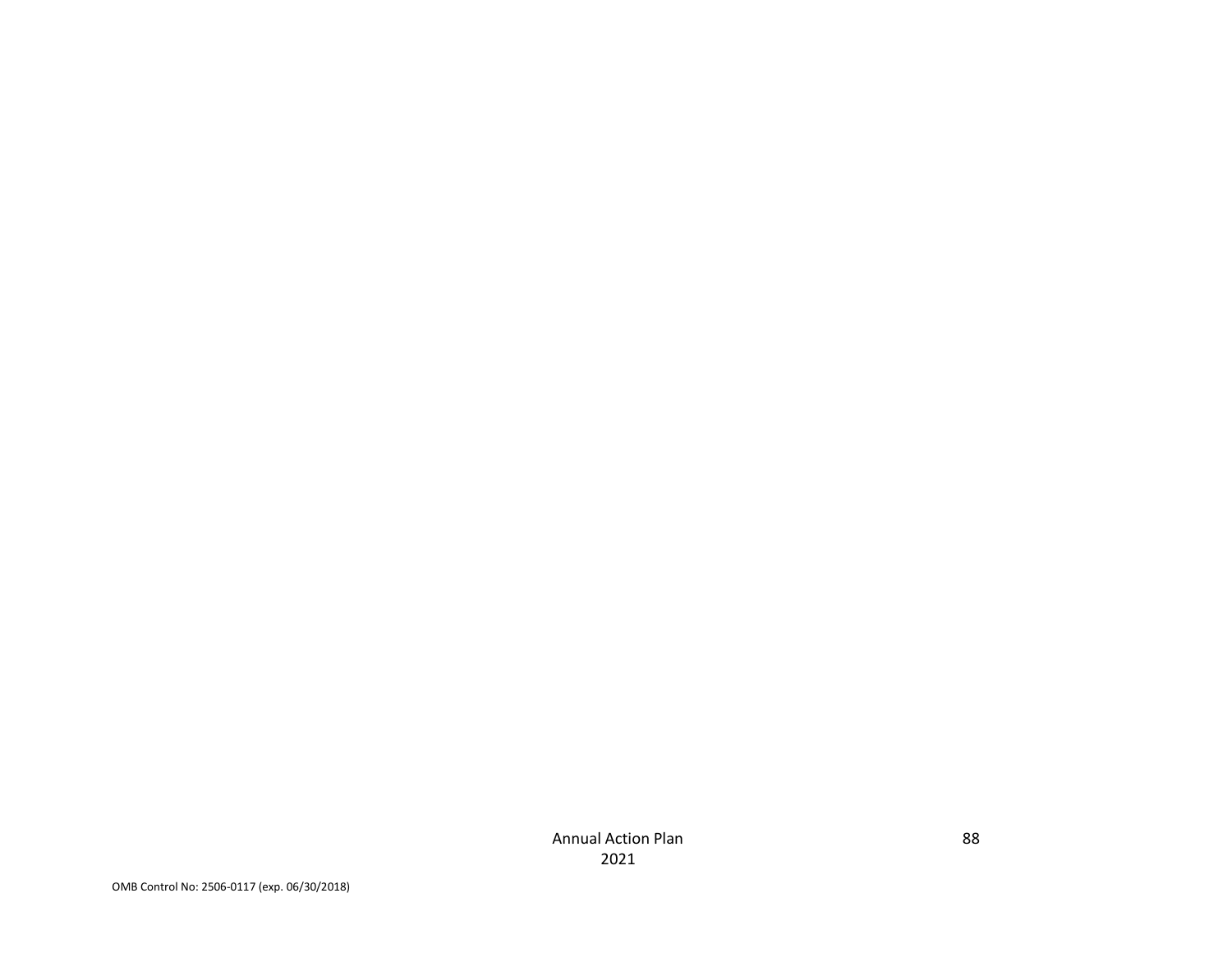# **AP-40 Section 108 Loan Guarantee – 91.320(k)(1)(ii)**

**Will the state help non-entitlement units of general local government to apply for Section 108 loan funds?**

No

### **Available Grant Amounts**

Not applicable.

### **Acceptance process of applications**

Not applicable.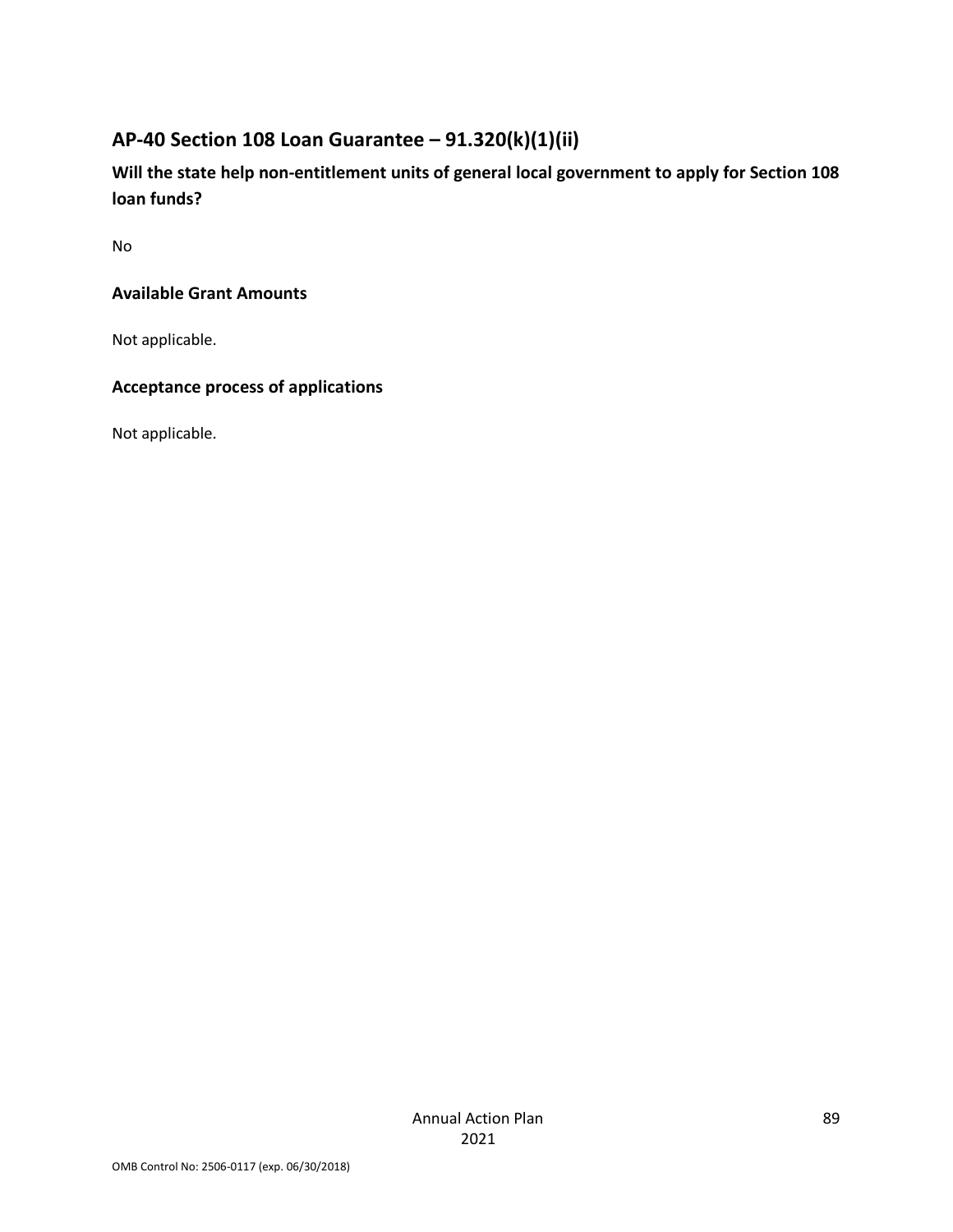# **AP-45 Community Revitalization Strategies – 91.320(k)(1)(ii)**

**Will the state allow units of general local government to carry out community revitalization strategies?**

No

### **State's Process and Criteria for approving local government revitalization strategies**

The state of Iowa has not chosen to target geographical areas for special set-aside assistance under the CDBG program. Rather, all non-entitlement communities are allowed to submit applications in one of the outlined funding categories on a competitive basis. Thus, Iowa has not authorized or approved any local government community revitalization strategies.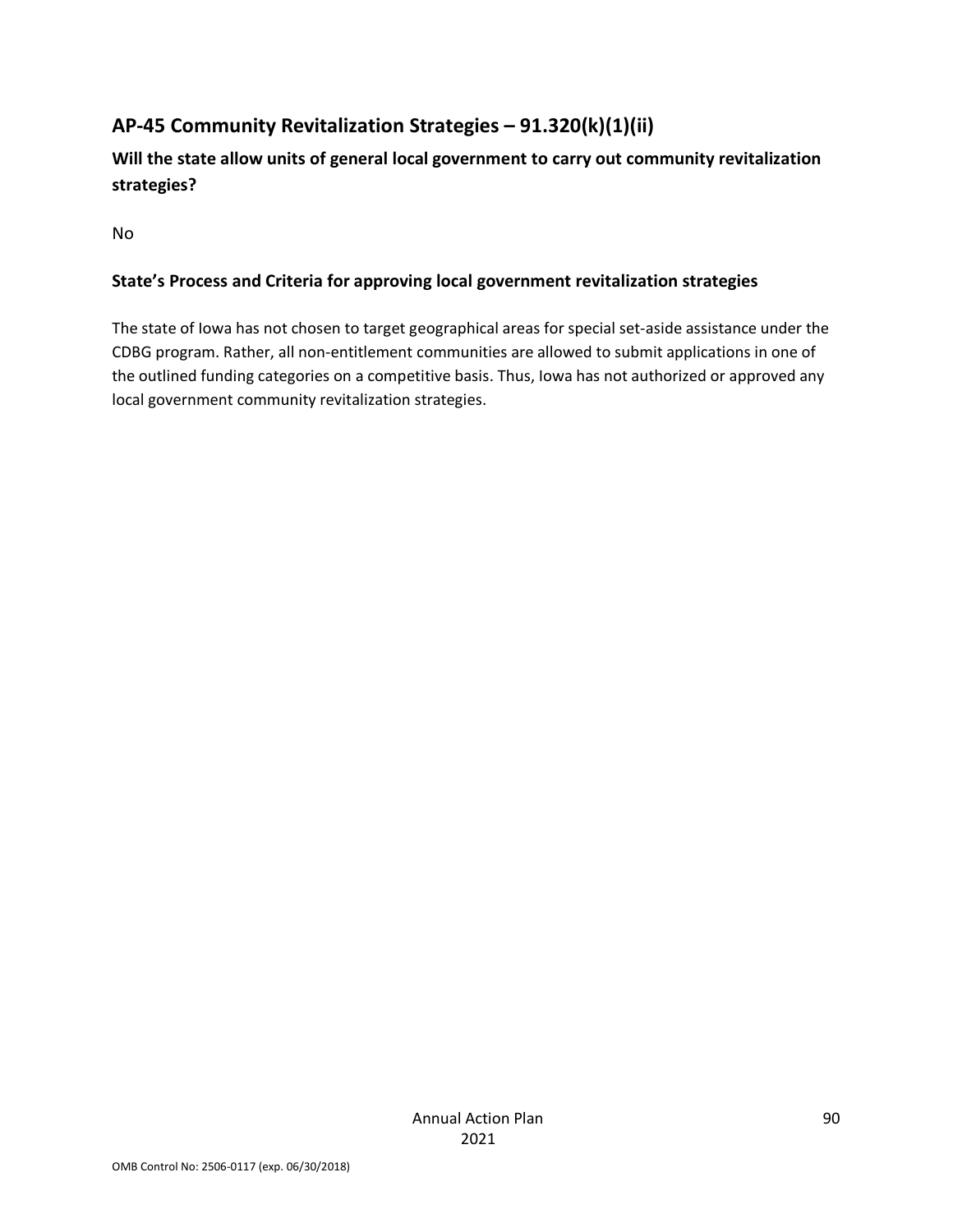# **AP-50 Geographic Distribution – 91.320(f)**

### **Description of the geographic areas of the state (including areas of low-income and minority concentration) where assistance will be directed**

For Housing Trust Fund (HTF), IFA anticipates utilizing the funds in projects in areas which exhibit a strong need for rental housing for extremely low-income families, including but not limited to permanent supportive housing for homeless households and areas that reflect geographic priorities including high opportunity areas, very high opportunity areas, Great Places, and Home Base Iowa Communities.

The state of Iowa will distribute community development resources in proportion to development needs in the state. Iowa does not have any specific geographic target area priorities but does encourage investments to be targeted in areas of a high level of need for all Community Development Block Grants (CDBG). Most of Iowa's programs require jurisdictions to target non-housing community development funds in areas where at least 51% of the residents have incomes at or below 80% of the area median income.

For HOME Investment Partnerships Program (HOME), Iowa does not set specific geographic target areas for HOME projects; however, it does provide points in its application scoring for developments or projects located in cities designated as Great Places through the Iowa Great Places program, Home Base Iowa Communities, and Iowa Opportunity Areas. These investments leverage other federal, state, and local investments to encourage holistic planning and community development.

For Emergency Solutions Grant (ESG), Iowa does not set specific geographic target areas for ESG activities. However, IFA launched a new system of homelessness Coordinated Services Regions in 2017, using the first allocation of funding through the Iowa Balance of State CoC Planning Grant. Regions commit to furthering six goals; one of the goals is to ensure a baseline of services that includes at least emergency shelter and rapid rehousing, both activities that may be funded through ESG. Applicants provide information about their regional participation and the geographic reach of their services in the annual competition.

For Housing Opportunities for Persons with HIV/AIDS (HOPWA), Iowa serves the entire state geography through participating project sponsors that cover specified regions; currently, there are five sponsors.

#### **Geographic Distribution**

| Target Area   Percentage of Funds |
|-----------------------------------|
|                                   |

**Table 10 - Geographic Distribution**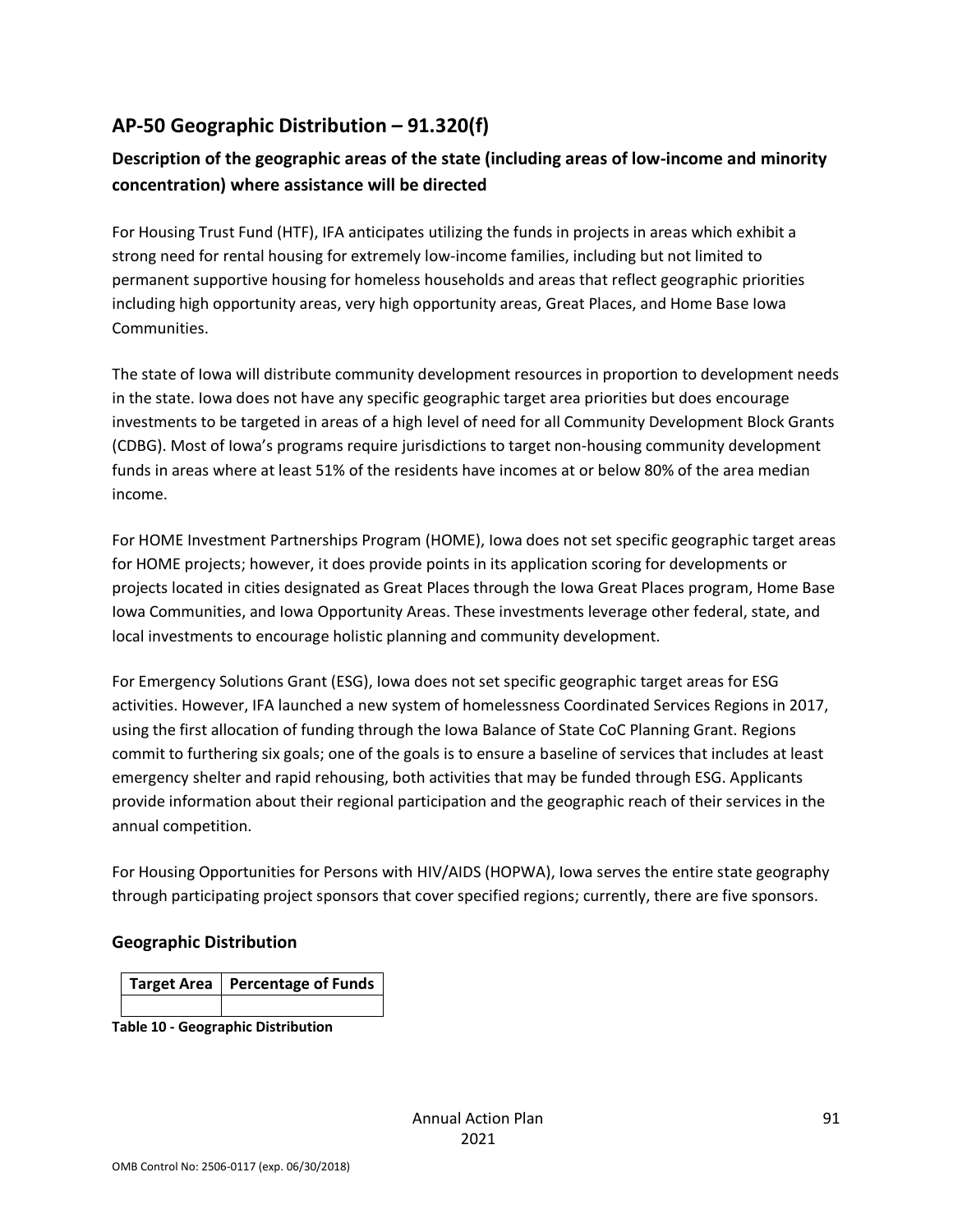# **Rationale for the priorities for allocating investments geographically**

Not applicable.

### **Discussion**

Not further discussion needed.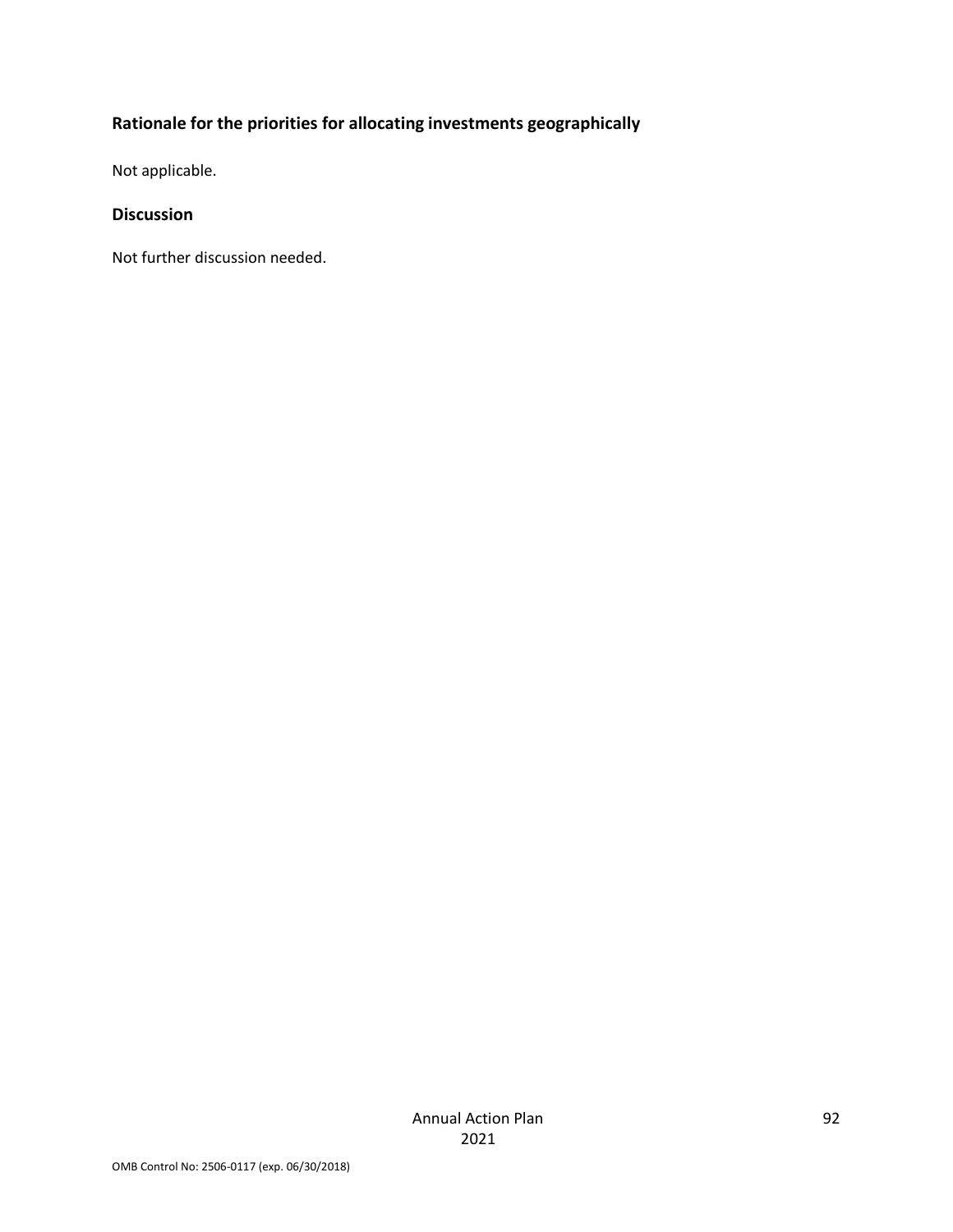# **Affordable Housing**

### **AP-55 Affordable Housing – 24 CFR 91.320(g) Introduction:**

Given local market conditions, homeownership costs remain high, although they have diminished somewhat during the recent economic downturn. Even with funding limitations and cutbacks, the state of Iowa will continue to focus its HUD Community Planning and Development (CPD) funds to support activities across the housing needs spectrum, seeking to increase and improve affordable housing stock, preserve existing affordable rental housing, rehabilitate existing single-family and multi-family housing, and affirmatively further fair housing.

The one-year goals vary by program and the population to be served. Some of the data in the following tables may overlap due to some programs that assist households in addition to individuals. Those served by the Tenant-Based Rental Assistance (TBRA) program, for instance, may be homeless receiving rental assistance, in addition to those receiving TBRA who are not homeless but have special needs.

As more and more people are choosing to rent, IFA continues to focus the HOME dollars on tenantbased rental assistance and the creation/rehabilitation of rental units. The new, more stringent homebuyer underwriting requirements are making it more difficult for IFA's subrecipients to find homebuyers who qualify for the assistance. This will continue to be a problem unless the cost of the housing increases dramatically or the subrecipients concentrate their efforts on lower-income households.

Numbers below represent a combination of HOME, HTF, and CDBG. For HOME, acquisition of 4 existing units, 30 units of rental assistance, and rehabilitation of 6 units of existing rental housing. For HTF, production of 12 new units. For CDBG, acquisition of 30 existing units and rehabilitation of 76 existing units (72 owner-occupied and 4 rental conversion).

| One Year Goals for the Number of Households to be Supported |     |
|-------------------------------------------------------------|-----|
| Homeless                                                    |     |
| Non-Homeless                                                | 153 |
| Special-Needs                                               |     |
| Total                                                       | 158 |

**Table 11 - One Year Goals for Affordable Housing by Support Requirement**

| One Year Goals for the Number of Households Supported Through |    |
|---------------------------------------------------------------|----|
| Rental Assistance                                             | 30 |
| <b>Annual Action Plan</b>                                     |    |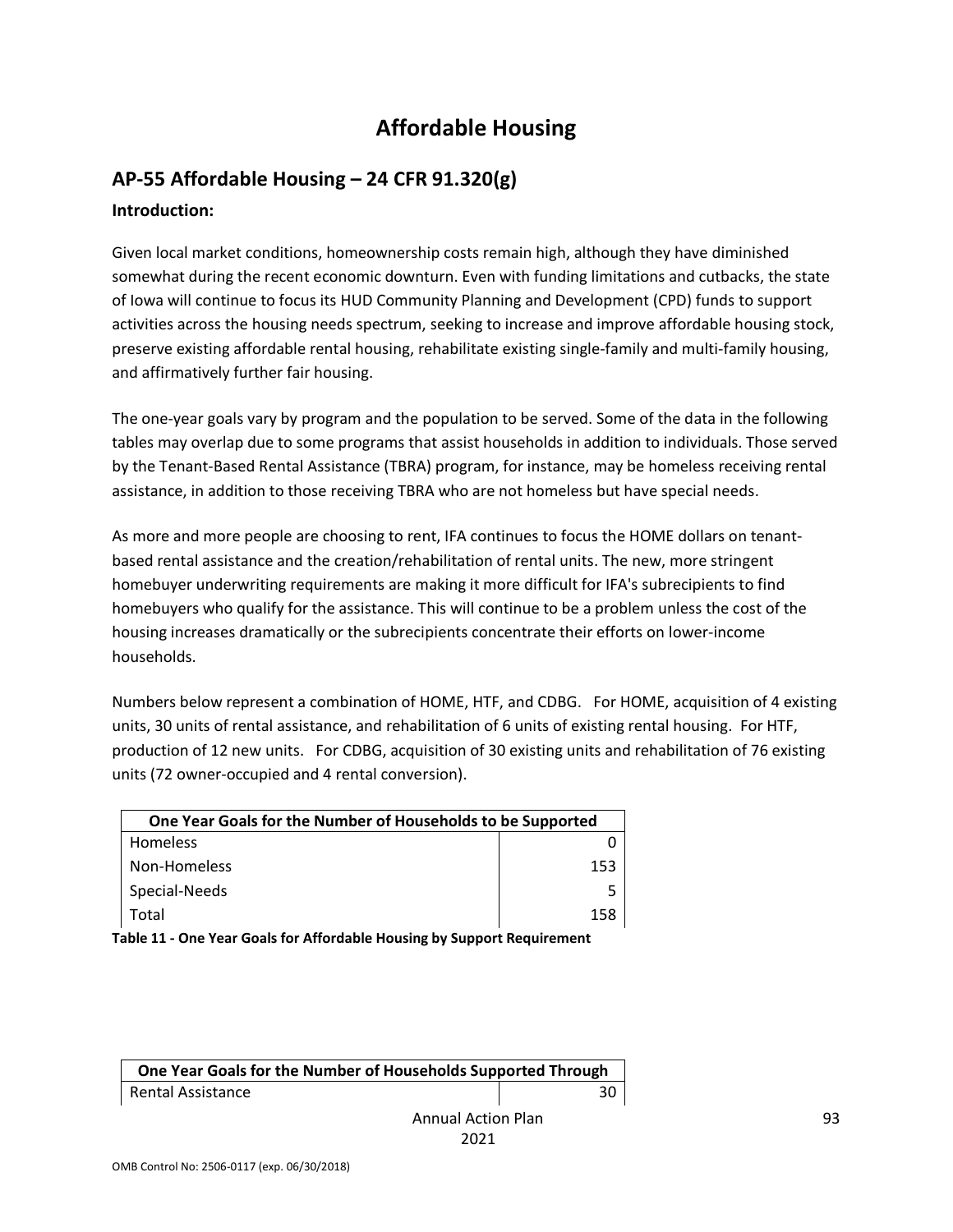| One Year Goals for the Number of Households Supported Through |     |
|---------------------------------------------------------------|-----|
| The Production of New Units                                   |     |
| Rehab of Existing Units                                       | 82  |
| <b>Acquisition of Existing Units</b>                          | 34  |
| Total                                                         | 158 |

**Table 12 - One Year Goals for Affordable Housing by Support Type**

#### **Discussion:**

#### **CDBG-DR**

The State receives CDBG-DR funds for the Iowa Watershed Approach to utilize a one-time source of funding to help Iowans work together to make communities more resilient to flooding and help improve water quality. This approach accomplishes six goals: 1) reduce flood risk; 2) improve water quality; 3) increase resiliency; 4) engage stakeholders through collaboration and outreach/education; 5) improve quality of like and health, especially for vulnerable populations; 6) develop a program that is scalable and replicable throughout the Midwest and the United States. These goals are not designed to specifically address affordable housing; however, the State is committed to fair housing and will enforce its fair housing policies through CDBG-DR activities where applicable.

More information is available at https://www.iowaeconomicdevelopment.com/NDR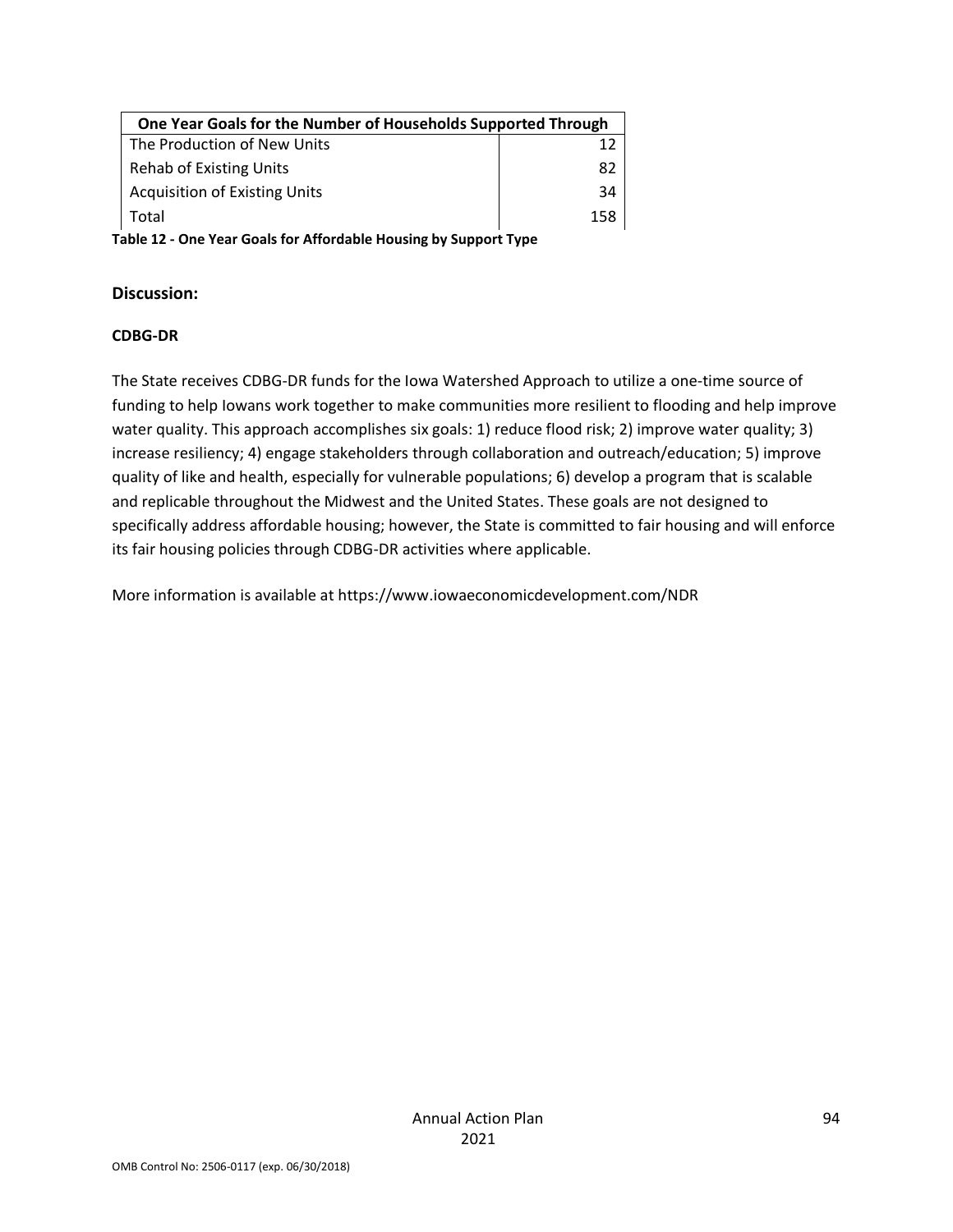# **AP-60 Public Housing - 24 CFR 91.320(j)**

### **Introduction:**

The state will, from time to time, provide support and technical assistance to PHAs upon local requests. Specific financial assistance to PHAs under any of the Consolidated Plan formula grant programs will be considered as any other application competing for those funds unless the administering state agency determines that both cause and authority exist to prioritize such funding under the current Consolidated Plan and the individual program's guidelines.

### **Actions planned during the next year to address the needs to public housing**

This Annual Plan is for a state grantee. No summary information is available on the actions planned for the multiple public housing authorities in Iowa.

### **Actions to encourage public housing residents to become more involved in management and participate in homeownership**

See above.

**If the PHA is designated as troubled, describe the manner in which financial assistance will be provided or other assistance** 

See above.

### **Discussion:**

No further discussion needed.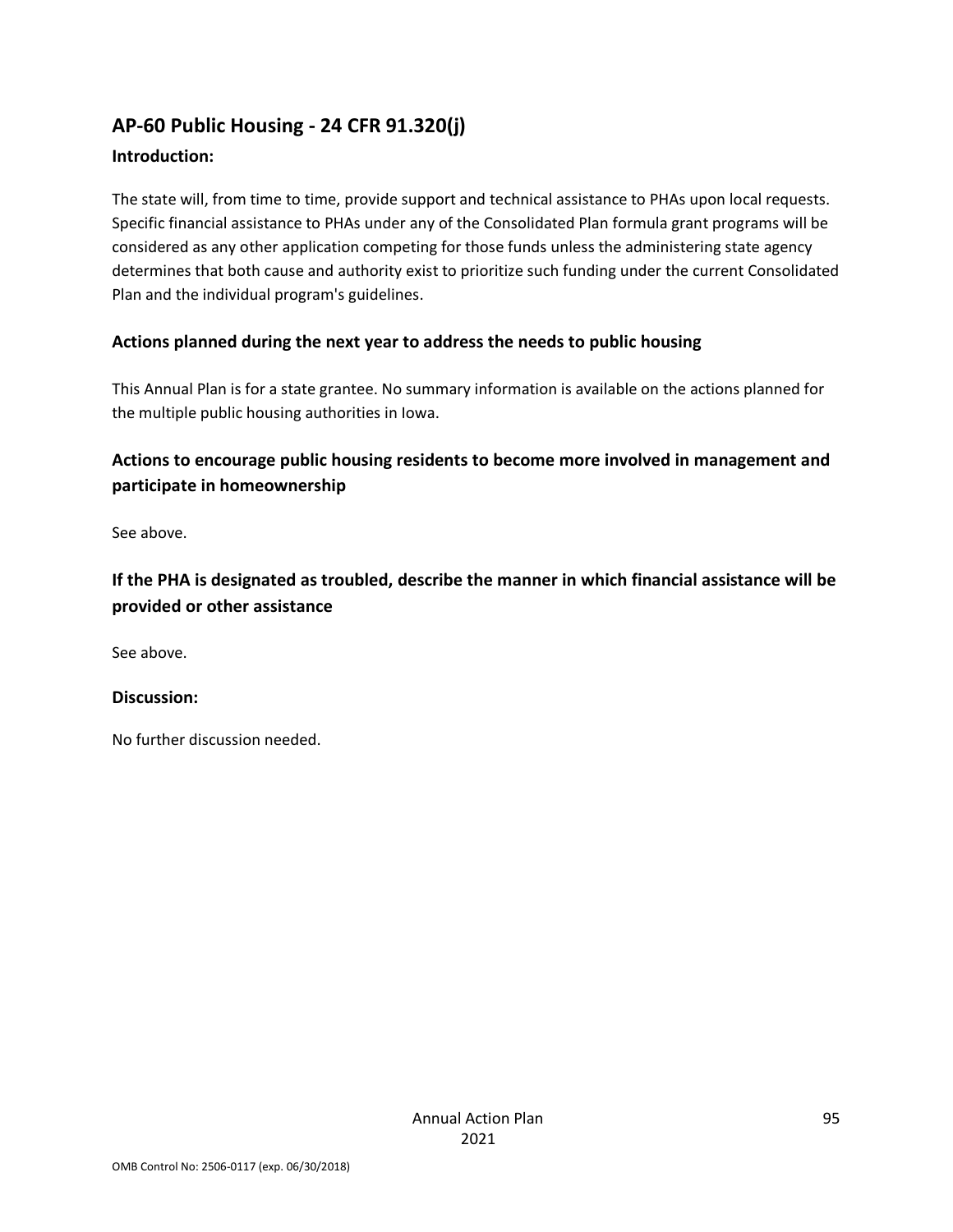# **AP-65 Homeless and Other Special Needs Activities – 91.320(h) Introduction**

The Iowa Finance Authority administers various statewide grant programs that provide funding for agencies to serve those that are homeless or at risk of homelessness. The Iowa Finance Authority administers the Emergency Solutions Grant, Housing Opportunities for Persons with HIV/AIDS, and the state Shelter Assistance Fund. The Iowa Finance Authority also provides staff support to the Iowa Council on Homelessness.

The Iowa Finance Authority continues to collaborate with the Iowa Council on Homelessness and stakeholders around the state to effectively address and work towards reducing and ending homelessness in Iowa. Projects awarded funding under the HTF program may also assist homeless and other special needs populations.

### **Describe the jurisdictions one-year goals and actions for reducing and ending homelessness including**

### **Reaching out to homeless persons (especially unsheltered persons) and assessing their individual needs**

The State of Iowa will continue working to reduce and end homelessness by working closely with the Iowa Council on Homelessness and all CoCs in Iowa to identify priority needs and inform Emergency Solutions Grant (ESG) allocations. IFA, as the state ESG grantee, will continue to competitively award funds to subgrantees at the local level to deliver housing and homeless services to persons in need, including by assessing each applicant's past performance toward system goals of reducing homelessness.

Coordinated Entry has made reaching rural areas of the state more efficient and has allowed outreach and services to cover areas that had not been covered in the past. Additional partners in rural areas have been developed and regional homeless hotlines have been established. Individuals facing a housing crisis or who are homeless can now walk into a regional center or call the hotline to receive information about services, have an assessment conducted, and be placed on the prioritization list. In the urban areas, street outreach is a more formal process with PATH, ESG, CoC, SSVF, and shelter programs conducting outreach on a weekly basis and referring homeless households to the coordinated entry system. The developing system of Coordinated Services Regions (which also serve as Coordinated Entry hubs) also supports expanded outreach throughout the geography. The development of regions and improvements in the Coordinated Entry system will continue to support outreach and assessment of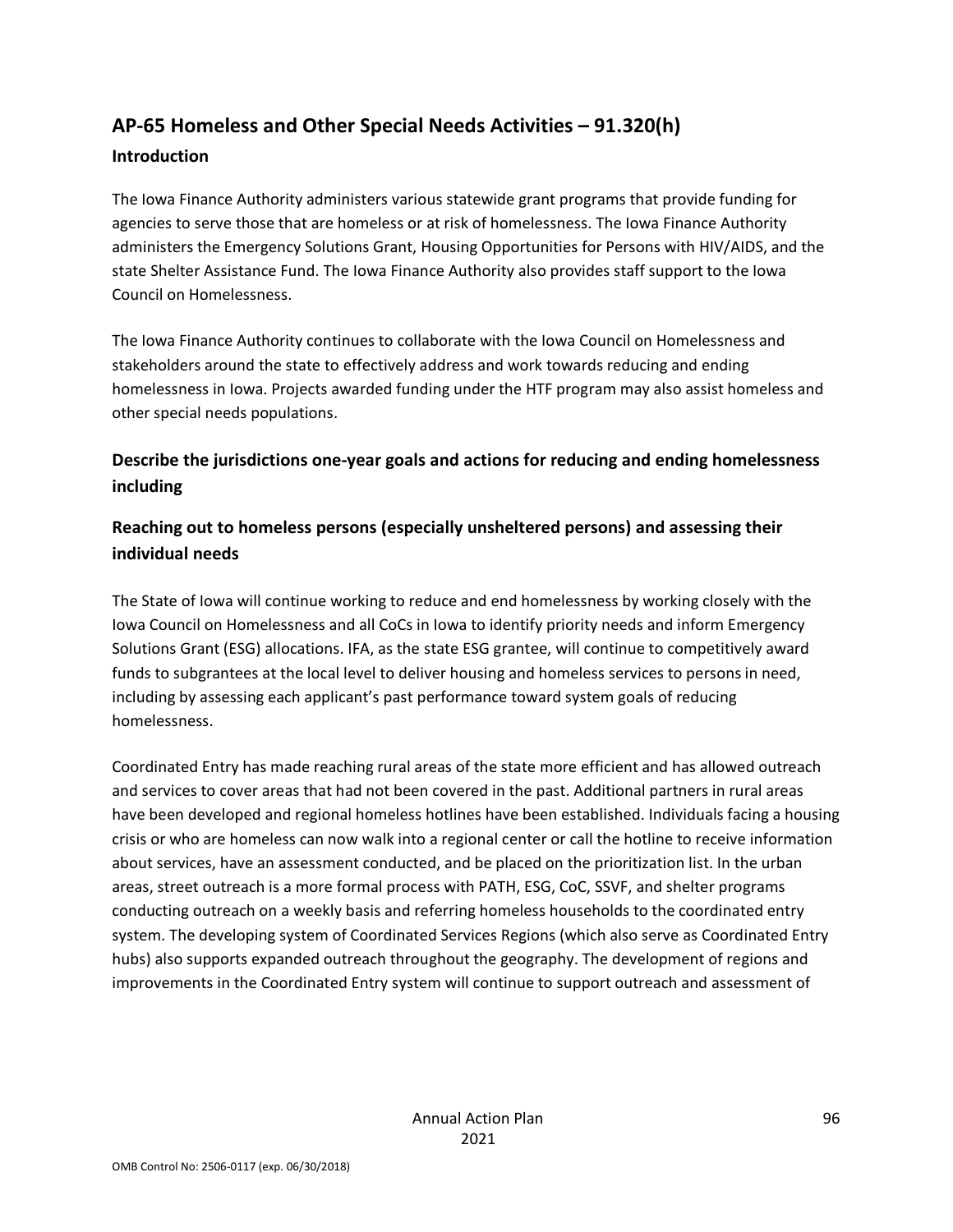individual needs.

#### **Addressing the emergency shelter and transitional housing needs of homeless persons**

In the 2021 calendar year, 27 agencies are slated to receive an ESG grant and 26 agencies (eight overlapping) are slated to receive a Shelter Assistance Fund grant. These awards were made in the summer of 2020. The majority of grantees provide some form of shelter, usually emergency shelter. Agencies that are "grandfathered in" under the federal ESG Interim Rule may also use ESG or SAF funds to provide transitional housing.

**Helping homeless persons (especially chronically homeless individuals and families, families with children, veterans and their families, and unaccompanied youth) make the transition to permanent housing and independent living, including shortening the period of time that individuals and families experience homelessness, facilitating access for homeless individuals and families to affordable housing units, and preventing individuals and families who were recently homeless from becoming homeless again**

The stated goals here (successful exits to permanent housing, shortening length of time homeless, increasing access to housing, and preventing returns to homelessness) are all system performance measures of the 2009 HEARTH Act, and in turn have informed the development of HUD's ESG and Continuum of Care Program (CoC) Interim Rules. Because the Iowa Finance Authority works so closely with the CoCs in Iowa, especially through the Iowa Council on Homelessness and historically through the Iowa Balance of State CoC, Iowa's ESG program also has developed in very close connection to these system goals and to the entire framework of coordination that is built to support these system goals. Goals for the next year include continuing to improve the system of Coordinated Services Regions, Coordinated Entry, performance monitoring, and assessment.

**Helping low-income individuals and families avoid becoming homeless, especially extremely low-income individuals and families and those who are: being discharged from publicly funded institutions and systems of care (such as health care facilities, mental health facilities, foster care and other youth facilities, and corrections programs and institutions); or, receiving assistance from public or private agencies that address housing, health, social services, employment, education, or youth needs**

The state has extensive systems in place, both legally mandated and voluntary, to ensure that lowincome and extremely low-income individuals and families avoid entering homelessness upon exiting publicly funded institutions and systems of care. Local service providers work closely with state agencies on transition plans for youth aging out of foster care, discharge plans for patients leaving mental and physical health facilities, and former prisoners reentering the general population.

One goal of the new system of homelessness Coordinated Services Regions is to provide a planning

Annual Action Plan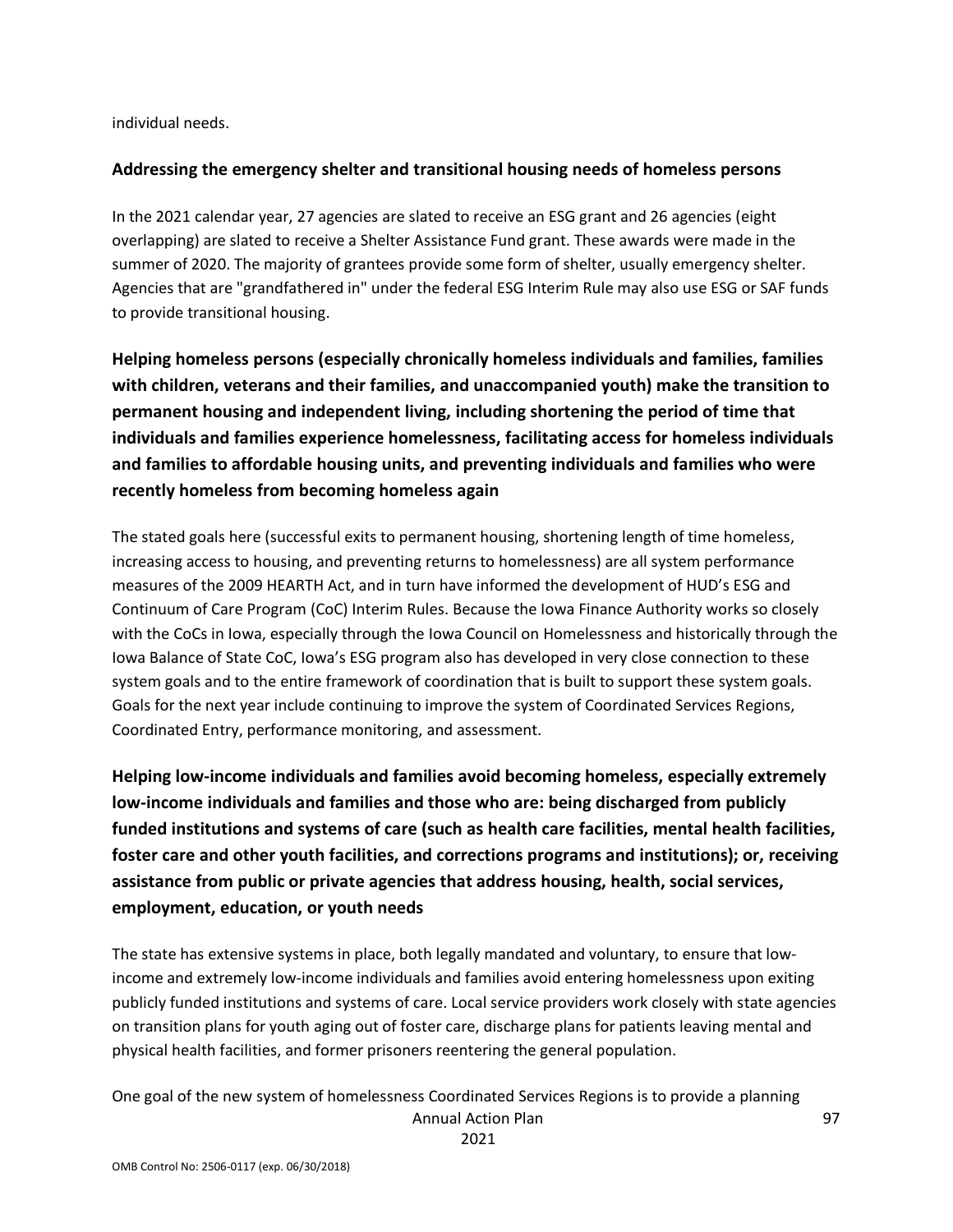platform in the future that that will allow the state to improve partnerships and systems of care between homeless housing services and other community sectors.

### **Discussion**

No further discussion needed.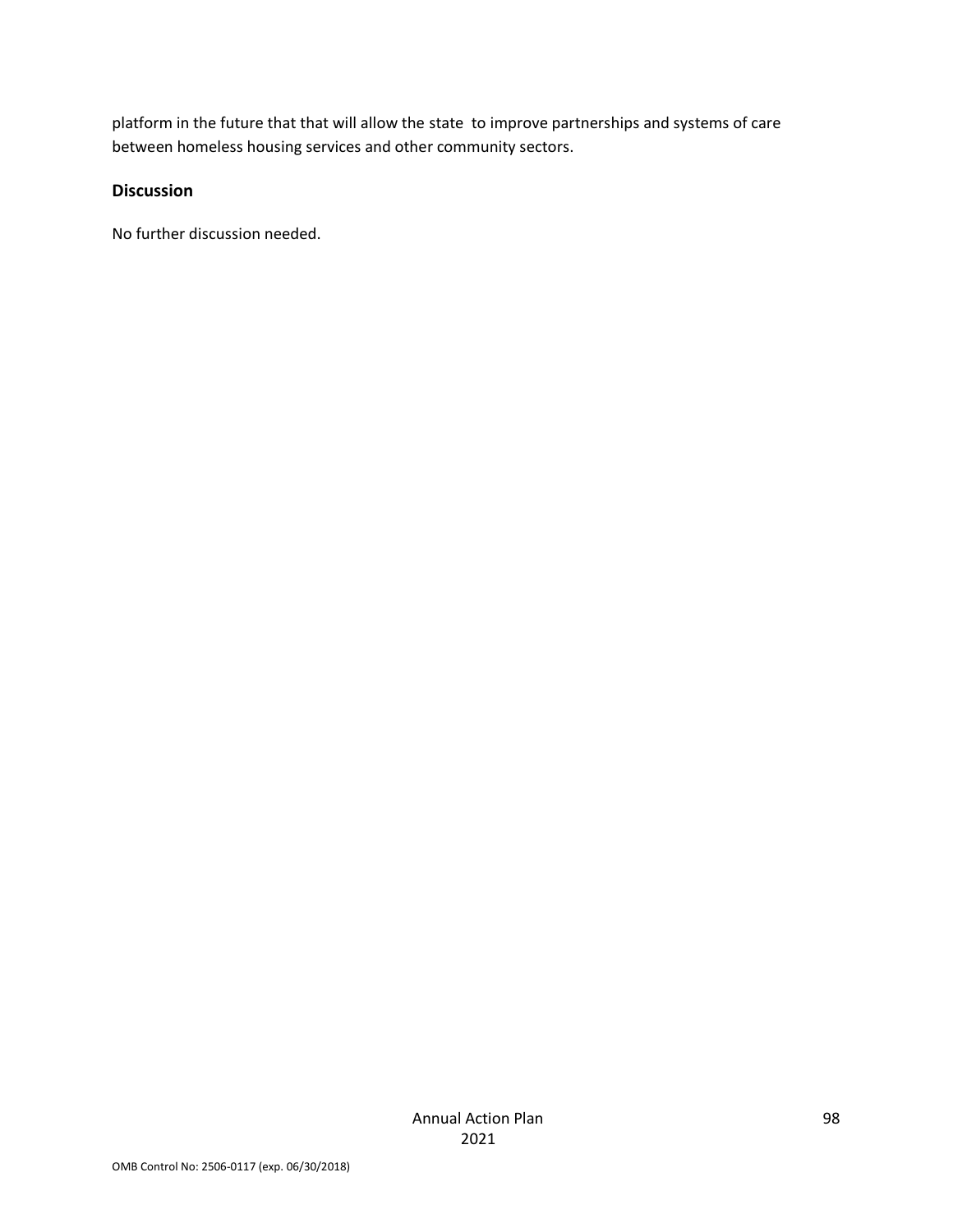# **AP-70 HOPWA Goals – 91.320(k)(4)**

| One year goals for the number of households to be provided housing through the use of HOPWA<br>for: |     |
|-----------------------------------------------------------------------------------------------------|-----|
|                                                                                                     |     |
| Short-term rent, mortgage, and utility assistance to prevent homelessness of the individual or      |     |
| family                                                                                              | 100 |
| Tenant-based rental assistance                                                                      | 48  |
| Units provided in permanent housing facilities developed, leased, or operated with HOPWA            |     |
| funds                                                                                               | O   |
| Units provided in transitional short-term housing facilities developed, leased, or operated with    |     |
| <b>HOPWA funds</b>                                                                                  | Ω   |
| Total                                                                                               | 148 |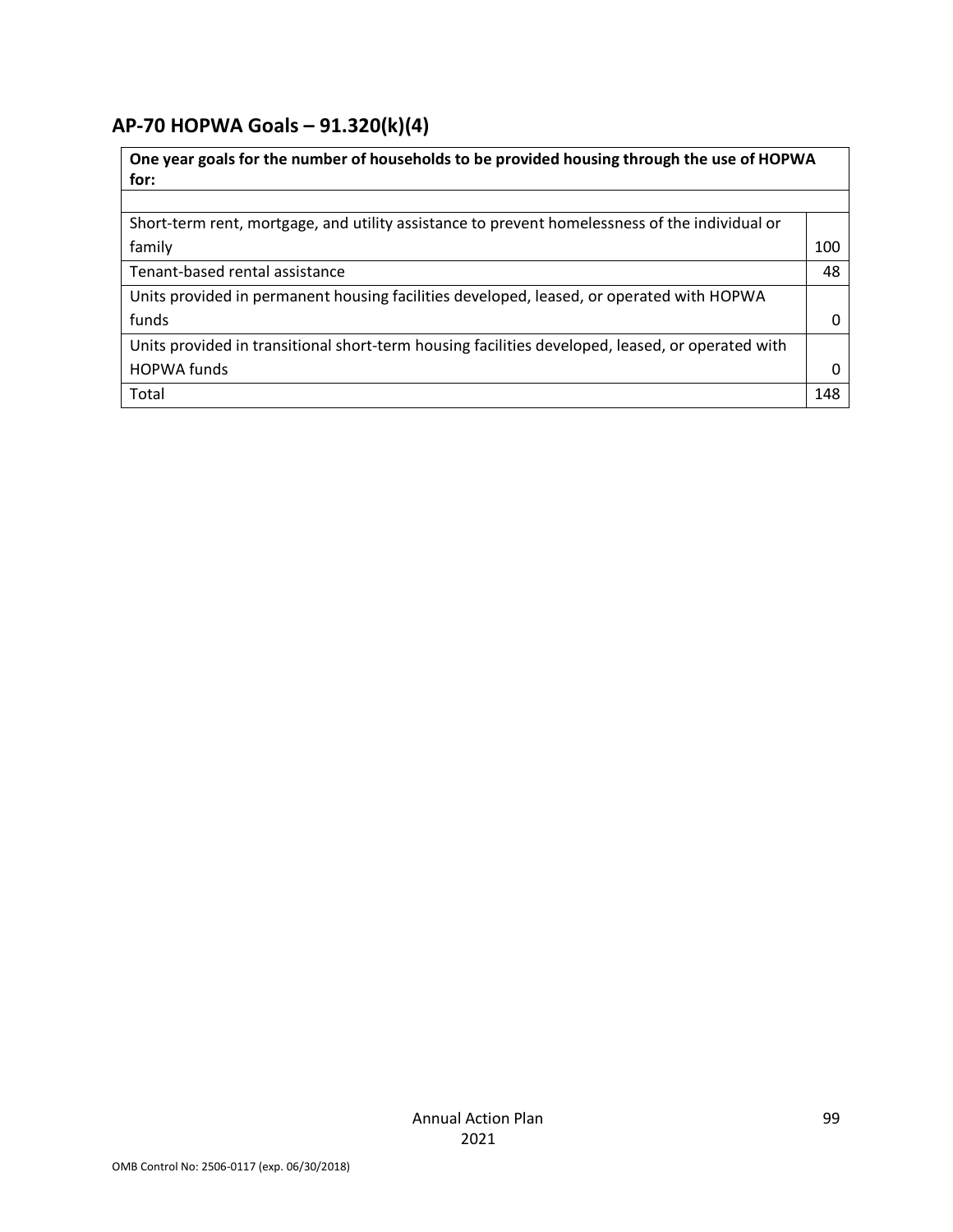# **AP-75 Barriers to affordable housing – 91.320(i)**

### **Introduction:**

The Housing and Community Development Act of 1974 requires that any community receiving HUD funds affirmatively further fair housing. Communities receiving CDBG entitlement funds are required to: examine and attempt to alleviate housing discrimination within their jurisdiction; promote fair housing choice for all persons; provide opportunities for all persons to reside in any given housing development, regardless of race, color, religion, gender, disability, familial status, or national origin; promote housing that is accessible to and usable by persons with disabilities; and comply with the non-discrimination requirements of the Fair Housing Act. The state of Iowa meets these requirements through the regular preparation of an Analysis of Impediments to Fair Housing Choice (AI), with the most recent AI completed in January 2019.

The state's Fair Housing Action Plan identifies six impediments to fair housing and makes a number of recommendations to lower these barriers. Barriers identified include the following:

- Segregation: the potential for increased urbanization to exacerbate segregation;
- Publicly Supported Housing: members of the protected classes tend to have higher rates of cost burden because of their lower incomes;
- Disparities in Access to Opportunity: increased difficulty for members of the protected class to access proficient schools and affordable housing in low poverty areas. In addition, there is a lack of access to services for persons with a disability;
- Disproportionate Housing Needs: minority households tend to have higher rates of cost burdens;
- Disability and Access: the potential for members of the protected classes to experience difficulty finding housing due to specific housing needs;
- Fair Housing Enforcement and Outreach: the need for expanded fair housing education, outreach, and enforcement.

The Fair Housing Action Plan will consist of a number of action items ranging from increasing education and testing to incorporating the state and neighborhood standards of the HOME program, to requiring and incentivizing the location of housing developments. The state will evaluate the efficacy of these recommendations and implement those that will best serve Iowans.

**Actions it planned to remove or ameliorate the negative effects of public policies that serve as barriers to affordable housing such as land use controls, tax policies affecting land, zoning ordinances, building codes, fees and charges, growth limitations, and policies affecting the return on residential investment**

The primary obstacles to meeting underserved needs are lack of financial and human resources and a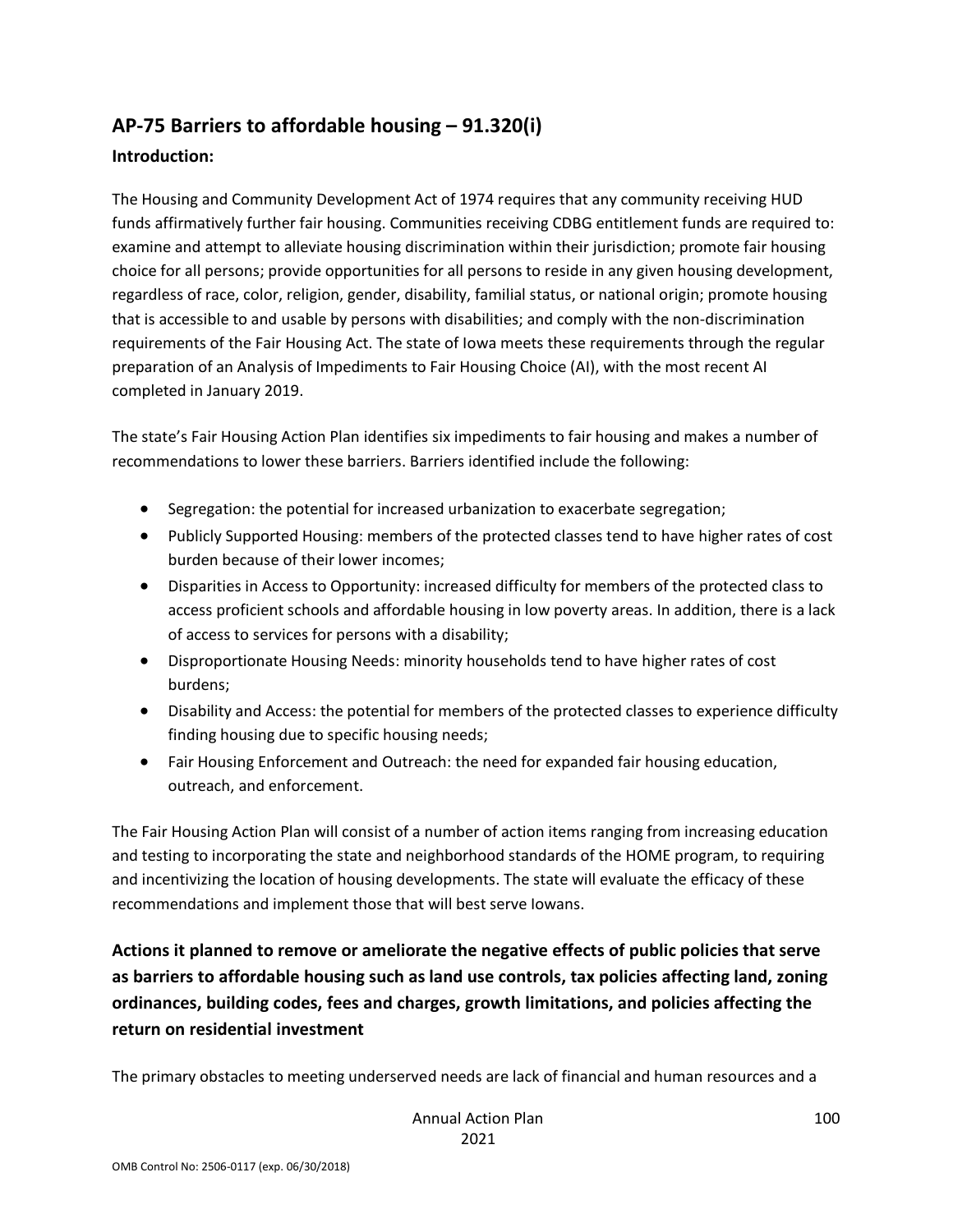growing gap between housing costs and incomes. The state will continue to use its resources carefully and strategically as evidenced in this plan to reduce the effects of the cost/income gap.

In addition to using CDBG, HOME, HTF, ESG, and HOPWA, the state undertakes numerous other actions to foster and maintain affordable housing. Coordinating the use of the Low-Income Housing Tax Credit (LIHTC) program to develop new affordable housing is a critical component of the state's affordable housing strategy. Information on the LIHTC program administered by IFA can be found at https://www.iowafinance.com/programs-for-property-developers/housing-tax-credit-program/

Other state programs administered by IFA can be found at:

- Homeownership: https://www.iowafinance.com/homeownership/
- Shelter Assistance Fund: https://www.iowafinance.com/homelessness/homeless-serviceagencies/shelter-assistance-fund/

Other state programs administered by IEDA include:

• Workforce Housing Tax Credit program (WHTC): https://www.iowaeconomicdevelopment.com/Community/WHTC

Other state actions include (specific detail for each action is provided on AP-85):

- Actions to reduce lead-based paint hazards
- Actions to reduce the number of poverty-level families
- Actions planned to develop an institutional structure
- Actions to enhance coordination between public and private housing and social service agencies

### **Discussion:**

The state will follow and monitor all grant recipients and sub-recipients to ensure compliance with the HUD lead-based paint regulations implementing Title X of the Housing and Community Development Act of 1992. These regulations cover the CDBG, HOME, ESG, and HOPWA programs, and identify the appropriate type of activity to control lead paint hazards, in projects using federal funds (24 CFR Part 35 regulations cover HTF). The \$25,000 abatement threshold in Title X has not been adjusted since it was established, while construction and rehabilitation costs have escalated. This can preclude many homes from being rehabilitated because abatement costs make it financially unfeasible. The state will further comply with LBP regulations of the EPA and those enacted by the state of Iowa, including licensing requirements for rehabilitation contractors.

Iowa will coordinate training, education, and other resources related to lead-based paint hazards, and will require that grant recipients and sub-recipients utilize staff and contractors that have the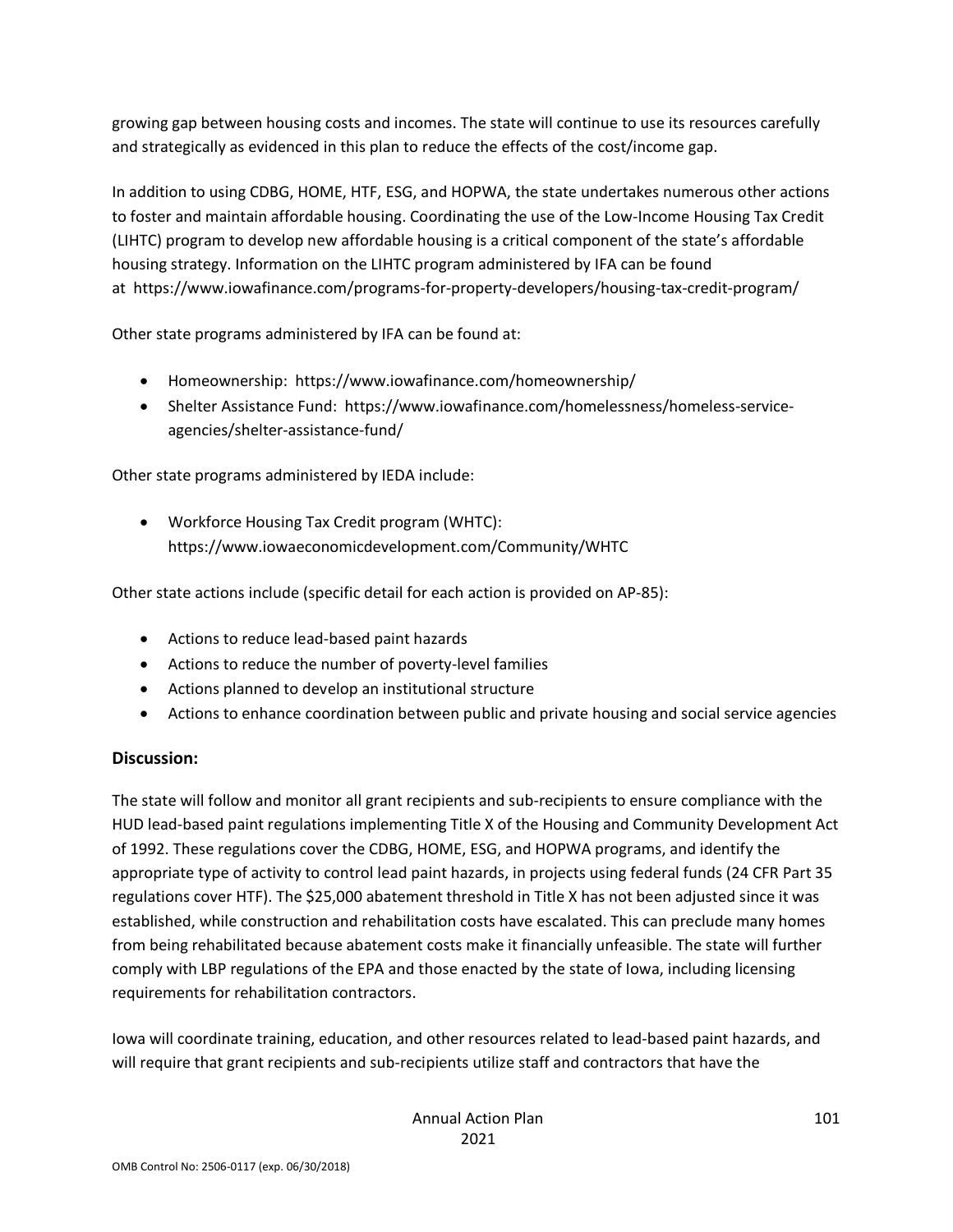appropriate training and certification.

IEDA and IFA recognize that no single program or emphasis can be used to alleviate poverty across the state, as the root causes of poverty vary widely (including education, employment, and access to affordable housing), as do the required actions to reduce the number of poverty-level households. As such, all of the goals, programs, and policies described in this plan are intended to reduce the number of poverty-level families in the state of Iowa.

The state, in partnership with non-profit agencies and businesses, can influence the chances of moving families and individuals up and out of poverty by supporting local and regional efforts to create new jobs and improve family incomes. State and regional projects and initiatives that will impact the employment and economic levels of employees and residents, such as financial assistance for entrepreneurial and small businesses, tax incentives, site location assistance, infrastructure improvements to water and sewer systems, community facilities, and downtown commercial rehabilitation, will create a positive economic environment.

One of the biggest gaps in the institutional delivery system is the large territory that must be covered by a limited number of staff members. The foundation of an institutional structure that supports affordable housing and community and economic development is the excellent working relationship and coordination of activities between the IEDA and the IFA. That relationship, combined with the Iowa Association of Councils of Governments (ICOG), creates a state-wide collaborative effort to design and implement affordable housing and community and economic development programs. The ICOG is the trade association for the 17 Councils of Governments (COGs) in Iowa. Since 1988, ICOG has brought leaders and communities together to promote economic growth, improve public sector services, and solve regional issues for the future of Iowa. Iowa COGs are able to help promote programs and administer projects at the local level.

Public agencies, for-profit, and non-profit private organizations all play a part in the provision of affordable housing, social services, capital improvements, and economic development. However, the lack of resources for small non-entitlement cities and rural areas to develop grant proposals as well as administer compliant, effective programs is a huge gap to overcome. Addressing these gaps will be a high priority for Iowa. Both IEDA and IFA will continue to strengthen the coordination between agencies and local organizations and provide resources, trainings, and policies and procedures regarding program requirements as well as offer technical assistance as outlined in the state's Citizen Participation Plan.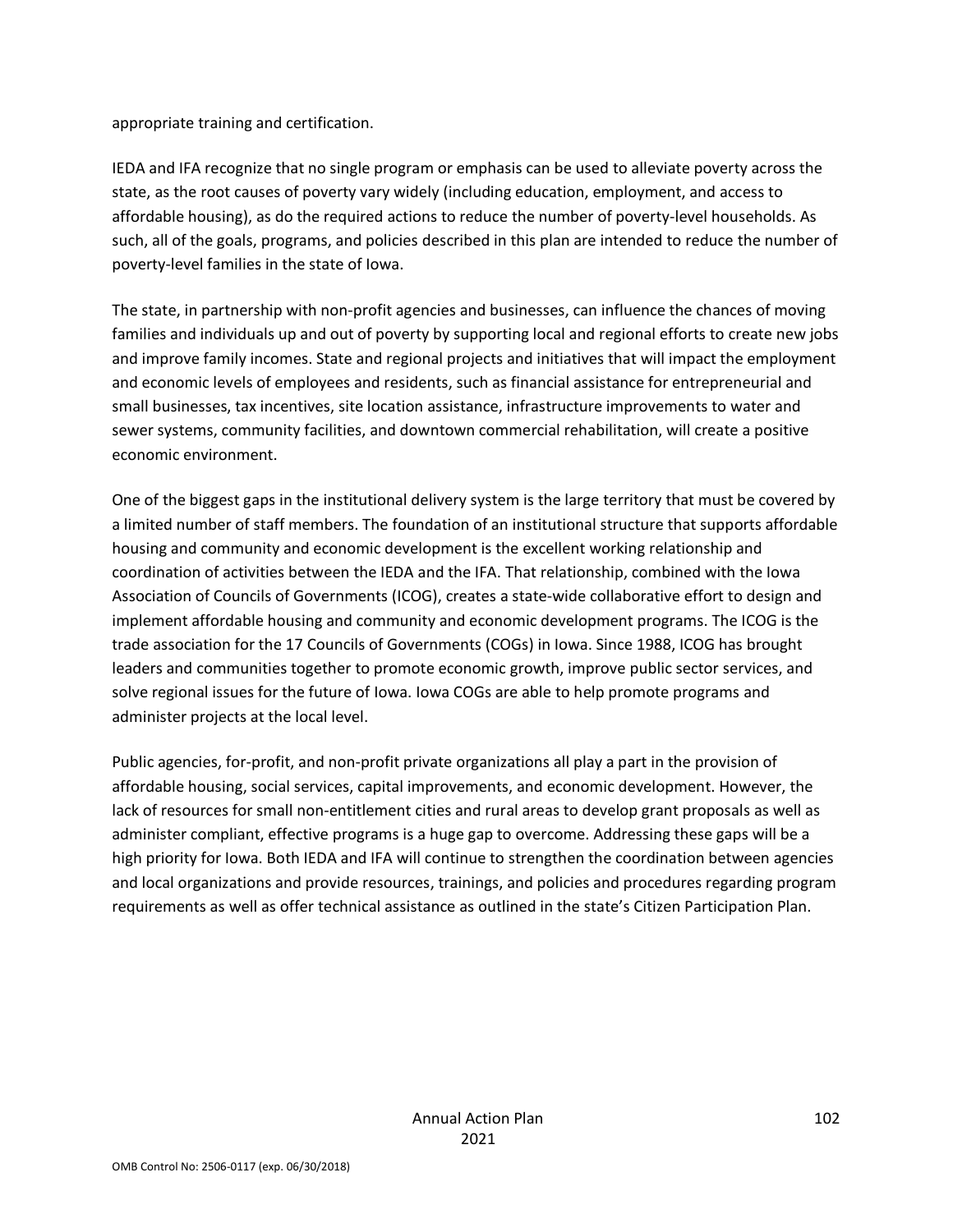### **AP-85 Other Actions – 91.320(j)**

#### **Introduction:**

The following provides a short overview of the jurisdiction's planned actions and to emphasize key points regarding the topics listed below.

#### **Actions planned to address obstacles to meeting underserved needs**

The primary obstacles to meeting underserved needs are lack of financial and human resources and a growing gap between housing costs and incomes. The state will continue to use its resources carefully and strategically as evidenced in this plan to reduce the effects of the cost/income gap.

#### **Actions planned to foster and maintain affordable housing**

In addition to using CDBG, HOME, HTF, ESG, and HOPWA, the state undertakes numerous other actions to foster and maintain affordable housing. Coordinating the use of the Low-Income Housing Tax Credit (LIHTC) program to develop new affordable housing is a critical component of the state's affordable housing strategy.

Other state programs administered by IEDA include:

Workforce Housing Tax Credit program (WHTC): https://www.iowaeconomicdevelopment.com/Community/WHTC

#### **Actions planned to reduce lead-based paint hazards**

As Iowa's housing stock continues to age, the incidence of hazards from deteriorating lead paint will likely increase. The prevalence of lead-based paint (LBP) may be used to develop measures of potential risk from LBP hazards, even if the hazards are not yet present. In general, the higher likelihood that homes built before 1950 contain lead-based paint, combined with possible physical deterioration associated with their age, puts these pre-1950 homes in a high-risk category for exposure to LBP hazards. Many homes built between 1950 and 1980 also contain lead-based paint; however, their relatively newer condition puts them in a category of moderate risk for exposure to LBP hazards.

The state of Iowa's Childhood Lead Poisoning Prevention Program (CLPPP) conducts testing of children, provides medical and environmental case management for children with lead poisoning, conducts education and outreach regarding childhood lead poisoning in communities, and manages blood lead testing and case management data. The CLPPP targets children under the age of 6 years. With funding from federal and state sources, the program provides direct services in 28 counties and contracted services to Title V child health clinics and public health agencies in 71 counties.

Recent legislative changes have expanded the scope of lead-poisoning prevention efforts in Iowa. In

Annual Action Plan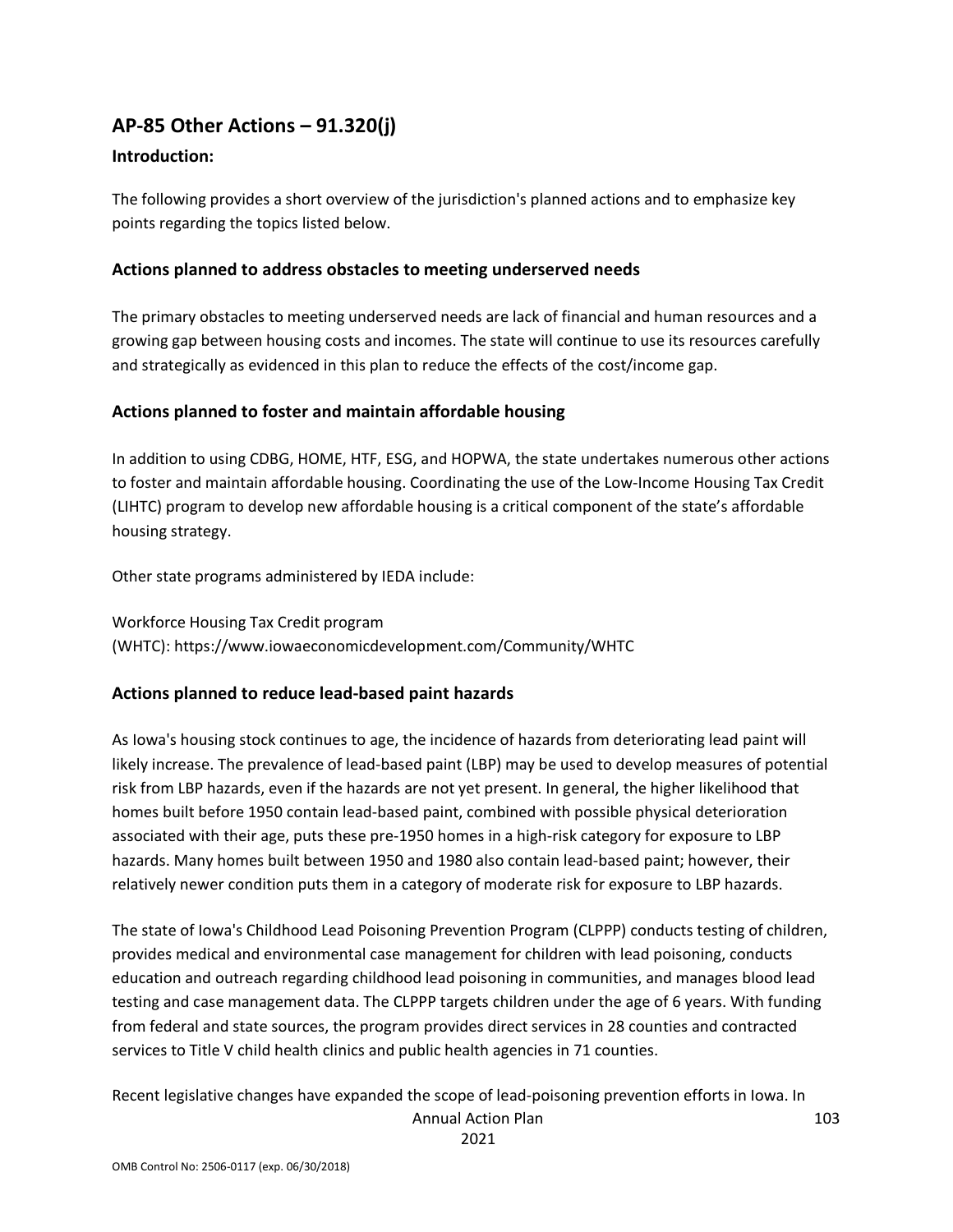2009, the state passed legislation giving the IDPH authority to certify renovators who work in target housing and child-occupied facilities. The legislation also gives IDPH authority to extend pre-renovation notification requirements to child-occupied facilities. In 2007, the state passed legislation that requires all children entering kindergarten to be tested for lead poisoning. This requirement helps to assure that children who are identified as lead-poisoned will receive interven-tions to reduce the effects of lead poisoning on their growth and development.

The state will follow and monitor all grant recipients and sub-recipients to ensure compliance with the HUD lead-based paint regulations implementing Title X of the Housing and Community Development Act of 1992. These regulations cover the CDBG, HOME, ESG, and HOPWA programs, and identify the appropriate type of activity to control lead paint hazards, in projects using federal funds (24 CFR Part 35 regulations cover HTF). The \$25,000 abatement threshold in Title X has not been adjusted since it was established, while construction and rehabilitation costs have escalated. This can preclude many homes from being rehabilitated because abatement costs make it financially unfeasible. The state will further comply with LBP regulations of the EPA and those enacted by the state of Iowa, including licensing requirements for rehabilitation contractors.

Iowa will coordinate training, education, and other resources related to lead-based paint hazards, and will require that grant recipients and sub-recipients utilize staff and contractors that have the appropriate training and certification.

### **Actions planned to reduce the number of poverty-level families**

IEDA and IFA recognize that no single program or emphasis can be used to alleviate poverty across the state, as the root causes of poverty vary widely (including education, employment, and access to affordable housing), as do the required actions to reduce the number of poverty-level households. As such, all of the goals, programs, and policies described in this plan are intended to reduce the number of poverty-level families in the state of Iowa.

The state, in partnership with non-profit agencies and businesses, can influence the chances of moving families and individuals up and out of poverty by supporting local and regional efforts to create new jobs and improve family incomes. State and regional projects and initiatives that will impact the employment and economic levels of employees and residents, such as financial assistance for entrepreneurial and small businesses, tax incentives, site location assistance, infrastructure improvements to water and sewer systems, community facilities, and downtown commercial rehabilitation, will create a positive economic environment.

### **Actions planned to develop institutional structure**

One of the biggest gaps in the institutional delivery system is the large territory that must be covered by a limited number of staff members. The foundation of an institutional structure that supports affordable housing and community and economic development is the excellent working relationship and

Annual Action Plan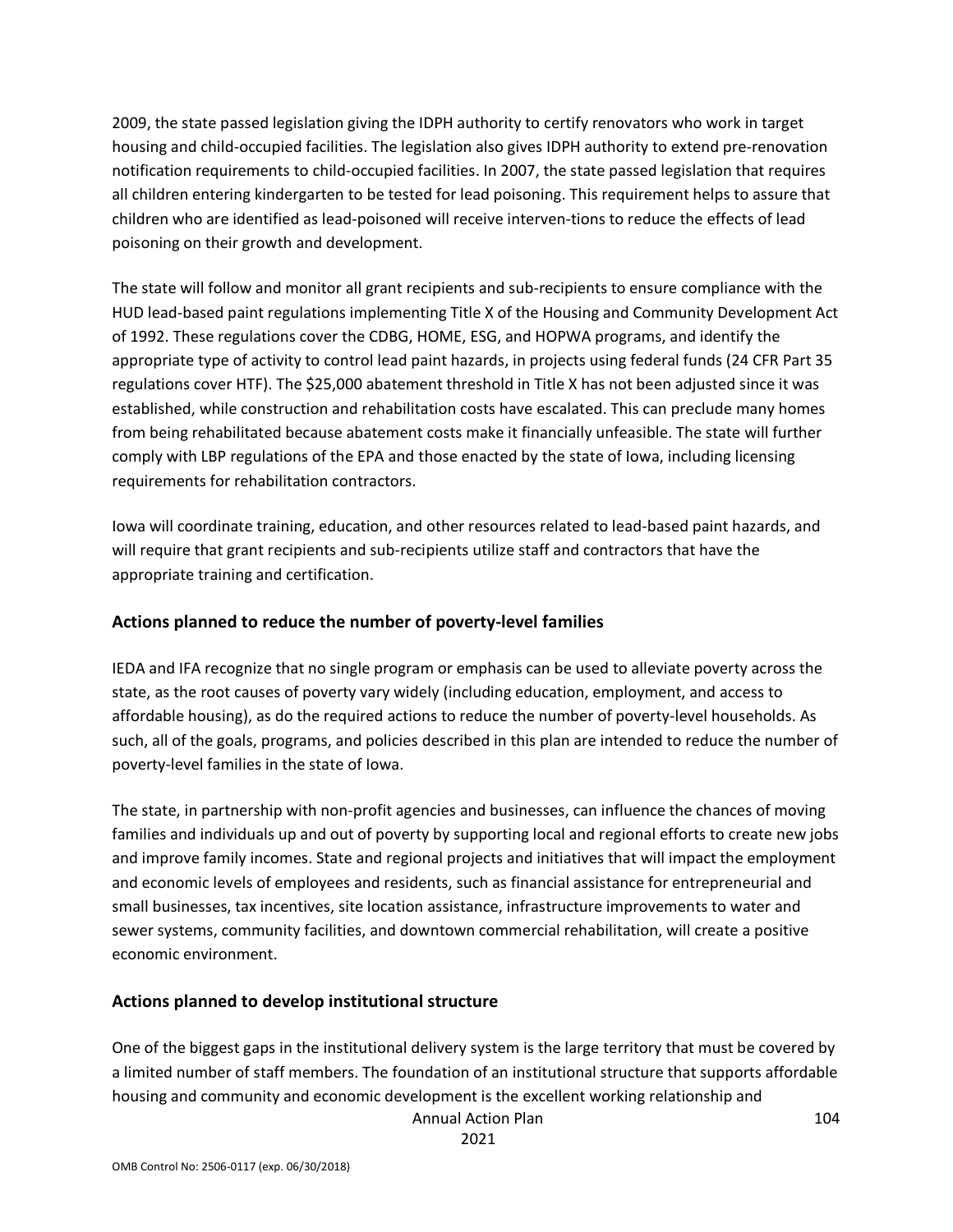coordination of activities between the IEDA and the IFA. That relationship, combined with the Iowa Association of Councils of Governments (ICOG), creates a state-wide collaborative effort to design and implement affordable housing and community and economic development programs. The ICOG is the trade association for the 17 Councils of Governments (COGs) in Iowa. Since 1988, ICOG has brought leaders and communities together to promote economic growth, improve public sector services, and solve regional issues for the future of Iowa. Iowa COGs are able to help promote programs and administer projects at the local level.

### **Actions planned to enhance coordination between public and private housing and social service agencies**

Public agencies, for-profit, and non-profit private organizations all play a part in the provision of affordable housing, social services, capital improvements, and economic development. However, the lack of resources for small non-entitlement cities and rural areas to develop grant proposals as well as administer compliant, effective programs is a huge gap to overcome. Addressing these gaps will be a high priority for Iowa. Both IEDA and IFA will continue to strengthen the coordination between agencies and local organizations and provide resources, trainings, and policies and procedures regarding program requirements as well as offer technical assistance as outlined in the state's Citizen Participation Plan. Workshops and opportunities for technical assistance offered by IEDA and IFA are available on their applicable websites:

- IEDA resources for current and potential CDBG applicants: https://www.iowaeconomicdevelopment.com/Community/downloads
- IFA resources for HOME, ESG, HOPWA, and HTF applicants: http://www.iowafinanceauthority.com

Additionally, IFA coordinates monthly meetings with the Iowa Council on Homelessness and its various committees. The state welcomes new partners and will continue to proactively work with other agencies and for-profit and non-profit private organizations to ensure that efficient and effective programs are developed and managed. To the extent that redundancy is reduced, and streamlining is increased, the state and other jurisdictions will all better serve Iowa's communities.

### **Discussion:**

No further discussion needed.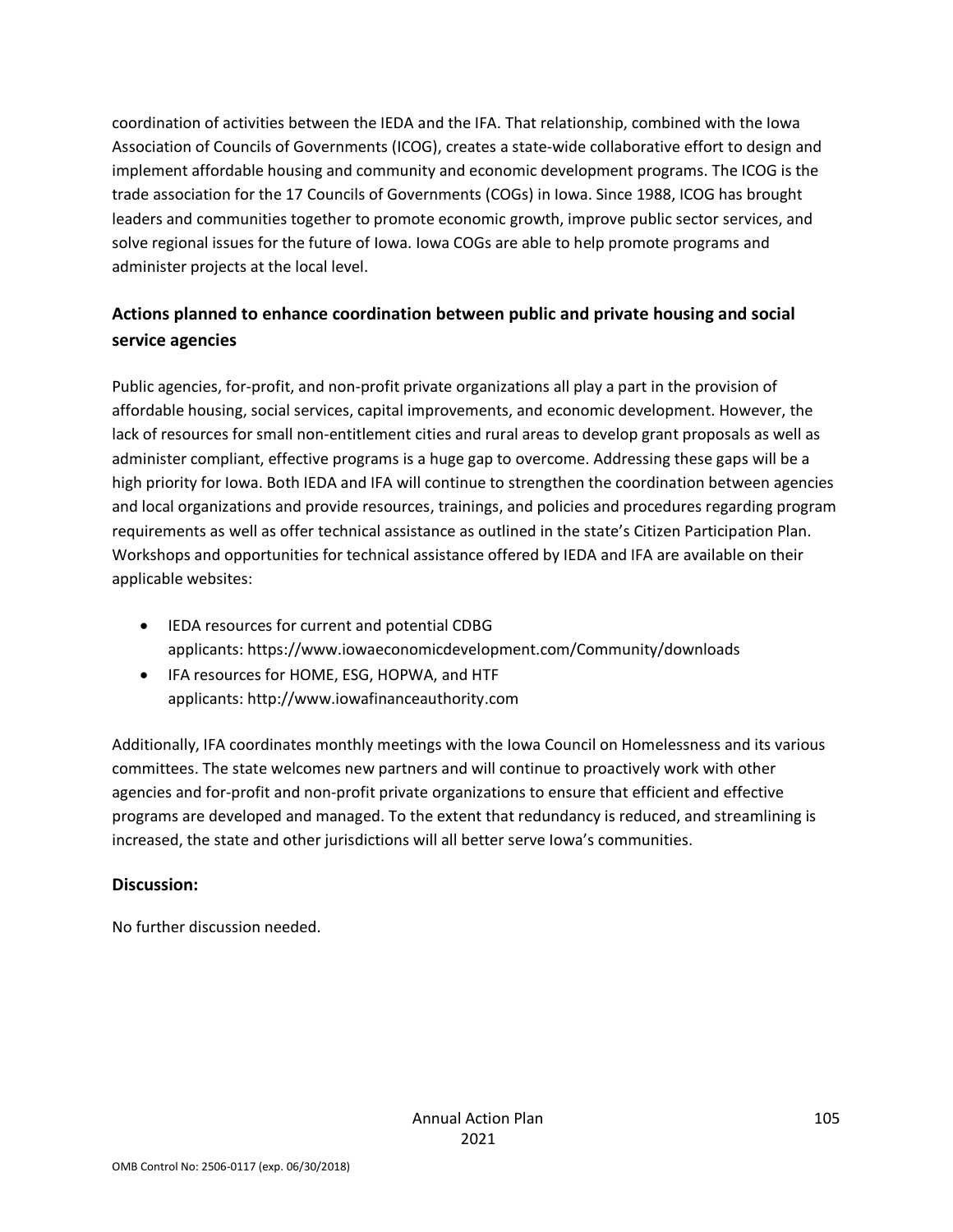# **Program Specific Requirements**

### **AP-90 Program Specific Requirements – 91.320(k)(1,2,3)**

#### **Introduction:**

Projects planned with all CDBG funds expected to be available during the year are identified in the projects table. The following identifies program income that is available for use that is included in projects to be carried out.

### **Community Development Block Grant Program (CDBG) Reference 24 CFR 91.320(k)(1)**

Projects planned with all CDBG funds expected to be available during the year are identified in the Projects Table. The following identifies program income that is available for use that is included in projects to be carried out.

| 1. The total amount of program income that will have been received before the start of the next   |          |
|---------------------------------------------------------------------------------------------------|----------|
| program year and that has not yet been reprogrammed                                               | n        |
| 2. The amount of proceeds from section 108 loan guarantees that will be used during the year to   |          |
| address the priority needs and specific objectives identified in the grantee's strategic plan.    | 0        |
| 3. The amount of surplus funds from urban renewal settlements                                     | n        |
| 4. The amount of any grant funds returned to the line of credit for which the planned use has not |          |
| been included in a prior statement or plan                                                        | $\Omega$ |
| 5. The amount of income from float-funded activities                                              | $\Omega$ |
| <b>Total Program Income:</b>                                                                      |          |

### **Other CDBG Requirements**

| $\mathcal{P}$ |
|---------------|
|               |
|               |
|               |
|               |
| 70.00%        |
|               |

### **HOME Investment Partnership Program (HOME) Reference 24 CFR 91.320(k)(2)**

1. A description of other forms of investment being used beyond those identified in Section 92.205 is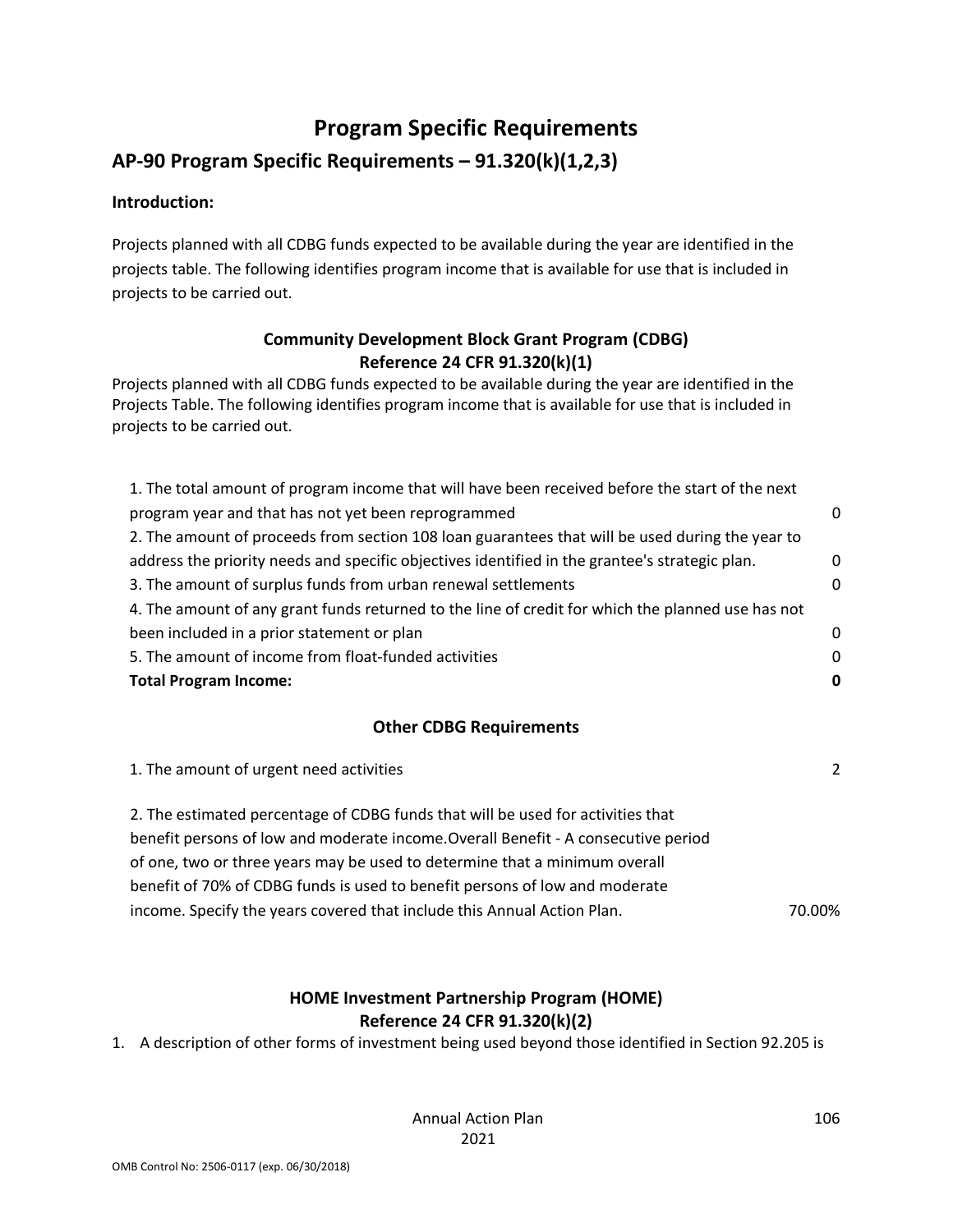as follows:

The state of Iowa only invests HOME funds in activities identified in Section 92.205.

2. A description of the guidelines that will be used for resale or recapture of HOME funds when used for homebuyer activities as required in 92.254, is as follows:

The state of Iowa does not use HOME funds to target housing for certain populations. The recapture will be enforced through conditions in the IFA-recipient contract, implemented through local agreements, and monitored for compliance with recorded legal instruments containing the necessary provisions and covenants. Recapture requirements will be secured through receding forgivable loans due upon sale or transfer within the period of affordability, reducing the HOME investment amount to be recaptured on a pro-rata basis for the time the homeowner has owned and occupied the housing measured against the required affordability period (example: 1/5 of the amount of the HOME subsidy to the homeowner will be forgiven for each year of a 5-year affordability period). Direct subsidy to homebuyer activities involving HOME funded rehabilitation after the purchase of the property is calculated by the difference between the fair market value after-rehab and the purchase price.

In the event that a homeowner unit that is assisted is sold, conveyed, or otherwise transferred during the affordability period, the total amount of the HOME investment for the unit, less the prorated HOME investment amount for the length of time the homeowner owned and occupied the unit, will be recaptured out of the net available proceeds. The net proceeds are the sales price minus superior loan repayment (other than HOME funds) and any closing costs. HOME recipients will be encouraged to counsel homebuyers to maximize their ability to maintain the property and pay the mortgage. The Iowa land sales recording and abstracting processes will assist IFA and recipients in ensuring the long-term affordability of HOME funded projects.

3. A description of the guidelines for resale or recapture that ensures the affordability of units acquired with HOME funds? See 24 CFR 92.254(a)(4) are as follows:

The recapture will be enforced through conditions in the IFA-recipient contract, implemented through local agreements, and monitored for compliance with recorded legal instruments containing the necessary provisions and covenants. Recapture requirements will be secured through receding forgivable loans due upon sale or transfer within the period of affordability, reducing the HOME investment amount to be recaptured on a pro-rata basis for the time the homeowner has owned and occupied the housing measured against the required affordability period (example: 1/5 of the amount of the HOME subsidy to the homeowner will be forgiven for each year of a 5-year affordability period). Direct subsidy to homebuyer activities involving HOME-funded rehabilitation after the purchase of the property is calculated by the difference between the fair market value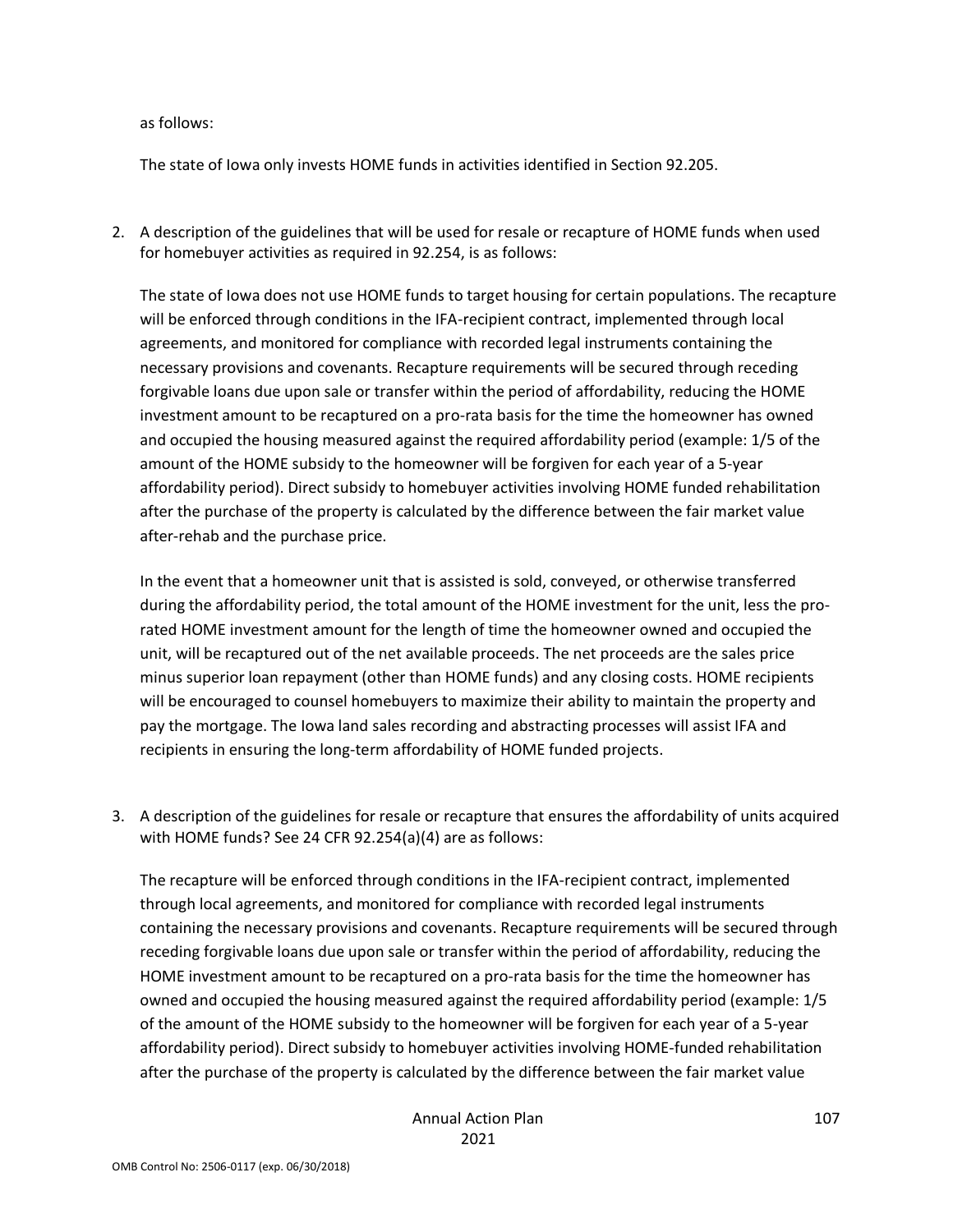after-rehab and the purchase price.

4. Plans for using HOME funds to refinance existing debt secured by multifamily housing that is rehabilitated with HOME funds along with a description of the refinancing guidelines required that will be used under 24 CFR 92.206(b), are as follows:

The state does not engage in this activity with HOME funds.

### **Emergency Solutions Grant (ESG) Reference 91.320(k)(3)**

1. Include written standards for providing ESG assistance (may include as attachment)

IFA, as a state ESG recipient, requires each subgrantee agency to sign a contract for each award granted under ESG. The contract passes on the ESG requirements to the subgrantees in accordance with the ESG regulations.

2. If the Continuum of Care has established centralized or coordinated assessment system that meets HUD requirements, describe that centralized or coordinated assessment system.

In 2017, the Iowa Balance of State CoC implemented a regional approach to Coordinated Entry to ensure entire CoC coverage across 96 counties. The Coordinated Entry system operates through 17 regions including the three CoCs that operate separate from the Iowa Balance of State CoC and serve their individual urban communities. Each region identified a designated lead agency whose responsibilities include managing the HMIS and domestic violence services comparable database (DVIMS) prioritization list, ensuring Coordinated Entry is easily accessible, supporting agency participation, and conforming to the statewide policies and procedures. Regions are encouraged to utilize both physical and virtual access points as needed to ensure access across the entire service area.

The policies instruct regions and agencies on when to complete the common assessment tool, when to place persons on the prioritization list, and how persons will be prioritized. Persons are prioritized first by the score on the common assessment tool, then by chronically homeless status, length of time homeless or unsheltered, currently fleeing domestic violence, veterans, youth, and finally the length of time on the prioritization list. Regions are required to have regularly scheduled meetings, preferably weekly, to review the prioritization list to ensure timely responses to people in need.

- 1. Identify the process for making sub-awards and describe how the ESG allocation available to private nonprofit organizations (including community and faith-based organizations).
- Annual Action Plan 108 3. Identify the process for making sub-awards and describe how the ESG allocation available to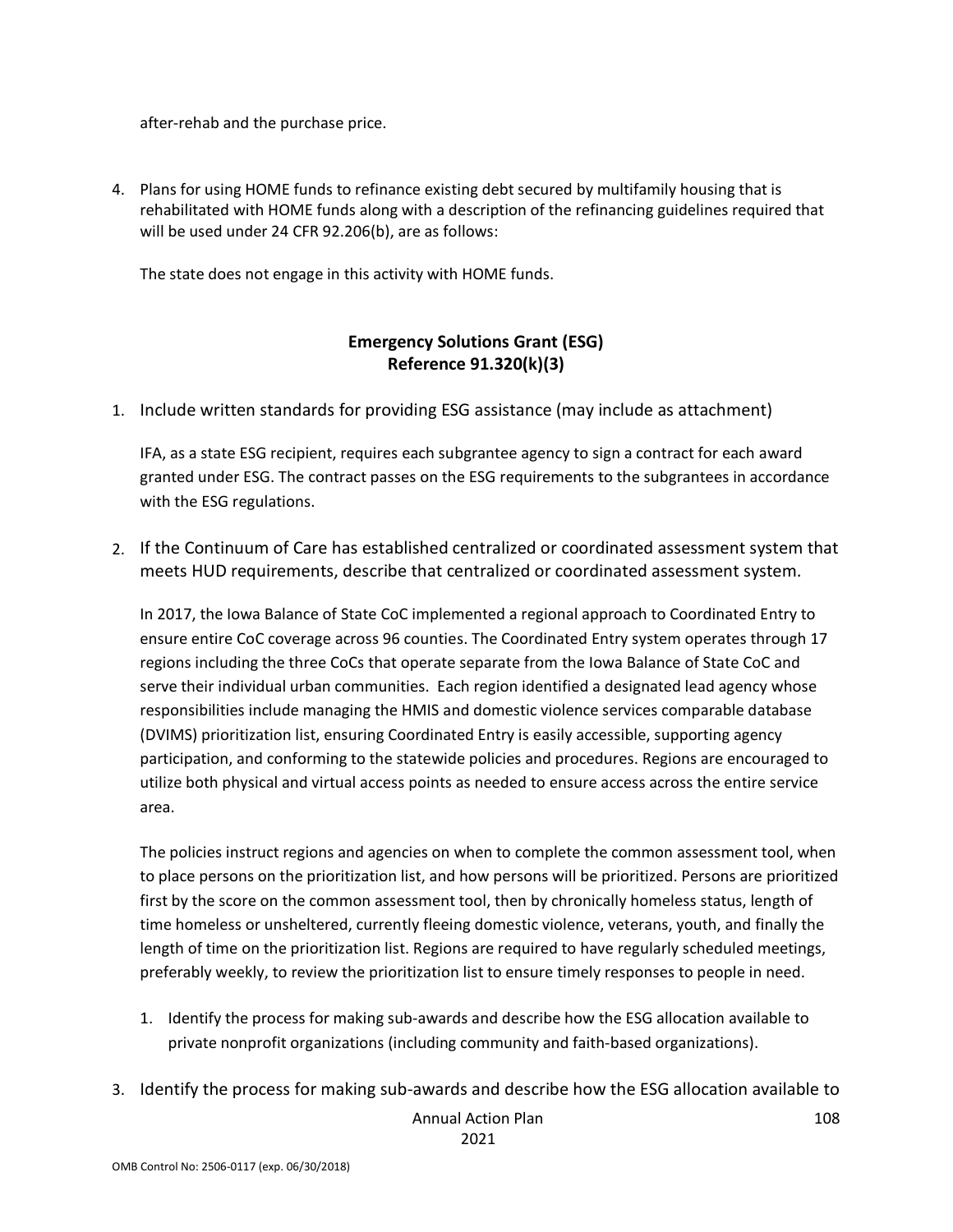private nonprofit organizations (including community and faith-based organizations).

The Iowa Finance Authority (IFA) is the state ESG grantee. IFA works closely with the Iowa Council on Homelessness and all four CoCs in Iowa to plan ESG allocations. IFA awards ESG funds on a competitive basis. Applications are accepted via an online platform. IFA provides draft application materials in advance for stakeholder and public comment, and often publicly posts written responses to all comments received before competition materials are finalized. Agencies throughout the state may apply for ESG funds. Eligible applicants include units of general local government and nonprofit service agencies.

4. If the jurisdiction is unable to meet the homeless participation requirement in 24 CFR 576.405(a), the jurisdiction must specify its plan for reaching out to and consulting with homeless or formerly homeless individuals in considering policies and funding decisions regarding facilities and services funded under ESG.

This is not applicable to states.

*5.* Describe performance standards for evaluating ESG.

For the most recent ESG competition, applicants were evaluated according to the following performance standards: 1) Number of participants served; 2) Severity of needs of participants served (percentage of past participants served that were coming directly from the streets or places not meant for human habitation); 3) Rapid Rehousing: Past average length of time from enrollment to permanently housing a participant; 4) Rapid Rehousing: Percentage of past participants that exited to a permanent destination; 5) Shelter: Average length of stay, compared to exits to permanent housing; 6) Street Outreach: Percentage of past participants that exited to the streets or unknown; and 7) Homelessness Prevention: Past percentage of participants that exited and remained permanently housed. Agencies were also evaluated on data timeliness and data completeness to promote the quality and accuracy of data used to assess performance.

## **Housing Trust Fund (HTF) Reference 24 CFR 91.320(k)(5)**

1. How will the grantee distribute its HTF funds? Select all that apply:

 $\boxtimes$  Applications submitted by eligible recipients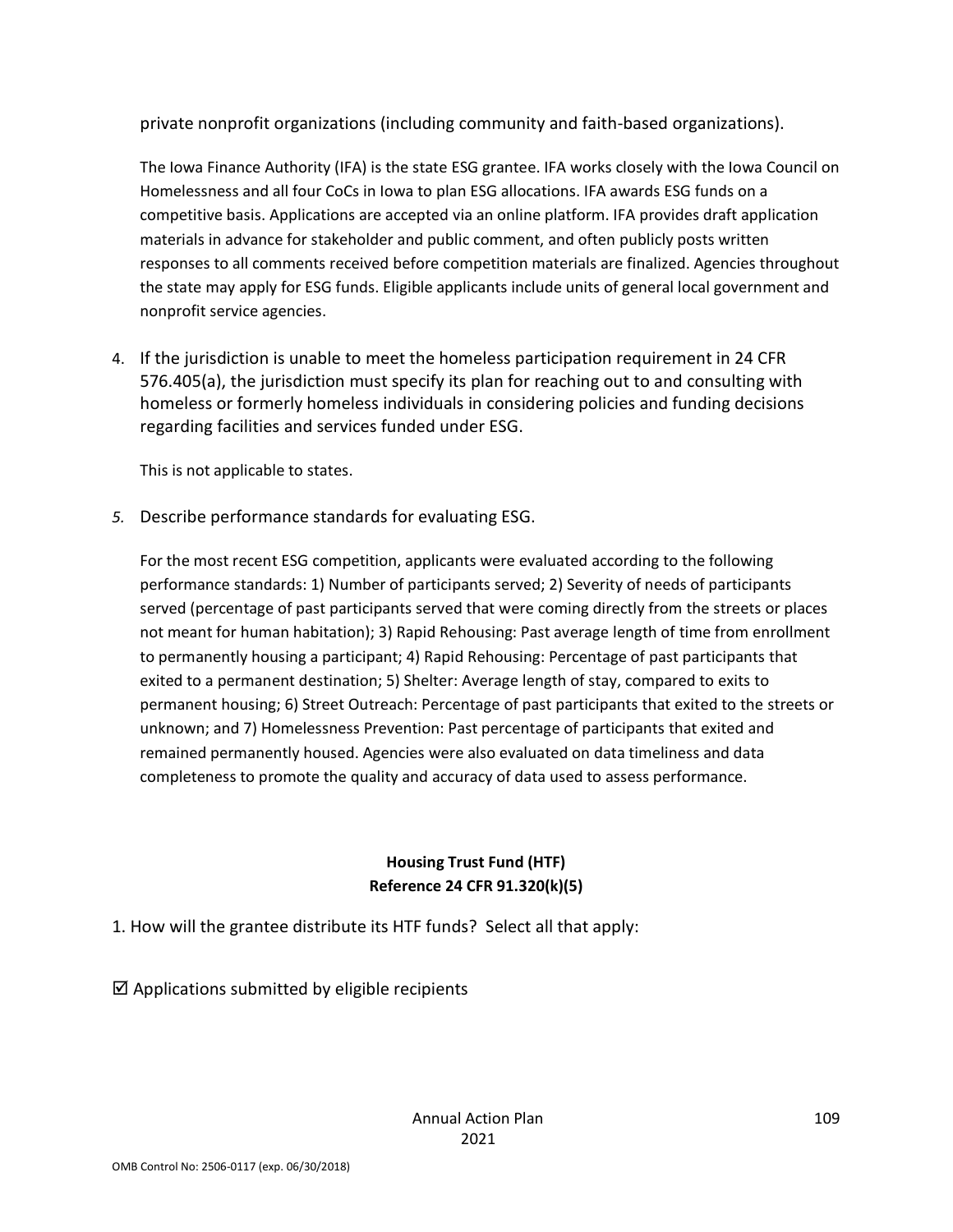2. If distributing HTF funds through grants to subgrantees, describe the method for distributing HTF funds through grants to subgrantees and how those funds will be made available to state agencies and/or units of general local government. If not distributing funds through grants to subgrantees, enter "N/A".

N/A

3. If distributing HTF funds by selecting applications submitted by eligible recipients,

a. Describe the eligibility requirements for recipients of HTF funds (as defined in 24 CFR § 93.2). If not distributing funds by selecting applications submitted by eligible recipients, enter "N/A".

Eligible applicants for HTF include owners or developers that may be a forâ¿**D**profit entity or a nonprofit entity.

The owner and development team must not be debarred or excluded from receiving federal assistance prior to selection or entering into a Written Agreement. Applicants and their development team will undergo an evaluation by IFA of their capacity, and the project is required to meet IFA's stringent underwriting criteria.

Eligible applicants will certify that housing units assisted with HTF will comply with HTF program requirements during the entire period which begins upon selection and ends upon the conclusion of all HTFâ¿funded activities. Applicants shall demonstrate familiarity with requirements of other Federal, State or local housing programs that may be used in conjunction with HTF funds to ensure compliance with all applicable requirements throughout the 30-year HTF affordability period.

Any person who is an employee, agent, consultant, officer, elected official, or appointed official of the State of Iowa, IFA, or state recipient or sub-recipient receiving HTF funds (collectively Non-eligible Persons) shall not be eligible to receive HTF funds. This includes partnerships and corporations where the controlling partner, controlling member, or person(s) in control of such entity is a Non-eligible Person or Persons.

To be considered an eligible applicant, a developer with an open HTF project must have submitted draws and IFA must have approved payment expending a minimum of 50% of the HTF funding award prior to the application submission deadline date. Developers may only be awarded HTF funds for up to one (1) HTF project per funding round.

CONTACT AFTER APPLICATION SUBMITTAL: Once the Application has been submitted, IFA will notify the Applicant of any required information for supplemental or clarifying data and will specify the date and time by which a response from the Applicant is expected. Unless contacted by IFA to clarify a threshold

Annual Action Plan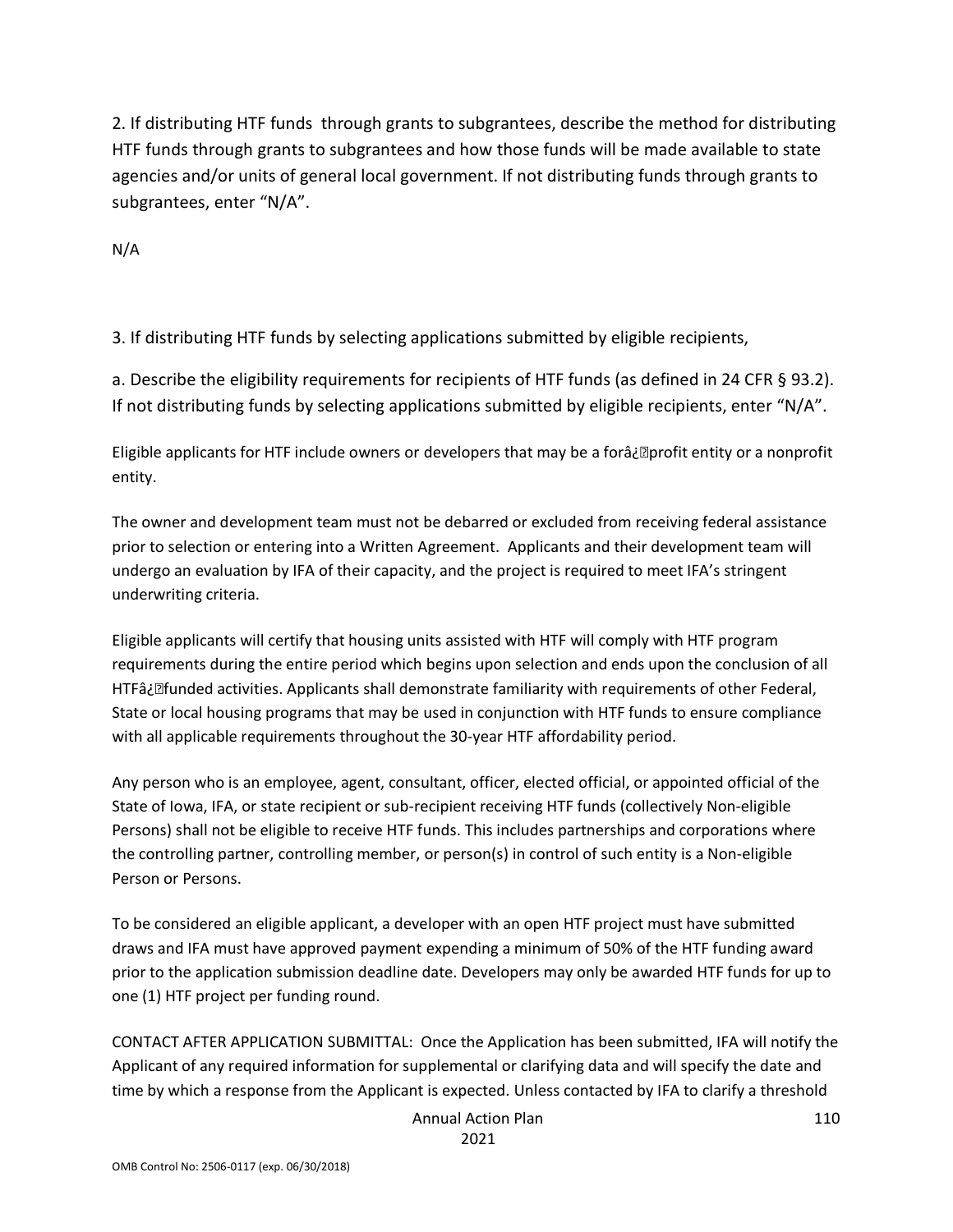item within the Application, an Applicant shall not contact any IFA staff or Board members, nor shall anyone contact staff or Board members on the Applicant's behalf, in order to unduly influence IFA's determination related to the award of HTF funds. If it has been determined by IFA that a staff member or Board member has been improperly contacted by the Applicant or a party on behalf of the Applicant, then IFA may reject the Application.

b. Describe the grantee's application requirements for eligible recipients to apply for HTF funds. If not distributing funds by selecting applications submitted by eligible recipients, enter "N/A".

b. Describe the grantee's application requirements for eligible recipients to apply for HTF funds. If not distributing funds by selecting applications submitted by eligible recipients, enter "N/A".

The needs of extremely low-income renters, defined as those with incomes below 30% of area median income (AMI), are a high priority for IFA. Applications will be evaluated in accordance with need and scoring criteria that emphasizes other state priorities as outlined in the annual Action Plan. The application will describe the project including building type, number of units, property type, and proposed address. The application will also outline all sources of funds for the project as well as the uses for those funds. The application shall describe the activity to be funded with HTF. The applicant must certify that the assisted units will comply with HTF requirements. Activities to be undertaken include new construction, gut rehabilitation or adaptive reuse of rental housing.

c. Describe the selection criteria that the grantee will use to select applications submitted by eligible recipients. If not distributing funds by selecting applications submitted by eligible recipients, enter "N/A".

Applications will be awarded points in several categories such as targeted populations, Great Places, Home Base Iowa Community, fully accessible units, utilization of project-based rental assistance, Iowa Opportunity Index Census Tracts, leverage, flexible tenant selection criteria, IFA Iowa Title Guaranty Certificate, zoning, nonprofit ownership and HTF subsidy per unit.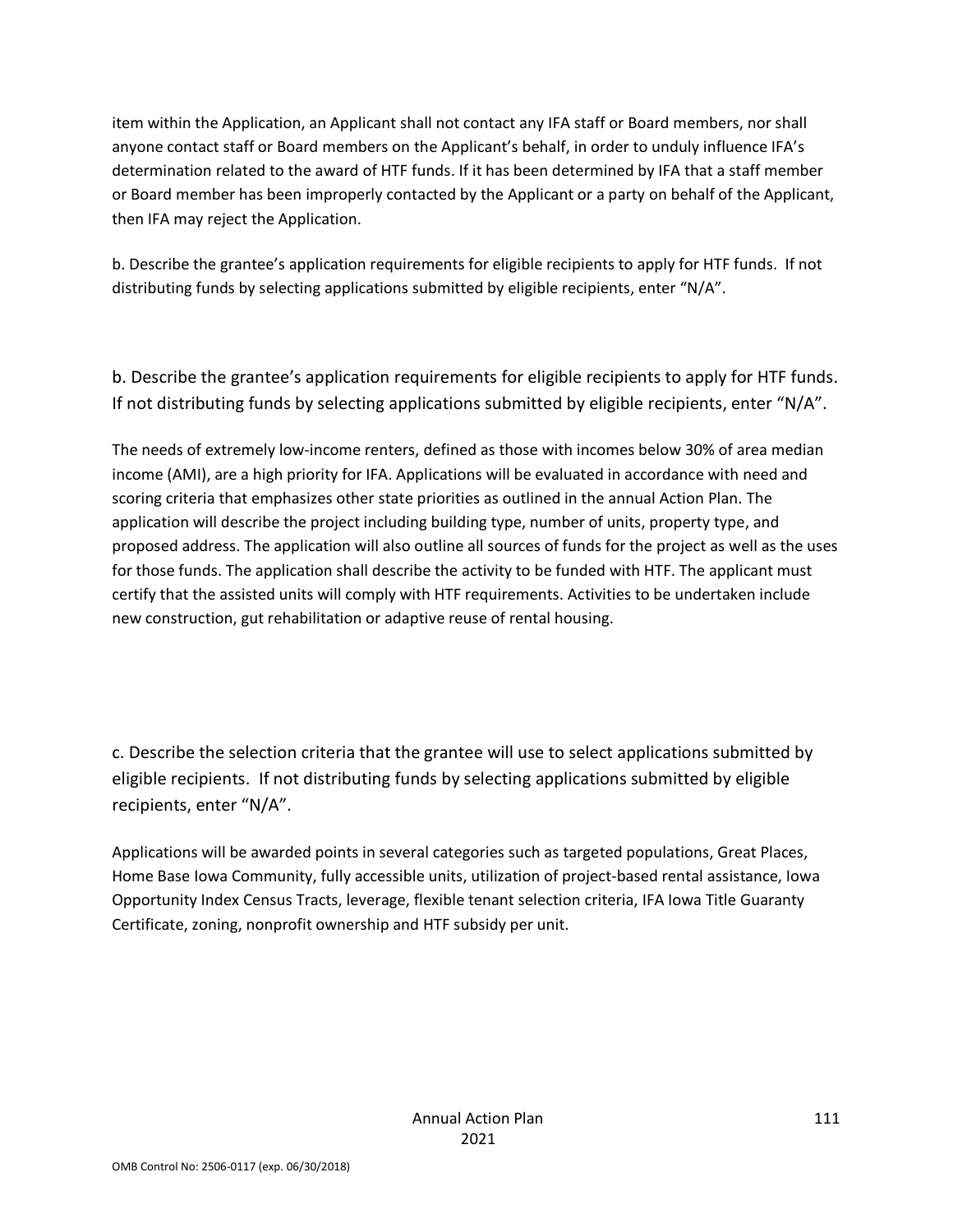d. Describe the grantee's required priority for funding based on geographic diversity (as defined by the grantee in the consolidated plan). If not distributing funds by selecting applications submitted by eligible recipients, enter "N/A".

IFA will accept and consider proposals from across the state consistent with the state's certification to affirmatively further fair housing. The needs of extremely low-income tenants across Iowa are a high priority; however, the geographic location of a project will be considered as it relates to opportunity areas and location near other affordable projects.

The "high" and "very high" opportunity areas were calculated as part of the state of Iowa's Analysis of Impediments to Fair Housing Choice. Areas of opportunity are physical places; areas within communities that provide things one needs to thrive well, including quality employment, good schools, affordable housing, efficient public transportation, safe streets, good services, adequate parks, and full-service grocery stores. Areas lacking opportunity, then, have the opposite of these attributes. Disparities in access to opportunity demonstrate whether a select group or certain groups have lower or higher levels of access to these community assets. HUD expresses several of these community assets through the use of an index value, with 100 representing total access by all members of the community, and zero representing no access. The HUD opportunity indices are access to low poverty areas; access to school proficiency; characterization of the labor market engagement; residence in relation to job proximity; low transportation costs; transit trips index; and characterization of where you live by an environmental health indicator. For each of these a more formal definition is as follows:

- Low Poverty: A measure of the degree of poverty in a neighborhood, at the Census Tract level.
- School Proficiency: School-level data on the performance of 4th-grade students on state exams to describe which neighborhoods have high-performing elementary schools nearby and which are near lower-performing schools.
- Jobs Proximity: Quantifies the accessibility of a given residential neighborhood as a function of its distance to all job locations within a Core Based Statistical Area (CBSA).
- Labor Market Engagement: Provides a summary description of the relative intensity of labor market engagement and human capital in a neighborhood.
- Low Transportation Cost: Estimates of transportation costs for a family that meets the following description: a 3-person single-parent family with income at 50% of the median income for renters for the region.
- Transit Trips: Trips taken by a family that meets the following description: a 3-person singleparent family with income at 50% of the median income for renters.
- Environmental Health: Summarizes potential exposure to harmful toxins at a neighborhood level.

The objective of pinpointing Opportunity Areas is to identify places that are good locations for investment that may not have been selected based on other criteria. This identification allows for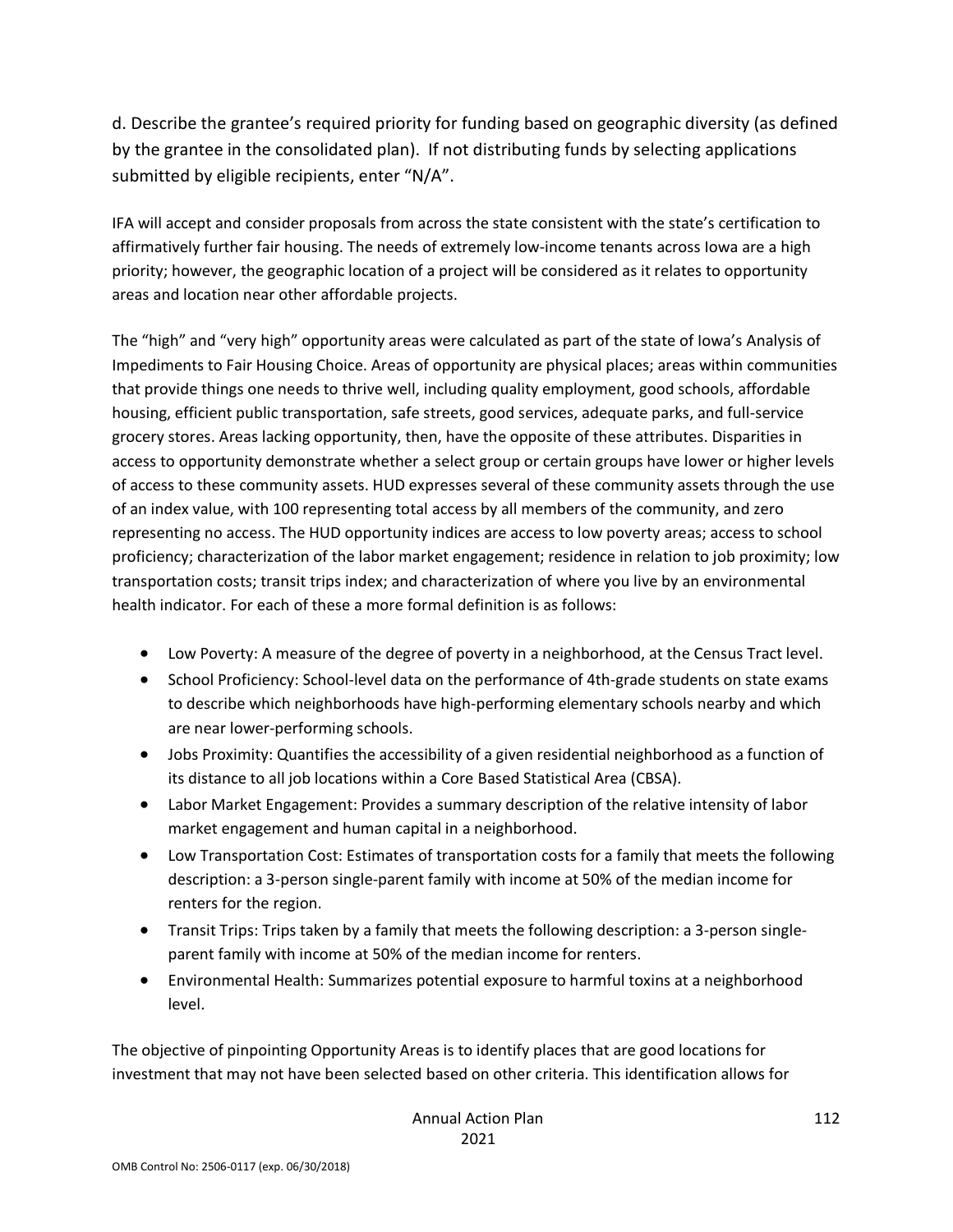balanced investment across neighborhoods that offer opportunities and advantages for families. IFA has calculated an Opportunity Index focused on job proximity, labor market engagement, and school proficiency that will be used for HTF application scoring purposes.

e. Describe the grantee's required priority for funding based on the applicant's ability to obligate HTF funds and undertake eligible activities in a timely manner. If not distributing funds by selecting applications submitted by eligible recipients, enter "N/A".

Applicants must demonstrate the ability to perform the tasks associated with the requirements of the HTF program and complete the assisted project in a timely manner. During the competitive application review process, the capacity of the ownership entity and property management staff will be evaluated, taking into consideration experience with similar projects, experience utilizing HUD CPD funding, marketing experience, financial capacity, successful project closeouts, and other factors relevant to the role of the entity.

f. Describe the grantee's required priority for funding based on the extent to which the rental project has Federal, State, or local project-based rental assistance so that rents are affordable to extremely low-income families. If not distributing funds by selecting applications submitted by eligible recipients, enter "N/A".

Applications for projects receiving project-based rental assistance will receive a significant number of points (up to 15) in the scoring criteria.

g. Describe the grantee's required priority for funding based on the financial feasibility of the project beyond the required 30-year period. If not distributing funds by selecting applications submitted by eligible recipients, enter "N/A".

All eligible projects will be scrutinized as to the ability of the project to be financially feasible. IFA's financial underwriters review all applications.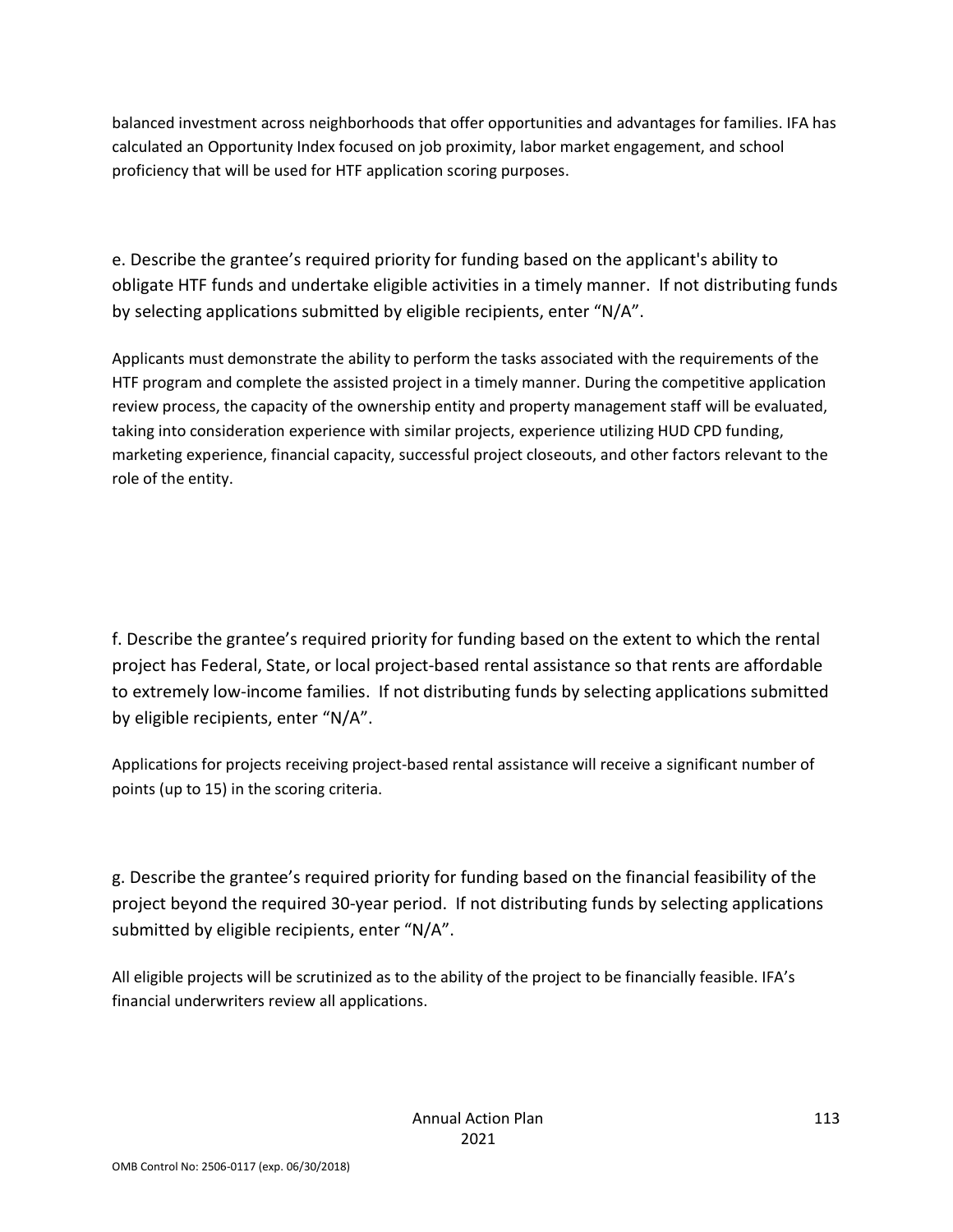h. Describe the grantee's required priority for funding based on the merits of the application in meeting the priority housing needs of the grantee (such as housing that is accessible to transit or employment centers, housing that includes green building and sustainable development features, or housing that serves special needs populations). If not distributing funds by selecting applications submitted by eligible recipients, enter "N/A".

High housing costs reduce economic opportunities, limit access to jobs and services, and restrict the ability of lower-income households, including the elderly and persons with disabilities, to live in safe and healthy homes in the communities and neighborhoods of their choice. Statewide priority needs in Iowa include limited housing opportunities. Iowa is currently experiencing a significant shortage of affordable and available rental units for extremely low-income households.

According to the National Low Income Housing Coalition's *Out of Reach 2020: Iowa*, there are 362,703 renter households in Iowa, which comprise 29% of all households. In Iowa, the Fair Market Rent (FMR) for a two-bedroom apartment is \$804. At this rate, the average renter in Iowa, earning \$13.43 an hour currently needs to have the equivalent of 1.2 full-time jobs to afford an apartment at FMR. Iowa renters earning the minimum wage of \$7.25 an hour would need to have the equivalent of 2.1 full-time jobs, or 85 hours of work a week to afford a two-bedroom apartment at the current FMR. The amount of rent that is affordable to a minimum wage worker in Iowa is currently \$377. The means that an affordable rent in Iowa for the minimum wage worker is currently out of reach by \$427 a month. In order to afford the current level of rent and utilities – Iwithout paying more than 30% of income on housing – a household must earn \$2,679 monthly or \$32,151 annually. Assuming a 40-hour work week, 52 weeks per year, this level of income translates into an hourly housing wage of \$15.46 per hour, according to the National Low Income Housing Coalition's report.

In 2020, the poverty level in Iowa was \$12,760 for a one-person household and \$26,200 for a fourperson household. According to the 2018 Census Bureau's Small Area Income and Poverty Estimates Program, approximately 11.7% of Iowa's population was below the poverty level. In 2018, some 10.7% of those in poverty were under age six and 9.9% were age 65 or older. According to 2013 – 2017 CHAS data for Iowa, among the 1,251,585 total households in Iowa, 223,870 households, 18% of the total households in the State, were in the low-income range of 51-80% HUD Area Median Family Income (HAMFI or AMI); 149,895 households, 12% of the total households in the State, were in the very lowincome range of 31-50% AMI; and 146,275 households, 12% of the total households in the State, were extremely low-income at or below 30% AMI. Overall, 520,040 households in the State were at or below 80% of AMI, or 42% of the total households in the State.

In addition, the 2020 Iowa Profile cites the most common housing problem in Iowa as housing cost burdens, with 20% of renters and 13% of homeowners with a mortgage spending greater than 30% of their income on housing costs. An additional 20% of Iowa renters and 7% of Iowa homeowners with a mortgage are severely cost burdened, spending more than 50% of their income on housing costs. Severe housing problems include overcrowding at a rate of more than 1.5 persons per room and housing costs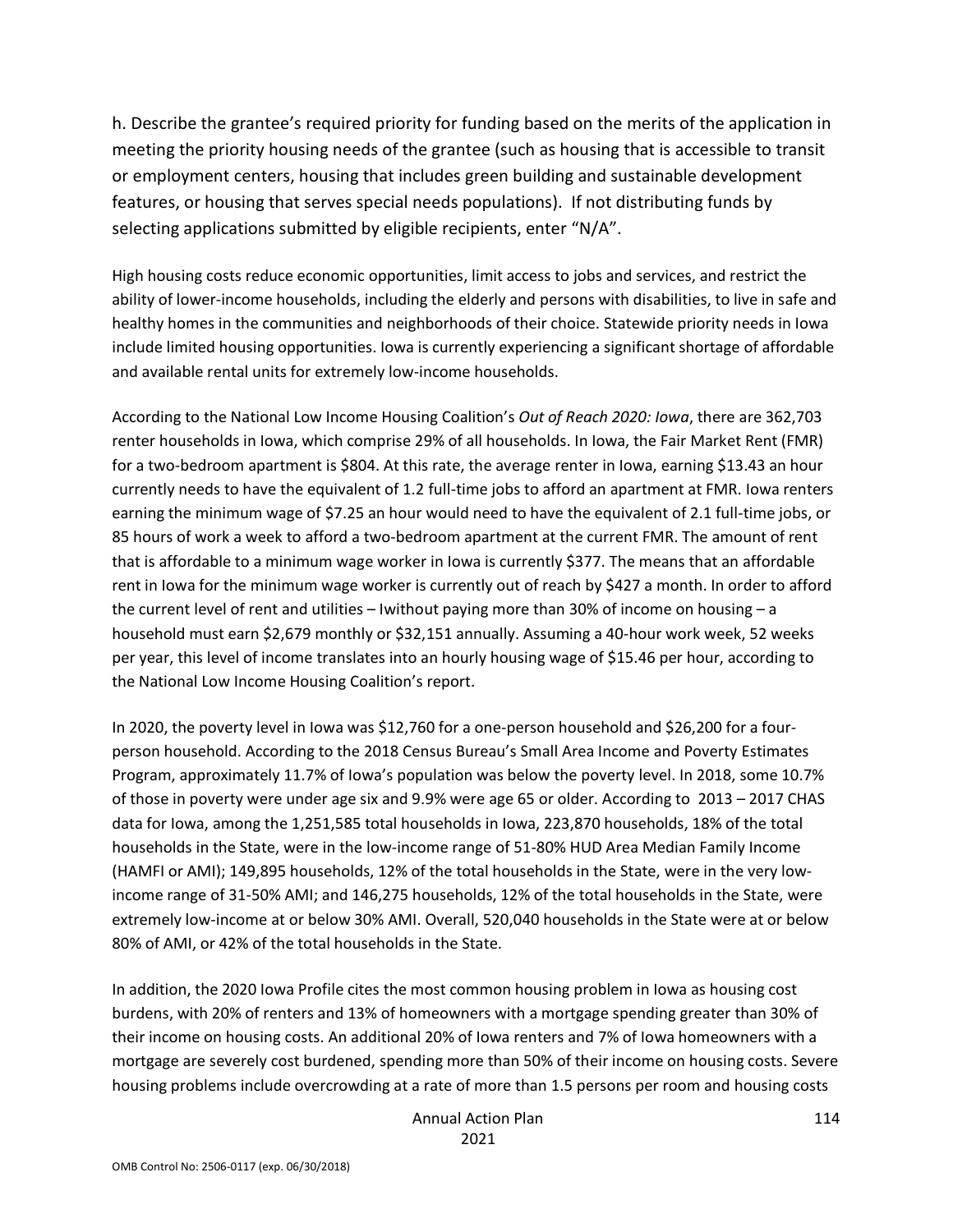exceeding 50% of the household income and are disproportionate by race in the state, with 10.7% of white households having severe housing problems as compared to 39.6% of pacific islander, 30.9% of black, 25.4% of Asian, and 23.8% of Hispanic (any race) households.

Renter households in Iowa tend to be impacted at a higher rate by cost burdens than homeowner households. According to the 2020 Iowa Profile, 65,660 renter households faced cost burdens, compared to 88,015 owner-occupied households. Of these, there are 15,610 renter households with incomes less than 30% HAMFI facing housing problems. Nearly 13% of Iowa households are expected to be in extremely low-income range by 2050.

i. Describe the grantee's required priority for funding based on the extent to which the application makes use of non-federal funding sources. If not distributing funds by selecting applications submitted by eligible recipients, enter "N/A".

Applications for projects will receive a significant number of points (up to 15) based on the total amount of local and non-federal funds designated as leverage (as approved by IFA). The amount of leverage will be divided by the amount of total HTF funds requested. Points (up to 10) will also be awarded to the extent to which a project proposes to use the least amount of HTF subsidy per HTF-assisted unit, further promoting the leverage of funding other than HTF dollars.

4. Does the grantee's application require the applicant to include a description of the eligible activities to be conducted with HTF funds? If not distributing funds by selecting applications submitted by eligible recipients, select "N/A".

## Yes

5. Does the grantee's application require that each eligible recipient certify that housing units assisted with HTF funds will comply with HTF requirements? If not distributing funds by selecting applications submitted by eligible recipients, select "N/A".

Yes

6. **Performance Goals and Benchmarks.** The grantee has met the requirement to provide for performance goals and benchmarks against which the grantee will measure its progress,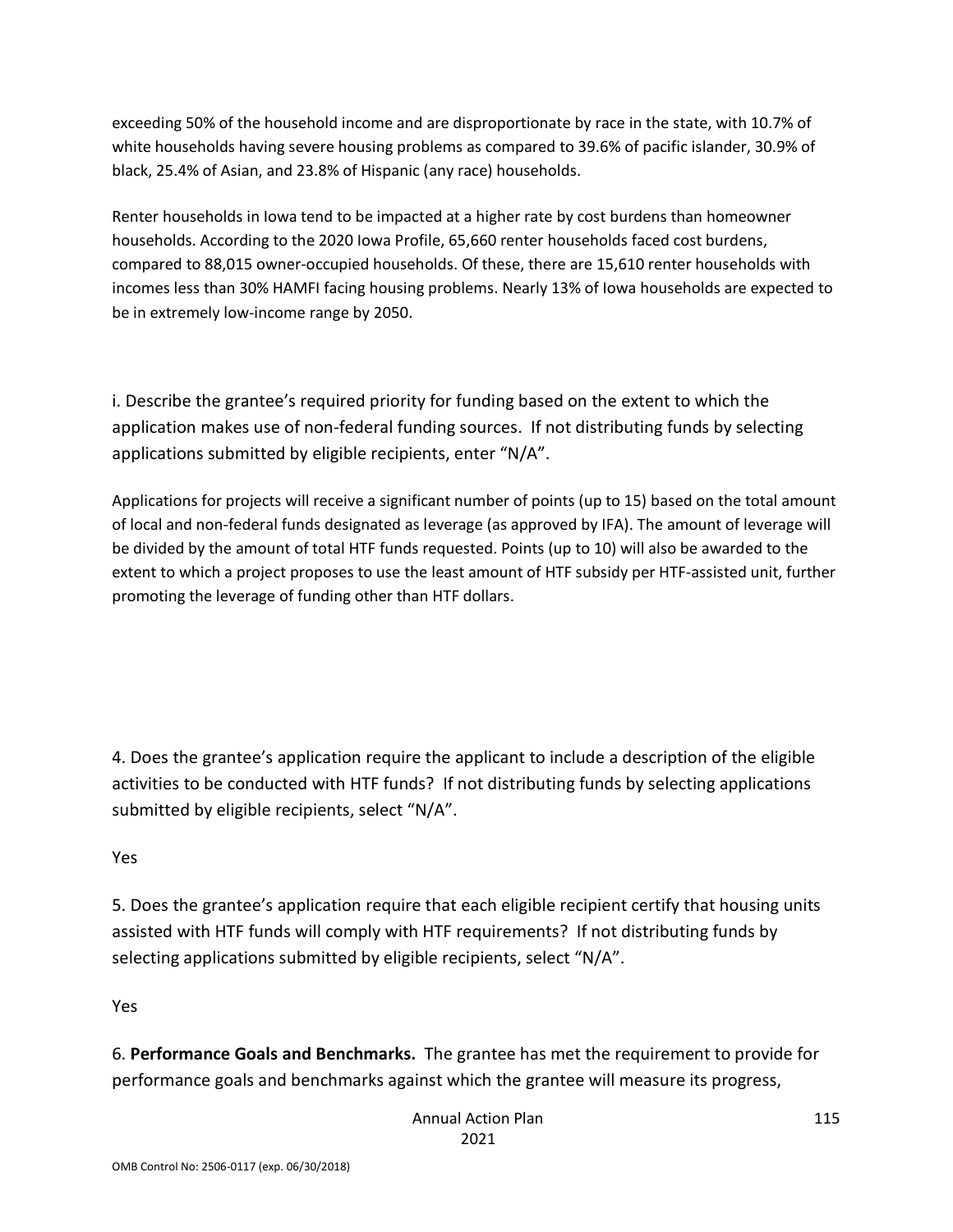consistent with the grantee's goals established under 24 CFR 91.315(b)(2), by including HTF in its housing goals in the housing table on the SP-45 Goals and AP-20 Annual Goals and Objectives screens.

Yes

7. **Maximum Per-unit Development Subsidy Amount for Housing Assisted with HTF Funds.** Enter or attach the grantee's maximum per-unit development subsidy limits for housing assisted with HTF funds.

The limits must be adjusted for the number of bedrooms and the geographic location of the project. The limits must also be reasonable and based on actual costs of developing non-luxury housing in the area.

If the grantee will use existing limits developed for other federal programs such as the Low Income Housing Tax Credit (LIHTC) per unit cost limits, HOME's maximum per-unit subsidy amounts, and/or Public Housing Development Cost Limits (TDCs), it must include a description of how the HTF maximum per-unit development subsidy limits were established or a description of how existing limits developed for another program and being adopted for HTF meet the HTF requirements specified above.

Enter or attach the grantee's maximum per-unit development subsidy limits for housing assisted with HTF funds.

The limits must be adjusted for the number of bedrooms and the geographic location of the project. The limits must also be reasonable and based on actual costs of developing non-luxury housing in the area.

If the grantee will use existing limits developed for other federal programs such as the Low Income Housing Tax Credit (LIHTC) per unit cost limits, HOME's maximum per-unit subsidy amounts, and/or Public Housing Development Cost Limits (TDCs), it must include a description of how the HTF maximum per-unit development subsidy limits were established or a description of how existing limits developed for another program and being adopted for HTF meet the HTF requirements specified above.

The limits must be adjusted for the number of bedrooms and the geographic location of the project. The limits must also be reasonable and based on the actual costs of developing non-luxury housing in the area.

If the grantee will use existing limits developed for other federal programs such as the Low Income Housing Tax Credit (LIHTC) per unit cost limits, HOME's maximum per-unit subsidy amounts, and/or Public Housing Development Cost Limits (TDCs), it must include a description of how the HTF maximum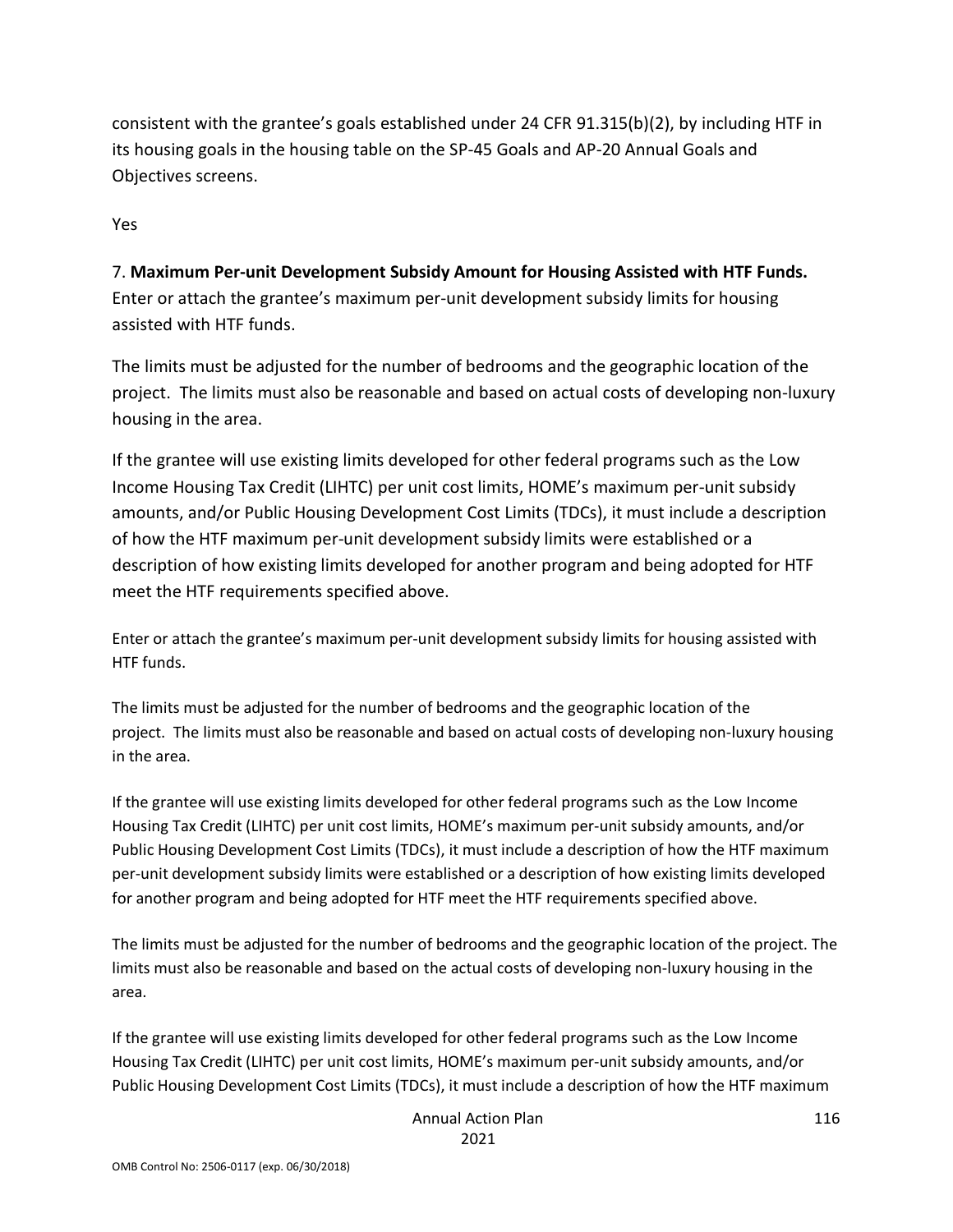per-unit development subsidy limits were established or a description of how existing limits developed for another program and being adopted for HTF meet the HTF requirements specified above.

IFA will utilize the HOME maximum per-unit subsidy limits in effect at the time of the opening of the HTF funding round as the HTF maximum per-unit subsidy limits. The current HTF maximum subsidy per-unit limits will be available on the IFA web site and are as follows, effective June 4, 2020:

- Efficiency \$153,314.40
- 1BR \$175,752.00
- 2BR \$213,717.60
- 3BR \$276.482.40
- 4BR \$303.489.60

IFA has examined the development costs of several recently awarded LIHTC and HTF projects that are considered representative of the types of housing that will be developed with HTF funds and determined that the HOME maximum per-unit subsidy amounts are appropriate as HTF maximum subsidy limits for statewide use. No significantly higher or lower cost development areas were observed when reviewing total development costs statewide. Exceptions to the established limits will not be allowed for any mitigating cost factors.

8. **Rehabilitation Standards.** The grantee must establish rehabilitation standards for all HTFassisted housing rehabilitation activities that set forth the requirements that the housing must meet upon project completion. The grantee's description of its standards must be in sufficient detail to determine the required rehabilitation work including methods and materials. The standards may refer to applicable codes or they may establish requirements that exceed the minimum requirements of the codes. The grantee must attach its rehabilitation standards below.

In addition, the rehabilitation standards must address each of the following: health and safety; major systems; lead-based paint; accessibility; disaster mitigation (where relevant); state and local codes, ordinances, and zoning requirements; Uniform Physical Condition Standards; and Capital Needs Assessments (if applicable).

Properties served with HTF funds must comply with all applicable state and local codes, standards, and ordinances by project completion. In cases where standards differ, the most restrictive standard will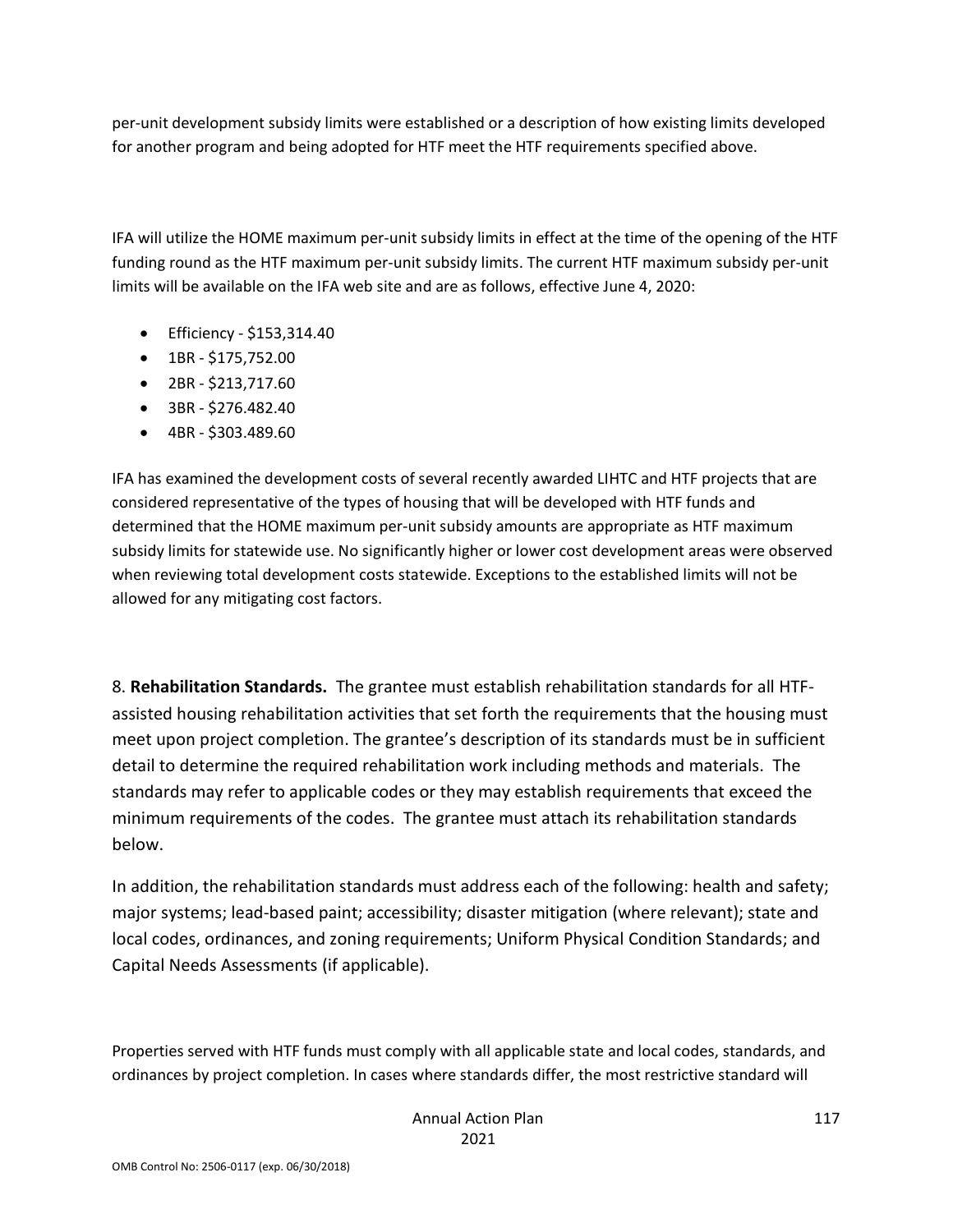apply. In the absence of a state or local building code, the International Residential Code or International Building Code of the International Code Council will apply.

Properties must meet local housing habitability or quality standards throughout the affordability period. If no such standards exist, HUD's Uniform Physical Conditions Standards (UPCS), as set forth in 24 CFR 5.705, will apply. All rehabilitation projects funded through the HTF program must follow Iowa's HTF Minimum Housing Rehabilitation Standards. These guidelines are available on the Iowa Finance Authority website: Iowa HTF Minimum Housing Rehabilitation Standards.

All projects with 26 or more units are required to have the useful remaining life of the major systems determined. Major systems include the following: structural support; roofing; cladding and weatherproofing (e.g., windows, doors, siding, gutters); plumbing; electrical; and heating, ventilation, and air conditioning. If the useful remaining life of one or more major system(s) is less than the applicable effective period, the system(s) must be either included in the scope of work or a replacement reserve must be established and monthly deposits made to the reserve account to adequately repair or replace the systems as needed.

9. **Resale or Recapture Guidelines.** Below, the grantee must enter (or attach) a description of the guidelines that will be used for resale or recapture of HTF funds when used to assist firsttime homebuyers. If the grantee will not use HTF funds to assist first-time homebuyers, enter " $N/A$ ".

## N/A

10. **HTF Affordable Homeownership Limits.** If the grantee intends to use HTF funds for homebuyer assistance and does not use the HTF affordable homeownership limits for the area provided by HUD, it must determine 95 percent of the median area purchase price and set forth the information in accordance with §93.305. If the grantee will not use HTF funds to assist firsttime homebuyers, enter "N/A".

Any limitation or preference must not violate nondiscrimination requirements in § 93.350, and the grantee must not limit or give preferences to students. The grantee may permit rental housing owners to limit tenants or give a preference in accordance with § 93.303(d)(3) only if such limitation or preference is described in the action plan.

Any limitation or preference must not violate nondiscrimination requirements in § 93.350, and the grantee must not limit or give preferences to students. The grantee may permit rental housing owners